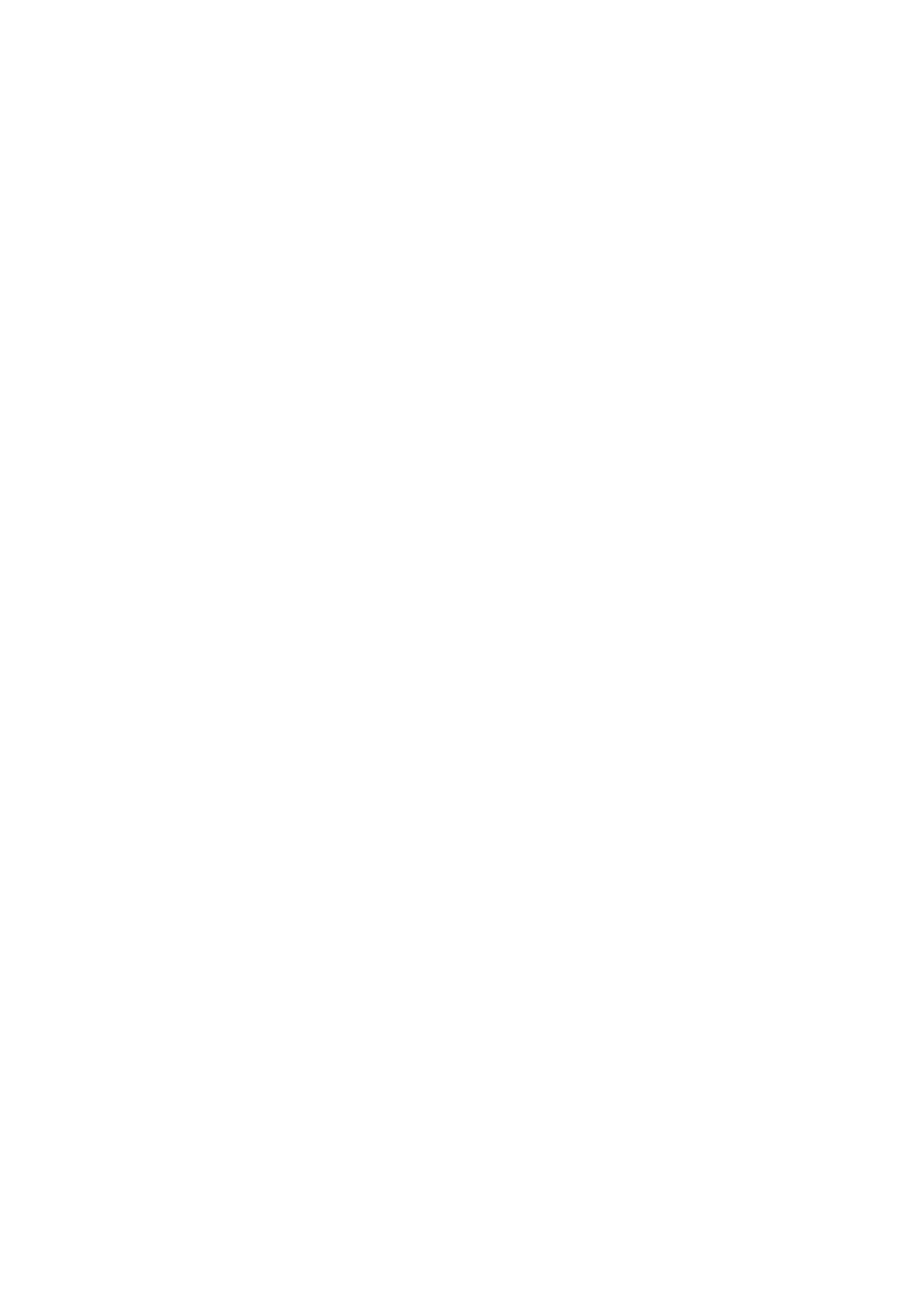# **YIELD SIMULATOR**

# SOUTHERN REGION

State Forests of NSW

A project undertaken for the Joint Commonwealth NSW Regional Forest Agreement Steering Committee as part of the NSW Comprehensive Regional Assessments Project number NA14/FRA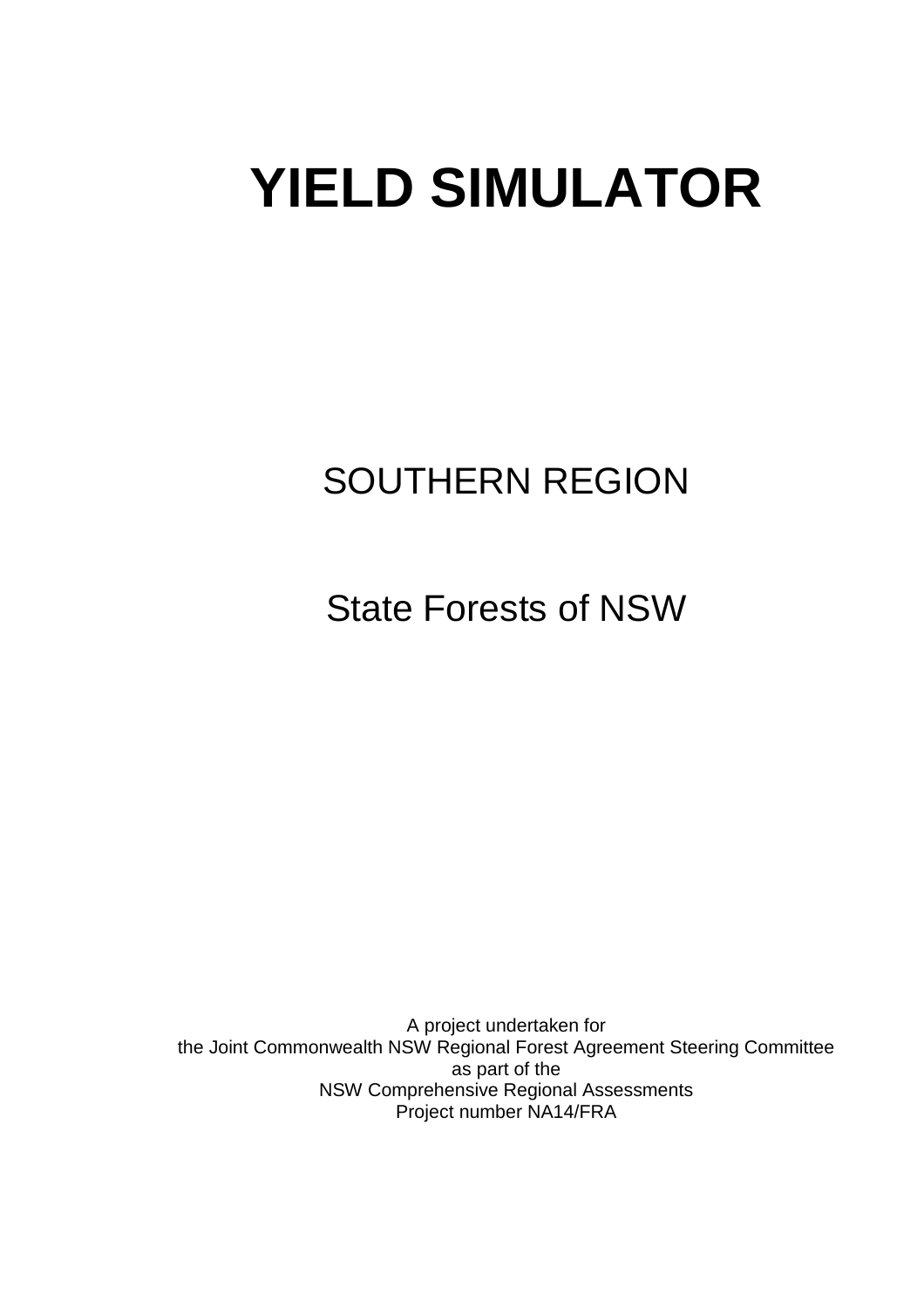#### **For more information and for information on access to data contact the:**

#### **Resource and Conservation Division, Department of Urban Affairs and Planning**

GPO Box 3927 SYDNEY NSW 2001

Phone: (02) 9228 3166 Fax: (02) 9228 4967

#### **Forests Taskforce, Department of the Prime Minister and Cabinet**

3-5 National Circuit BARTON ACT 2600

Phone**:** 1800 650 983 Fax: (02) 6271 5511

© Crown copyright May 2001 New South Wales Government Commonwealth Government

ISBN 1 74029 054 2

This project has been jointly funded by the New South Wales and Commonwealth Governments and managed through the Resource and Conservation Division, Department of Urban Affairs and Planning, and the Forests Taskforce, Department of the Prime Minister and Cabinet

The project has been overseen and the methodology has been developed through the FRAMES Technical Committee which includes representatives from the New South Wales and Commonwealth Governments and stakeholder groups.

The development and implementation of the Yield Simulator project was undertaken by staff at Forest Resources Branch, Forest Policy and Resources Division, State Forests N.S.W.

#### **Disclaimer**

While every reasonable effort has been made to ensure that this document is correct at the time of printing, the State of New South Wales, its agents and employees, and the Commonwealth of Australia, its agents and employees, do not assume any responsibility and shall have no liability, consequential or otherwise, of any kind, arising from the use of or reliance on any of the information contained in this document.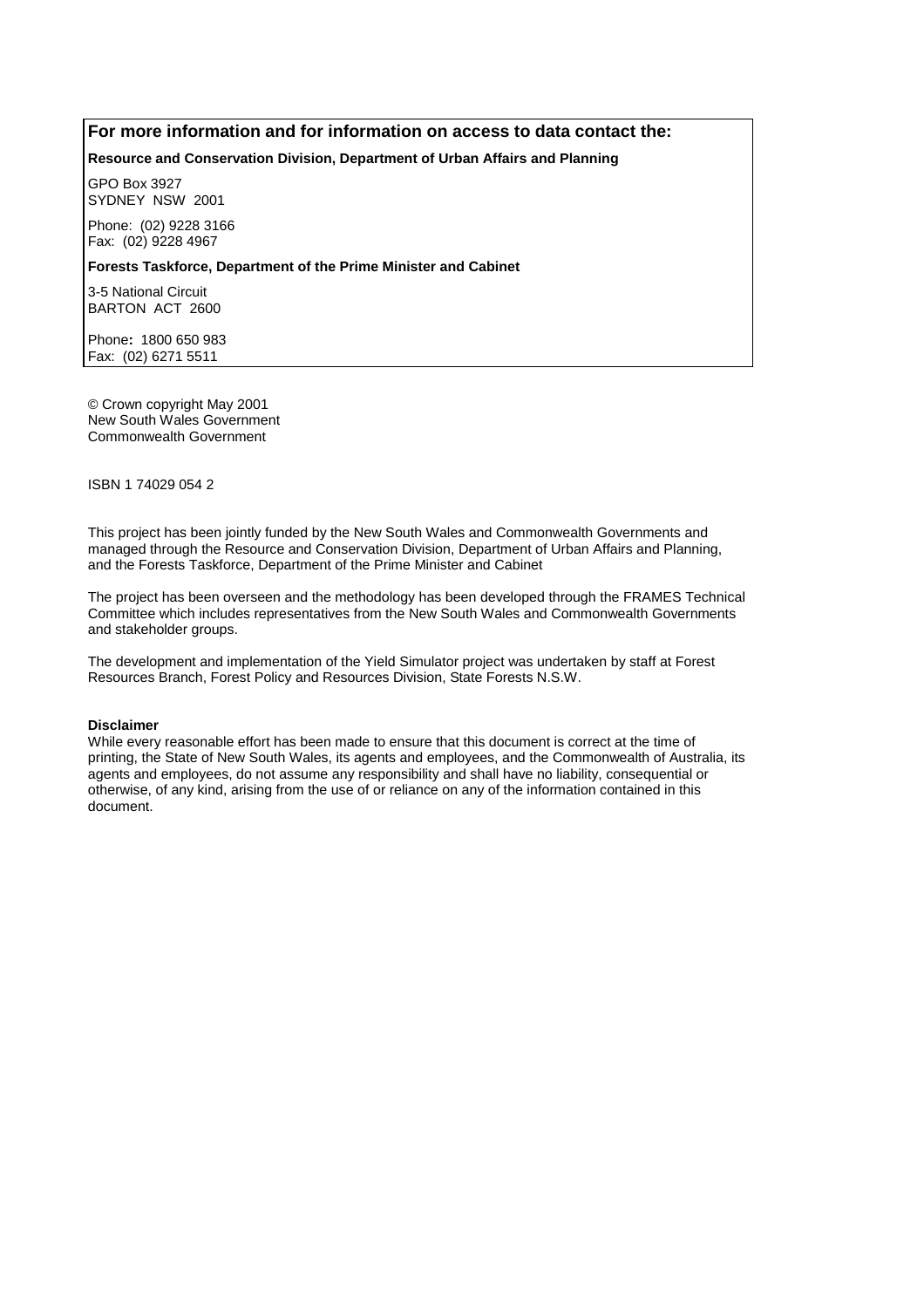# **CONTENTS**

Project Summary

| 1.                                                                              | Objective                                                                           | $\mathbf{1}$   |  |  |
|---------------------------------------------------------------------------------|-------------------------------------------------------------------------------------|----------------|--|--|
| 2.                                                                              | Scope of work                                                                       | 3              |  |  |
| 3.                                                                              | Modelling approach                                                                  | 5              |  |  |
| 4.                                                                              | Key inputs                                                                          | $\tau$         |  |  |
| 4.1                                                                             | Strategic Inventory data                                                            | $\,8\,$        |  |  |
| 4.2                                                                             | GIS environmental data                                                              | 9              |  |  |
| 4.3                                                                             | <b>Biometric models</b>                                                             | 9              |  |  |
| 4.4                                                                             | Tree defect modifiers                                                               | 12             |  |  |
| 4.5                                                                             | Silvicultural prescriptions                                                         | 12             |  |  |
| 4.6                                                                             | Net harvest area modifier                                                           | 14             |  |  |
| 5.                                                                              | Methods and results                                                                 | 17             |  |  |
| 5.1                                                                             | Net harvest area modifier sub-project                                               | 17             |  |  |
| 5.2                                                                             | Tree defect modifier sub-project                                                    | 20             |  |  |
| 5.3                                                                             | Silvicultural prescriptions                                                         | 21             |  |  |
| 5.4                                                                             | Computer software systems development                                               | 31             |  |  |
| 5.5                                                                             | Yield simulation process                                                            | 31             |  |  |
| 6.                                                                              | Variations from UNE/LNE modelling approach                                          | 45             |  |  |
| 7.                                                                              | Summary of key products                                                             | 47             |  |  |
| Figures                                                                         |                                                                                     |                |  |  |
|                                                                                 | Figure 3.1: Linkage between the Yield Simulator and the Strategic Yield Scheduler   | 6              |  |  |
|                                                                                 | Figure 4.1: Key Inputs to the Yield Simulator                                       | $\overline{7}$ |  |  |
|                                                                                 | Figure 5.1: Diagrammatic Representation of the Chronological Sequence of Harvesting |                |  |  |
|                                                                                 | Events in Group Selection                                                           | 23             |  |  |
|                                                                                 | Figure 5.2: Overview of Simulation Methodology                                      | 33             |  |  |
|                                                                                 | Figure 5.3: Key to Information Flow Diagrams                                        | 38             |  |  |
|                                                                                 | Figure 5.4 Information Flow within Single Tree Selection Silvicultural Simulation   | 39             |  |  |
|                                                                                 | Figure 5.5: Information Flow within Group Selection Silviculture [Part 1]           | 40             |  |  |
|                                                                                 | Figure 5.6: Information Flow within Group Selection Silviculture [Part 2]           | 41             |  |  |
| 42<br>Figure 5.7: Information Flow within Group Selection Silviculture [Part 3] |                                                                                     |                |  |  |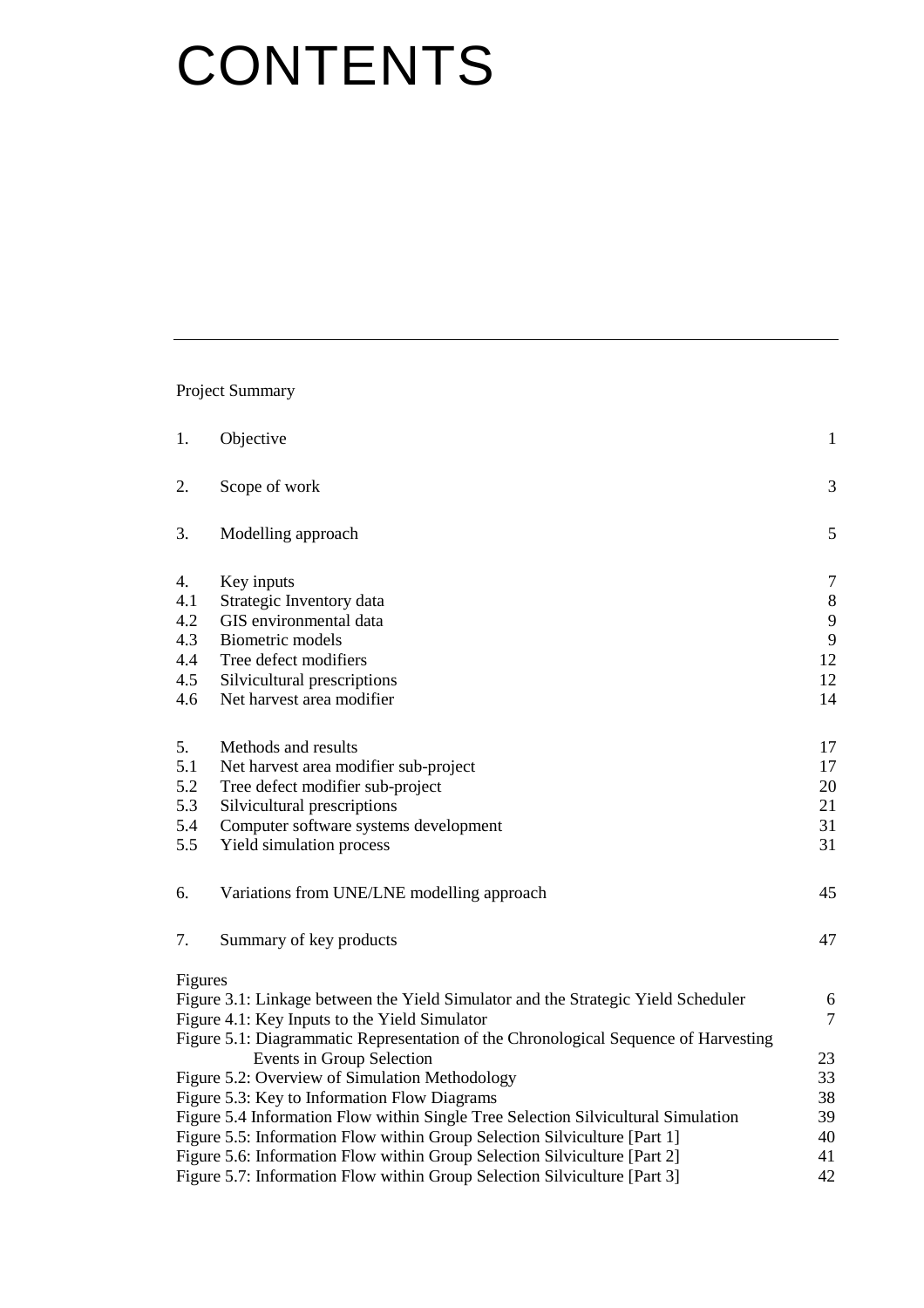| Tables                                                                    |    |
|---------------------------------------------------------------------------|----|
| Table 4.1: Rules for Composite Tree Quality Allocation                    | 8  |
| Table 4.2: Tree Volume Proportionment Table Example for Spotted Gum       | 9  |
| Table 4.3: Species Groups used for Growth Modelling                       | 10 |
| Table 4.4: Yield Association Groups used in the Yield Simulator           | 14 |
| Table 5.1: Polygon Codes used in the FRAMES Net Area Study                | 17 |
| Table 5.2: Summary of Analysis of 27 Harvested Compartments               | 18 |
| Table 5.3: Summary of Tree Defect Modifier Data for Large High Value Logs | 21 |
| Table 5.4: Example of Maximum Percentages Removed by Diameter Class       | 26 |
| Table 5.5: Preferred Group Selection Prescription Inputs                  | 28 |
| Table 5.6: Log Cutting Strategy Options                                   | 29 |
| Table 5.7: Variable Names Referenced in Growth Process Descriptions       | 34 |
| Table 5.8: Primary Level Processes in Growth Simulation                   | 34 |
| Table 5.9: Recruitment Model Sub-Process                                  | 34 |
| Table 5.10: Mortality Model Sub-Process                                   | 35 |
| Table 5.11: Basal Area Growth Model Sub-Process                           | 36 |
| Table 5.12: Individual Tree Growth Model Sub-Process                      | 37 |
| Table 5.13: Interpreting the Yield Simulator State Database               | 43 |

Appendices

Appendix 1: Tree Defect Modifiers Project Report

Appendix 2: Net Harvest Area Modifier Project Report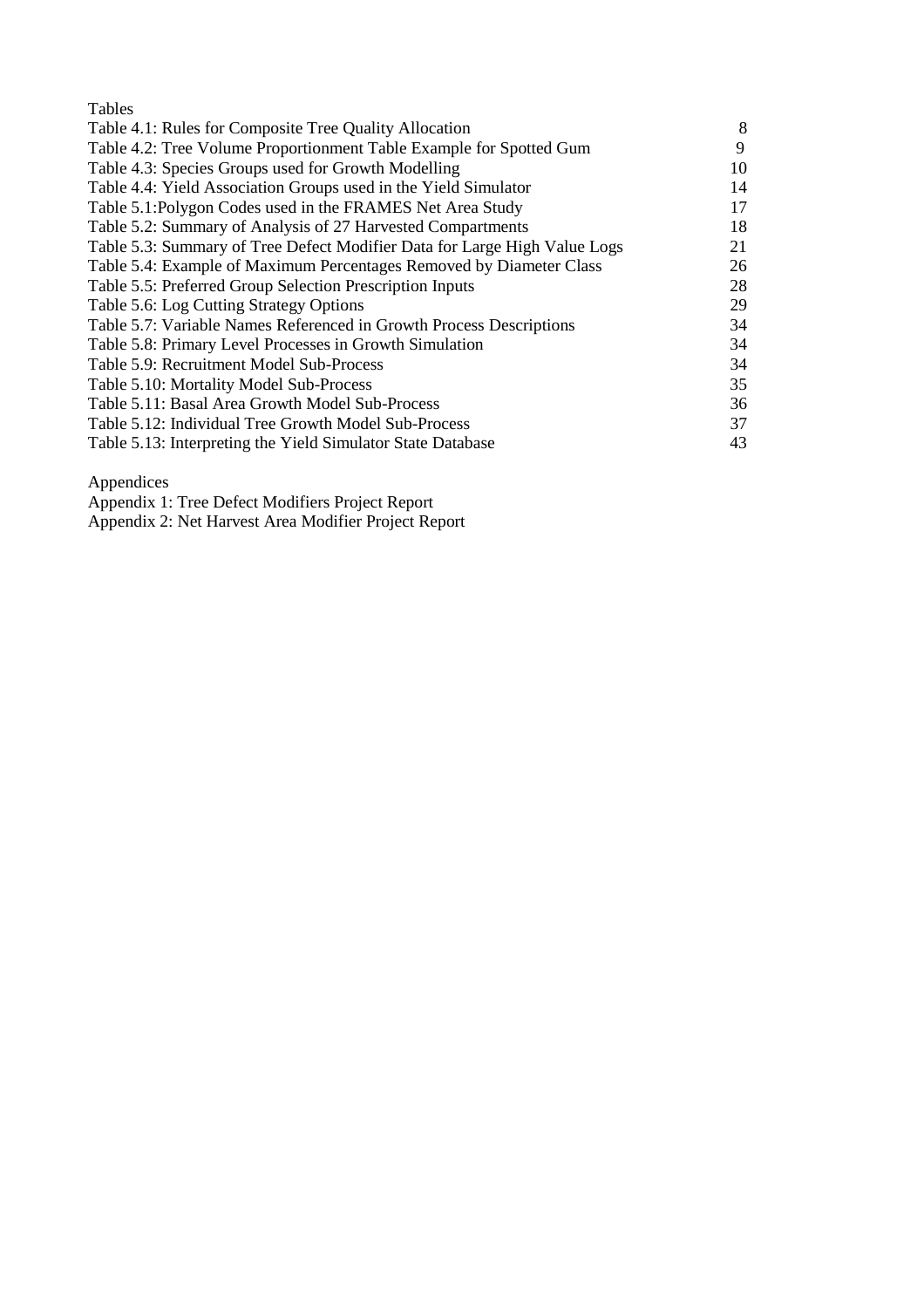# PROJECT SUMMARY

This report describes a project undertaken as part of the comprehensive regional assessment of forests in New South Wales. The comprehensive regional assessments (CRAs) provide the scientific basis on which the State and Commonwealth Governments will sign regional forest agreements (RFAs) for major forest areas of New South Wales. These agreements will determine the future of these forests, providing a balance between conservation and ecologically sustainable use of forest resources.

This project is one of four modules of the Forest Resource and Management Evaluation System (FRAMES), which was the tool used in CRA/RFA negotiations to calculate sustainable wood flows over time.

# **Project objective/s**

The FRAMES Yield Simulator was developed to provide a computerised system that would predict future growth and timber yields for native forest areas. The system uses quantitative inventory data (from the strategic inventory) as the primary input to the simulation process. The system was also designed to incorporate and be responsive to a range of silvicultural prescriptions and management strategies.

# **Methods**

The simulator project involved the combination of field based harvesting studies and computer software programming. The primary tasks included in the development are:

- 1. Net harvest area modifiers (determining the physical impediments to harvesting not already captured in GIS data);
- 2. Tree Availability modifiers (determining the level of damage and mortality caused by harvesting events);
- 3. Tree defect modifiers (determining the difference between standing tree quality and actual harvested log quality);
- 4. Standardised silvicultural prescriptions (defining the parameters used to model the silvicultural options used in forest management);
- 5. Computer software development (developing a system to apply the models and prescriptions to data captured in the strategic inventory project - NA04/FRA, summarising the results in a form useable by the strategic scheduling project – NA54/FRA).

Models developed from the above were combined with the Biometrics models (NA13/FRA) to produce the Yield Simulator System.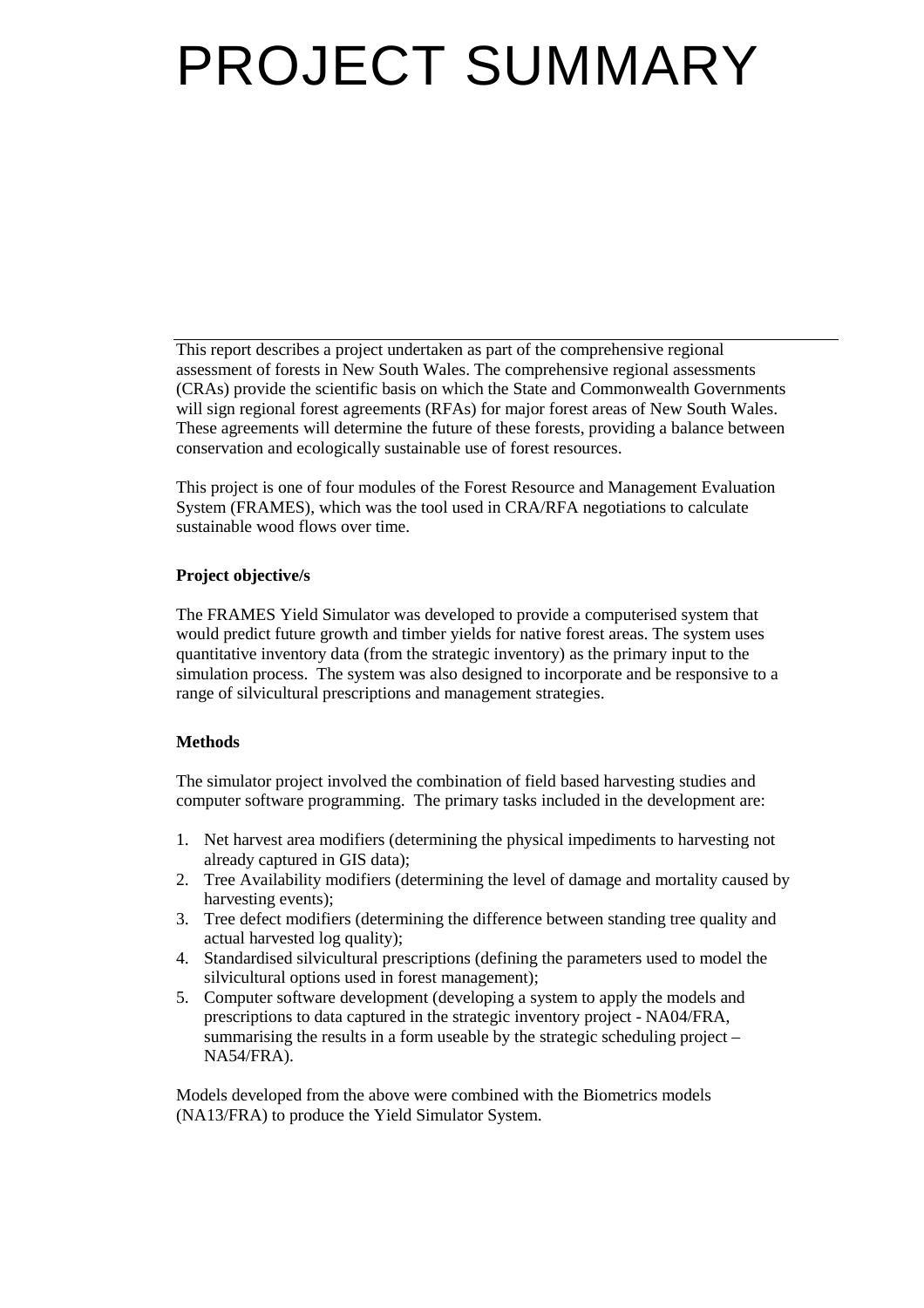### **Key results and products**

The Yield Simulator provides estimates of future timber volumes from strategic inventory data in response to a range of silvicultural prescriptions and management strategies. The Yield Simulator incorporates many user-defined variables, which can be used to model a large number of silvicultural and management options, and assess the impact of those options on environmental values over time. Once an acceptable mix of future yield options is obtained for each stratum of the forest, the yield estimates are then combined with area calculations to produce sustainable wood flow projections over time in the Strategic Yield Scheduler.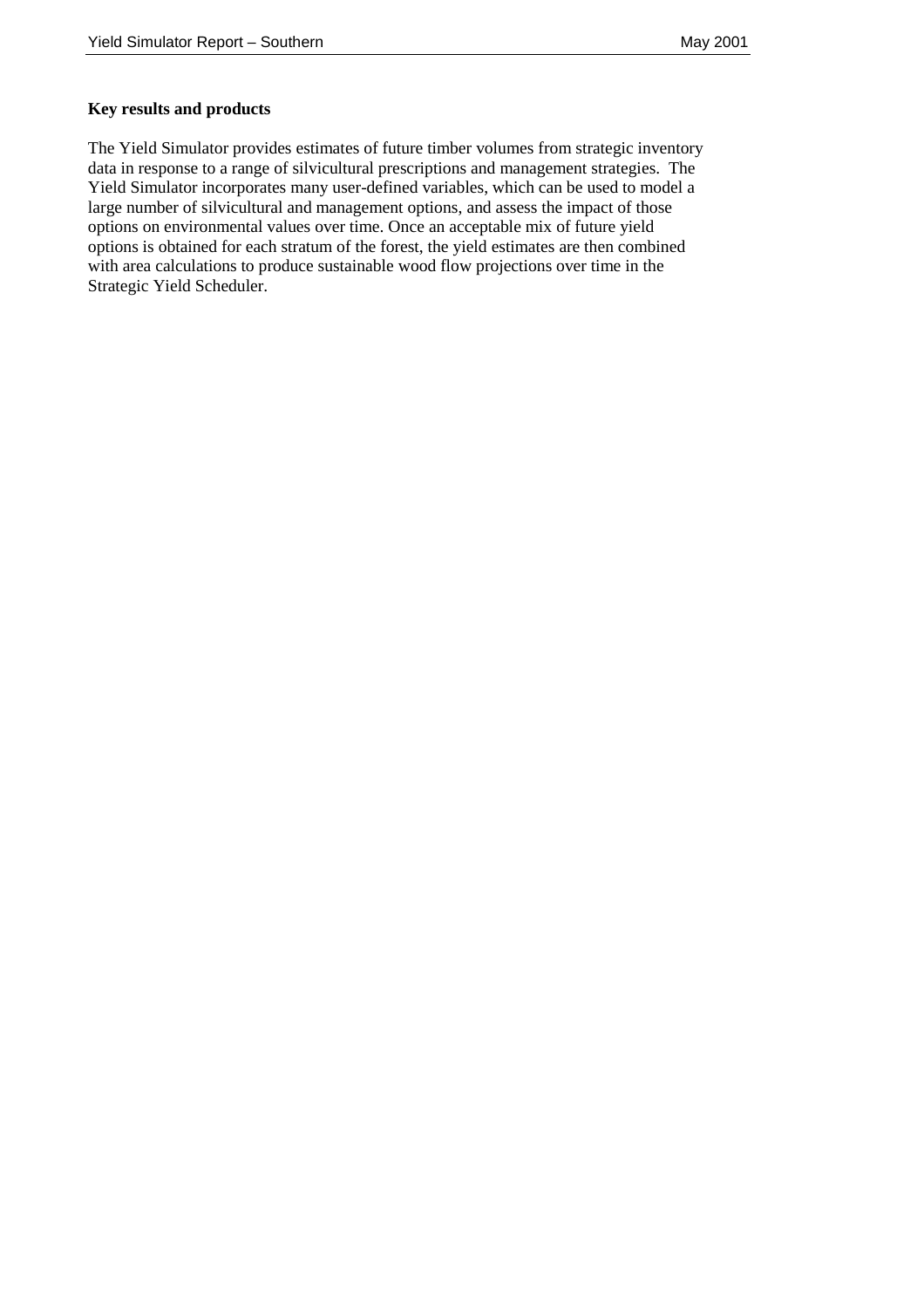# 1. OBJECTIVE

The Yield Simulator was developed to provide a computerised system that would predict future growth and timber yields for native forest areas based on user defined silvicultural prescriptions and management strategies. The system uses quantitative inventory data (from the strategic inventory) as the primary input to the simulation process.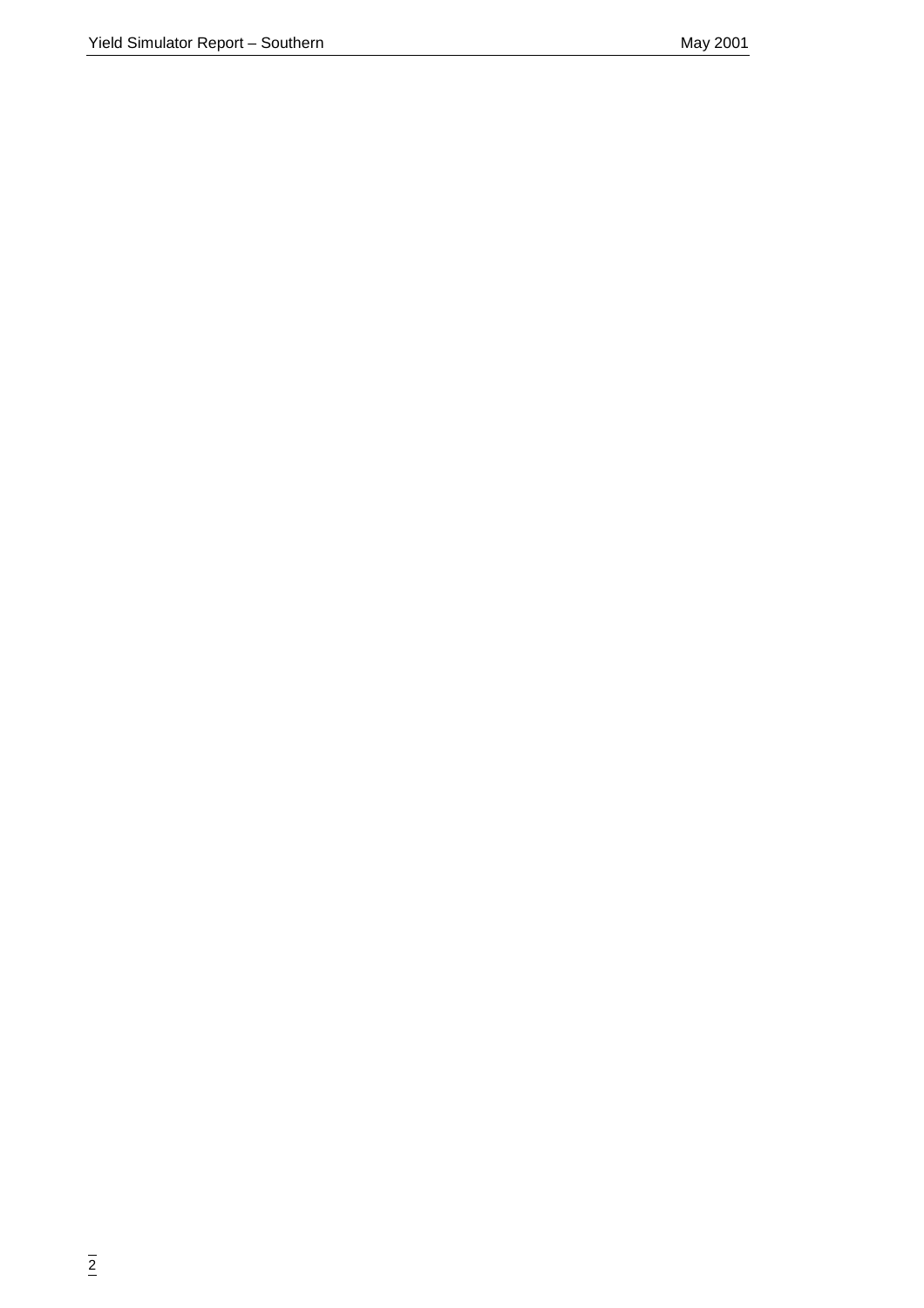# 2. SCOPE OF WORK

The Yield Simulator has been developed in Microsoft EXCEL 97. The model has been designed with Visual Basic program code and the system uses the Excel work sheets for inputs (tree data, look-up tables), output data storage, and reporting.

The initial systems development took approximately 18 months to complete for the UNE and LNE CRA Regions. That phase of the project involved the use of three field inventory crews, three professional foresters and additional assistance from district and regional staff. Subsequent development and refinement for the Southern CRA Region added approximately 6 person months to the project.

As the Yield Simulator document is large and complex in nature, the authors found that various sections should be able to be referenced in isolation from the rest of the material. To facilitate both sequential and specific referencing of the document, a certain amount of repetition is introduced to the inputs and methods chapters.

The studies and development work that have formed the Yield Simulator have been combined into the first coordinated and standardised approach to growth and yield modelling to be undertaken for a broad spectrum of native eucalypt forests in NSW. To ensure the ongoing relevance and reliability of the system, the processes and outputs are being integrated into State Forests Native Forest Management Information System. The methodologies that have been employed for field studies are also being incorporated into ongoing field management practices.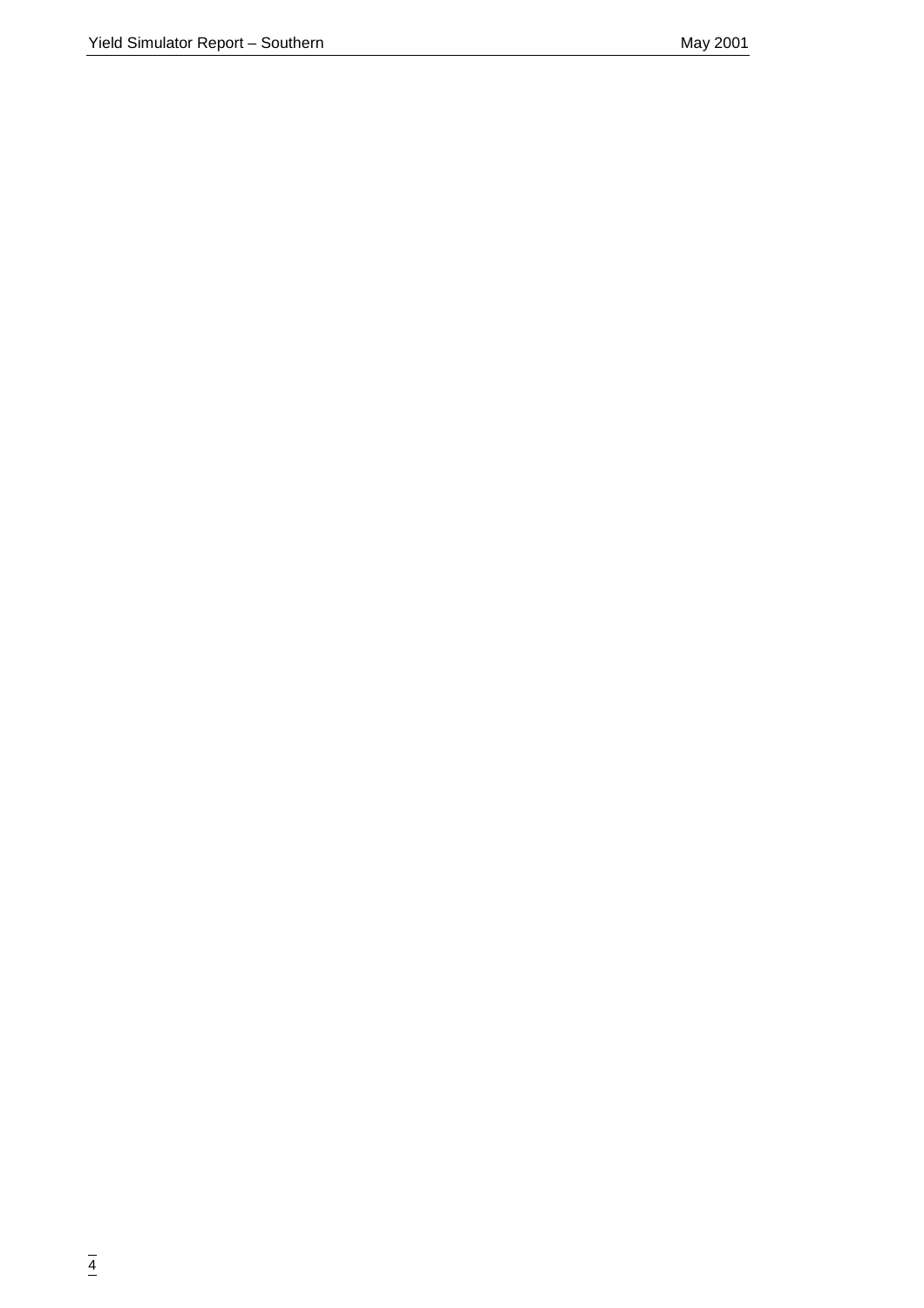# 3. MODELLING APPROACH

The methodology adopted to determine woodflow sustainability in NSW' mixed Eucalypt forests can be divided into four primary components:

- 1. Measurement (inventory) of the forest resource at a given point in time (FRAMES strategic inventory process);
- 2. Prediction of future growth and yield for the inventory (yield simulator);
- 3. Determine the net harvestable area for the resource (FRAMES Net Harvest Area Project); and
- 4. Combining the yields from the inventory with harvestable area estimates into a woodflow sustainability model (strategic Yield Scheduler).

These processes are presented graphically in Figure 3.1.

The Yield Simulator provides the link between tree and stand data collected in field inventories and the woodflow sustainability analysis in the Strategic Yield Scheduler. The simulator was designed to provide a reproducible prediction of growth and yield for an inventory stratum, based on user defined silvicultural and management inputs. During the Regional Forest Agreement negotiations, in an iterative process, stakeholders were able to modify these inputs and gain an appreciation of the impact these amendments would have on the yield tables for each inventory stratum.

The Regional Forest Agreement negotiations required the development of a yield modelling system that would be responsive to the needs of a wide range of stakeholder groups. The incorporation of key user defined inputs was therefore a major consideration in the development of a flexible management planning tool. The system was structured so that the modelling assumptions could be clearly identified by the user and the sensitivity of the results to the assumptions easily tested.

The data provided by the Strategic Inventory forms the primary input into the Yield Simulator. To cater for the enormous variation encountered in tree size and frequency distributions in inventory strata, the simulator was designed to model growth at the plot level and on the individual trees present within each plot. Estimates of the plot structure in future years are driven directly by the growth characteristics of the individual trees present and the harvesting strategy selected by the user. The growth process itself is influenced by the dynamics of individual tree diameter increment as well as tree mortality and recruitment. These processes interact on an annual basis throughout the simulation period. The annual growth for each tree within each inventory plot is simulated until the tree either dies from natural mortality, is harvested when it attains suitable timber product specifications, or until the user specified simulation time is reached.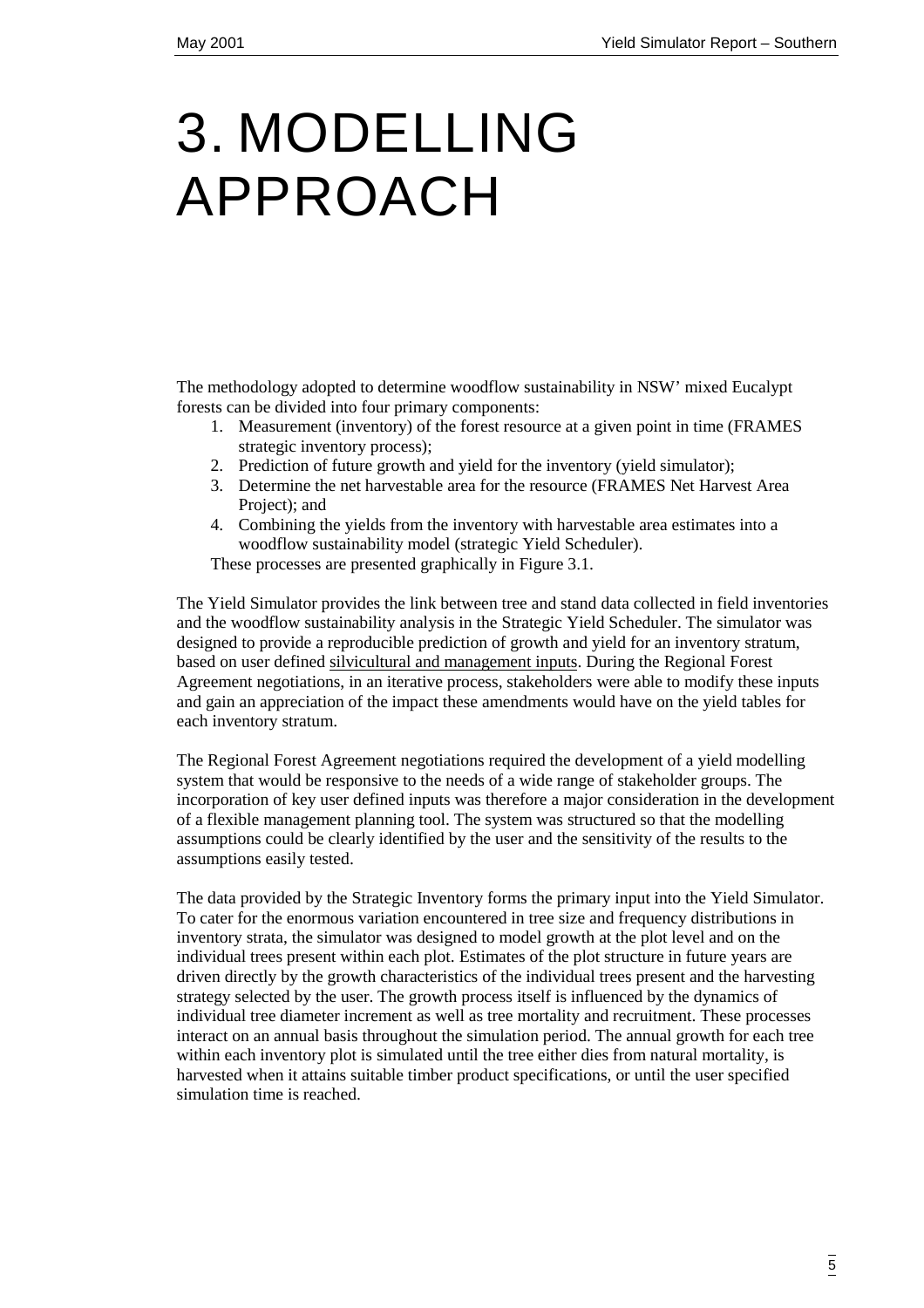#### **FIGURE 3.1: LINKAGE BETWEEN THE YIELD SIMULATOR AND THE STRATEGIC YIELD SCHEDULER**



This tree level modelling methodology overcomes a potential weakness of stand based modelling (as used in the Interim Assessment Process) where broad assumptions had to be made about the structural classification of strata and how stand structure changes with successive harvesting over time.

The Yield Simulator's primary output is the "Yield Table" which reports the expected per hectare timber yields when managed according to defined silvicultural harvesting prescriptions. Because of the long modelling horizon (up to 200 years) and the strategic nature of the woodflow determination process, the simulator reports yield information in five yearly intervals.

A yield table represents temporal estimates of future yields of volume by broad quality class. The yields are tabulated in cubic metres per hectare over time for uneven aged native forests. Yield tables are one of the primary inputs to the yield scheduling process, which are discussed separately in the FRAMES Strategic Yield Scheduler report.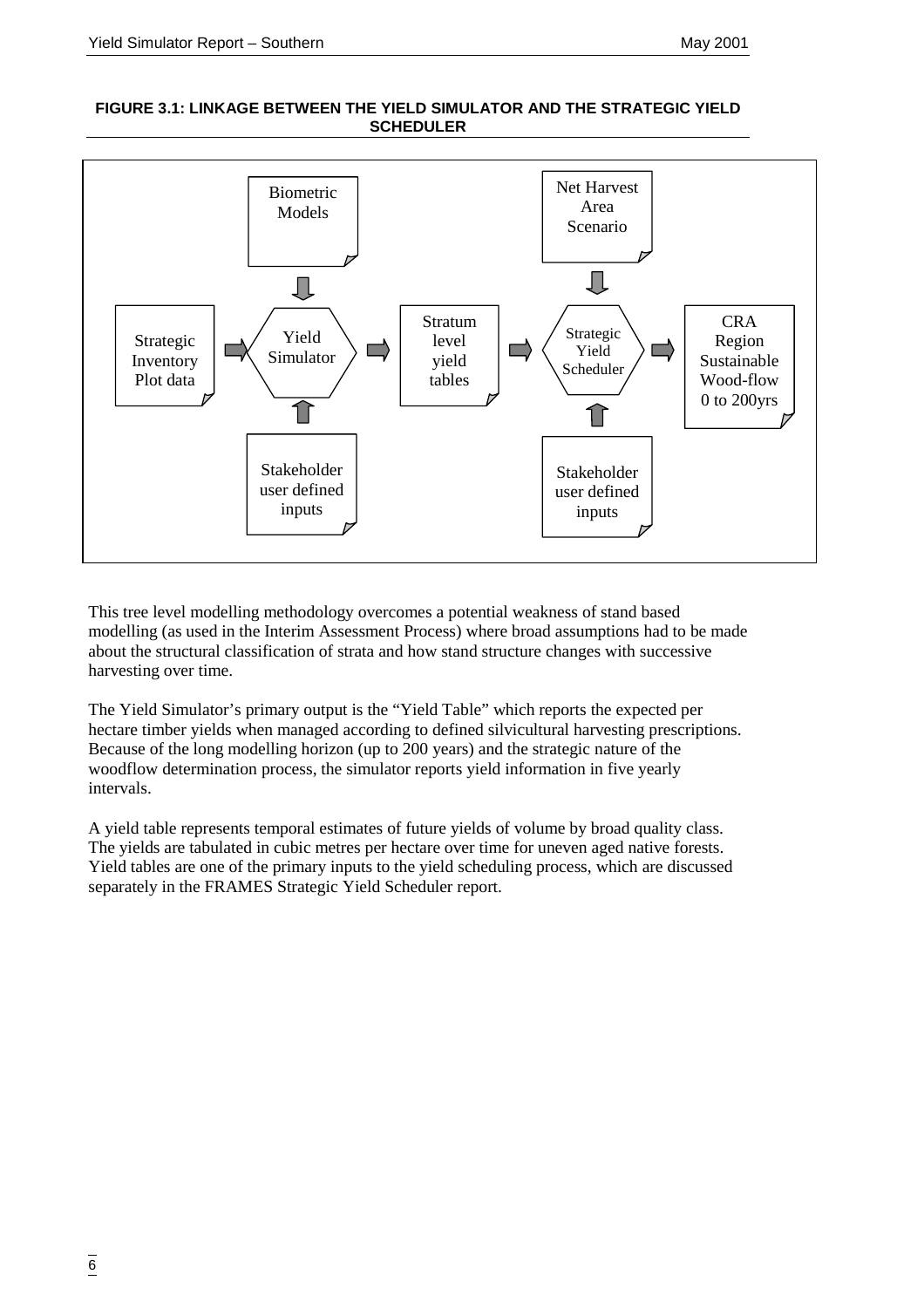# 4. KEY INPUTS

The key inputs into the Yield Simulator project are:

- 1. Strategic Inventory data;
- 2. GIS environmental data for strategic inventory plot locations;
- 3. Biometric models for volumation, growth, mortality and recruitment;
- 4. Tree defect modifiers;
- 5. Silvicultural prescriptions; and
- 6. Net harvest area modifier data.

The relationships between these inputs (except net harvest area modifiers) are presented in Figure 4.1. When the Yield Simulator project proposal was written, it included a Net Harvest Area Modifier sub-project. While the net area study was undertaken as part of the Yield Simulator development, the modifications to harvestable area are incorporated as inputs to the Net Harvest Area Query program. Section 5.1 details the net area modifier study results.



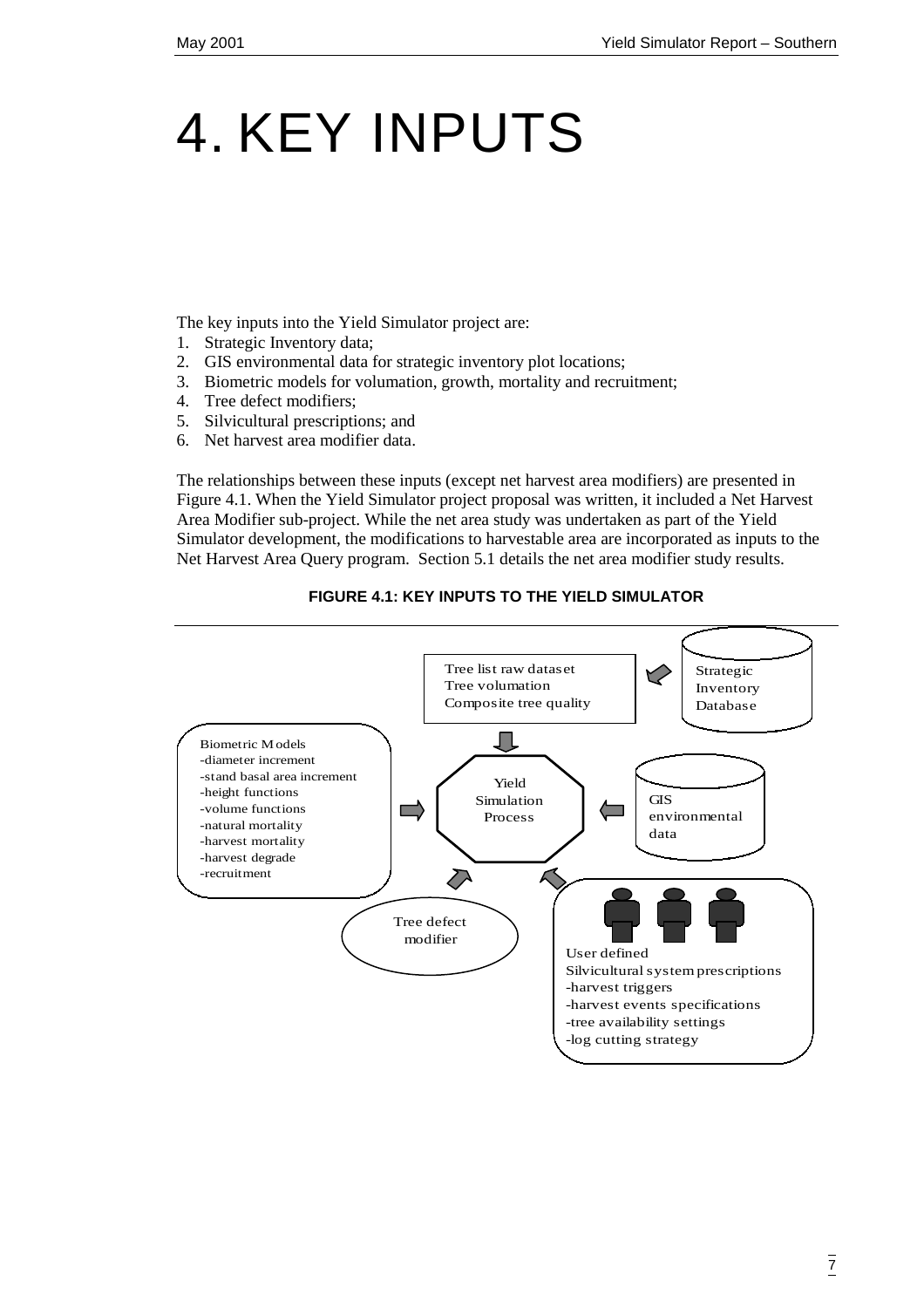# **4.1 STRATEGIC INVENTORY DATA**

The FRAMES Strategic Inventory provides the primary data source for the FRAMES Yield Simulator. The two key inputs derived from the inventory plots are:

# **4.1.1 Tree list**

The tree list contains the raw plot data imported into the Yield Simulator as EXCEL tables. The raw dataset for the SCRA region has 696 inventory plots containing over 29,000 tree observations. The plot data contains the following attributes used in the simulation process.

Plot-level variables:

- Stratum identifier
- Plot number
- Site height
- Distance to filter strip (measured if  $\leq 50$  m)
- Environmental Variables (see Section 4.2)

Tree level variables

- Tree number
- Species code
- Diameter at breast height over bark (DBHOB)
- Dominance class
- Crown quality class
- Hollow status
- Logging impediment status
- Composite tree quality code

All tree level variables except the composite tree quality code are directly assessed/measured in the field and are defined in the "Strategic Inventory Field Manual". The composite tree quality class is a derived variable calculated from the detailed MARVL format tree descriptions recorded in the field. The full tree description cannot be used for temporal modelling because features like branches, scares, stem sweep, lumps and bumps will change with tree growth.

The composite quality code provides a 'whole of tree' quality classification. The derivation of this code is summarised in Table 4.1. The method for calculating volumes using this methodology is described in the following section.

| <b>Tree Quality Class</b> | <b>Classification Rules</b>                                                                                                                      |
|---------------------------|--------------------------------------------------------------------------------------------------------------------------------------------------|
|                           | At least 3.6 metres of high quality wood (class A).                                                                                              |
|                           | Not capable of being classified as H but has at least 3.6 metres of<br>combined high quality wood and low quality wood (class A, B)              |
| D                         | Not capable of being classified as L but has at least 3.6 metres of<br>combined high quality wood, low quality wood and pulpwood (class A, B, P) |
| W                         | Not capable of being classified as P                                                                                                             |

# **TABLE 4.1: RULES FOR COMPOSITE TREE QUALITY ALLOCATION**

# **4.1.2 Tree volumation proportionment tables**

In order to extract the full value from the detailed tree quality descriptions recorded in the strategic inventory, detailed analysis was performed with the MARVL inventory system software. The analysis was required to provide accurate assessments of the merchantability of trees in the inventory data. This key strategic inventory output categorised trees based on yield association groups, composite tree quality classes and tree diameter (dbh). The analysis used the product determination methodology described in the Strategic Inventory Final Report and MARVL Documentation.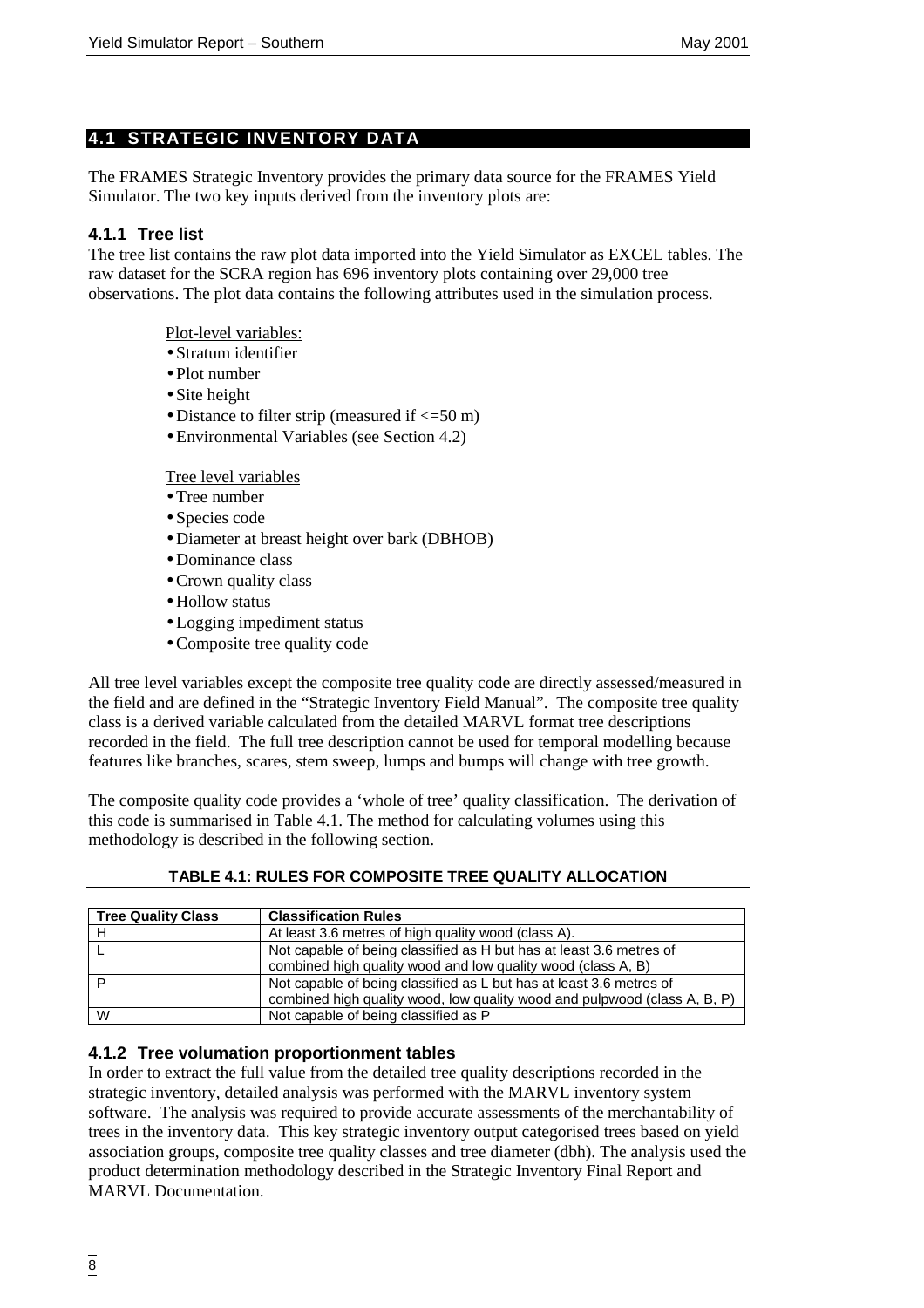The output of this analysis was a series of tables that could be used by the yield simulator for determining the proportions of each timber quality category contained in a tree (based on its current size, composite quality classification and the yield association group with which it is associated). A sample of the table is presented in Table 4.2.

| <b>COMPOSITE</b><br><b>QUALITY</b> | <b>DBHOB</b><br><b>CLASS</b><br>(mm) | <b>PROPORTION</b><br><b>OF LARGE</b><br><b>HIGH VALUE</b> | <b>PROPORTION</b><br><b>OF SMALL</b><br><b>HIGH VALUE</b> | <b>PROPORTION</b><br><b>OF LOW</b><br><b>VALUE</b> | <b>PROPORTION</b><br>OF PULP | <b>PROPORTION OF</b><br><b>WASTE</b> |
|------------------------------------|--------------------------------------|-----------------------------------------------------------|-----------------------------------------------------------|----------------------------------------------------|------------------------------|--------------------------------------|
|                                    |                                      |                                                           |                                                           |                                                    |                              |                                      |
| lн                                 | 100-150                              | 0.00                                                      | 0.00                                                      | 0.00                                               | 0.00                         | 1.00                                 |
| H                                  | 150-200                              | 0.00                                                      | 0.00                                                      | 0.00                                               | 0.56                         | 0.44                                 |
| lн                                 | 200-250                              | 0.00                                                      | 0.00                                                      | 0.00                                               | 0.71                         | 0.29                                 |
| H                                  | 250-300                              | 0.00                                                      | 0.00                                                      | 0.00                                               | 0.75                         | 0.25                                 |
| lн                                 | 300-350                              | 0.00                                                      | 0.29                                                      | 0.01                                               | 0.45                         | 0.26                                 |
| Iн                                 | 350-400                              | 0.00                                                      | 0.53                                                      | 0.00                                               | 0.18                         | 0.29                                 |
| Iн                                 | 400-450                              | 0.03                                                      | 0.49                                                      | 0.03                                               | 0.17                         | 0.28                                 |
| H                                  | 450-500                              | 0.30                                                      | 0.21                                                      | 0.07                                               | 0.13                         | 0.29                                 |
| $\overline{\mathsf{H}}$            | 500-550                              | 0.52                                                      | 0.03                                                      | 0.08                                               | 0.11                         | 0.27                                 |
| H                                  | 550-600                              | 0.55                                                      | 0.00                                                      | 0.05                                               | 0.13                         | 0.27                                 |
| Iн                                 | 600-650                              | 0.56                                                      | 0.00                                                      | 0.08                                               | 0.10                         | 0.25                                 |
| H                                  | 650-700                              | 0.55                                                      | 0.00                                                      | 0.07                                               | 0.06                         | 0.32                                 |
| H                                  | 700-1000 0.50                        |                                                           | 0.00                                                      | 0.06                                               | 0.12                         | 0.32                                 |
| Iн                                 | $1000+$                              | 0.40                                                      | 0.00                                                      | 0.05                                               | 0.25                         | 0.30                                 |

#### **TABLE 4.2: TREE VOLUME PROPORTIONMENT TABLE EXAMPLE FOR SPOTTED GUM**

# **4.2 GIS ENVIRONMENTAL DATA**

The biometric models use a combination of tree and stand variables as well as environmental parameters such as rainfall, temperature, slope, soil depth, soil fertility, topographic position, solar radiation and Prescott moisture index. The values for these environmental variables are obtained from GIS spatial layers. Inventory plot locations are intersected with these layers and a point coverage is created with the environmental variable values for each plot.

# **4.3 BIOMETRIC MODELS**

A brief overview is provided on each of the Biometric Models used in the Yield Simulator. For more information on model forms and development methodologies refer to the SCRA Biometric Models Project Final Report.

#### **4.3.1 Height functions**

The height prediction model predicts tree heights initially and then after diameter increment simulations in the Yield Simulator. The height prediction model was developed from the large strategic inventory dataset, based on the relationship between tree species, diameter (dbhob) and tree height.

### **4.3.2 Volume functions**

Volume functions are used to predict the total volume for each tree modelled in the simulator. The equations predict the underbark stem volume for a tree using the species, dbhob and height variables.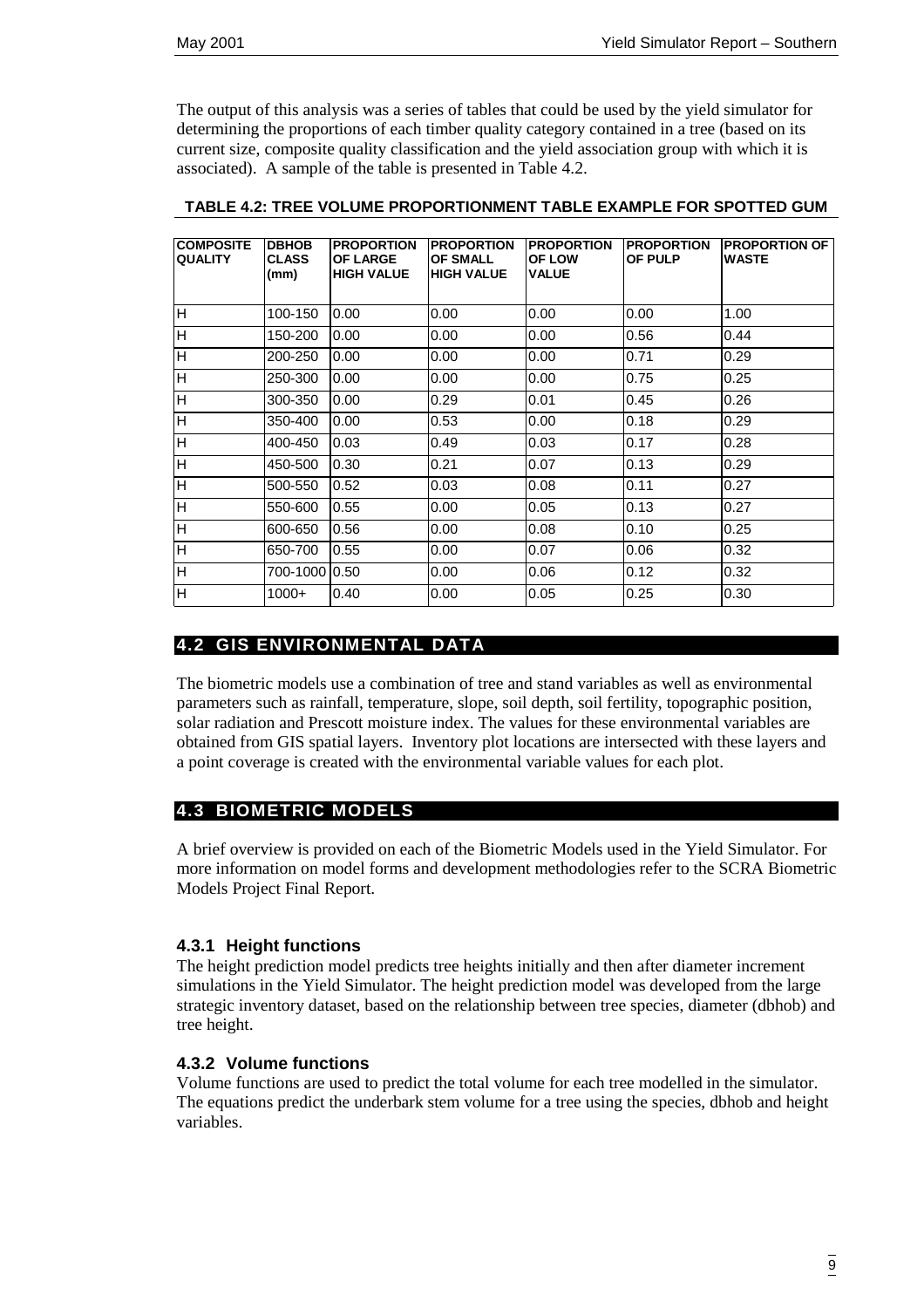# **4.3.3 Diameter increment models**

Diameter Increment Models are used to predict the growth in tree diameter (dbhob) over time. A total of 10 tree level diameter models were required to cater for the 10 broad species groups identified (Table 4.3). As all environmental variables are available for all area, only one set of models were required to be developed.

| <b>Species Group Code</b> | <b>Group Description</b> |  |
|---------------------------|--------------------------|--|
|                           | Blackbutt group          |  |
| ົ                         | Fastigata                |  |
| 3                         | Ironbark group           |  |
| 4                         | Peppermint group         |  |
| 5                         | Spotted Gum              |  |
| 6                         | Silvertop Ash            |  |
|                           | Stringybark group        |  |
| 8                         | Non-commercial species   |  |
| 9                         | Alpine Ash               |  |
| 10                        | <b>Tumut Hardwoods</b>   |  |

#### **TABLE 4.3: SPECIES GROUPS USED FOR GROWTH MODELLING**

Research as well as Permanent Growth Plot (PGP) data were used in diameter increment models. The research data contains thinning experiments which mean that a broad range of stand dynamics and structural changes are represented.

The UNE/LNE diameter growth model dependence on tree dominance has been replaced with a derived measure for dominance called "relative dominance". Relative dominance (RD) is calculated by dividing the over-topping basal area for a tree by the total basal area. Values for relative dominance approach zero for dominant trees and one for suppressed trees. By substituting relative dominance for the direct dominance measure the model is no longer limited by the impact of harvesting and temporal change on crown position.

# **4.3.4 Stand basal area models**

Stand basal area growth models are used after 30 years of simulation to condition the combined growth of individual trees. If after 30 years the sum of individual tree basal area growth exceeds the predicted total basal area increment, then the tree diameter increments are proportionately redistributed back to a level that equals the predicted stand growth. Conditioning of long term growth patterns is required to ensure unusual stand conditions or tree combinations do not cause unexpectedly high growth rates.

Three stand basal area models are incorporated into the SCRA Yield Simulator. These include one model specific to Spotted Gum Yield Associations, one for Alpine Ash and one combined model for all other species.

# **4.3.5 Recruitment model**

The recruitment model is split into two parts, a function that predicts the probability of recruitment occurring and a second function that predicts the number of recruits likely to occur. The combined model is applied annually within the growth module to determine the amount of regenerated 'ingrowth" of new trees into the 10cm–15cm DBHOB size class. The recruitment model was developed from permanent growth plot data located within the SCRA. The model is based on the relationship between recruitment and stand structural features (stand quadratic mean diameter, stand density and a site moisture index).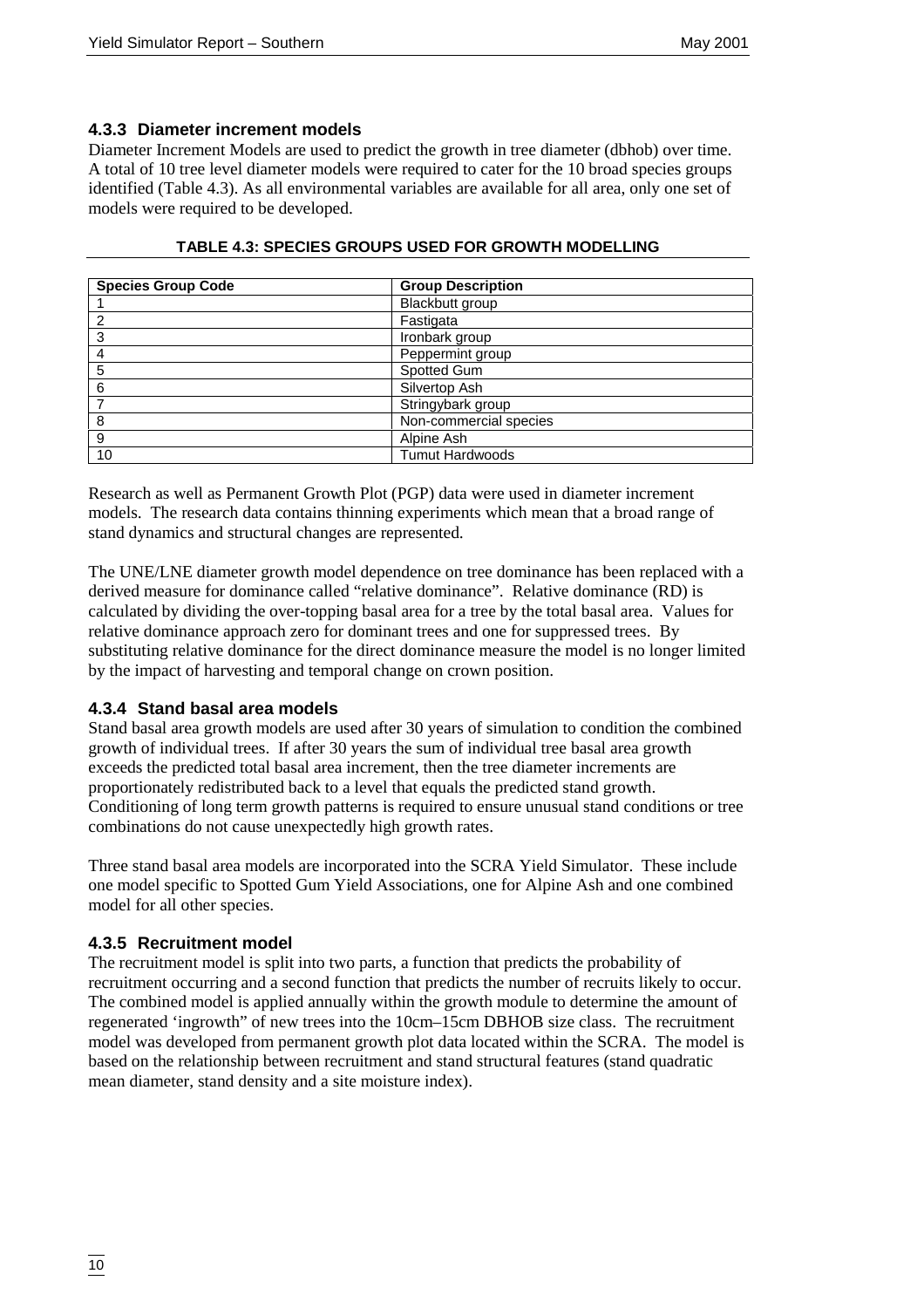Trees recruited to a stand need to have species and timber quality information allocated. This is done with a monte-carlo style simulation methodology where the attributes are linked to proportions found in the original yield association group. The distributions of these variables were calculated from the raw tree lists and stored in the "Species Data" worksheet within the system. This methodology assumes that the inventory plots retain similar species and quality distributions over the simulation period.

In addition to the modelling of natural regeneration, the Yield Simulator also provides for manual recruitment over-ride. This option reflects the routine practice of enrichment planting undertaken in various forest types across NSW State Forests.

#### **4.3.6 Natural mortality model**

The tree mortality function was included to model the death of trees from non-catastrophic natural events (ie. tree maturation, suppression, competition, pests and diseases). This function reflects the natural thinning processes within a stand based on the evidence obtained from PGP data. Without this function the inventory plots would develop abnormally high stocking rates (stems per hectare).

Data was separated into three groups for modelling:

- One specific to Spotted Gum;
- One specific to Alpine Ash;
- One general model for other species.

The species specific models allow the simulator to represent the dynamics of growth better for these varied and significant species clusters. The structure of the model has been improved by incorporating individual tree position in the stand (using the over-topping basal area term). Variables incorporated in the mortality model include:

- Tree diameter:
- Tree species;
- Tree over-topping basal area;
- Plot basal area;

#### **4.3.7 Harvest mortality model**

This model predicts the likelihood that a tree will be unintentionally destroyed during a simulated harvesting operation. The probability that a given tree, within a given quality class, will be destroyed during harvesting is a function of tree diameter, total stand basal area, intensity of harvesting (ratio of harvested basal area to total basal area) and topographic slope of the location.

The trends of the harvest mortality model suggest that large high quality trees have the lowest probability of being destroyed in harvest events.

#### **4.3.8 Harvest Degrade Model**

Harvesting and other silvicultural treatments cause some damage to trees remaining in the residual stand and resulting in a downgrade in merchantable value (degrade). This model determines the probability that a tree will not be degraded (ie. downgraded in log quality) during a simulated harvesting. The probability of harvest degrade is a function of tree quality class, overtopping basal area, tree size (dbhob) and topographic slope of the inventory plot. The probability that a tree will not be degraded during harvesting was modelled rather than predicting the probability of degrade, particularly for high quality trees because there was not enough data to fit logistic functions.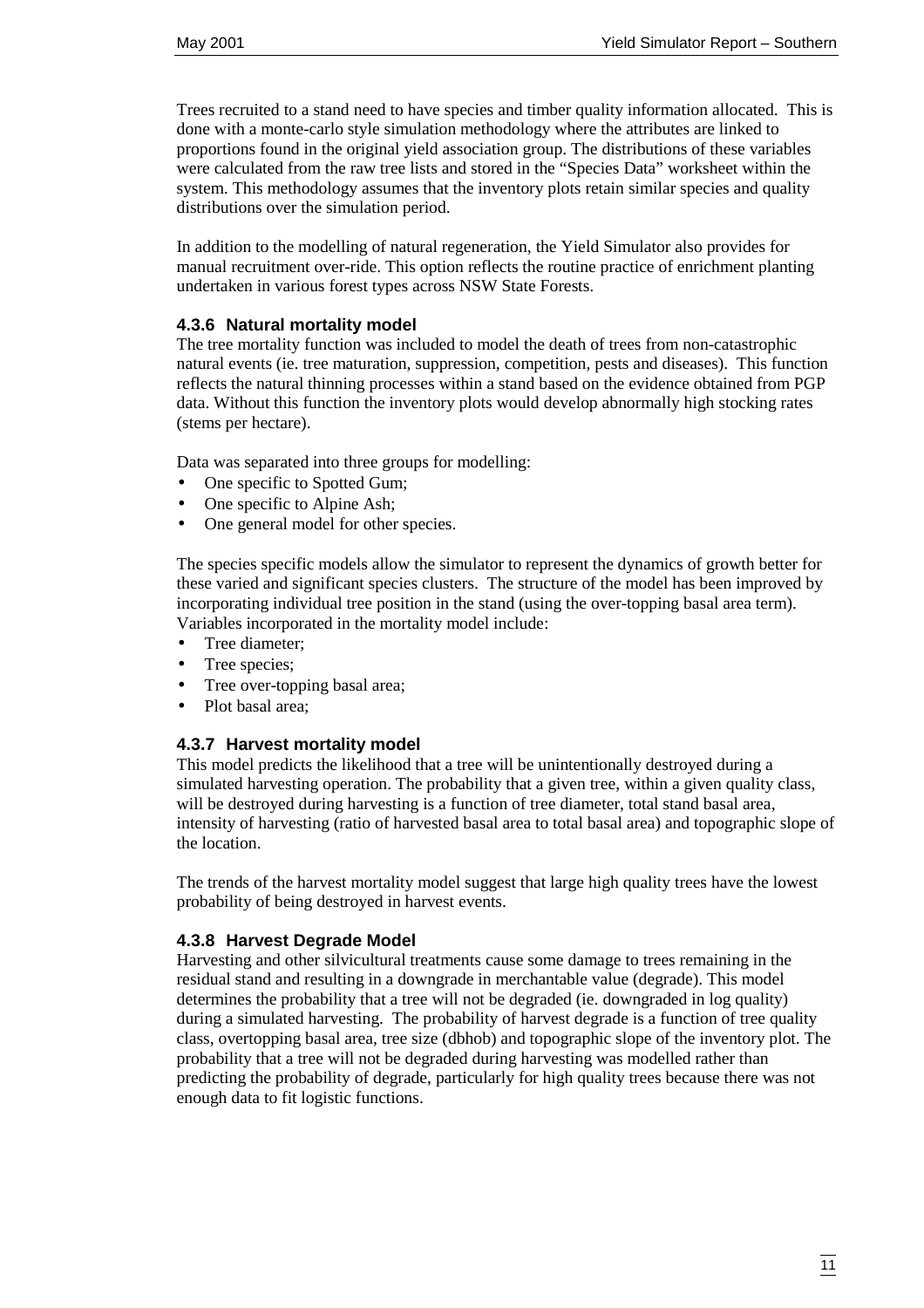# **4.4 TREE DEFECT MODIFIERS**

The tree defect modifier study was undertaken to determine the differences between predicted product volume estimates and actual harvested product volumes. The predicted volumes are from the Strategic Inventory MARVL volumation and these are compared with the actual harvested product volumes as recorded by State Forests log sales system (FORSALE). This difference is termed 'regrade' and is expressed as a percentage of the volume estimates. The regrade occurs when tree product volume estimates made by an inventory crew differ from the actual log products cut by the logging crew.

Variations in the estimation of product volumes by inventory methods are often due to hidden internal wood defects not detectable in a standing tree. Defects can result from a range of factors: deterioration associated with age; injury from damage agents such as insects, fire, wind and harvesting events; and fungal infections associated with insect borers or branch occlusion processes. Defects reduce processing efficiency and the desirable properties and value of the final wood products to varying extents. Often these defects are not identified until the tree is felled, the logs are cut, and internal defects can be seen in cross-section. Defect assessment is by a standardised log grading method which compares defect measures to an agreed industry standard. These standards are called Compulsory Utilisation Schedules and are used to grade logs into a range of products based on species, diameter, length and maximum allowable internal and external defects. Appendix 1 describes the tree defect modifier study methodology.

# **4.5 SILVICULTURAL PRESCRIPTIONS**

The yields predicted by the Yield Simulator are closely linked to the silvicultural strategy adopted. Silviculture involves the manipulation of forest stands to achieve a desired forest structure and composition. This may be done for a range of objectives such as inducing successful regeneration of a new forest crop, achieving adequate or enhanced growth potential of existing trees, improving forest health and vigour, regulating and maximising production of specific timber products or maintaining ecological diversity within a forest. Because different stakeholders vary in their opinion of what constitutes a desired outcome, it was necessary to build flexibility in silviculture selection into the Yield Simulator.

The silvicultural options provided in the Yield Simulator were initially developed with the assistance of an expert panel of State Forests field foresters. The panel included internal staff with recognised expertise in forest silviculture and harvest planning. Members of the ESFM and FRAMES Technical Committees were also consulted separately. In a series of workshops this panel reviewed silvicultural management practices employed within the UNE/LNE Regions and considered the terms of reference of the RFA process. The panel delineated two basic management options that are required including:

- "Group Selection" which imposes a clear spatial pattern to harvest events, and
- "Single Tree Selection" which focuses on tree features rather than spatial patterns.

Having outlined the silvicultural framework required the panel identified the quantitative forest features required to represent silviculture within the simulation environment. This process addressed the classification of stand maturity, the objectives of harvesting and finally the constraints required to limit harvesting activity. Some minor refinements have been made for the SCRA model to cater for the different markets and merchantability criteria used.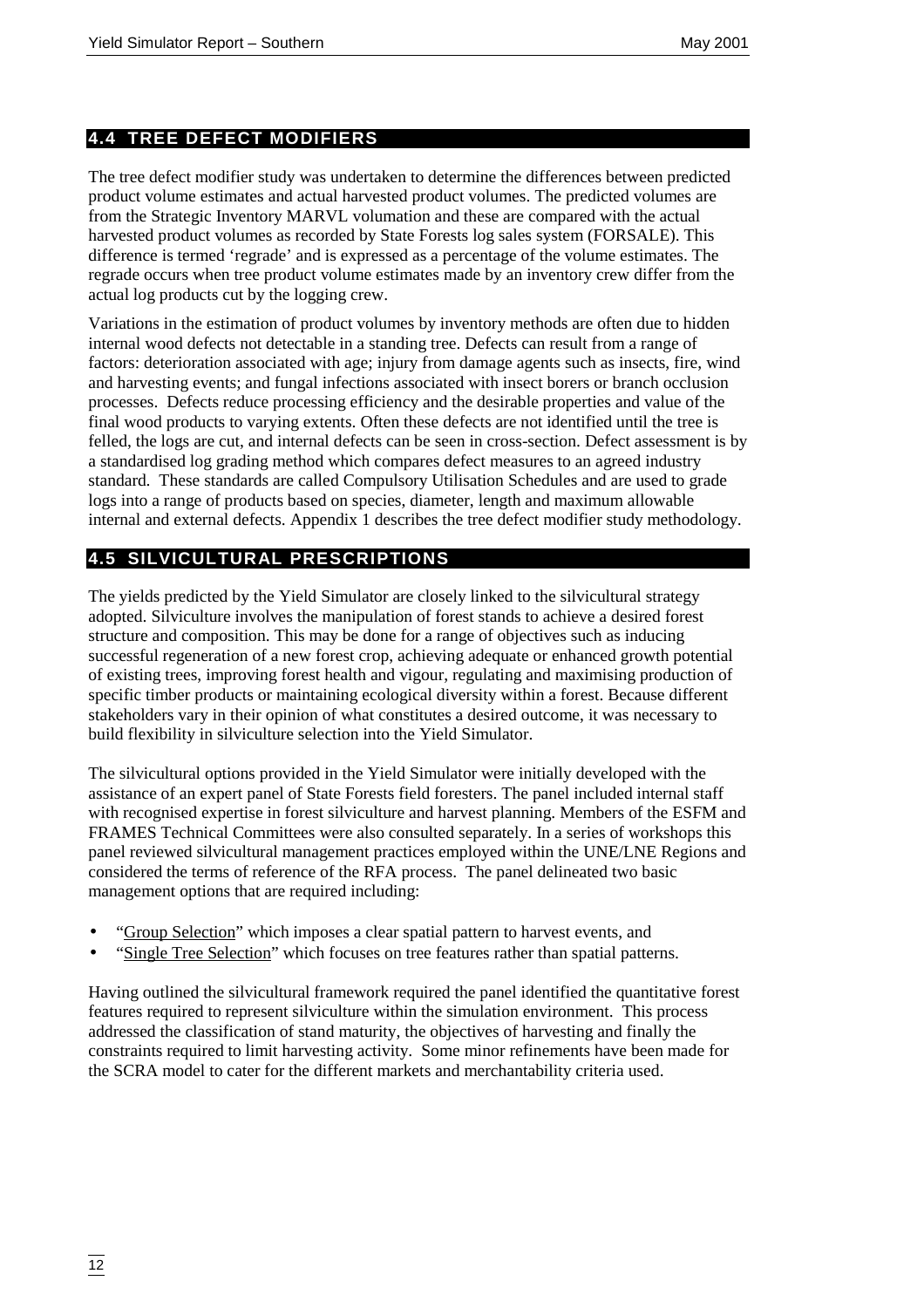Supplementary workshops with SCRA field managers confirmed that these simulation options provide the necessary flexibility to address silvicultural requirements of the South Coast and Tumut Sub Regions. They also enable other stake holders to quantify the impact of the key forest management mechanisms and explore the impacts of options that range from low intensity sawlog only harvesting through to intensive practices with full pulp market availability.

The stand parameter inputs identified as providing the most appropriate mechanisms to trigger, prioritise and constrain simulated harvest events are summarised below. Detailed descriptions are provided in Section 5.3.

#### **4.5.1 Single Tree Selection silvicultural input types**

When should a harvesting event occur?

- Minimum high quality volume or combined high/low quality volume per hectare required to trigger a harvest event
- Minimum diameter of logs that can contribute to the volume threshold
- Minimum harvest return time in years

How intensive will the harvesting event be?

- Maximum percentage of basal area to be removed
- Minimum standing basal area to be retained
- Maximum low quality and pulpwood threshold volume to be removed per hectare
- Maximum percentage of high, low, pulp and waste trees to be removed in 20cm diameter classes

Which trees should not be available for harvesting?

- Retention of trees with a physical or logistical impediment to harvesting
- Retention of trees with a filter strip prescription impediment to harvesting
- Retention of trees likely to contain suitable wildlife hollows

What are the log product specifications (log cutting strategy)?

Selection of strategy from a combination of minimum log length for high quality large logs and either small end or centre high quality large diameter.

What kind of tree regeneration do we expect?

- species determination
- timber quality classification
- How much time does regeneration take to reach the recruitment size (10-15cm)
- Minimum regeneration stocking threshold required before manual planting is triggered
- Minimum stocking level to be attained through manual planting

#### **4.5.2 Group Selection silvicultural input types**

When should a harvesting event occur?

- Minimum high quality volume or combined high/low quality volume per hectare required to trigger a harvest event
- Minimum diameter of logs that can contribute to the volume threshold
- Specific return time between gapping events (in years)
- Allow or bypass pre-gapping whole-stand first and/or second thinning
- Allow or bypass "on-gap" first and/or second thinning
- Minimum standing volume and basal area per hectare required to trigger a first or second thinning event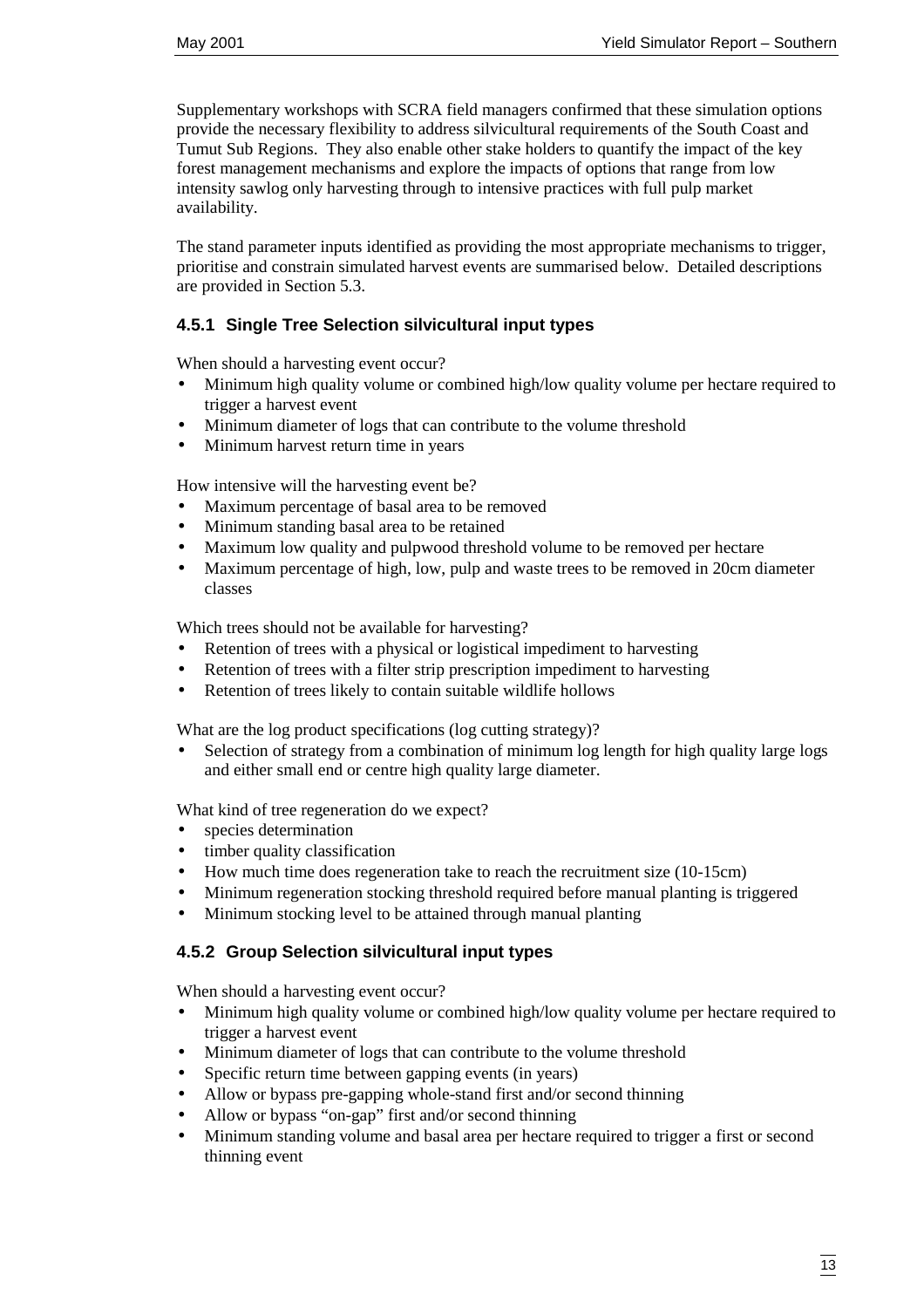How intensive will the harvesting event be?

- Percentage of net area removed in each gapping event
- Specify the size (diameter) of individual gaps
- Number of initial gapping event cycles required
- The return time between gapping events (in years)

Which trees should not be available for harvesting?

- Retention of trees with a physical or logistical impediment to harvesting
- Retention of trees with a filter strip prescription impediment to harvesting
- Retention of trees likely to contain suitable wildlife hollows
- Retention of a proportion of the net area for habitat trees and gap dynamics limitations

What are the log product specifications (log cutting strategy)?

• Selection of strategy from a combination of minimum log length for high quality large logs and either small end or centre high quality large diameter.

What kind of tree regeneration do we expect?

- How much recruitment (trees/ha) will populate the gaps
- species determination
- timber quality classification
- How much time does regeneration take to reach the recruitment size (5-10cm)

### **4.5.3 Determination of silvicultural input values**

Having outlined the list of parameters required to simulate silvicultural systems, default input values were required to be assigned to each stand variable used. The State Forests Silvicultural panel reviewed data from actual harvest events to complete this process. As a range of intensities are presented in the system, the panel needed to review field practices and determine specifications that ensure both biologically successful and environmentally acceptable implementation. Refinement was added by providing separate input parameters for different species/site quality groups. The combinations used are summarised in Table 4.4.

#### **TABLE 4.4: YIELD ASSOCIATION GROUPS USED IN THE YIELD SIMULATOR**

| <b>Full Association Description</b>                  | <b>Yield Association Groups</b> |
|------------------------------------------------------|---------------------------------|
| Blackbutt/Sydney Blue Gum                            | 1 & 2                           |
| Spotted Gum                                          | 3                               |
| Silvertop Ash                                        | 4                               |
| Stringybark/Coast Grey Box/Forest Red Gum/Woollybutt | 5 & 6                           |
| Brown Barrel/Messmate                                | 9                               |
| Gum                                                  | 10                              |
| Apples/Peppermint/Scribbly Gum                       | 7 & 11                          |
| Bago/Maragle Alpine Ash                              | 18                              |
| Riverina Hardwoods                                   | 19-22                           |

# **4.6 NET HARVEST AREA MODIFIER**

The net harvestable area as calculated from mapped exclusions differs from the net harvestable area mapped from actual harvesting events. The area modifier attempts to express this difference as a proportion (%) of an area that will be harvested based on the geo-spatial features present.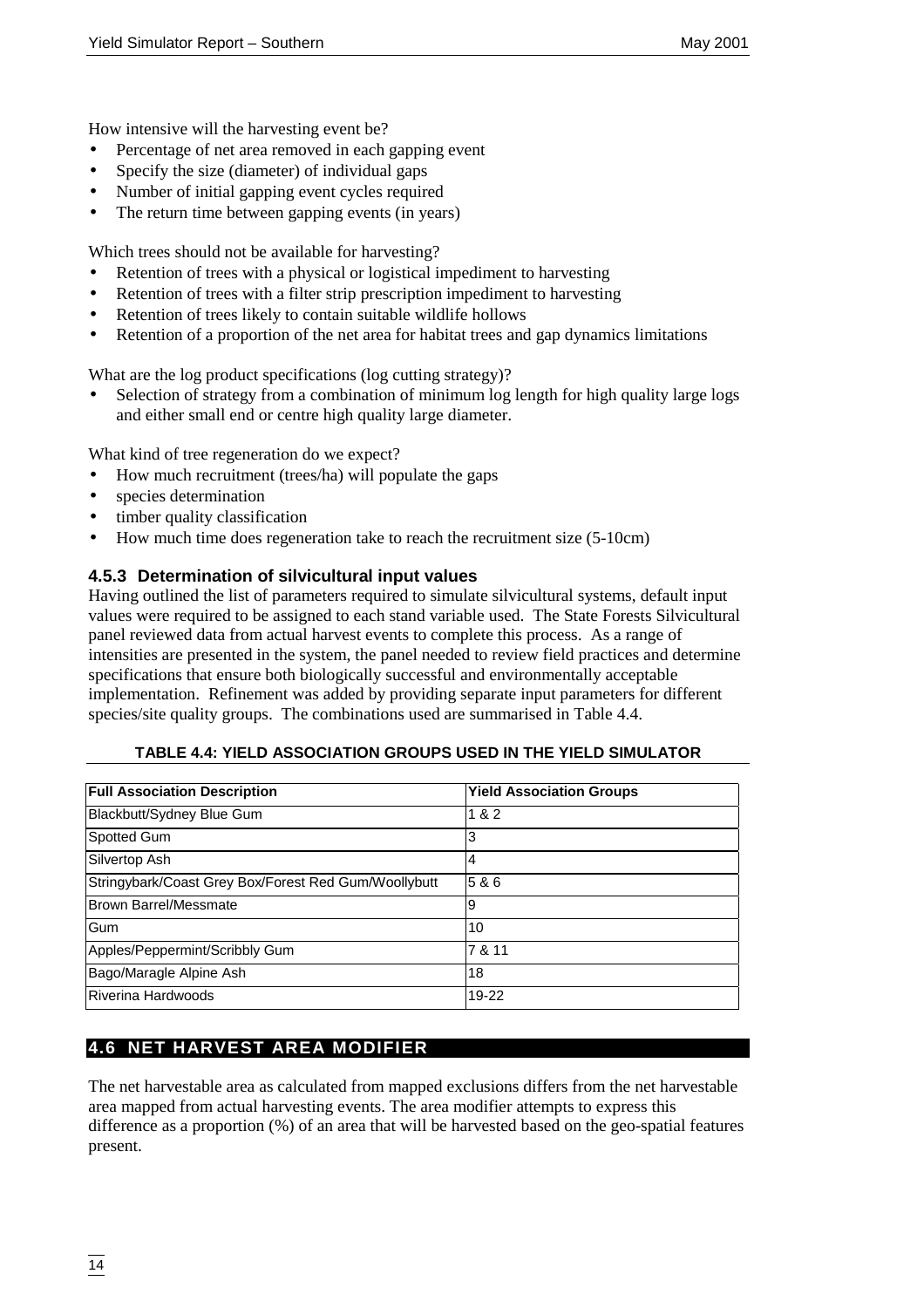The inputs to the analysis were created by unioning the GIS datasets listed below. The resulting combined dataset is structured to allow the calculation of a modifier equation that correlates geo-spatial and environmental variables with presence/absence of harvesting.

- a) Rainfall erosivity isopleth
- b) Slope

 $\overline{a}$ 

- c) Distance to nearest filter strip buffer boundary<sup>1</sup>
- d) Locality code (CRA Region, SF Name, SF No., Compartment No.)
- e) Harvesting Study Code (from API work)

Distance to filter strip boundary for the study compartments was measured from the Land Information Bureau (LIC) drainage model. When the study results were translated to the entire CRA region, the modifier equation was applied also using LIC drainage. This varied from the methodology applied for UNE and LNE where LIC drainage was not available for the entire CRA regions.

<sup>&</sup>lt;sup>1</sup> For the SCRA study compartments, filter strips were generated using a standardised 15metre buffer on each side of LIC drainage features.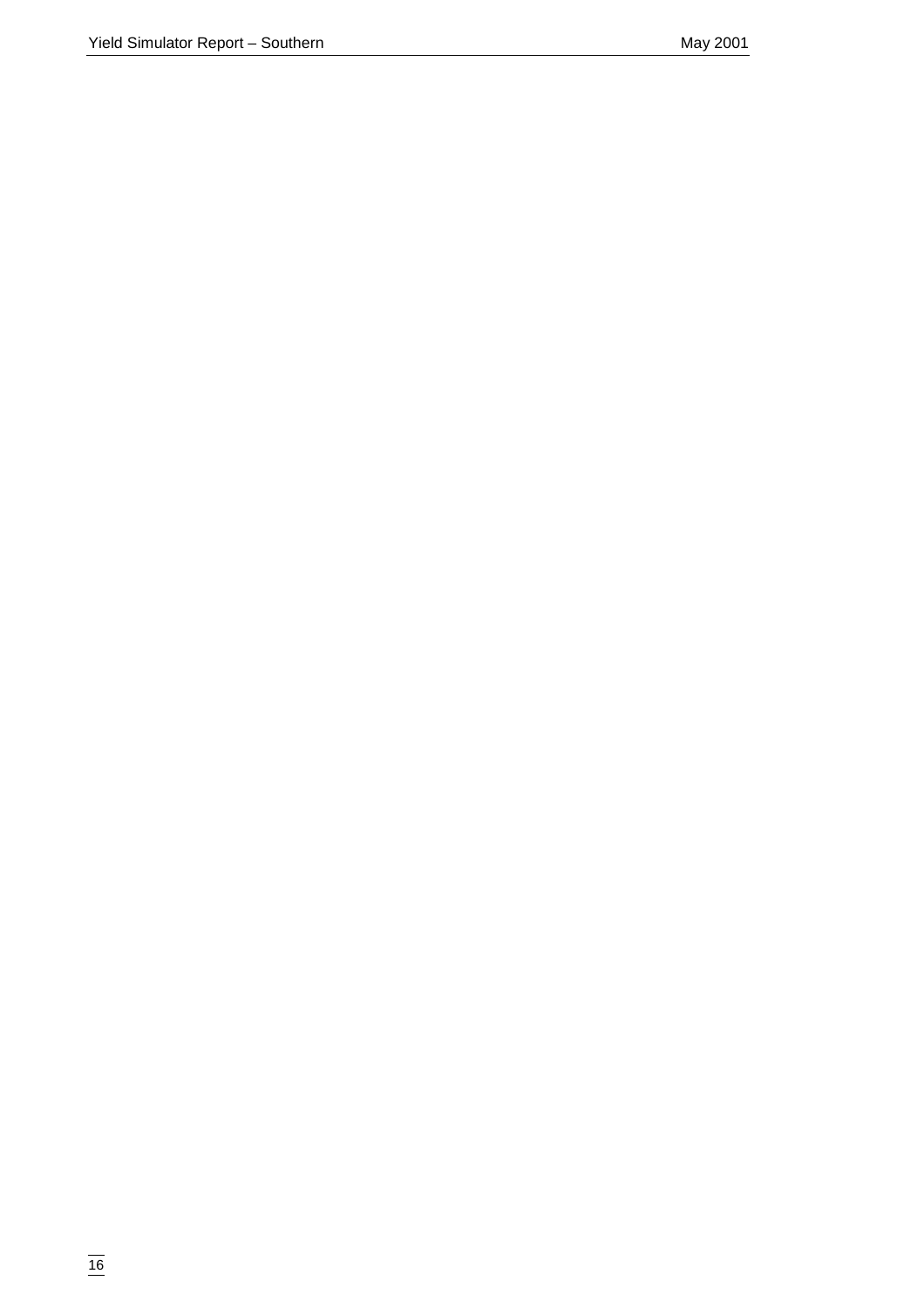# 5. METHODS AND RESULTS

The Yield Simulator subprojects are briefly outlined below. Detailed reports are appended. The methodologies for the development of the Strategic Inventory database and the Biometric Models are provided separately under the CRA projects NA04/FRA and NA13/FRA.

# **5.1 NET HARVEST AREA MODIFIER SUB-PROJECT**

This project involved the detailed analysis of recently harvested compartments in order to understand and develop land use models that incorporate the key physical factors that limit harvesting in native forest areas. The following paragraphs summarise the methodology employed and the key results of the study. A full project report is included in Appendix 2.

Aerial photographs of 27 recently harvested compartments were analysed in order to determine the full spatial extent of harvesting. Unlogged areas were analysed in detail to determine the reasons why harvesting did not occur. This information was digitised to a GIS polygon cover with the objective of determining relationships between the absence of harvesting and stored GIS features. The list of features that were used in the modelling exercise is included in the analysis dataset described in section 4.6.

The aerial photography was captured at 1:15,000 scale, with harvest area information being recorded to the ½ hectare level off the photos. The standardised list of harvest study codes that were used to classify all polygons delineated from the interpretation work is listed in Table 5.1. As areas that were not harvested potentially had more than one reason for exclusion, all assessed reason codes were tagged to the polygons.

| Net Area Study Polygon Type               | <b>Code Used in GIS</b> |
|-------------------------------------------|-------------------------|
| <b>Harvested Areas</b>                    | н                       |
| <b>PMP Exclusion</b>                      | P                       |
| Rainforest (non-harvestable forest types) | R                       |
| Steep                                     | S                       |
| Rock and/or Inaccessible                  |                         |
| Old Growth                                | Ω                       |
| <b>Flora Protection</b>                   | F                       |
| <b>Fauna Protection (Animals)</b>         | A                       |
| <b>Filter Strip Extensions (Creeks)</b>   | С                       |
| Pre-merchantable (Tiddlers)               |                         |
| Unmerchantable                            | U                       |
| <b>Harvesting Logistics</b>               |                         |
| Supervisor Error                          | E                       |
| Unsure - no reason                        | ?                       |

#### **TABLE 5.1:POLYGON CODES USED IN THE FRAMES NET AREA STUDY**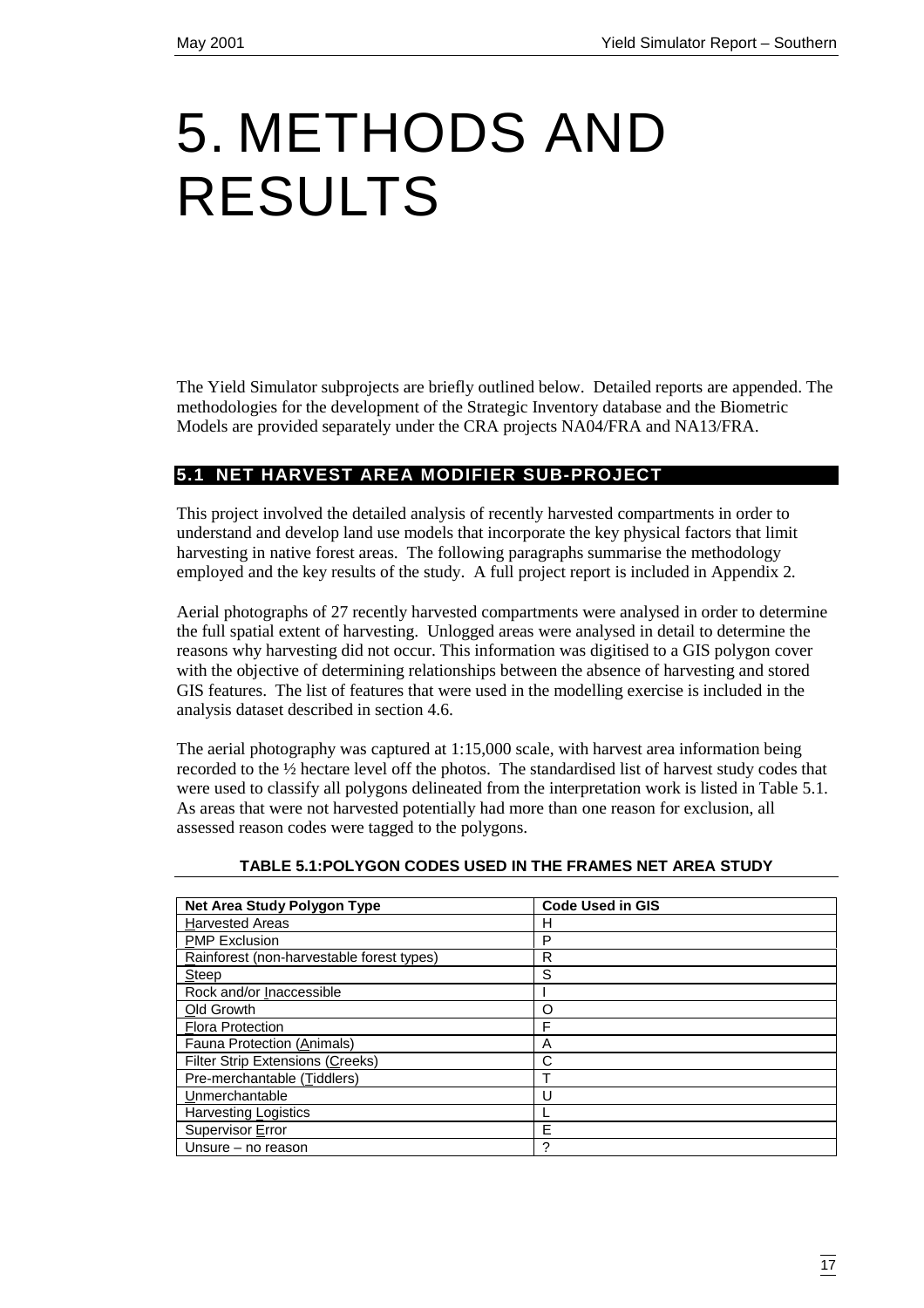A summary of the findings from the study is presented in Table 5.2. The terminology adopted to present the results is described below.

**Gross Area**: Gross area is defined as the total area within the twenty seven study compartments that had full stereo photo coverage and had been given a meaningful harvesting code (ie. Not including slithers which were apparent as a result of overlaying separate GIS layers) and that was identified as Native Forest Estate and not Eucalypt plantation<sup>2</sup>.

**Net Mapped Area (NMA)**: Net Mapped Area is the remaining component of the gross area after polygons with following characteristics have been removed:

- polygon slithers with an area less than  $0.1 \text{ m}^2$ ,
- slope  $> 30^\circ$ ,
- within a 15 metre buffer of "LIC" drainage features,
- areas categorised as physically or economically inaccessible (WRS Class 3),
- areas categorised as non-harvestable in State Forests Preferred Management Priority (PMP) System,
- areas with unproductive forest types (based primarily on State Forests Research Note 17 forest typing).

The Net Mapped Area defines the mapped or theoretical area available for harvesting based on available GIS information.

**Net Loggable Area (NLA)**: The Net Loggable Area is a step down from the NMA based on information found in the harvest planning, actual harvesting or post-harvest API process that precluded harvesting from occurring. The NLA excludes polygons with the following features:

- Eucalypt plantation (Forest Type 218H),
- Areas marked during the harvesting event as being within a non-harvestable PMP classification (P),
- Rainforest [R].
- Old Growth (O),
- Flora or Fauna protection reserves  $(F, A)$ ,
- Pre-merchantable and Unmerchantable forest  $(T,U)$ ,
- Areas unable to be harvested because of logistical reasons (L),
- Areas not logged due to supervisor error  $(E)$ ,
- Areas where no harvesting occurred and which had no clear reason for non-harvesting (?).

# **TABLE 5.2: SUMMARY OF ANALYSIS OF 27 HARVESTED COMPARTMENTS**

| <b>Land Classification</b>            | Area (ha's) | Percentage   |
|---------------------------------------|-------------|--------------|
| Gross Area of Study Compartments - GA | 6.876       | 100%         |
| Net Loggable Area - NLA               | 3.330       | 48% (b/a)    |
| Harvested Area - HA                   | 2.624       | $38\%$ (c/a) |

The analysis shows that State Forests planning tools and pre-harvest field inspections identified 3550 ha's that would not be harvested (50% of the gross area of the study compartments). However harvesting was only able to access 2,620 hectares, leaving a further 930 theoretically harvestable hectares still unlogged. The factors restricting harvesting from those areas are physical limitations including:

- 1. Unmapped rock or inaccessibility (harvest study code I),
- 2. Steep areas (harvest study code S),
- 3. Buffers caused by boundaries that cannot be breached (filter strips, tenure and rainforest), and

 $2$  As identified by the Forest Type Code 218H (refer Forestry Commission NSW, Research note 17).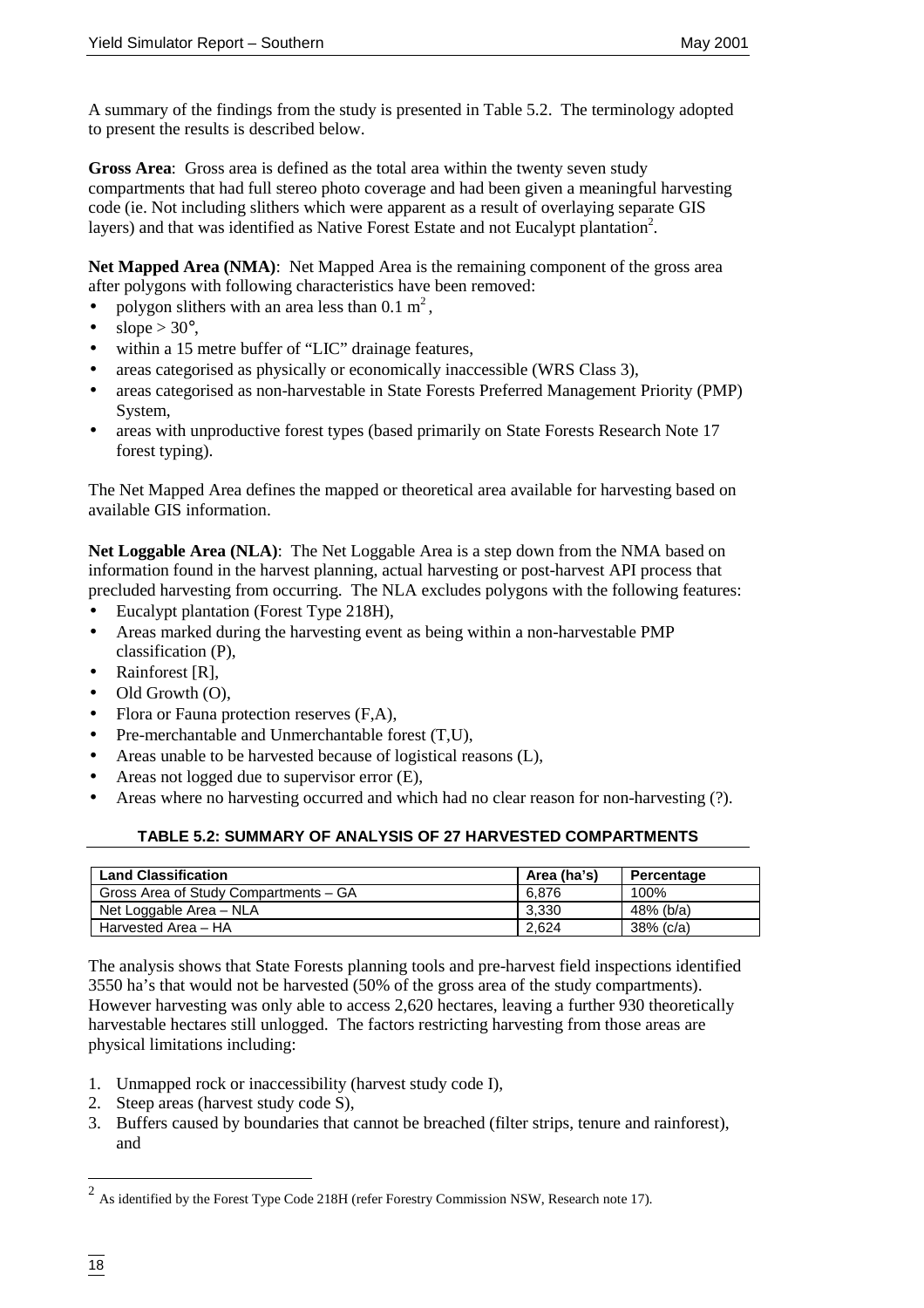4. Other factors associated with filter strips such as unmapped creek extensions (harvest study code C).

The net area modifier analysis draws on relationships between the presence of harvesting within the net loggable area and three GIS modelled features (slope, erosivity, and distance to nonharvestable boundary). The analysis was completed after the logging and feature data were converted to a 25 metre grid surface. The grid surface linked the binomial (presence/absence of harvesting) variable to each GIS feature. The modifier variable was calculated as the ratio of net harvested area to net loggable area for each feature set combination.

Regression analysis was used to create a statistically valid model representation of the trends. The final model selected took the form:

Proportion(Harvest)=[1 + exp(-(1.768247-0.495352\*(erosivity/1000)-  $0.725218*(\text{slope}*\pi/180) + 0.026581*\text{distance})$ <sup>1</sup>

This model was fitted using 33135 pixel observations. The variables presented and analysis technique are described in more detail in the Net Area Modifier project report is included as Appendix 2.

It is important to note that areas excluded from the net loggable area were clipped from the analysis dataset and therefore did not influence (or bias) the modifier model. Only physical features (I,S,C) were present to influence the area modifier analysis.

In summary the net area study showed that only 79% of the study area that was mapped in the Net Loggable Area was harvested.

The milestone for this project was the modifier equations presented above. To apply the models into the FRAMES System, 25 metre grid surfaces were created for the full spatial extent of CRA region. These grid surfaces held the attribute data required for the model (GIS modelled slope, rainfall erosivity class and distance to non-harvestable boundary). A net area modifier value was then calculated for each grid cell. The resulting values which ranged between zero and one represent the proportion of the grid cell likely to be accessed in a harvest event. The "modified" area of a grid cell is calculated by multiplying the area of the cell by the proportion factor. This equation is demonstrated below.

| 25 by 25 metre Grid Cell Area (ha's) | <b>Modifier Value</b> | <b>Modified Area</b><br>(ha's) |
|--------------------------------------|-----------------------|--------------------------------|
| 0.0625                               |                       | 0.0625                         |
| 0.0625                               | .75                   | .046875                        |
| 0.0625                               | .42                   | .02625                         |
| 0.0625                               |                       |                                |

To calculate the modified net area of a polygon, the modified grid cell areas within the polygon are summed together ie:

Modified Polygon Area Estimate =  $\Sigma$  (Grid Cell Modified Area's)

Note that if a grid cell (or a polygon) is already excluded from harvesting due to other mapped reasons, for example rainforest, slope  $> 30^{\circ}$ , drainage filter strip, then the modified area estimate is ignored and the net harvestable area remains as zero. The modifier information is only applied to cells/polygons that are inside the net harvest area.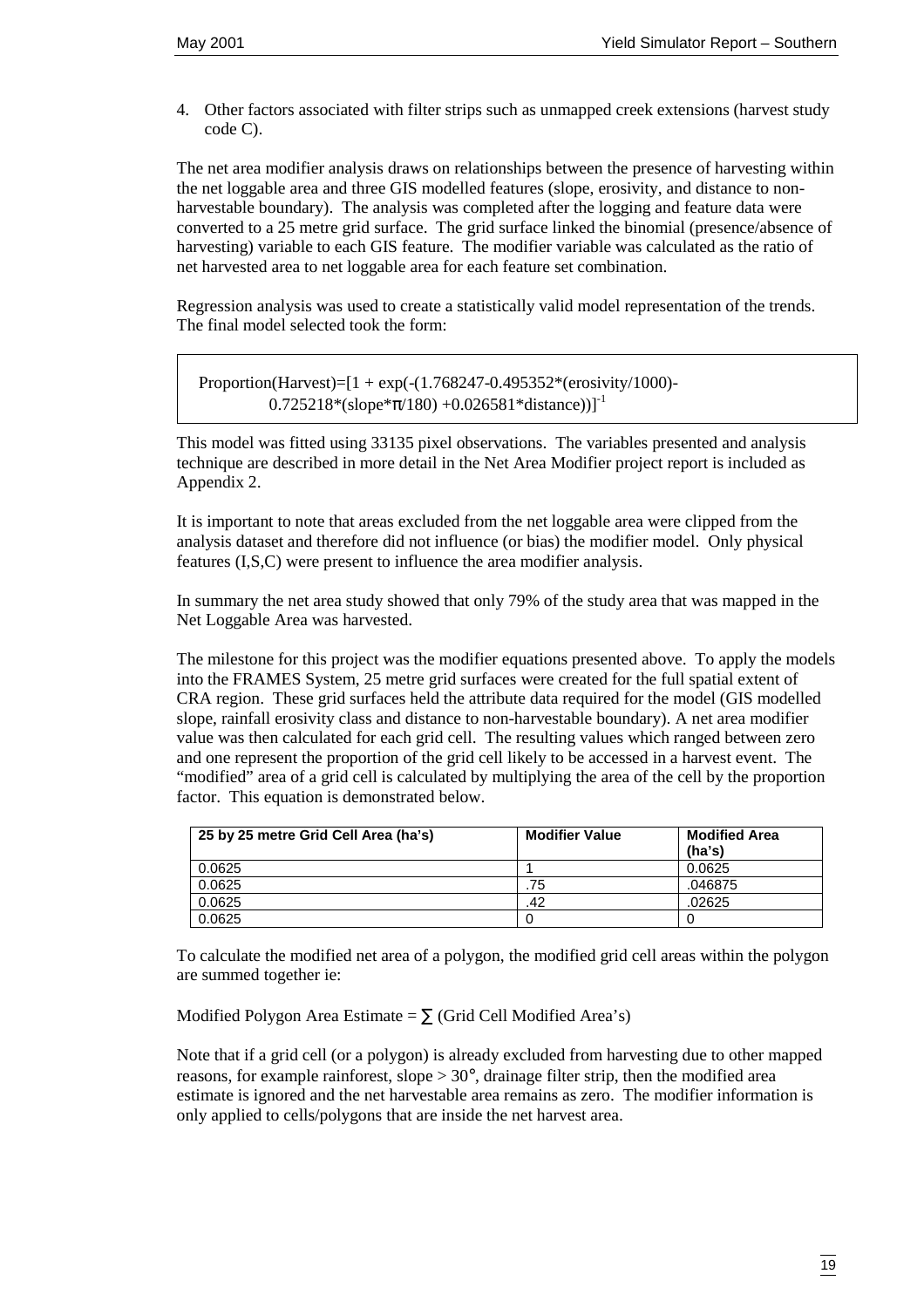The CRA final report for the "Application of protective measures and forest practices into a quantitative database" provides a useful reference on how the full range of GIS coverage's and the net harvest area modifier model are integrated into an automated area reporting system within FRAMES.

# **5.2 TREE DEFECT MODIFIER SUB-PROJECT**

Tree defect modifier analysis (also known as timber quality verification study) was undertaken as a sub-project of the Yield Simulator development to calibrate the Strategic Inventory estimates of high quality large sawlogs assessed from standing trees. Key factors that required adjustment and that could not be measured in the strategic inventory include:

- a) Unseen internal defect;
- b) Differences between the volumation methodologies of the inventory and State Forests Sales System;
- c) Utilisation constraints.

Tree defect and utilisation features that are addressed by the study include hollowed pipe, dry rot, closed and open gum veins, gum pockets, lumps along stem, spiralled grain, pin-hole gum veins, wood staining, sweep, scars and branches.

The defect modifier inventory calibration was completed by analysing the differences between the inventory product volume estimates of a sample of standing trees and the actual "on truck" product volumes of those same trees after harvesting. The defect assessment was carried out across a range of yield associations, structure classes and Management Areas. The sample trees were chosen in selected compartments during licensed harvesting operations underway from June to July 1999. The defect modifier study incorporated results of measurements of over 300 trees. The full sub-project report is included as Appendix 1.

The MARVL inventory system was used as the basis for visually assessing stem quality of standing trees in the Strategic Inventory (Refer to the Strategic Inventory Final Report, July 1999, for a full description of the MARVL inventory system). The defect study followed trees assessed by MARVL through the harvesting process. The study team tracked the trees as they were serviced into products, graded and measured using the standardised log measurement method as set out in State Forests' Hardwood Log Measurement manual. Details of cut log lengths, large end, small end and centre diameters and defect core were recorded for trees at the log dump.

The pre-harvest data was processed by the MARVL Version 3 system in the same way as the Strategic Inventory plots were analysed. The post-harvest log data was volumated using the methodology of the State Forest log sales system software (FORSALE). A comparison of results enabled the determination of correction factors that reflect the differences between the two techniques.

The difference between the MARVL product volume estimates and actual FORSALE product volume is termed 'regrade'. Data was sampled for the study across nine yield association groups however as two of these groups had very low sample sizes the overall averages were adopted for those amalgams. A summary of the results is presented in Table 5.3.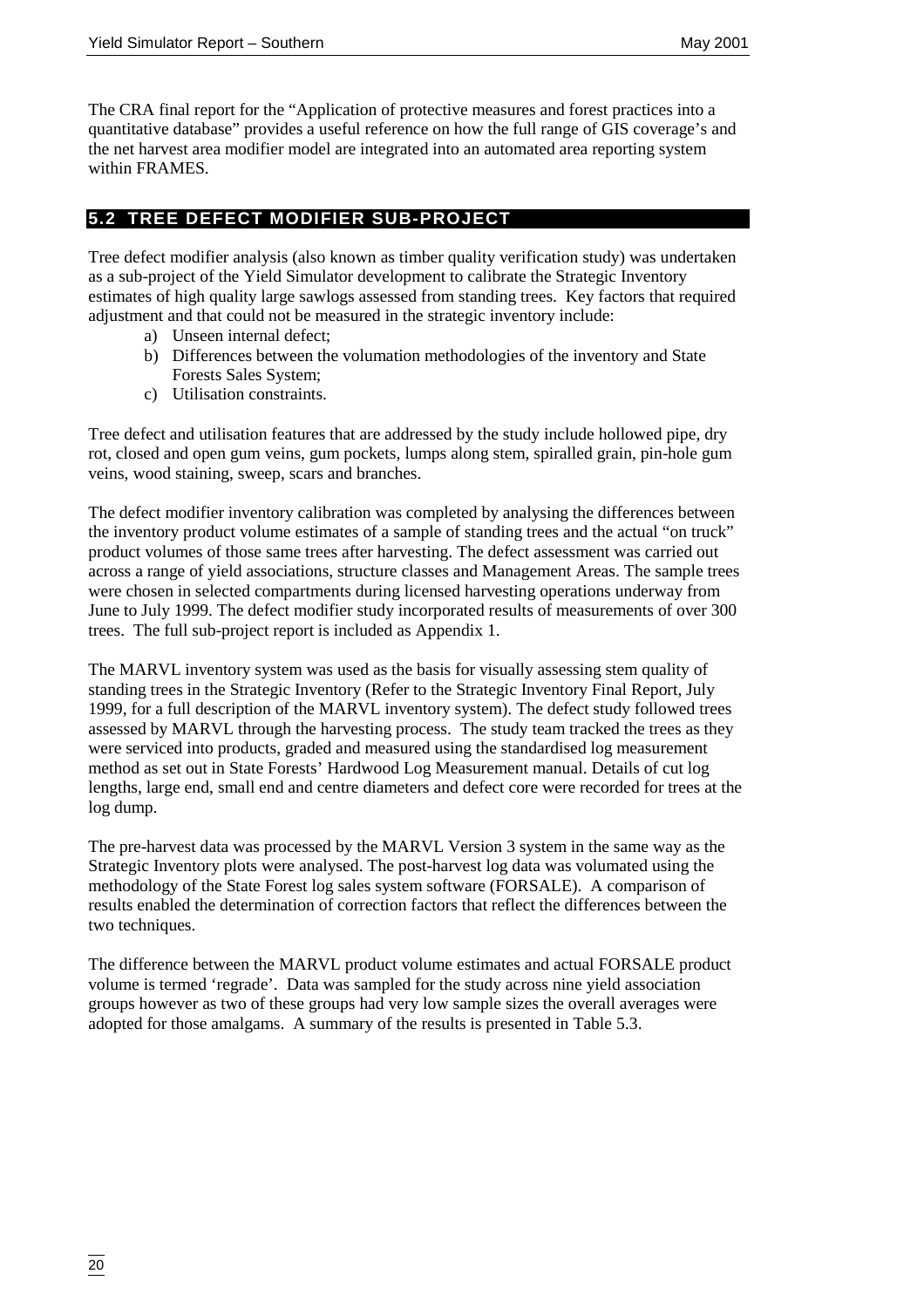| Defect Modifier Analysis for Large High Value Logs in Southern CRA Region |                                               |                            |                                    |                                   |  |
|---------------------------------------------------------------------------|-----------------------------------------------|----------------------------|------------------------------------|-----------------------------------|--|
| <b>Yield Association Group</b><br><b>Description</b>                      | <b>Yield Association</b><br><b>Group Code</b> | Sum of<br>IMARVL<br>Volume | Sum of<br><b>FORSALE</b><br>Volume | <b>ACTUAL as</b><br>℅<br>of MARVL |  |
| Blackbutt/ Sydney Blue Gum                                                |                                               | 149.8                      | 128.7                              | 85.9%                             |  |
| Spotted Gum                                                               | 2                                             | 111.9                      | 108.0                              | 96.5%                             |  |
| Silvertop Ash                                                             | $3(*)$                                        | 32.4                       | 11.3                               | 34.8%                             |  |
| Stringybark/Coast Grey Box/For. Red<br>Gum/Woollybutt                     | 14                                            | 269.2                      | 185.2                              | 68.8%                             |  |
| <b>Brown Barrel/Messmate</b>                                              | 5                                             | 38.1                       | 30.4                               | 79.8%                             |  |
| Gum                                                                       | 6                                             | 58.4                       | 42.0                               | 71.9%                             |  |
| Apples/Peppermint/Scribbly Gum                                            | $7(*)$                                        | <b>NA</b>                  | <b>NA</b>                          |                                   |  |
| Alpine Ash                                                                | 8                                             | 320.5                      | 226.7                              | 70.8%                             |  |
| Riverina Hardwoods                                                        | 9                                             | 357.5                      | 321.3                              | 89.9%                             |  |
| <b>Overall Result:</b>                                                    |                                               | 1,337.7                    | 1,053.7                            | 78.8%                             |  |

#### **TABLE 5.3**: **SUMMARY OF TREE DEFECT MODIFIER DATA FOR LARGE HIGH VALUE LOGS**

Notes: (\*) - The population average was adopted for these yield association groups due to low sample sizes.

The results identify that on average the FORSALE log merchandising system records 79% of the large high value volume estimated by the MARVL inventory system. The differences vary between yield association types, ranging from a low of only 69% in the stringybark types up to just 96% in spotted gum.

Although the defect study recorded information about all products assessed and harvested, the results were not possible to extrapolate for the non-HQ sawlogs. This was primarily due to the following factors:

- 1. Access to markets for alternative timber products (high quality smalls, low quality salvage logs, pulp etc) is varied and inconsistent. Some operations did not have certain product markets so would cut all non-sawlogs to salvage timber. Others were sometimes forced to waste timber that could be sold in other areas.
- 2. Although HQ small log and salvage markets did exist for most of the localities, we found that the product specifications varied. This meant that it was not possible to compare results in a meaningful way.

The defect modifiers calculated in this project were integrated into the Yield Simulator volumation process. Any raw estimate of high quality large volume was adjusted down by the proportion calculated for trees in that yield association group. The high quality large volume downgrade was automatically re-apportioned with 50% going to the low quality timber category and 50% going to pulpwood.

# **5.3 SILVICULTURAL PRESCRIPTIONS**

An outline of the silvicultural prescription requirements of State Forests is well summarised in the ESFM project report #4 – Descriptions of silvicultural systems. Norm Hawkes, June 1998.

*" The selection of an appropriate silvicultural system which uses harvesting …* [is aimed at]… *inducing the successful regeneration of a new forest crop or achieving adequate or enhanced growth potential, health and vigour, or ecological structural diversity within the treated stand. The selection of a silvicultural system or treatment depends on consideration of the following factors:*

- *objective of management of the stand*
- *present stand conditions*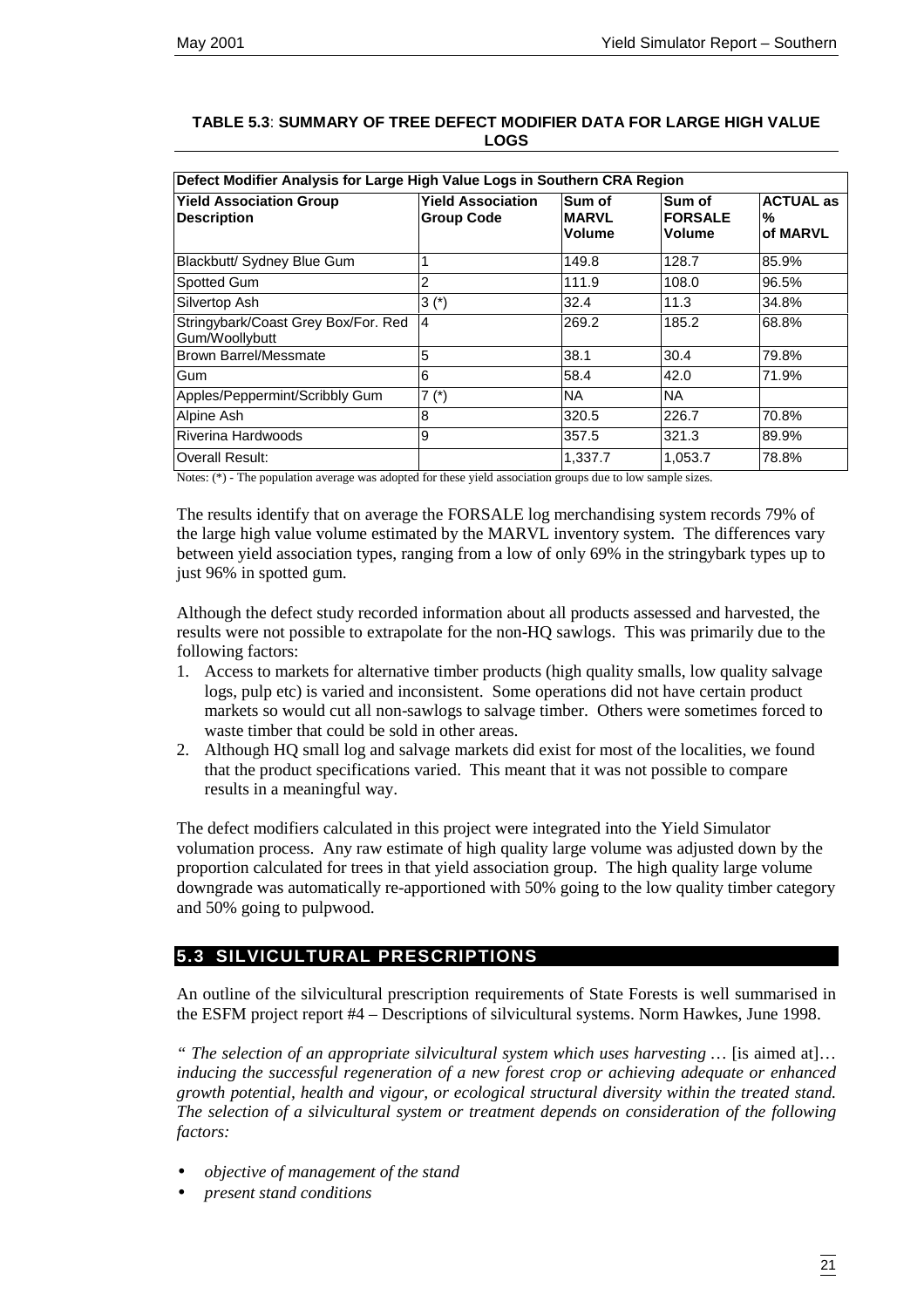- *required future condition*
- *seed-bed requirements*
- *seed-source requirements*
- *site-specific environmental constraints*
- *rotation age*
- *cutting cycle phase and length*
- *available timber and/ or timber products*
- [environmental constraints]
- [presence or markets within economic distance]

Based on this paper, there are 7 silvicultural options identified which impact on the forest structure and composition, and determine future wood yields:

- spacing (non-commercial thinning)
- commercial thinning
- single tree selection
- group selection
- shelter-wood system
- alternate coupe harvesting
- clearfell (intensive harvesting)

The final suite of silvicultural options provided in the Yield Simulator was developed with the assistance of an expert panel of State Forests' field foresters. The panel included internal staff with recognised expertise in forest silviculture and harvest planning. Members of the ESFM and FRAMES Technical Committees were also consulted. In a series of workshops this panel reviewed silvicultural management practices employed within State Forests Coastal and Tableland Regions and considered the terms of reference of the RFA process. The panel identified that there are two basic silvicultural options that can be used to provide the required outcomes.

#### Single Tree Selection (STS)

This is a silvicultural system involving the periodic selective harvesting of individual or small clusters of commercially mature trees. Single tree selection silviculture is applied to stands where the wood productive condition of the stand is maintained from the management of a mixed structure. Harvesting removes trees that have achieved an economic maturity that is not likely to be exceeded by additional net increment at the next harvest return. Harvesting also removes trees that promote growth onto other retained trees in the immediate vicinity.

#### Australian Group Selection (AGS)

Group selection is a harvesting system where a management unit is progressively harvested as small clusters of even aged groups of trees in a staggered sequence over time. Group selection silviculture is applied to stands where the wood productive condition of the stand is maintained or enhanced from the management of small randomly located groups of trees. This silviculture employs harvesting rules that set a spatial pattern to tree removal and retention. Within spatially harvested groups, harvesting periodically thins the stand by removing trees from below until removal of the final crop trees and subsequent re-establishment of the group.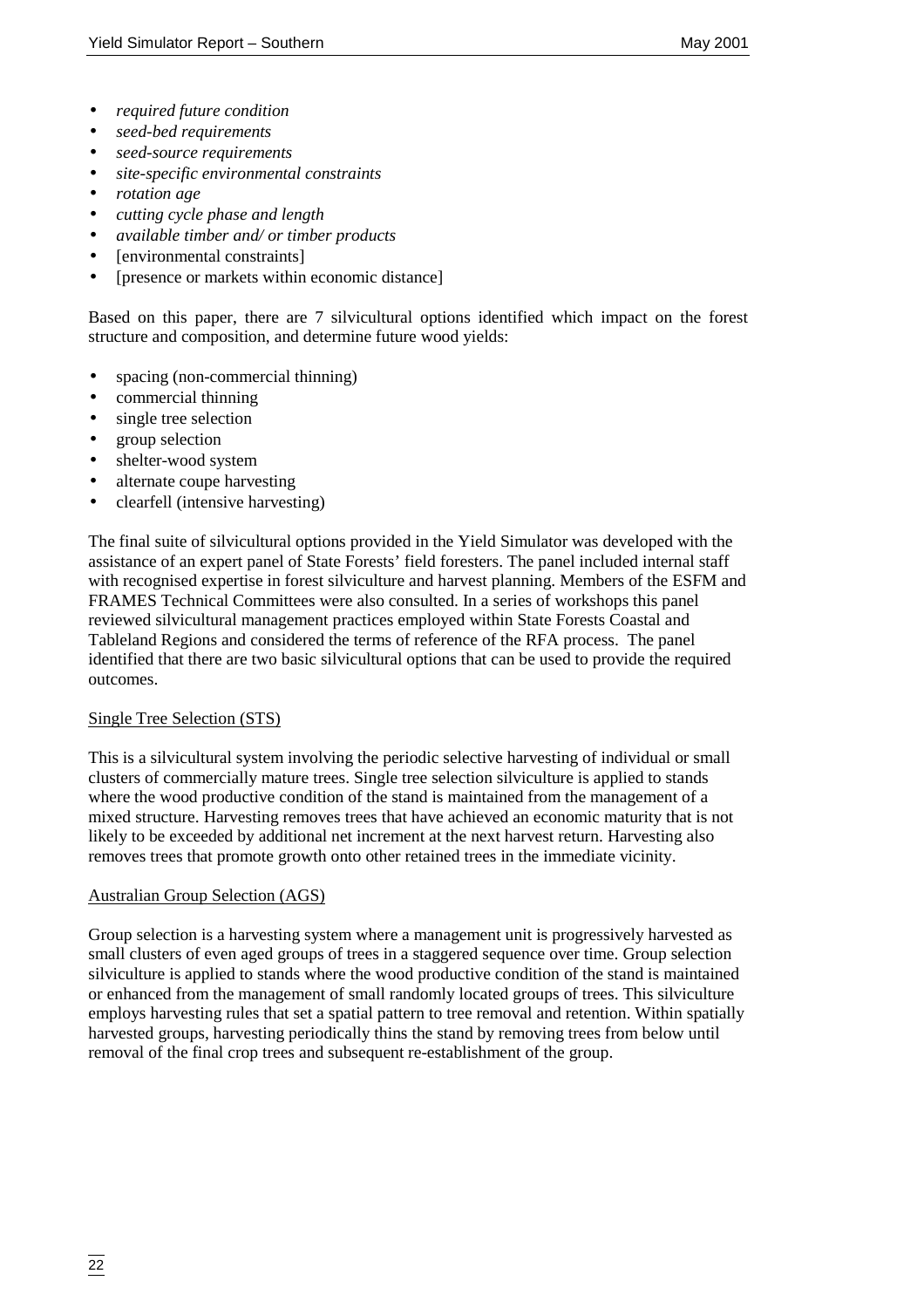Group selection is initiated through the harvesting of mature elements of a stand into fully cleared gaps. Ideally the gaps are circular with diameters ranging from 40 to 100 metres (Florence – Ecology and silviculture of Eucalypt Forests, 1996). After a given period of years the compartments are revisited and adjacent gaps (not necessarily immediately adjacent, but within the same area) will be created. At each return visit for a management unit, the previously formed gaps (older regenerated trees) are evaluated in terms of their suitability for thinning to promote growth on the larger better form trees and remove smaller less desirable trees. These gaps are then thinned if required. Eventually over many decades, once the sequence of gaps has been established across the whole area, the initial gaps will have reached a point of maturity when they will be reset again and the whole cutting cycle will be repeated. The result of this silvicultural system is an uneven aged forest comprised of even aged small gaps.

An example of the cycle of harvesting events that could occur in group selection management is diagrammatically presented in Figure 5.1. Although in reality the harvested gaps would be randomly distributed through the harvest area, for visualisation purposes in this example, they have been "squeezed" together to represent a single block.



### **FIGURE 5.1. DIAGRAMMATIC REPRESENTATION OF THE CHRONOLOGICAL SEQUENCE OF HARVESTING EVENTS IN GROUP SELECTION**

Having outlined the silvicultural framework to be used the State Forests panel then identified the quantitative forest features required to represent silviculture within the simulation environment. This process addressed the classification of stand maturity, the objectives of harvesting and finally the constraints required to constrain harvesting activity.

The stand parameter inputs identified as providing the most appropriate mechanisms to trigger, prioritise and constrain simulated harvest events are described below.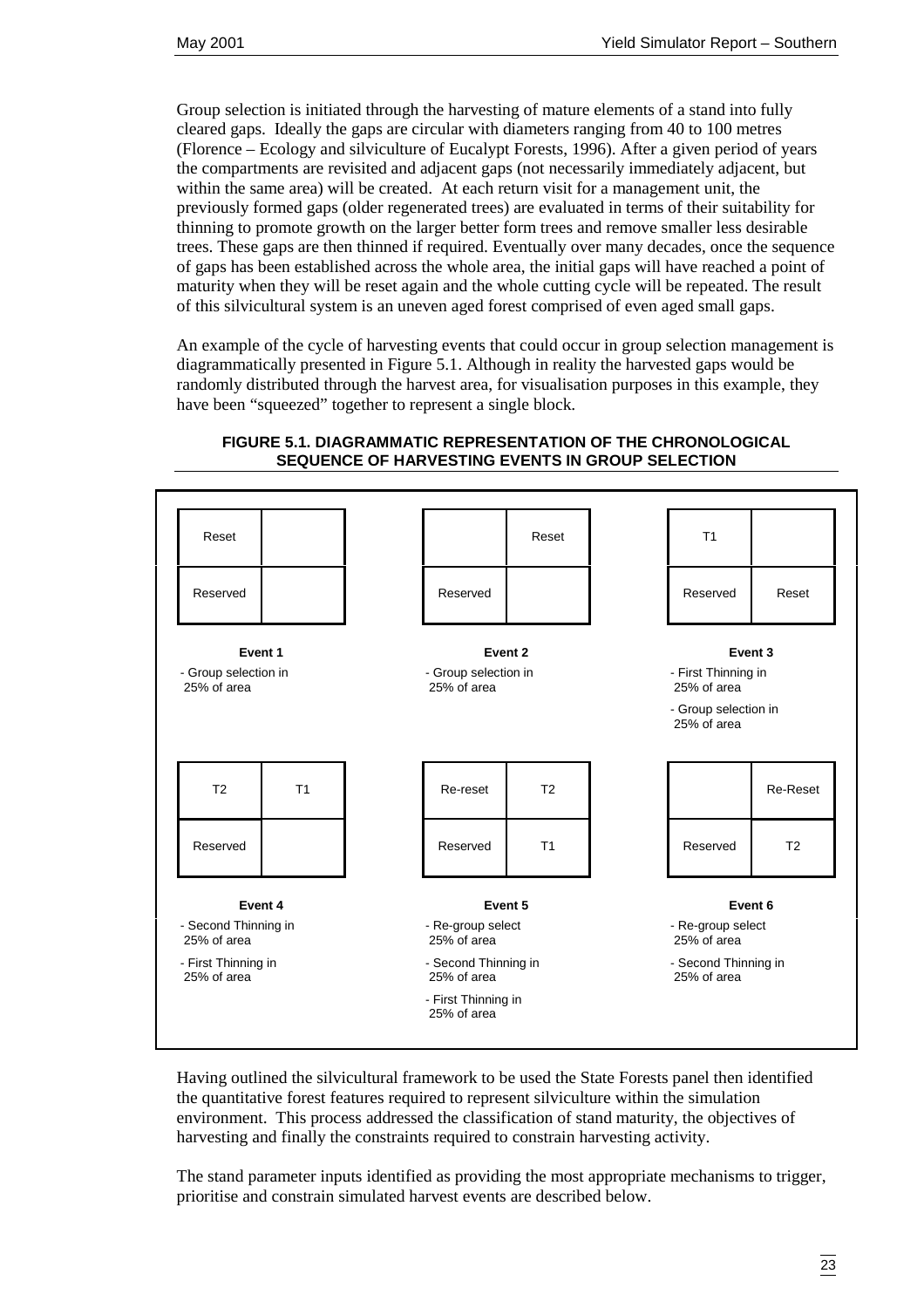The parameters are divided into the following categories:

- Harvest triggers;
- Harvesting events:
- Tree availability:
- Log cutting strategy; and
- Regeneration recruitment

# **5.3.1 Harvesting triggers**

Harvest trigger variables are present to specify when the stand is classified as mature and ready for harvest. This mechanism involves the simulated growth of each inventory plot until it meets the merchantability/maturity conditions that trigger a harvest event (i.e. can satisfy the minimum and maximum constraints).

Single Tree Selection

A STS harvest event will be triggered if the following parameters are met:

• *Minimum high quality volume or combined high/low quality volume per hectare required for harvest*

This parameter specifies the minimum harvestable volume that must be present to justify a harvest event.

- *Minimum Diameter of logs that can contribute to the volume threshold* Specifies the minimum diameter (at breast height) of the trees that can be used in the calculation of harvestable volume.
- *Minimum retained Basal Area*

Specifies the minimum stand basal area that must be retained in the harvest event. The large high quality volume must therefore be available in trees where the basal exceeds the minimum specified here.

• *Minimum harvest return time* Specifies the minimum number of years that must elapse in the simulation environment between any two STS harvest events.

#### Australian Group Selection

An AGS gapping event will be triggered if the following parameters are met:

- *Minimum high quality volume or combined high/low quality volume per hectare for reset* Specifies the minimum harvestable large high quality volume that must be present for the initial reset operation.
- *Minimum Diameter of logs that can contribute to the volume estimate for reset* Specifies the minimum diameter (at breast height) for the trees that can be used in the calculation of 'High Quality large or combined high/low quality volume'.
- *Return time between two gapping events* Specifies the number of years that must elapse between reset gapping events.

Thinning options are available as part of the suite of tools available within the AGS silviculture system. These include whole of stand thinning events  $(1<sup>st</sup>$  and or  $2<sup>nd</sup>$  thinning) undertaken before gapping is initiated, and "on gap" thinning operations. The on gap thinning events are available for the regrowth that is modelled to grow on the gaps after the reset operation has occurred. The thinning operations are triggered if the following parameters are met: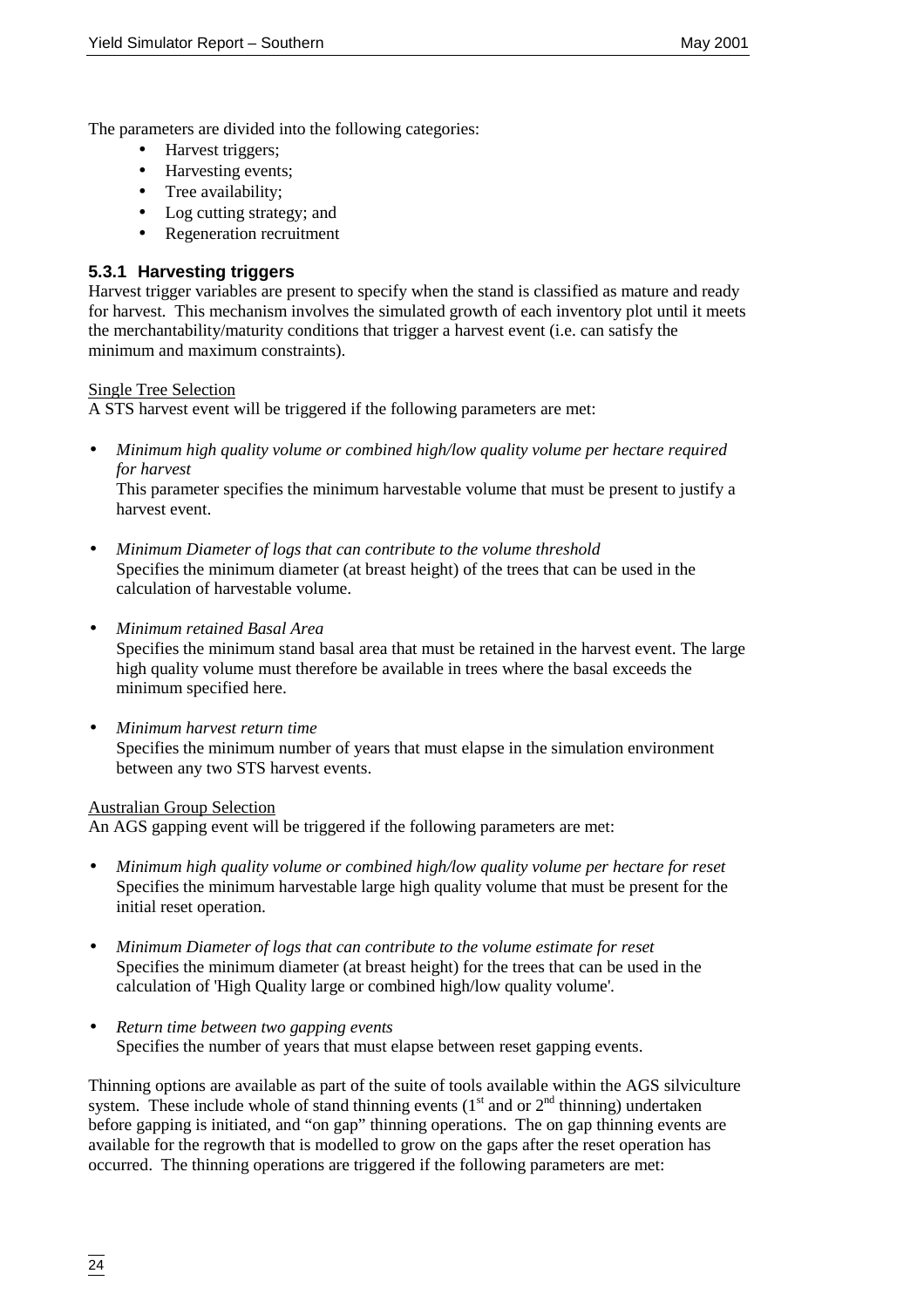- *Allow or Bypass any first thinning (T1) operation* True/False flag that switches on or off the program loop that allows first thinning events to proceed.
- *T1 Retained Basal Area*

Specifies the minimum total basal area that must be retained in the first thinning event that occurs in gapped areas. The retained stand consists of the largest high quality trees present.

• *T1 Volume Required*

Specifies the minimum volume required to trigger the first thinning event. The volume is made up of any products except waste.

- *Allow or Bypass any second thinning (T2) operation* True/False flag that switches on or off the program loop that allows second thinning events to proceed.
- *T2 Retained Basal Area*

Specifies the minimum total basal area that must be retained in the second thinning event that occurs in gapped areas. The retained stand consists of the largest high quality trees present.

• *T2 Volume Required*

Specifies the minimum volume required to trigger the second thinning event. The volume is made up of any products except waste.

- *Minimum HQ large volume or combined high/low quality volume per hectare for re-reset* Specifies the minimum harvestable volume that must be present to trigger the resetting or re-gapping operation on already gapped areas.
- *Minimum Diameter of logs that can contribute to the volume estimate for re-reset* Specifies the minimum diameter (at breast height) for the trees that can be used in the calculation of volume for the next and subsequent reset operations in gapped areas.

For AGS, it may also be desirable to undertake stand level thinning of regrowth areas before gapping operations are commenced. The system permits any stand to have first and second 'whole of stand' thinning (T1 and/or T2). The following thinning controls allow the user to specify these thinning prescriptions.

- *Pre-gap first thin retained BA* Specifies the minimum basal area that must be retained in pre-gapping thinning events.
- *Pre-gap first thin volume required* Specifies the minimum volume required to trigger a thinning harvesting event. The volume is made up of any products except waste.
- *Pre-gap second thin retained BA* Specifies the minimum basal area that must be retained in pre-gap second thinning operations.
- *Pre-gap second thin volume required* Specifies the minimum volume that must be available in pre-gap second thinning operations. The volume is made up of any products except waste.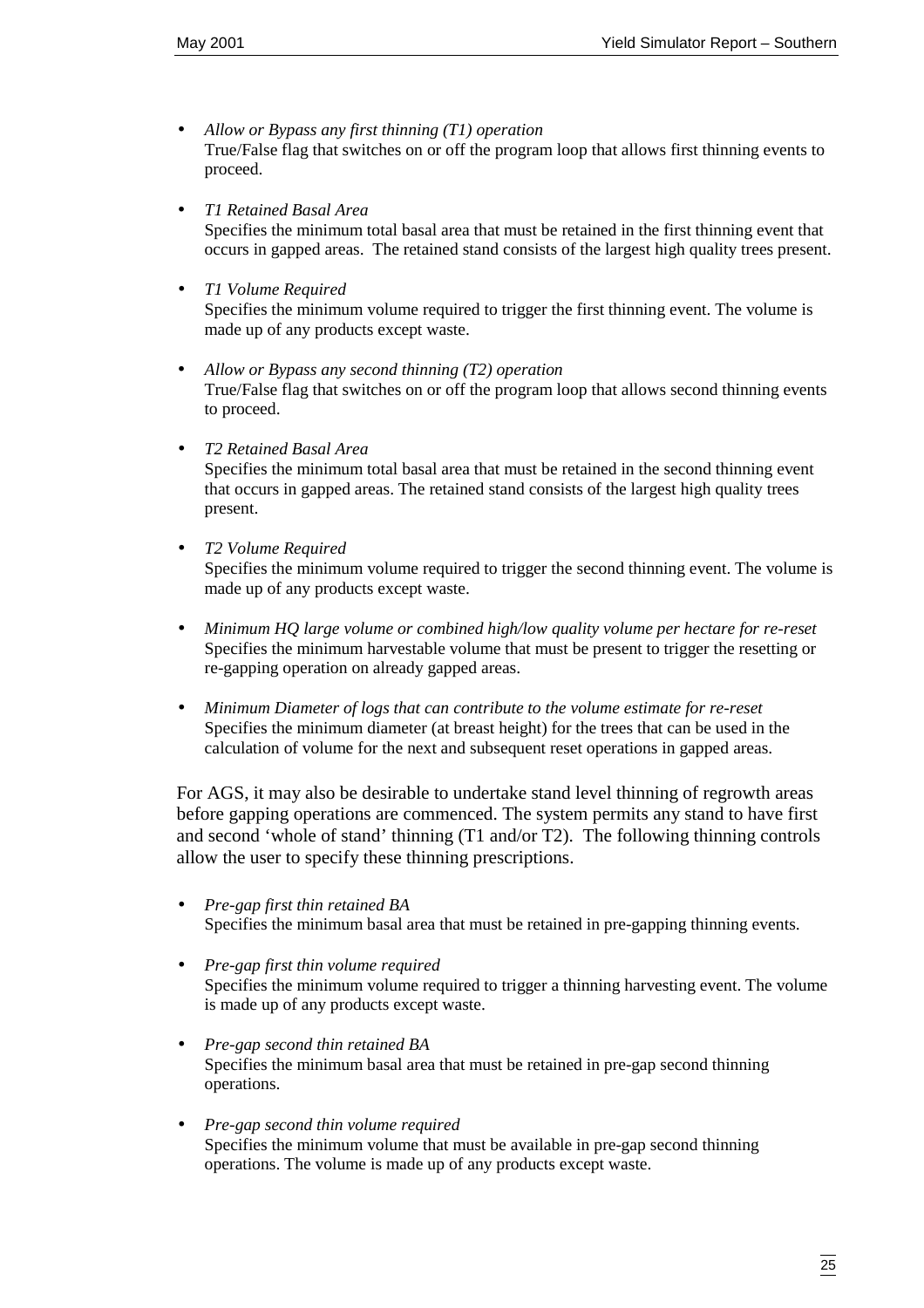### **5.3.2 Harvesting events**

Once a harvest event is triggered the simulator then removes a number of the trees randomly selected according to the constraints and targets imposed.

#### Single Tree Selection

The options available for defining the STS harvesting event are based on stand basal area, product class volume, diameter class, hollow presence and logging impediment parameters.

• *Remove no more than ( )% of basal area*

Single Tree Selection silviculture can be modelled for three harvest intensities: light, moderate and heavy. Rules are applied to limit the proportion of the original stand basal area that is removed for each of these intensities. These proportions can be modified by the user, however the default settings are:

| Light    | Remove no more than 25% of the standing basal area |
|----------|----------------------------------------------------|
| Moderate | Remove no more than 35% of the standing basal area |
| Heavy    | Remove no more than 45% of the standing basal area |

These harvest intensities ensure that number of trees harvested is constrained by a maximum level of stand basal area that can be removed at any one harvest event.

• *Do not cut LQ, Pulp trees if LQ, Pulp volume is greater than ( )*

This parameter allows the user to specify an upper limit for the number of non-high quality trees that are to be harvested. The variable is used to stop harvesting of non-HQ trees in the harvest simulation if the event has already yielded the specified limit of combined low quality and pulp volume. A maximum harvest volume for low quality products is set to ensure that unmanageable volumes of low quality products are not produced. If market opportunities existed for all low value products it is unlikely that STS would be the preferred silviculture system to adopt.

• *Maximum percentages removed by diameter class*

The maximum percentages table (see Table 5.4) enables the user to specify harvest removal proportions for different tree qualities and size classes. Each cell in the table represents the proportion of trees in that quality/diameter class that are targeted for removal in a harvest event. The overall harvesting process is prioritised in the order from the cell referenced with (a) though to (p). A simulated harvest event continues removing trees in this order until the proportions are achieved or the stand level constraints are met.

| <b>Dry Yield Associations</b>                                        |           |           |            |             |  |
|----------------------------------------------------------------------|-----------|-----------|------------|-------------|--|
| <b>Tree Quality</b><br>Maximum Percentages Removed by Diameter Class |           |           |            |             |  |
| <b>Type</b>                                                          | 10-30cm   | 30-50cm   | 50-70cm    | $70cm+$     |  |
| <b>High Quality</b>                                                  | $0\%$ (d) | $20%$ (c) | $90\%$ (b) | $100\%$ (a) |  |
| Low Quality                                                          | $0\%$ (h) | $75%$ (g) | 100% (f)   | 100% (e)    |  |
| Pulpwood                                                             | $15%$ (l) | $15%$ (k) | $15%$ (i)  | $15%$ (i)   |  |
| Waste                                                                | 15% (p)   | $15%$ (o) | $10\%$ (n) | $10%$ (m)   |  |

#### **TABLE 5.4: EXAMPLE OF MAXIMUM PERCENTAGES REMOVED BY DIAMETER CLASS**

In this example it is assumed that only low volumes of pulpwood and waste are harvested in Single Tree Selection (STS). Some extra pulpwood and waste products will arise as a byproduct when harvesting for higher value products.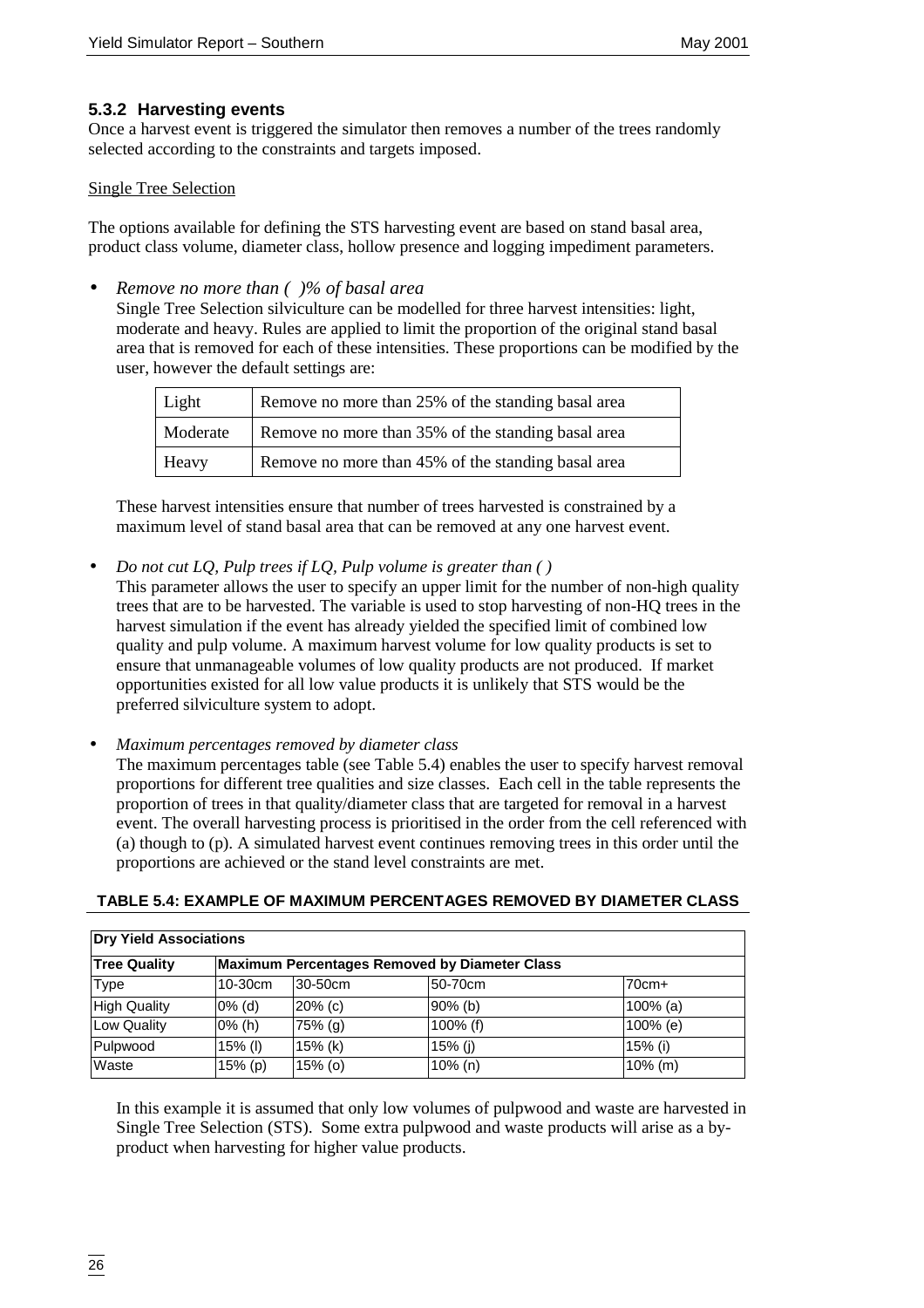#### Australian Group Selection

Under Australian Group Selection, the simulation algorithm creates a separate gapping group (cohort) for each gapping event specified. The algorithm is initiated by growing each plot forward until the first reset harvest trigger criteria is met. A harvest event is triggered at that point with the yield that is generated being simulated by applying the proportion of area harvested to the total standing volume present. This first set of gaps simulated now represent Gapping Cohort 1. The harvesting event then triggers the simulator to model even-aged regrowth management on the gaps created. A temporary yield table is created for the even-aged management that occurs on the gaps (first thinning, second thinning and re-resetting). The yields in the temporary table are applied to the cohort on a cyclic basis, until the end of the simulation is reached.

To simulate Cohort 2, the original plot data is grown on from the first gapping event until the specified gapping return time. The second reset harvest is then simulated with the yields being calculated in the same way as for cohort 1 (including the "on-gap" even-aged regrowth yields that can be applied from the temporary yield table calculated when cohort 1 was initiated). The yields for cohort 3 are calculated by growing the original plot data further through time until the gapping return time is reached again. Each un-gapped cohort will be progressively grown one return time interval longer that the previous. The following simple matrix illustrates how a hypothetical plot might be treated if divided into 6 gapping events (ie. 6 cohorts).

| Gap    | <b>Simlation Period</b> |       |       |       |       |       |         |          |          |          |          |
|--------|-------------------------|-------|-------|-------|-------|-------|---------|----------|----------|----------|----------|
| Cohort |                         |       | ⌒     | 3     | 4     | 5     | 6       |          |          |          |          |
|        | reset                   |       |       |       |       | Г2    |         | re-reset |          |          |          |
|        |                         | reset |       |       |       |       | T2      |          | re-reset |          |          |
| っ      |                         |       | reset |       |       |       |         | Τ2       |          | re-reset |          |
|        |                         |       |       | reset |       |       | $T_{1}$ |          | T2       |          | re-reset |
| C      |                         |       |       |       | reset |       |         |          |          |          |          |
|        |                         |       |       |       |       | reset |         |          |          |          |          |

The matrix shows that the reset for each cohort is dependent on when the first cohort is capable of being harvested. The T1, T2 and re-reset operations following creation of gaps by reset will follow the same pattern. This results in a working circle of groups of different relative maturity.

The harvest events that follow a stand "reset" by gapping may comprise two thinning operations before another "reset". These thinning operations are "thinning from below and beside". The thinning algorithm removes trees in a series of 'bites', checking each time that the retained basal area has not dropped below the desired level. The sequence of removal prioritises includes:

- 1. Trees that are less than 30cm and not HQ
- 2. Other trees that are not HQ or LQ
- 3. Other trees that are not HQ
- 4. HQ trees that are less than 30cm
- 5. HQ trees that are less than 50cm
- 6. HQ trees that are less than 70cm
- 7. Remaining HQ trees

The selection of trees within each 'bite' is conducted on a random basis, rather than selectively picking the best to worst. Minimum residual basal areas ensure retention of adequate growing stock. There is no explicit specification for high quality in residual BA because the thinning operation targets lower quality trees, leaving predominantly higher quality trees remaining. All plots of the same yield association (regardless of initial structure class) following reset are no longer classified by structure class, and follow the same standard silvicultural regime of T1, T2, reset operations. The user has the option to switch off (by-pass) thinning events.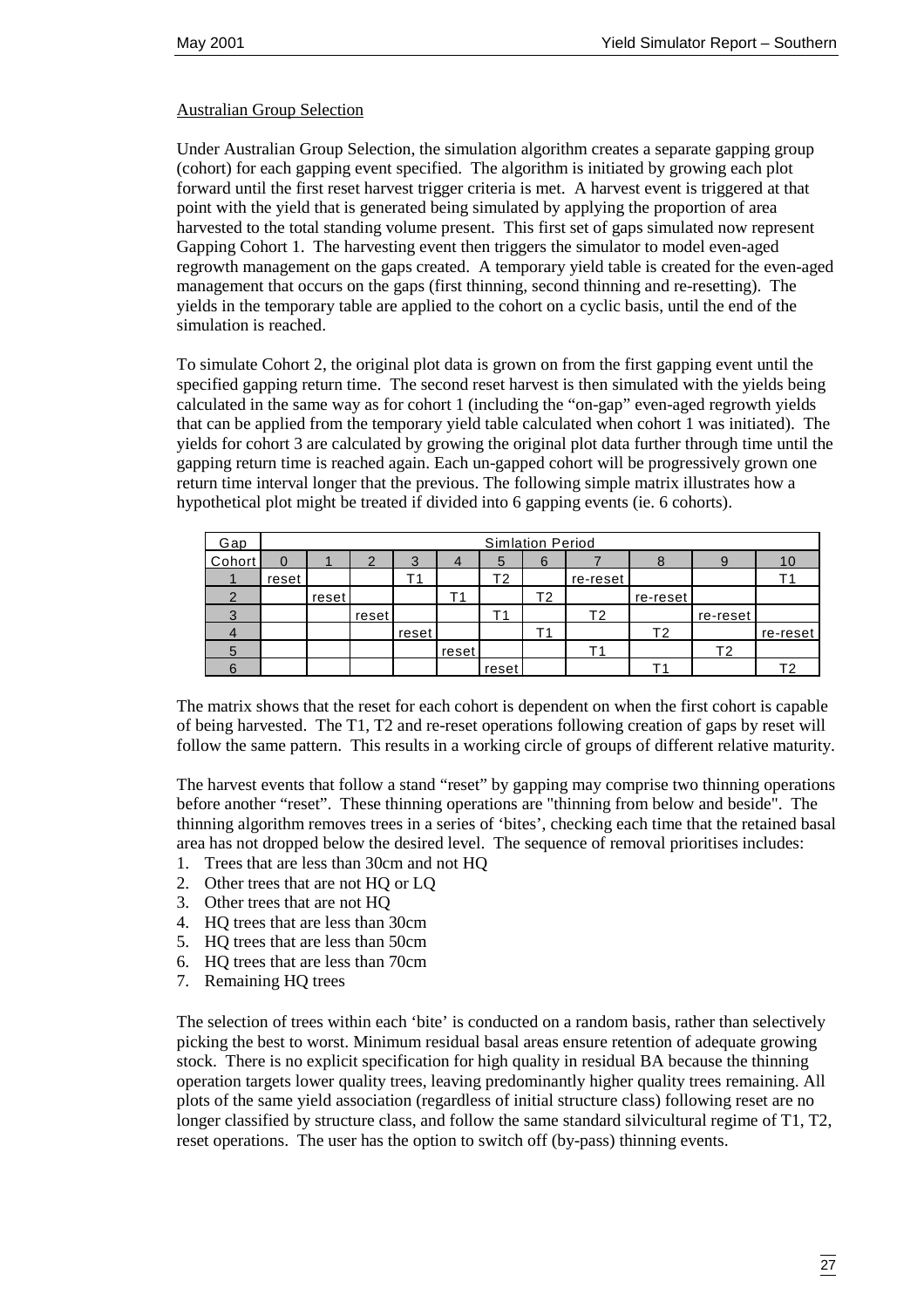The yield per hectare (and period) for each strata is calculated by summing the extracted timber volumes for the cohorts (adjusted for the relative proportion of area in each cohort), adding these to obtain the volume from each plot, and then summing all the plots to provide a strata total yield. Strata total yield is then divided by the number of plots in the strata to derive the overall yield per hectare. The annual yield data is kept as cumulative totals by period.

To model the AGS process the following parameters are quantified for light, moderate and heavy harvest intensities:

- *Proportion of net area gapped in a harvest event* Specifies the percentage of net harvestable area to be gapped in each harvesting reset event
- *Proportion of net area permanently retained from harvesting* Specifies the percentage of the harvestable area that will be reserved from harvesting operations (never logged) throughout the AGS harvest cycle. This reservation caters for gap dynamics and habitat tree retention requirements.
- *Number of gapping events (ie. no. of groups)* Specifies the number of return time periods needed to complete the AGS gapping cycle.
- *Gapping event return time (yrs)* Specifies the number of years that must elapse between gapping events.
- *Recruitment Frequency proportion boost* Specifies the recruitment adjustment factor for gap diameter. The system assumes that  $a -$ 5% factor represents a 40m gapping diameter, 0% represents 70m and 15% represents 100m.

An example of a typical AGS prescription for the three harvesting intensities is outlined in Table 5.5.

| Variable                                             | <b>Harvesting Intensity</b> |                 |                  |  |  |
|------------------------------------------------------|-----------------------------|-----------------|------------------|--|--|
|                                                      | Liaht                       | <b>Moderate</b> | <b>Intensive</b> |  |  |
| Proportion of net area gapped in a harvest event     | 15%                         | 22.5%           | 22.5%            |  |  |
| Proportion of net area not harvested (retained area) | 10%                         | 10%             | 10%              |  |  |
| Number of gapping events (i.e. no. of groups)        | 6                           |                 |                  |  |  |
| Harvest event return time (years)                    | 20                          | 15              | 10               |  |  |
| Gap size (m)                                         | 0%                          | 15%             | 15%              |  |  |

# **TABLE 5.5: PREFERRED GROUP SELECTION PRESCRIPTION INPUTS**

In light group selection for instance, 15% of the area would be gapped in the first harvest event, then 20 years subsequently another 15% would be gapped. It would take 6 gapping events, or 120 years, before the 90% of the net harvest area is gapped. The retained 10% is not subjected to thinning or reset operations. Under light group selection the forest area is represented by 6 cohorts and 10% of the area retained. The proportion of area left unharvested reflects the fact that, in any gapping sequence, the simple geometry of gaps, retention of advance growth, habitat trees and so on, all combine to leave a proportion of the intended harvest area unharvested over the gapping cycle.

# **5.3.3 Tree Availability Control**

This control enables the user to make trees unavailable for harvest selection if they have certain tree hollow or logging impediment attributes.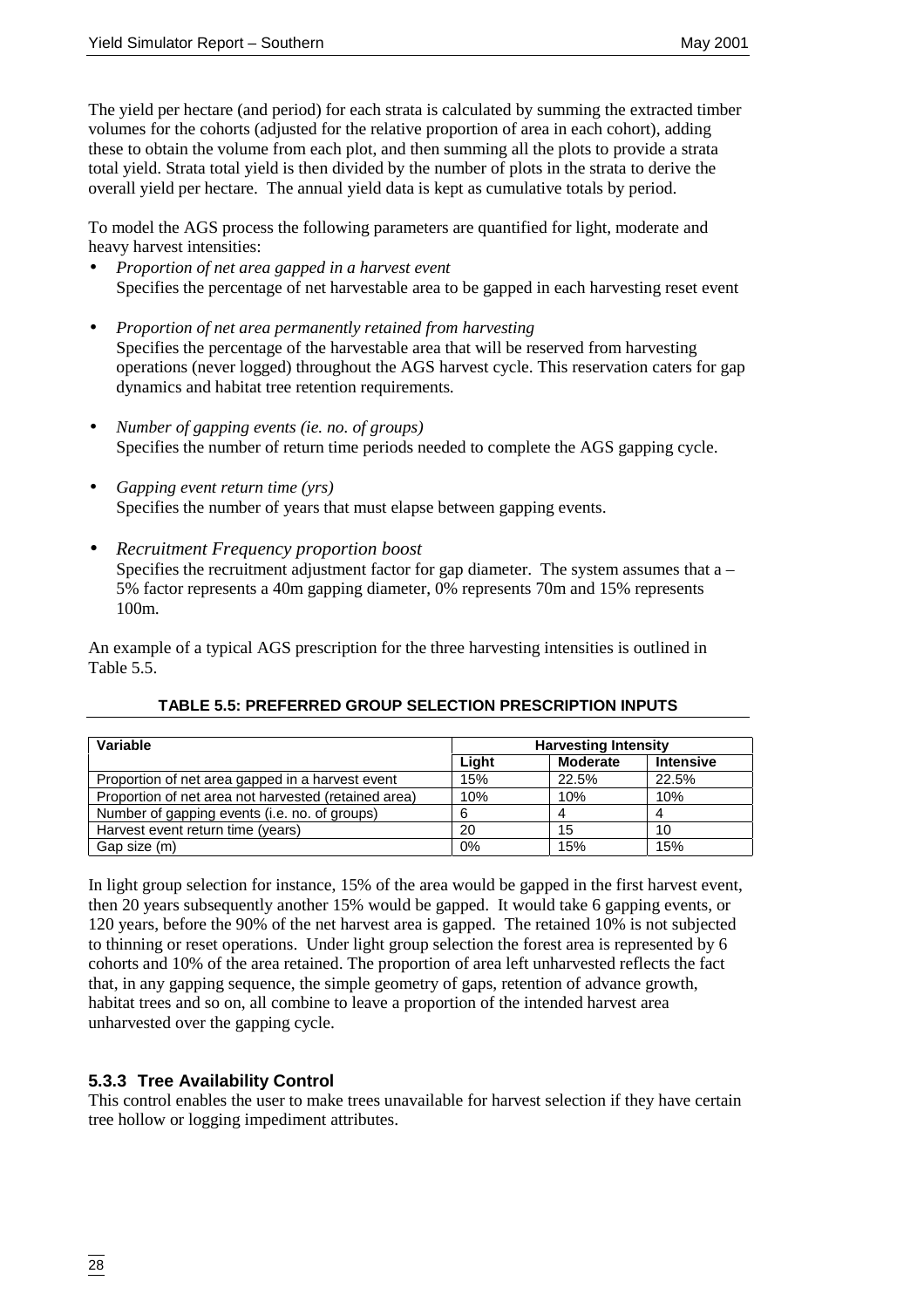• *retention of trees with an impediment to harvesting*

Each tree in the original Strategic Inventory database contains a logging impediment field indicating whether the tree would be unavailable for harvest due to either a physical impediment or a filters strip retention prescription. This field was coded as follows:

| Logging Impediment $= 0$ | (No impediment to $logging$ )    |
|--------------------------|----------------------------------|
| Logging Impediment = $1$ | (Physical impediment to logging) |
| Logging Impediment $= 2$ | $ $ (Filter strip impediment)    |

The user can select those impediments that are to be used to exclude trees from the harvest selection process.

• *retention of trees containing wildlife hollows*

Trees in the original Strategic Inventory database also contain a 'hollows' field indicating the evidence of suitable wildlife hollows and coded as follows:

| $H$ ollows = 0 | $(No$ hollows present)               |
|----------------|--------------------------------------|
| $Hollows = 1$  | (Evidence of hollows present)        |
| $Hollows = 2$  | (Visual evidence of hollows present) |

The user has the option of removing a tree from the harvest selection process based on its hollow status. Hollow status is only present in the original inventory tree list and is not modelled for new trees entering the simulation process.

#### **5.3.4 Log Cutting Strategy Options**

The log cutting strategy option allows the user to select alternative high quality product volumation methodologies for use in the simulation process. Each strategy reflects variation in the small end or centre diameter and log length specifications to be used. The options are summarised in Table 5.6. Each strategy has been developed using the MARVL inventory analysis system (as described in the FRAMES Strategic Inventory Project) and has the format described in Section 4.1.2 (Tree volume proportionment tables).

| <b>TABLE 5.6: LOG CUTTING STRATEGY OPTIONS</b> |
|------------------------------------------------|
|------------------------------------------------|

| <b>Option</b> | <b>Description</b>                                                                                                            |                                                            |                                                                                            |  |  |  |
|---------------|-------------------------------------------------------------------------------------------------------------------------------|------------------------------------------------------------|--------------------------------------------------------------------------------------------|--|--|--|
|               | Standard Cutting Strategy - 40cm cdub, 3.6m min length                                                                        |                                                            |                                                                                            |  |  |  |
|               |                                                                                                                               |                                                            | High Quality Large sawlogs were cut with varied SED and length constraints to reflect 40cm |  |  |  |
|               | centre diameter under bark, and a minimum length constraint of 3.6 metres.                                                    |                                                            |                                                                                            |  |  |  |
|               |                                                                                                                               | Large high value class Minimum SED (mm) Minimum length (m) |                                                                                            |  |  |  |
|               |                                                                                                                               | 390                                                        | 2.4                                                                                        |  |  |  |
|               |                                                                                                                               | 380                                                        | 3.6                                                                                        |  |  |  |
|               |                                                                                                                               | 370                                                        | 5.0                                                                                        |  |  |  |
|               |                                                                                                                               | 360                                                        | 7.0                                                                                        |  |  |  |
|               |                                                                                                                               | 350                                                        | 9.0                                                                                        |  |  |  |
|               |                                                                                                                               | 340                                                        | 11.0                                                                                       |  |  |  |
| 2             | NPWS Option: 30cm sed, 2.4m min length<br>High Quality Large sawlogs were cut with a SED of 30cm, and a minimum length of 2.4 |                                                            |                                                                                            |  |  |  |
|               |                                                                                                                               |                                                            |                                                                                            |  |  |  |
|               | metres.                                                                                                                       |                                                            |                                                                                            |  |  |  |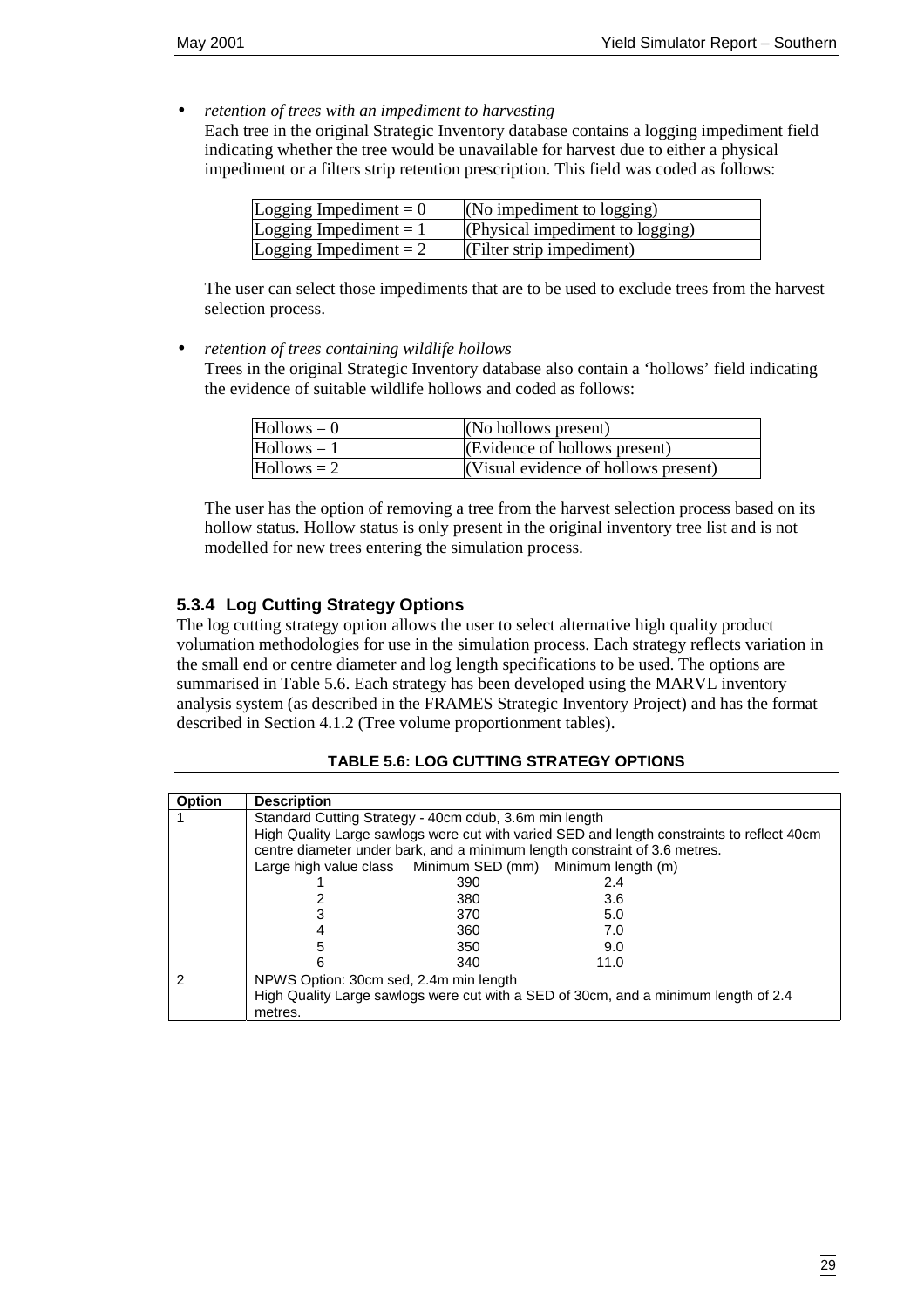### **5.3.5 Regeneration recruitment**

Recruitment refers to the tree regeneration that enters the simulation environment during the simulation process. The recruitment model (see also Section 4.3.5) is used to predict the occurrence and frequency of natural recruitment trees into the 10 cm DBHOB size. When trees enter the plot population they are randomly allocated a diameter between 10cm and 15cm. Species and timber quality information is assigned based on the proportion of trees by species and quality code in regrowth stands of the appropriate yield association group. The values for each species is calculated from the original strategic inventory data.

Other recruitment settings include:

• *Manual Recruitment Over-ride*

If the number of trees per hectare remains unacceptably low within the given lag time after a harvest event then a manual recruitment "boost" can be triggered. This process simulates routine manual enrichment planting of seedlings after harvesting to maintain site utilisation. The process of selecting the characteristics of individual trees is the same as used in continuous natural recruitment. The following parameters are used to set the manual recruitment prescriptions:

- *Lag period for harvest to manual recruitment >10cm* Sets the amount of time required for the planted regeneration to grow into the 10- 15cm diameter range.
- *Trigger stocking level for manual recruitment* Sets the stocking level (trees per hectare >10cm dbhob) which triggers the manual recruitment routine. Any stand with a stocking less than or equal to the level specified after the lag period has elapsed following a harvest event will trigger the manual recruitment routine.
- *Stocking Level of Manual Recruitment* Defines the total number of stems per hectare expected to exist in the stand after manual recruitment. This figure includes both the existing trees and those manually added.

Recruitment processes are modelled differently for STS and AGS systems. In STS prescriptions the 'natural' recruitment model (see Biometric Models Project) is used to predict both the natural background ingrowth and the accelerated recruitment of new trees following harvesting events.

In AGS prescriptions, recruitment is modelled on the assumption that gap creation produces different conditions for regeneration due the presence of large canopy openings (40 to 100m in diameter).

The parameters that differ from STS continuous recruitment are:

#### • *Number of trees to be recruited per hectare*

Specifies the number of new trees per hectare that will populate the gaps. The stocking density used to recruit new gaps is based on the average small regrowth stocking levels for that yield association group, modified by the gap size 'recruitment frequency factor' (Section 5.3.2). The user has the option of manually altering the default regrowth frequency number.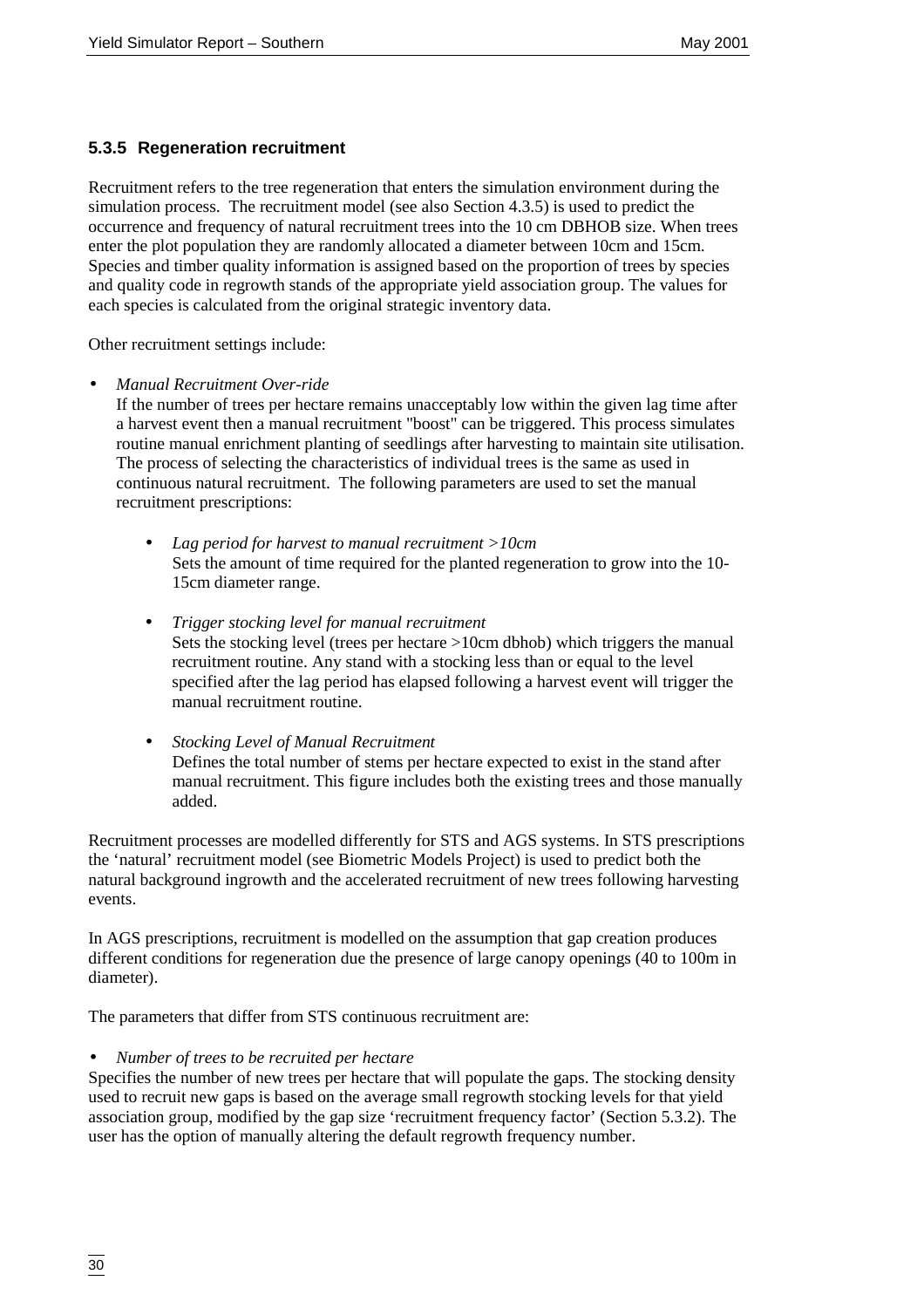• *Lag period for recruitment to reach between 5-10cm*

The time taken for the recruitment trees to be recognised (enter the 5-10cm dbhob range) in the plot varies according to the growth rates of yield association.

#### **5.4 COMPUTER SOFTWARE SYSTEMS DEVELOPMENT**

The initial Yield Simulator systems development took approximately 18 months to complete for the UNE and LNE CRA Regions. Subsequent modifications and enhancements for SCRA required 3 months. The application has been developed with the Visual Basic programming language using Microsoft EXCEL 97 for data input and output storage/reporting. The Visual Basic code runs the whole simulation process, reading the input data into dynamic arrays, modelling the stand dynamics on an annual basis and reporting yield and stand condition data to formatted output tables.

The FRAMES Technical Committee was responsible for overseeing the system development and their input has contributed to the design and functionality. Internal resource assessment specialists programmed the system. The structure and system environment has permitted the team to improve and upgrade software components as new models or structural refinements are required.

#### **5.5 YIELD SIMULATION PROCESS**

This section details the simulation information flow logic used within the Yield Simulator.

#### **5.5.1 Overview**

The yield simulator is a computer model that forms part of the Forest Resource and Management Evaluation System. The primary function of the simulator is to generate yield tables that provide information on the future growth and harvested timber yields for native forest areas. The yield tables report the growth and yield information separately for each Strategic Inventory stratum (all data is reported at the "per hectare" level). The yield tables are referred to as "State Databases" and are exported to the FRAMES Yield Scheduler for forest estate sustainability modelling.

The yield simulation process utilises the combination of user-specified inputs and monte-carlo style modelling techniques. The strategic inventory plot and tree level database provides the source and starting point for modelling. The growth of each tree in each plot is annually simulated using a combination of tree and stand level increment functions, mortality and recruitment models.

The simulator incorporates the modelling of two silvicultural harvesting regimes (Australian Group Selection and Single Tree Selection). Within each regime a range of harvesting intensities are also analysed (light, moderate, heavy intensity). Each regime and intensity option is modelled sequentially for the specified simulation length. The user can edit the parameters that influence the silvicultural processes and the harvesting intensity.

The system models each plot independently in the simulation environment (each plot only contributes yield when it is capable of doing so). This methodology caters extremely well for the dynamics of native forest stratum, allowing the localised plot level maturity to be reflected in the yield tables that are produced. The system also maintains individual trees in the simulation environment, growing them forward year by year using the tree, stand and environmental variables.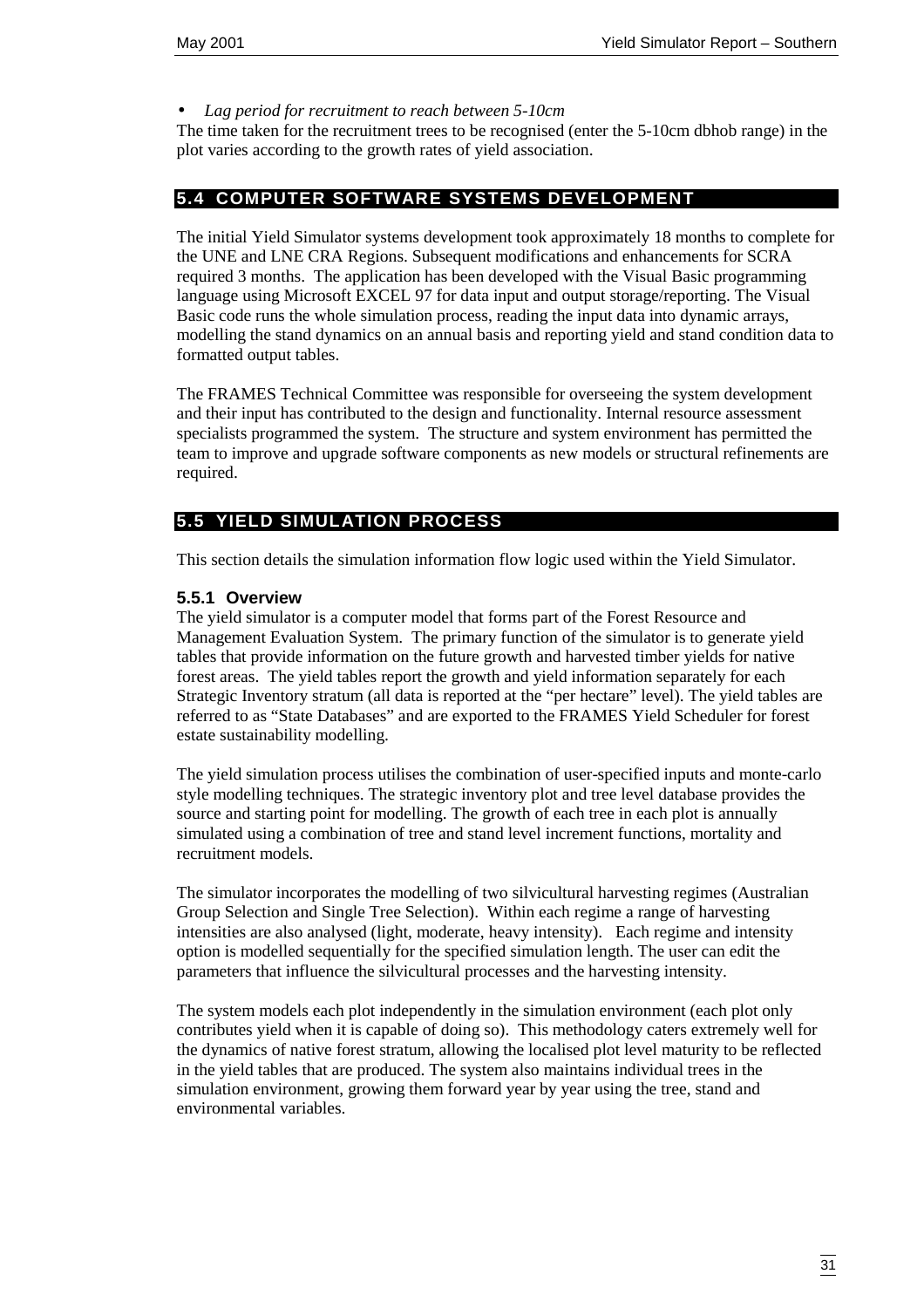Each plot is evaluated on an annual cycle as to its suitability for harvesting. This is done by comparing the plot parameters (volume of different log grades, basal area, and stocking etc) against the specified threshold harvesting inputs (see section 5.3, Silvicultural prescriptions). If these harvest criteria are met the simulator will remove trees from the plots according to the user defined harvesting prescriptions. Following harvesting, the model simulates tree recruitment, incremental growth and mortality of the retained trees in a plot. This sequence of events is repeated each year of the simulation period defined by the user.

Given the relatively slow growth rates of uneven-aged native eucalypt forests, and the strategic nature of the FRAMES modelling, a planning horizon of 200 years has been incorporated within the simulator. These factors also allow yield reporting to be combined to five yearly periods without sacrificing data integrity. This system structure provides a dataset suitable for representing the resource dynamics in long term strategic level yield scheduling models.

Figure 5.2 provides an overview of the information flow processes incorporated into the yield simulator.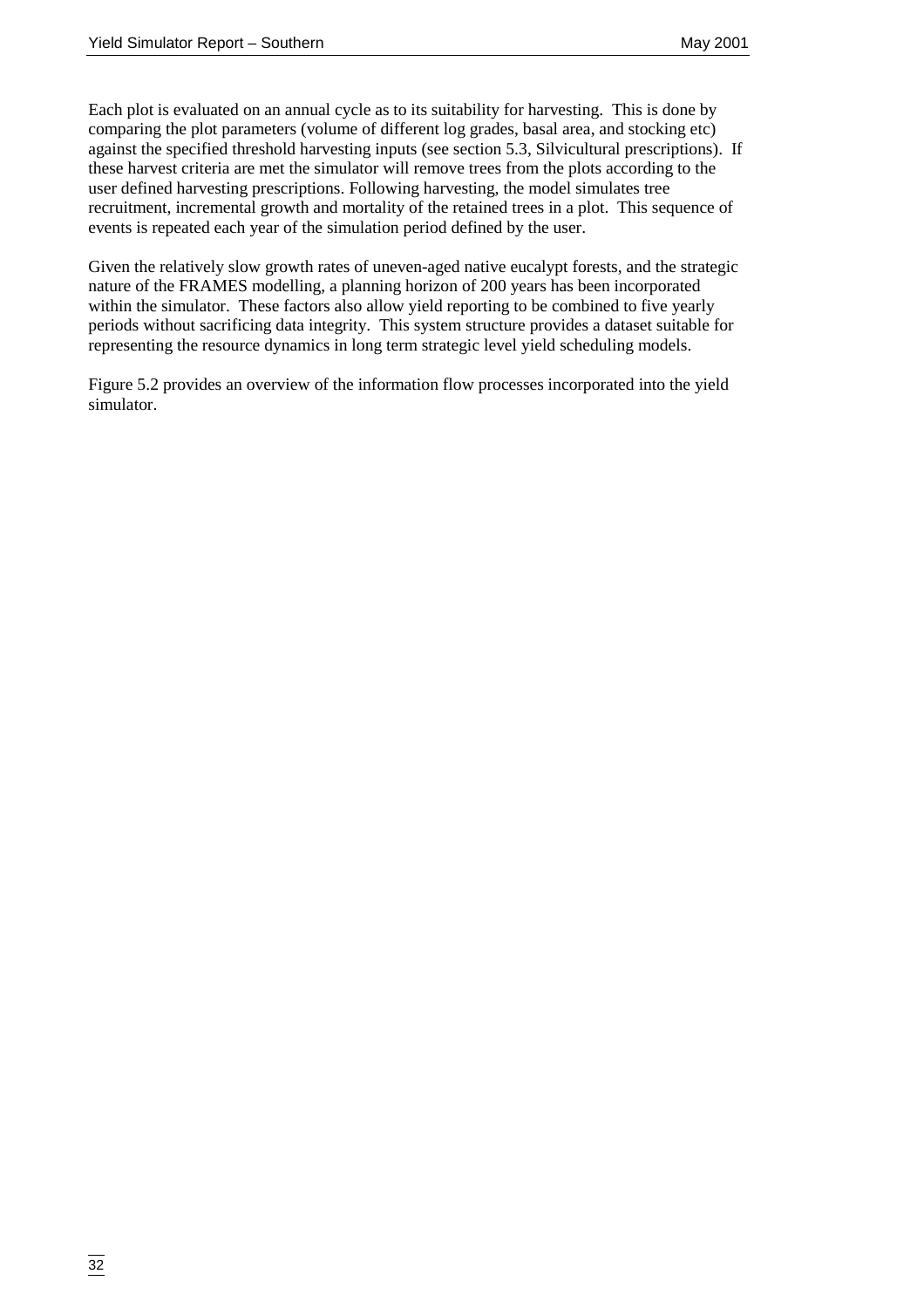#### **FIGURE 5.2: OVERVIEW OF SIMULATION METHODOLOGY**

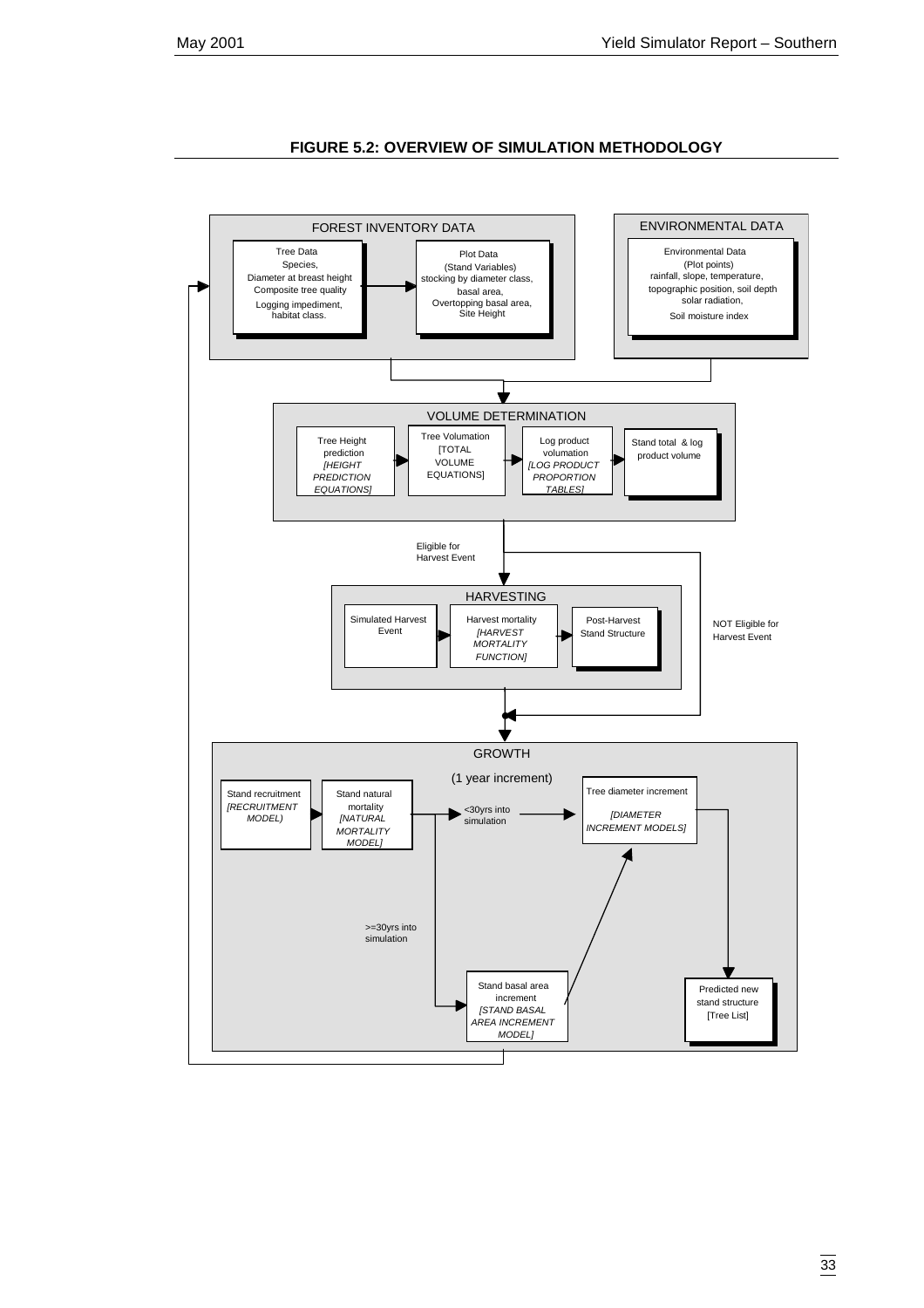## **5.5.2 Growth Processes in Detail**

The sequence of growth processes undertaken in Version 5b7 is described in Table 5.8. The table describes distinct processes, reflecting the modular design of the system. For example, process 2 in the table refers to determining recruitment. The recruitment sub-process is described in more specific detail in Table 5.9 (processes 2.1-2.9).

A summary of the variables referenced in these descriptions is provided in Table 5.7.

### **TABLE 5.7: VARIABLE NAMES REFERENCED IN GROWTH PROCESS DESCRIPTIONS**

| <b>Variable Name</b> | <b>Description</b>                                                                                                                                                                                                 |
|----------------------|--------------------------------------------------------------------------------------------------------------------------------------------------------------------------------------------------------------------|
| Wt                   | No. of trees per hectare represented by the current tree record                                                                                                                                                    |
| Dbh                  | Diameter at breast height of current tree record                                                                                                                                                                   |
| SD <sub>11</sub>     | <b>Stand Density Index One</b>                                                                                                                                                                                     |
| <b>SPH</b>           | Number of trees per hectare (in the plot)                                                                                                                                                                          |
| BA                   | Basal Area (in the plot)                                                                                                                                                                                           |
| BA_T                 | Modelled Basal Area Growth (one year)                                                                                                                                                                              |
| Pres_ind             | Prescott Index calculated as follows:<br>e = $(0.01768 + (0.0007585 * temperature) - (0.00000605 * temperature \cdot 2))$ *<br>(solar * 120000 / 365.25)<br>Pres_ind = $(0.445 * \text{rain} * 1000) / (e * 0.75)$ |

#### **TABLE 5.8: PRIMARY LEVEL PROCESSES IN GROWTH SIMULATION**

| <b>Process</b><br>No. | <b>Description</b>                                                                                                                                                                                                                                                                                           | <b>Sub-Process Details</b> |
|-----------------------|--------------------------------------------------------------------------------------------------------------------------------------------------------------------------------------------------------------------------------------------------------------------------------------------------------------|----------------------------|
| 1.                    | Calculate the initial stand density index, number of trees per<br>hectare (SPH) and Basal area (BA)                                                                                                                                                                                                          |                            |
| 2.                    | Determine recruitment                                                                                                                                                                                                                                                                                        | $2.1 - 2.6$                |
| 3.                    | If the basal area is $> 2$ m <sup>2</sup> /ha or there are more than 100<br>stems per hectare then determine mortality                                                                                                                                                                                       | $3.1 - 3.6$                |
| 4.                    | If the simulation year is $> 30$ and BA $> 10$ then calculate<br>predicted stand level basal area growth (BA_T)                                                                                                                                                                                              | $4.1 - 4.4$                |
| 5.                    | Grow the individual tree diameters                                                                                                                                                                                                                                                                           | $5.1 - 5.9$                |
| 6.                    | If simulation year is $>$ 30 and BA $>$ 10 and BA_T $>$ BA<br>and if the sum of individual tree BA growth is greater<br>than modelled stand BA growth then condition back<br>individual tree diameters to the level that equals BA_T<br>For each tree: Recalculated DBH = (BA_T/BA) * Original<br><b>DBH</b> |                            |
| 7.                    | Refresh plot level statistics and parameters                                                                                                                                                                                                                                                                 |                            |

#### **TABLE 5.9: RECRUITMENT MODEL SUB-PROCESS**

| <b>Process</b> | <b>Description</b>                      |
|----------------|-----------------------------------------|
| No.            |                                         |
| 2.1            | Read in recruitment function constants: |
|                | Const $a0 = -8.4626$<br>'Intercept      |
|                | Const a1 = $-0.0796$<br>'ba             |
|                | Const $a2 = 3.0027$<br>'log(ba)         |
|                | Const $a3 = 0.0156$<br>'qmdi            |
|                | Const $b0 = -10.579544$                 |
|                | Const $b1 = -0.035371$                  |
|                | Const $h2 = -4.642827$                  |
|                | Const $b3 = 4.631009$                   |
|                | Const $b4 = 0.018889$                   |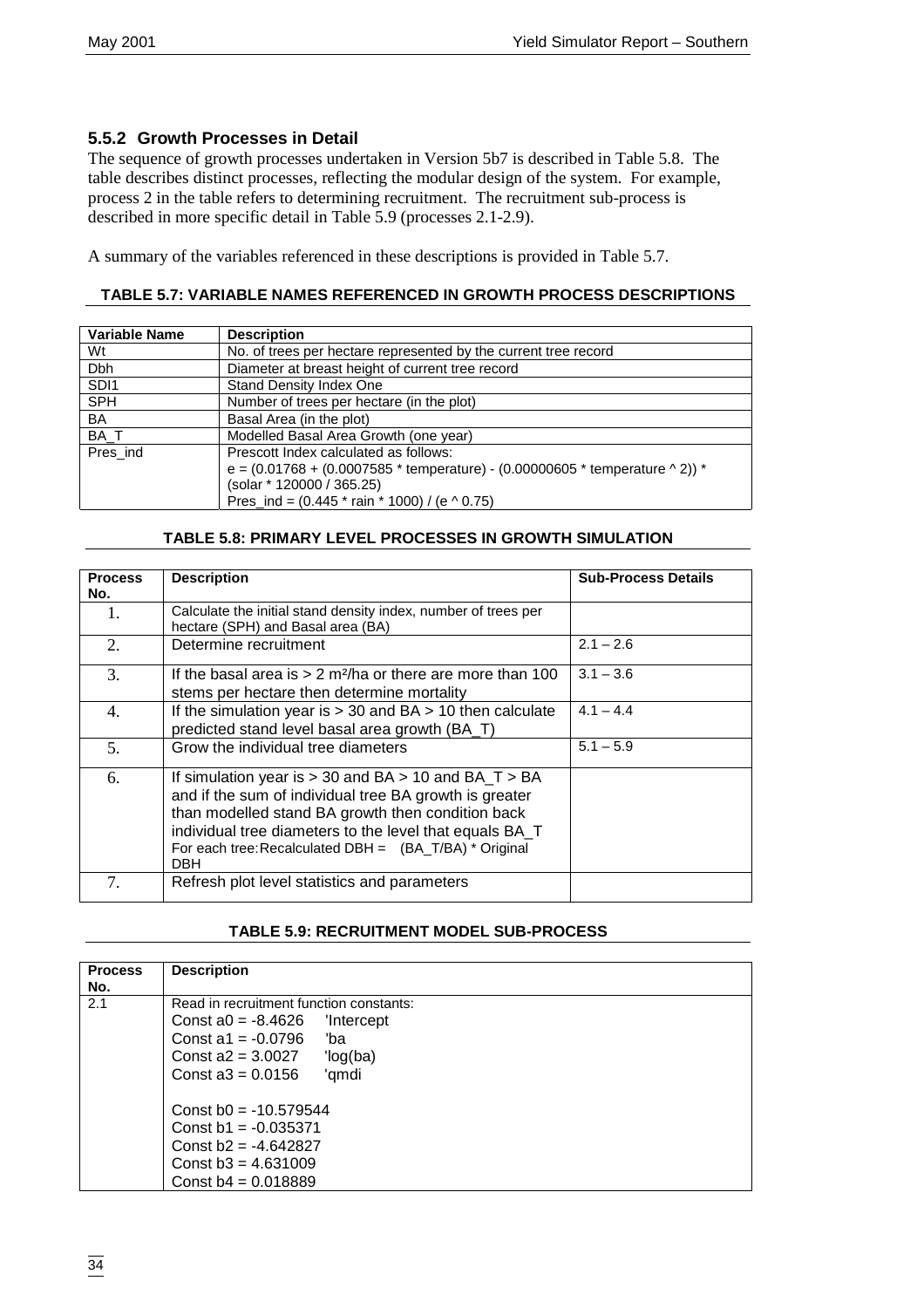| <b>Process</b> | <b>Description</b>                                                                              |
|----------------|-------------------------------------------------------------------------------------------------|
| No.            |                                                                                                 |
| 2.2            | Calculate quadratic mean diameter gmdi = Sgrt((plot ba / plot sph) $*$ 4 / pi) $*$ 100          |
| 2.3            | Probability of no recruitment occurring = $1/(1 + Exp(-(a0 + (a1 * plot_ba) + (a2 *$            |
|                | $Log(plot_ba)) + (a3 * qmdi)))$                                                                 |
| 2.4            | Potential_recruits = $Exp(b0 + (b1 * plot_ba) + (b2 * Log(plot_ba)) + (b3 * Log(sdi1)) + (b4 *$ |
|                | Pres ind))                                                                                      |
| 2.5            | If a random number between 0 and 1 is greater than P_no_ingrowth then the                       |
|                | number of recruits = Potential recruits, otherwise the number of recruits = $0$ .               |
| 2.6            | A manual recruitment over-ride is employed if the stocking falls below a critical level after a |
|                | harvest event. The critical level, the amount of planted recruitment and the lag period before  |
|                | the recruitment is imported is all specified on the simulator control panel.                    |
|                | Manual Recruitment is calculated with the following formula:                                    |
|                | If (years_since_harvest = manual_recruit_lag) And (SPH < manual_recruit_trigger)                |
|                | then the number of recruits = manual_recruit_level $-$ SPH                                      |

|  |  |  |  | <b>TABLE 5.10: MORTALITY MODEL SUB-PROCESS</b> |
|--|--|--|--|------------------------------------------------|
|--|--|--|--|------------------------------------------------|

| <b>Process</b>   | <b>Description</b>                                                                                |
|------------------|---------------------------------------------------------------------------------------------------|
| No.              |                                                                                                   |
| 3.1              | Read in mortality function constants:                                                             |
|                  | Const $a0 = -2.3518$                                                                              |
|                  | Const $a1 = -0.1034$                                                                              |
|                  | Const $a2 = 0$                                                                                    |
|                  | Const $a3 = 0$                                                                                    |
|                  | Const $a4 = 5.168$                                                                                |
|                  | Const $a5 = 0.1483$                                                                               |
|                  | Const $a6 = -2.9567$                                                                              |
|                  | Const $a7 = -0.0921$                                                                              |
| 3.2              | For each tree calculate the probability of survival as follows:                                   |
|                  | $x = a0$                                                                                          |
|                  | $x = x + a1 * dbh$                                                                                |
|                  | $x = x + a2 * (10 / dbh)$                                                                         |
|                  | $x = x + a3$ * (dbh ^ 2 / 1000)                                                                   |
|                  | $x = x + a4 * Log(dbh)$                                                                           |
|                  | $x = x + a5$ * (Plot BA)                                                                          |
|                  | $x = x + a6$ * Log(Plot BA)                                                                       |
|                  | $x = x + a7$ * Over_topping_BA                                                                    |
|                  | Probability of survival = $p$ _survival = $(1 + Exp(-x))$ ^ -1                                    |
| $\overline{3.3}$ | If a tree's quality is "High" Then p_survival = p_survival + $(0.5 \times (1 - p$ _survival)) for |
|                  | that tree                                                                                         |
| 3.4              | If a tree's quality is pulp or waste and the tree's diameter is within 25% of the                 |
|                  | maximum diameter for the species then $p$ _survival = $p$ _survival - 0.15;                       |
| 3.5              | If a tree's quality is pulp or waste and the tree's diameter is within 10% of the                 |
|                  | maximum diameter for the species and the plot basal area is greater than the basal                |
|                  | area limit for the yield association group then $p\_survival = p\_survival - 0.2$ ;               |
| 3.6              | Tree data is stored in records. A record may represent up to 10 trees per hectare.                |
|                  | For each tree in a record a random number between 0 and 1 is generated. If the                    |
|                  | random number is greater than p_survival then the tree is removed from the                        |
|                  | record.                                                                                           |

Assumptions:

- $\Rightarrow$  If a tree has a dbh less than 15cm then the model is applied assuming a dbh of 15cm;
- ⇒ High quality trees have the probability of mortality halved;
- ⇒ Pulp and waste trees have their mortality influenced by how close the tree's size is relative to the species maximum potential size. Size limits are stored in the "Species Data" worksheet of the Yield Simulator System.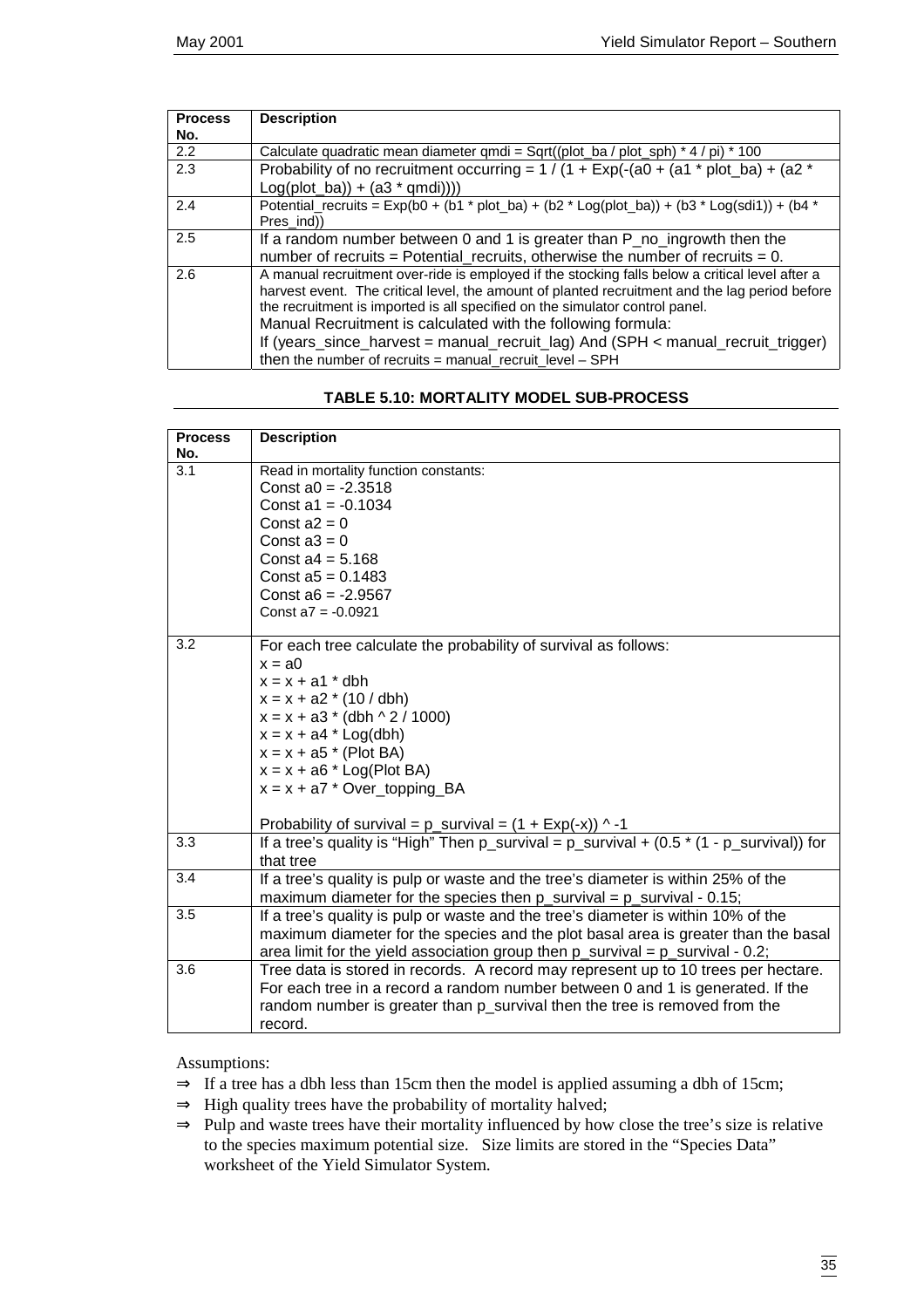| <b>Process</b> | <b>Description</b>                                                              |
|----------------|---------------------------------------------------------------------------------|
| No.            |                                                                                 |
| 4.1            | Read in Basal Area Model Coefficients for current Growth Group (b0 - b9)        |
| 4.2            | Sum the current number of trees per hectare present (SPH2)                      |
| 4.3            | Calculate the current stand density index (SDI2) = $\Sigma$ (sdi) for all trees |
| 4.4            | Calculate Basal Area increment (BA_T) for one years growth:                     |
|                | $ba t = b0$                                                                     |
|                | ba_t = ba_t + (b1 $*$ Log(plot ba))                                             |
|                | ba $t = ba$ $t + (b2 * Log (initial sph))$                                      |
|                | $ba_t = ba_t + (b3 * (initial sph / sph))$                                      |
|                | $ba_t = ba_t + (b4 * Log(sdi))$                                                 |
|                | ba $t = ba + (b5 * (sdi1 / sdi2))$                                              |
|                | $ba_t = ba_t + (b6 * position * 0.01)$                                          |
|                | $ba_t = ba_t + (b7 * solar)$                                                    |
|                | $ba_t = ba_t + (b8 * soil_depth)$                                               |
|                | ba $t = Exp(ba_t)$                                                              |

### **TABLE 5.11: BASAL AREA GROWTH MODEL SUB-PROCESS**

#### **Notes on Basal Area Growth Model.**

The following assumptions are imposed on the basal area increment model:

- $\Rightarrow$  Basal Area growth is not modelled for stands with less than 10m2/ha standing BA;
- $\Rightarrow$  Basal Area growth is not modelled until after year 30 of the simulation;
- $\Rightarrow$  Stands are not allowed to shrink (ie. if the model predicts less basal area than that standing then the basal area growth is assumed to be zero);
- $\Rightarrow$  If the plot basal area is greater than 60m2/ha then the stand cannot grow more than 0.2 m2/ha/yr.
- ⇒ Total standing basal area is constrained by maximum limits set at the yield association group level. The following table summarises the limits:

| <b>Yield Association Group</b><br>Code | <b>Yield Association Group Description</b>           | <b>Standing Basal</b><br><b>Area Limit</b> |
|----------------------------------------|------------------------------------------------------|--------------------------------------------|
|                                        | Blackbutt/Sydney Blue Gum                            | 50                                         |
| 2                                      | Spotted Gum                                          | 60                                         |
| 3                                      | Silvertop Ash                                        | 70                                         |
|                                        | Stringybark/Coast Grey Box/Forest Red Gum/Woollybutt | 50                                         |
| 5                                      | <b>Brown Barrel/Messmate</b>                         | 60                                         |
| 6                                      | Gum                                                  | 50                                         |
|                                        | Apples/Peppermint/Scribbly Gum                       | 50                                         |
| 8                                      | Bago/Maragle Alpine Ash                              | 70                                         |
| 9                                      | Riverina Hardwoods                                   | 50                                         |

 $\Rightarrow$  If the total standing basal area is greater than the limit then basal area growth = 0.1 m2/ha/yr

 $\Rightarrow$  If the total standing basal area is greater than 1.2 times the limit then basal area growth = 0.05 m2/ha/yr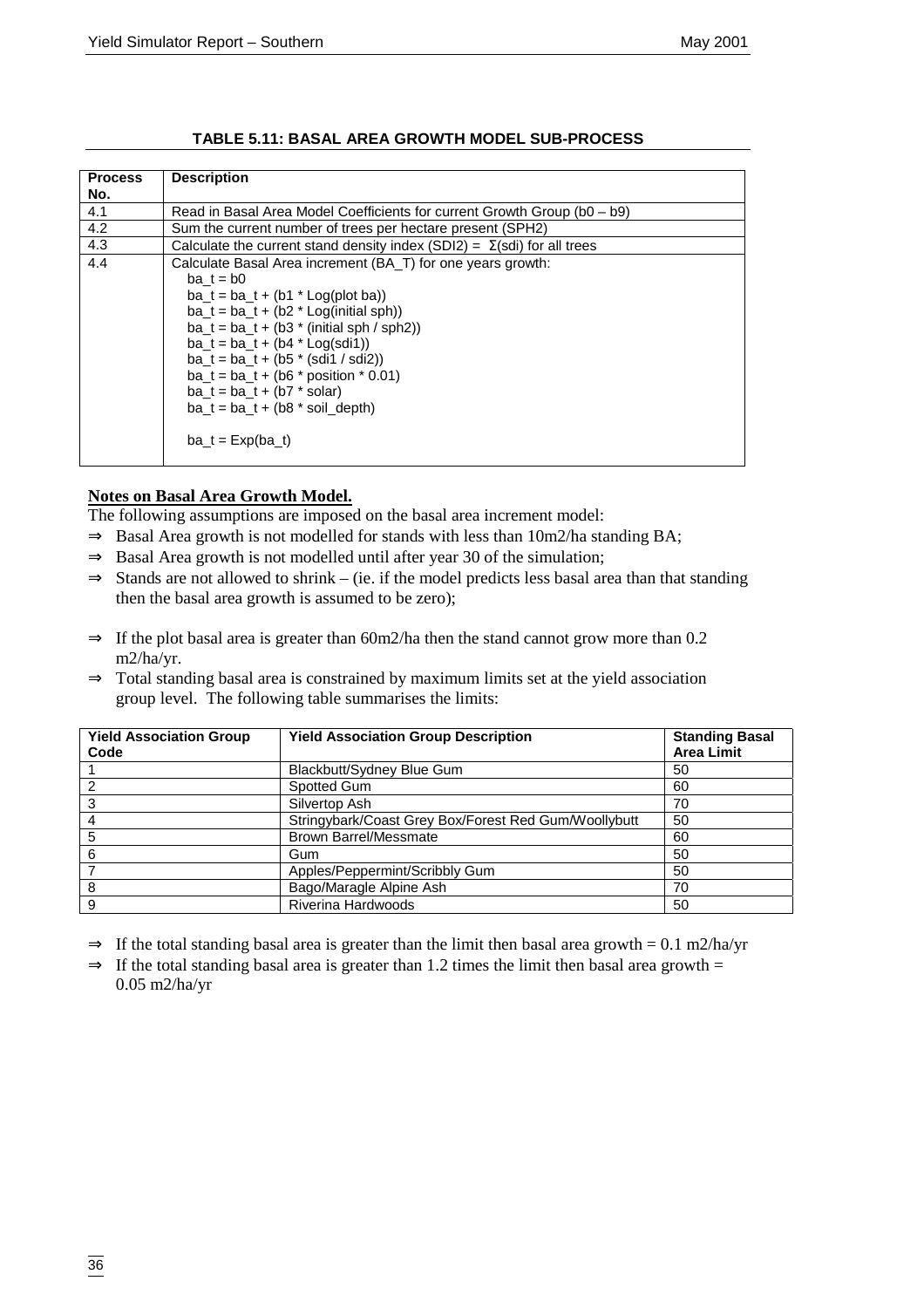| <b>Process</b>                                                    | <b>Description</b>                                                                      |  |  |
|-------------------------------------------------------------------|-----------------------------------------------------------------------------------------|--|--|
| No.                                                               |                                                                                         |  |  |
| 5.1                                                               | Read in Diameter Increment Model Coefficients for current Yield Association Group (d0 - |  |  |
|                                                                   | $d18$ and $cf1, cf2$ ).                                                                 |  |  |
| 5.2                                                               | For each tree undertake the diameter increment calculation:                             |  |  |
|                                                                   | $Idi = d0$                                                                              |  |  |
|                                                                   | $Idi = Idi + (d1 * dbh)$                                                                |  |  |
|                                                                   | $Idi = Idi + (d2 * (dbh \wedge 2) / 1000)$                                              |  |  |
|                                                                   | $Idi = Idi + (d3 * 10 * (1 / dbh))$                                                     |  |  |
|                                                                   | $Idi = Idi + (d4 * Log(dbh))$                                                           |  |  |
|                                                                   | $Idi = Idi + (d5 * Log(plot ba))$                                                       |  |  |
|                                                                   | $Idi = Idi + (d6 * plot ba)$                                                            |  |  |
|                                                                   | $Idi = Idi + (d7 * Log(plot ba) * Log(dbh))$                                            |  |  |
|                                                                   | $Idi = Idi + (d8 * over_topping_ba)$                                                    |  |  |
|                                                                   | $Idi = Idi + (d9 * (over_topping_ba / plot ba))$                                        |  |  |
|                                                                   | $Idi = Idi + (d10 * (Log(over_topping_ba + 0.01) / Log(dbh)))$                          |  |  |
| $Idi = Idi + (d11 * Log(over\_topping_ba + 0.01) * Log(plot ba))$ |                                                                                         |  |  |
|                                                                   | $Idi = Idi + (d12 * rain)$                                                              |  |  |
|                                                                   | $Idi = Idi + (d13 * solar)$                                                             |  |  |
|                                                                   | $Idi = Idi + (d14 * slope)$                                                             |  |  |
|                                                                   | $Idi = Idi + (d15 * position)$                                                          |  |  |
|                                                                   | $Idi = Idi + (d16 * moisture_index)$                                                    |  |  |
|                                                                   | $Idi = Idi + (d17 * soil\_depth)$                                                       |  |  |
|                                                                   | $Idi = Idi + (d18 * temperature)$                                                       |  |  |
|                                                                   |                                                                                         |  |  |
|                                                                   | where Idi is a temporary variable storing the values from each of the model steps       |  |  |
| 5.3                                                               | Calculate diameter increment = $(Expildi) * cf1) - cf2$                                 |  |  |
| 5.4                                                               | If diameter increment $< 0$ Then diameter increment = 0                                 |  |  |
| 5.5                                                               | If diameter increment $> 1.2$ And dbh $<$ 20 Then diameter increment = 1.2              |  |  |
| 5.6                                                               | If diameter increment $> 2$ Then diameter increment = 2                                 |  |  |
| 5.7                                                               | If tree quality = "waste" Then diameter increment = $0.3$ * diameter increment          |  |  |
| 5.8                                                               | Calculate new tree diameter $(dbh) = old dbh + diameter increment$                      |  |  |
| 5.9                                                               | Calculate new tree basal area = $(dbh / 200)$ ^ 2 * pi * .wt                            |  |  |

**TABLE 5.12: INDIVIDUAL TREE GROWTH MODEL SUB-PROCESS**

#### **Notes on Individual Tree Growth**

The following assumptions are imposed on the diameter increment model:

- ⇒ Recruitment grown on group selection gaps have a starting diameter between 5 and 10cm. While these trees remain less than 10cm, the individual diameter growth is based on a 10cm tree;
- $\Rightarrow$  No tree is allowed to grow backwards (ie. shrink);
- ⇒ Trees less than 20cm are not allowed to grow more than 1.2cm/yr;
- $\Rightarrow$  No tree is not allowed to grow more than 2cm/yr;
- $\Rightarrow$  Waste trees are constrained to 0.3 times the predicted growth rate;
- ⇒ Trees within 30% of the maximum diameter for the species cannot grow more than 0.2cm/yr;
- ⇒ Trees within 10% of the maximum diameter for the species cannot grow more than 0.1cm/yr;
- $\Rightarrow$  Trees at their maximum diameter for the species cannot grow further.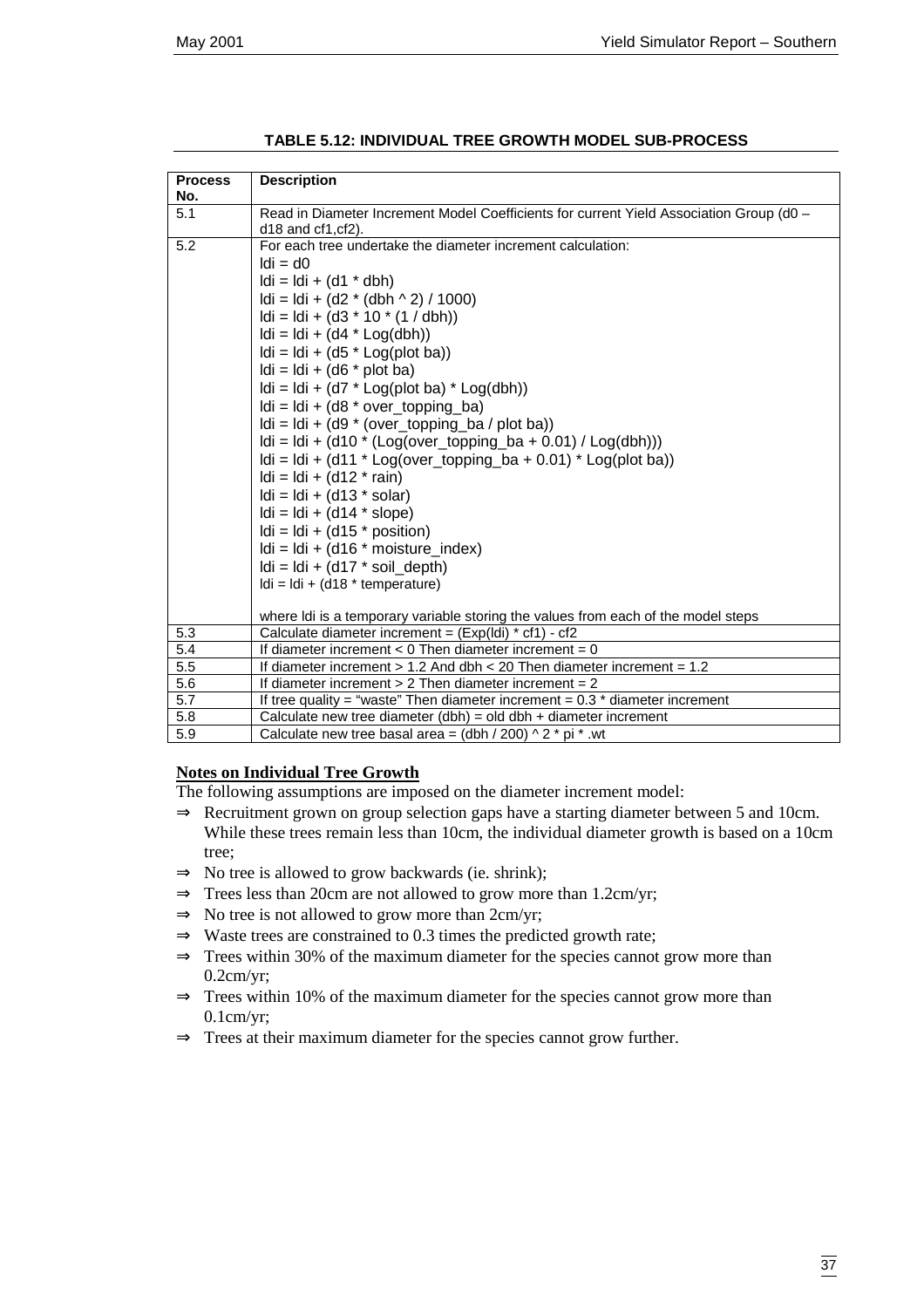### **5.5.3 Harvesting Simulation Process in Detail**

To convey the sequence of data flow and decision processes used for the silvicultural systems within the simulator, a series of information flow diagrams have been prepared. These are at a relatively high level however are designed to give the reader an insight and "second level" overview of the simulator workings. The first of these diagrams (Figure 5.4) demonstrates the information flow path for single tree selection silviculture. Figure 5.5 to demonstrate the key processes used for modelling group selection.

The legend describing the shapes used in the diagrams is presented below in Figure 5.3.



#### **FIGURE 5.3: KEY TO INFORMATION FLOW DIAGRAMS**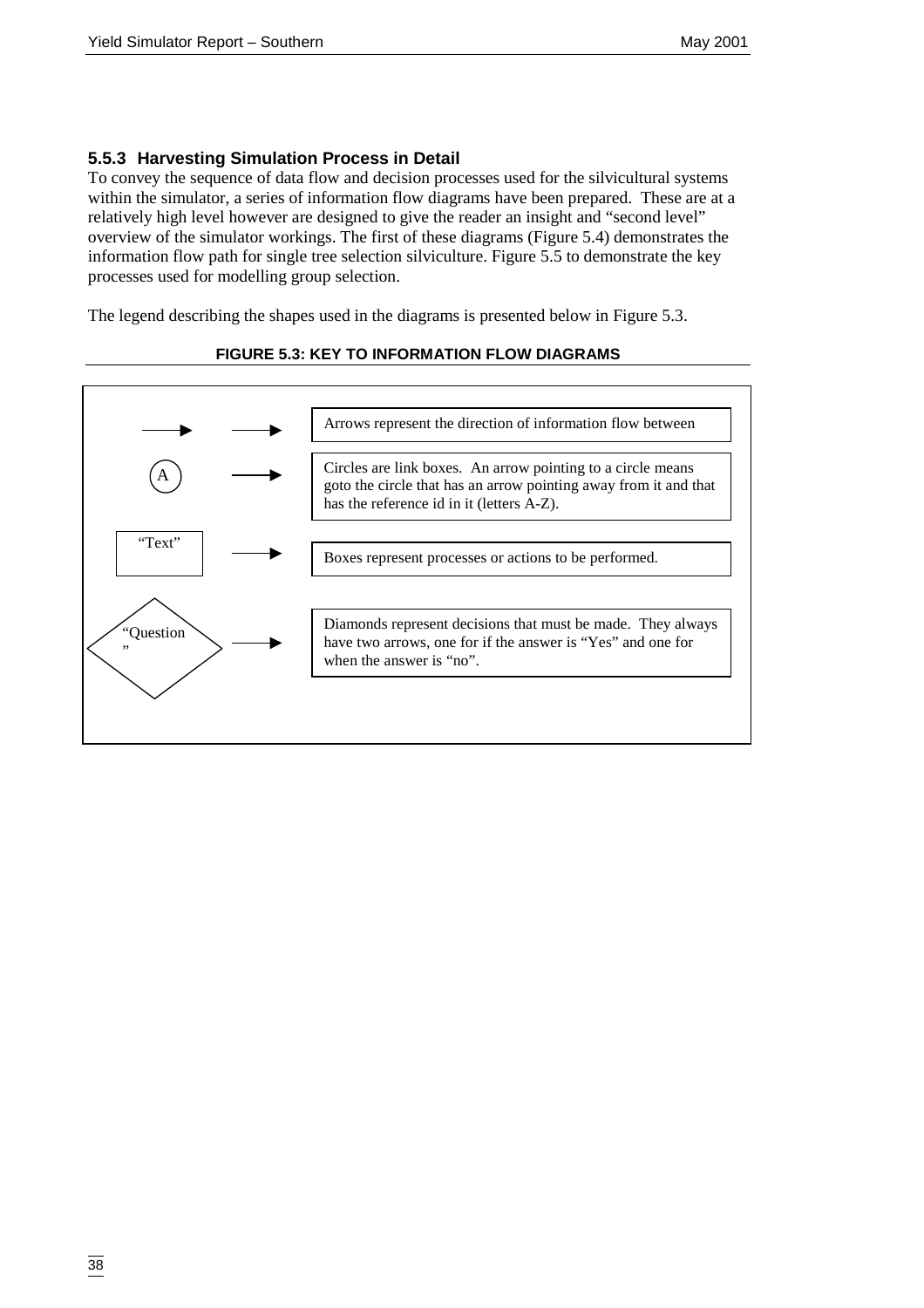

#### **FIGURE 5.4 INFORMATION FLOW WITHIN SINGLE TREE SELECTION SILVICULTURAL SIMULATION**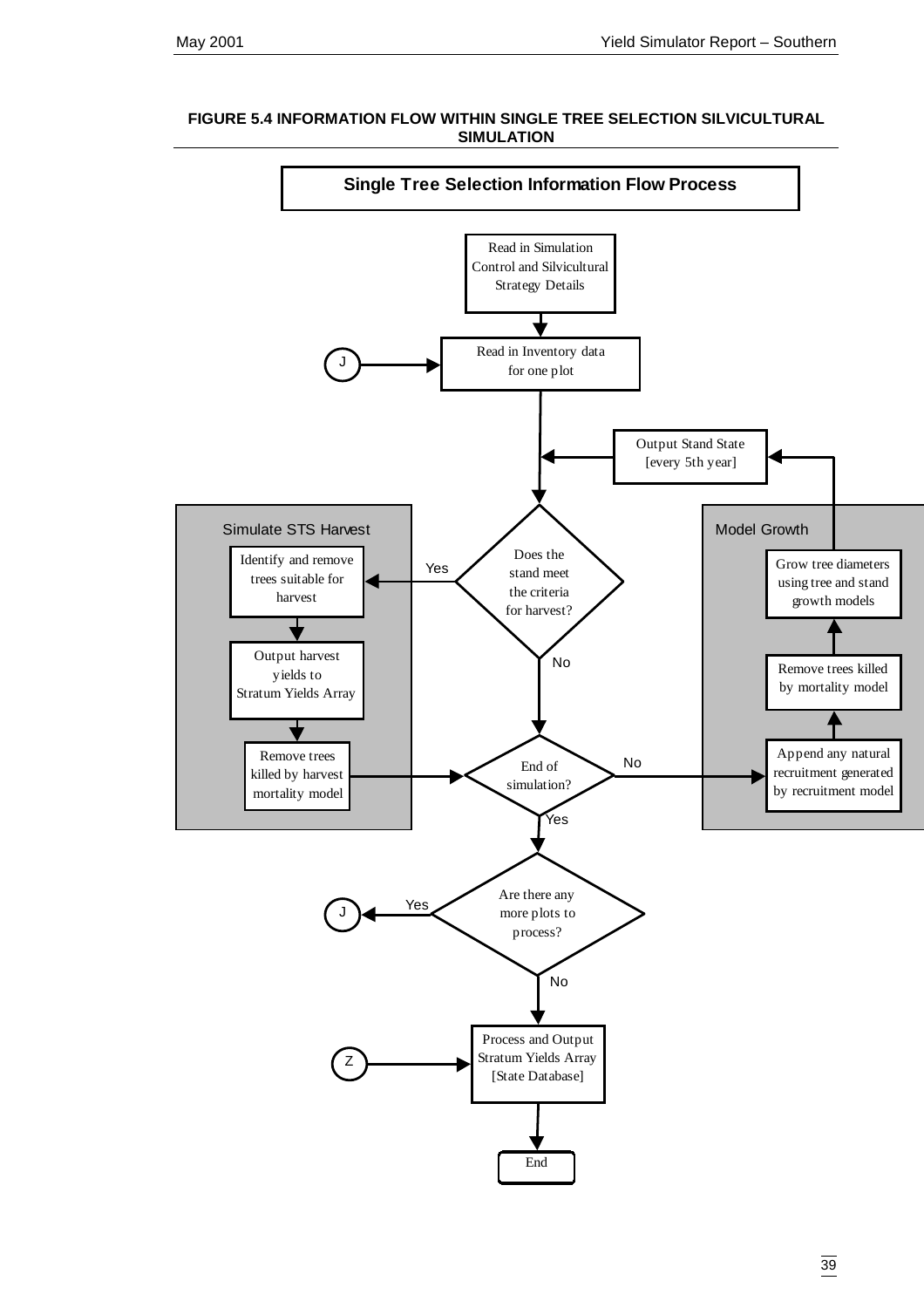#### **FIGURE 5.5: INFORMATION FLOW WITHIN GROUP SELECTION SILVICULTURE [PART 1]**

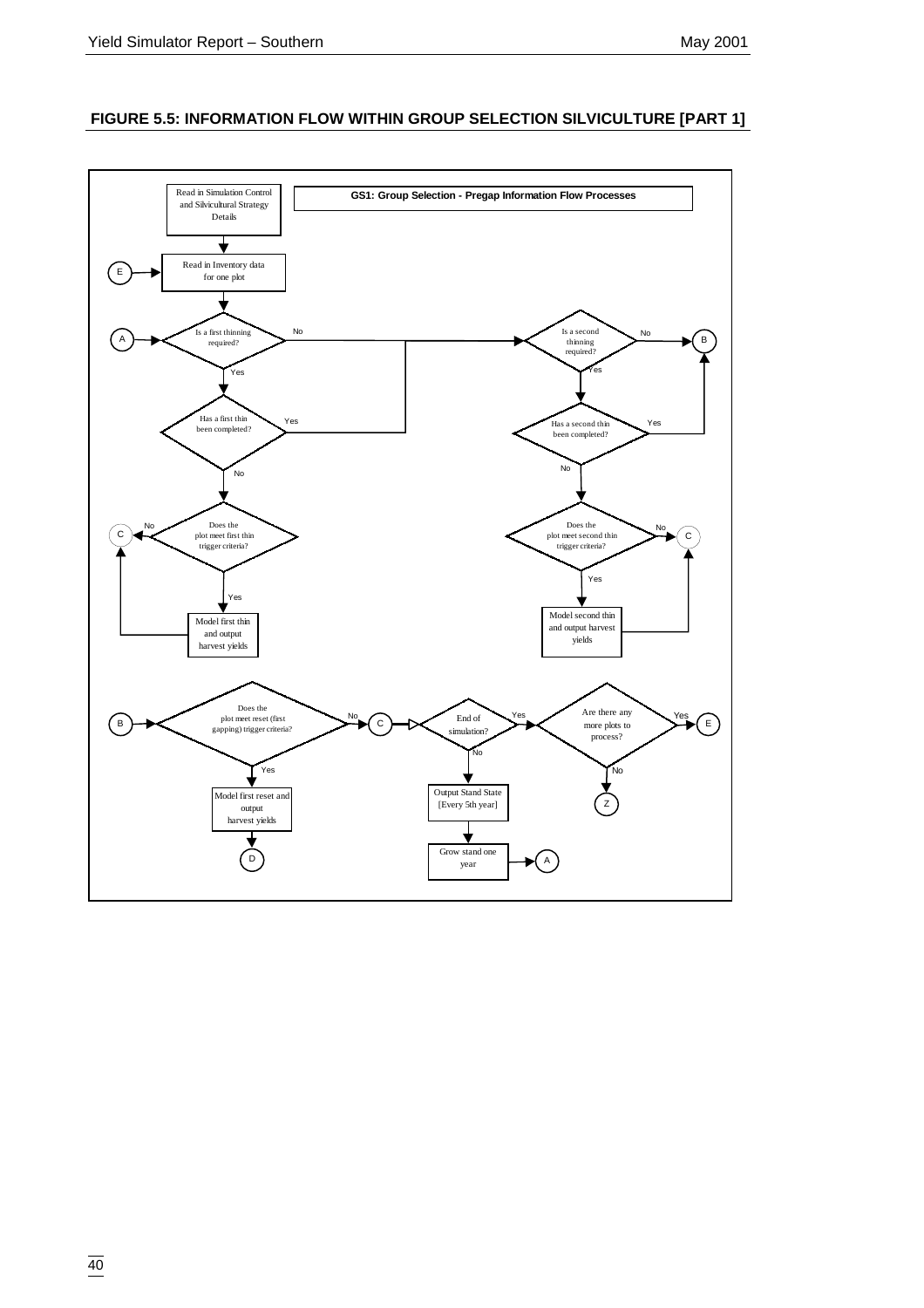

#### **FIGURE 5.6: INFORMATION FLOW WITHIN GROUP SELECTION SILVICULTURE [PART 2]**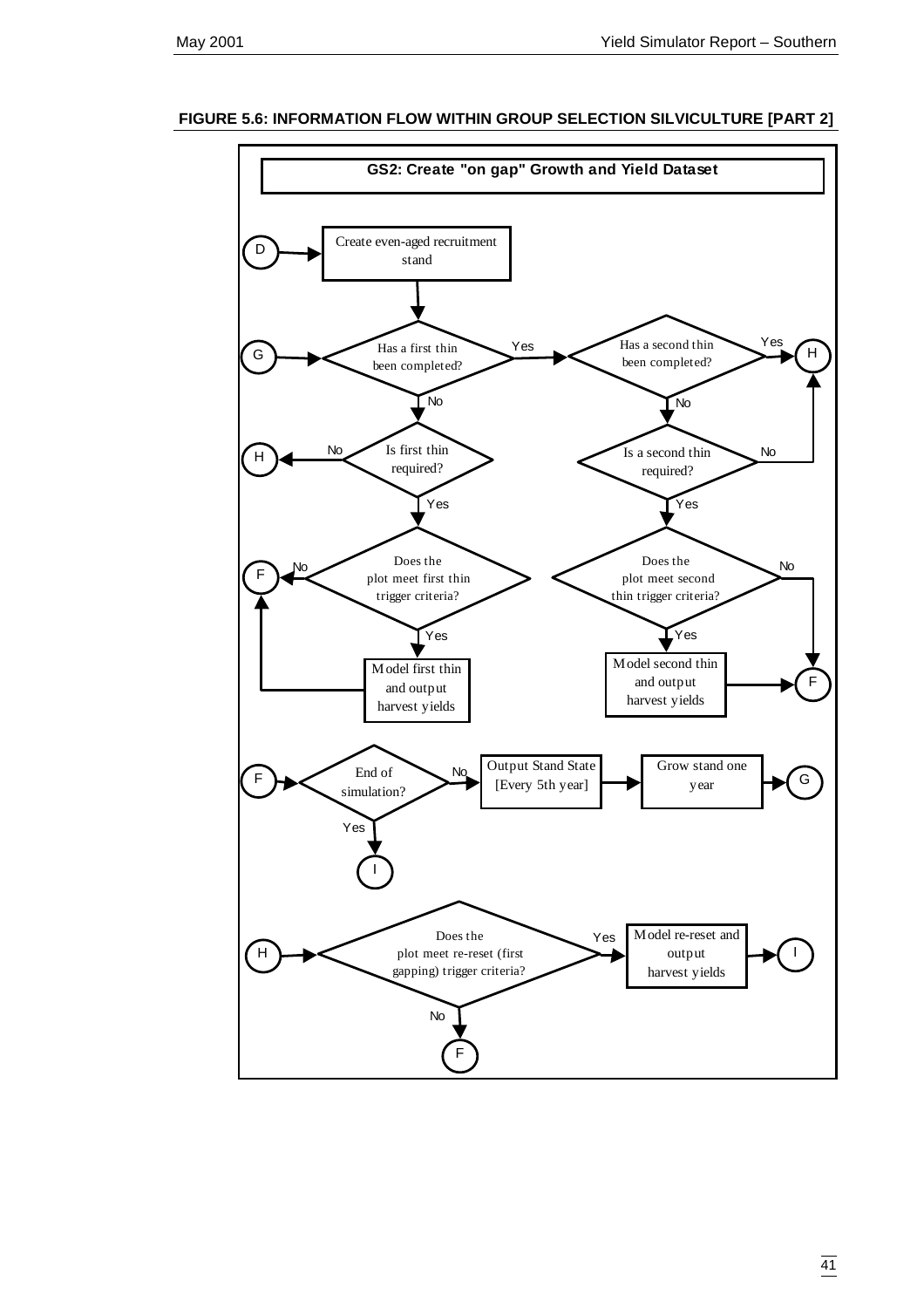#### **FIGURE 5.7: INFORMATION FLOW WITHIN GROUP SELECTION SILVICULTURE [PART 3]**

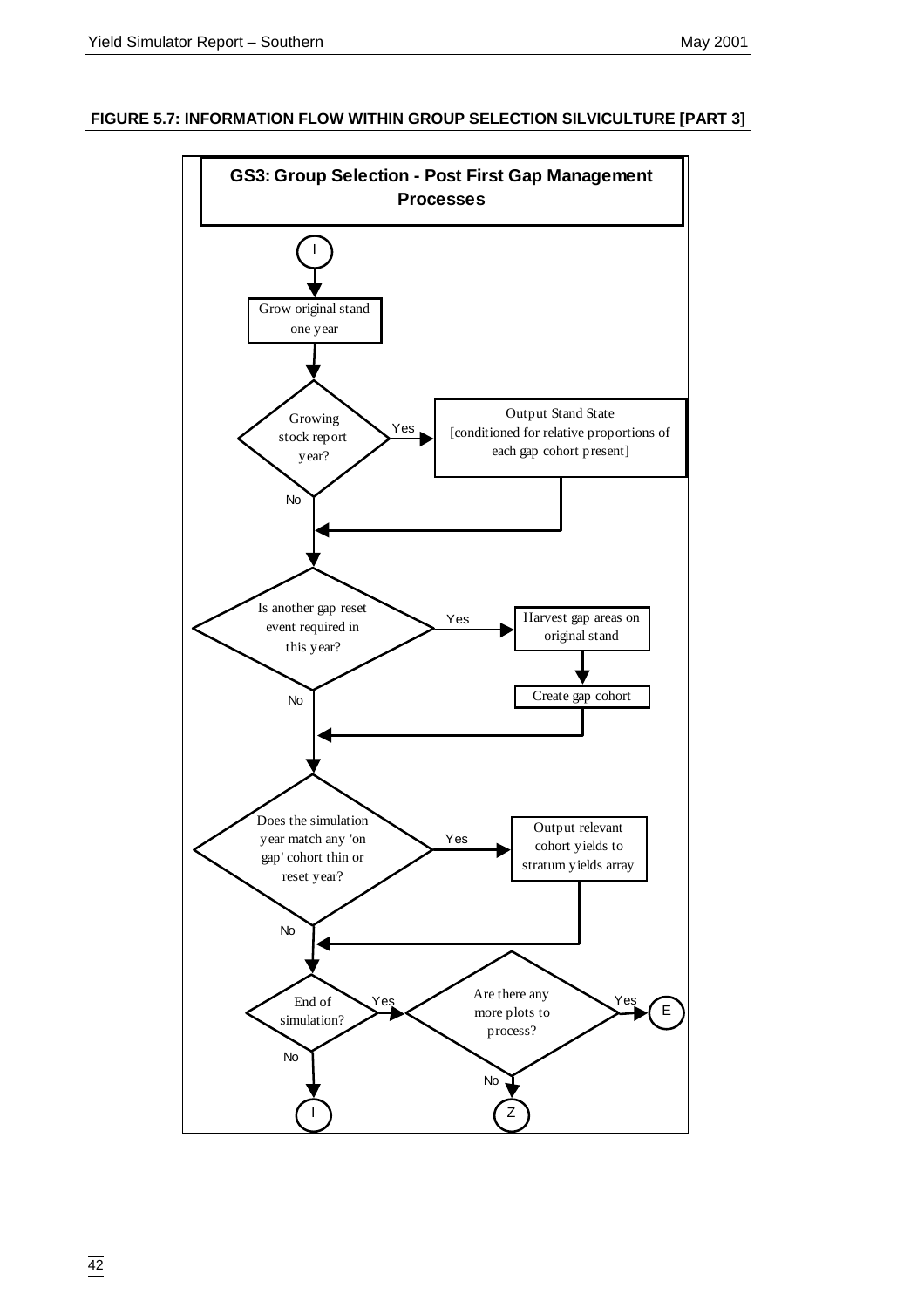#### **5.5.4 Interpretation of Yield Tables**

The main output from the Yield Simulator is a dataset referred to as the "Yield Table". Yield tables are stored in the "State Database" worksheet within the system. A yield table reports the predicted standing and harvested yields of timber from the stratum. Because of the long simulation spans, the table summarises yield data to five yearly intervals. Any given yield table set is specific to the silvicultural prescriptions and harvesting intensities specified in the simulation run.

The "Removed Volumes" columns of the yield table report the modelled harvest event yields for each five year period. Because each plot in the simulator is modelled independently (and only contributes yield when it is mature and able to do so), the harvested yield predictions in some periods may appear very small (many periods may also report no yield at all). The low yield estimates in the table can be the source of some confusion with users because they appear to conflict with the minimum merchantable yield trigger setting adopted for a simulation run. The reasons for the apparent low yields are demonstrated in Table 5.13.

| <b>Calculating Yields in a Theoretical Stratum</b> |                 |                                 |           |                |      | <b>Cell Name</b> | Calculations         |
|----------------------------------------------------|-----------------|---------------------------------|-----------|----------------|------|------------------|----------------------|
| <b>Stratum Net Area:</b>                           | 40              | (ha's)                          |           |                |      | a                |                      |
| No of Plots Measured:                              | 4               |                                 |           |                |      | b                |                      |
| Area represented by each plot:                     | 10              | (ha's)                          |           |                |      | C                | a/b                  |
|                                                    |                 |                                 |           |                |      |                  |                      |
| <b>Plot Number</b>                                 |                 | Yield per Hectare by Period (1) |           |                |      |                  |                      |
|                                                    | $1 - 5$         | $6 - 10$                        | $11 - 15$ | 16-20          |      |                  |                      |
| 1                                                  | 30              | $\overline{\phantom{0}}$        | 15        |                |      | d                |                      |
| 2                                                  |                 | 45                              |           | 30             |      | е                |                      |
| 3                                                  | 18              |                                 |           | 15             |      | f                |                      |
| 4                                                  |                 |                                 | 35        |                |      | g                |                      |
|                                                    |                 |                                 |           |                |      |                  |                      |
| Sum of yields for each period:                     | 48              | 45                              | 50        | 45             |      | h                | d <del>ici</del> f+g |
|                                                    |                 |                                 |           |                |      |                  |                      |
| Number of plots harvested in each period:          | 2               | 1                               | 2         | $\overline{2}$ |      |                  |                      |
| Theoretical Prortion of Net Area Harvested:        | 50%             | 25%                             | 50%       | 50%            |      | k                | j/b                  |
| <b>Theoretical Area Harvested:</b>                 | 20              | 10 <sup>°</sup>                 | 20        | 20             |      |                  | k*a                  |
|                                                    |                 |                                 |           |                |      |                  |                      |
| Average Yield Per Actual Plot Harvest Event:       | 24              | 45                              | 25        | 22.5           |      | m                | h/j                  |
| <b>Calculated Total Yield:</b>                     | 480             | 450                             | 500       | 450            | 1880 | n                | m*l                  |
|                                                    |                 |                                 |           |                |      |                  |                      |
| Average Yield Per Hectare for the Stratum:         | 12 <sup>°</sup> | 11.25                           | 12.5      | 11.25          |      | O                | h/b                  |
| Calculated Total Yield:                            | 480             | 450                             | 500       | 450            | 1880 | D                | o*a                  |
|                                                    |                 |                                 |           |                |      |                  |                      |

#### **TABLE 5.13: INTERPRETING THE YIELD SIMULATOR STATE DATABASE**

(1) - The simulator stores actual plot harvest yields in the "STS - Harvest Summaries" worksheet.

In the example provided it can be seen that plot 1 was harvested twice in the first 20 years, the first event occurred somewhere between years 1 to 5 of the simulation, the second event in years 11-15. Plots 2 and 3 also had two harvest events, although not in the same periods, and plot 4 was only harvested once in period 11-15. The yields reported for the plots represent the "per hectare" equivalent yields from the simulated harvest events. It is possible to view all plot level harvest details for single tree selection simulations, these events are reported in the STS-Harvest Summaries worksheet when a simulation is completed.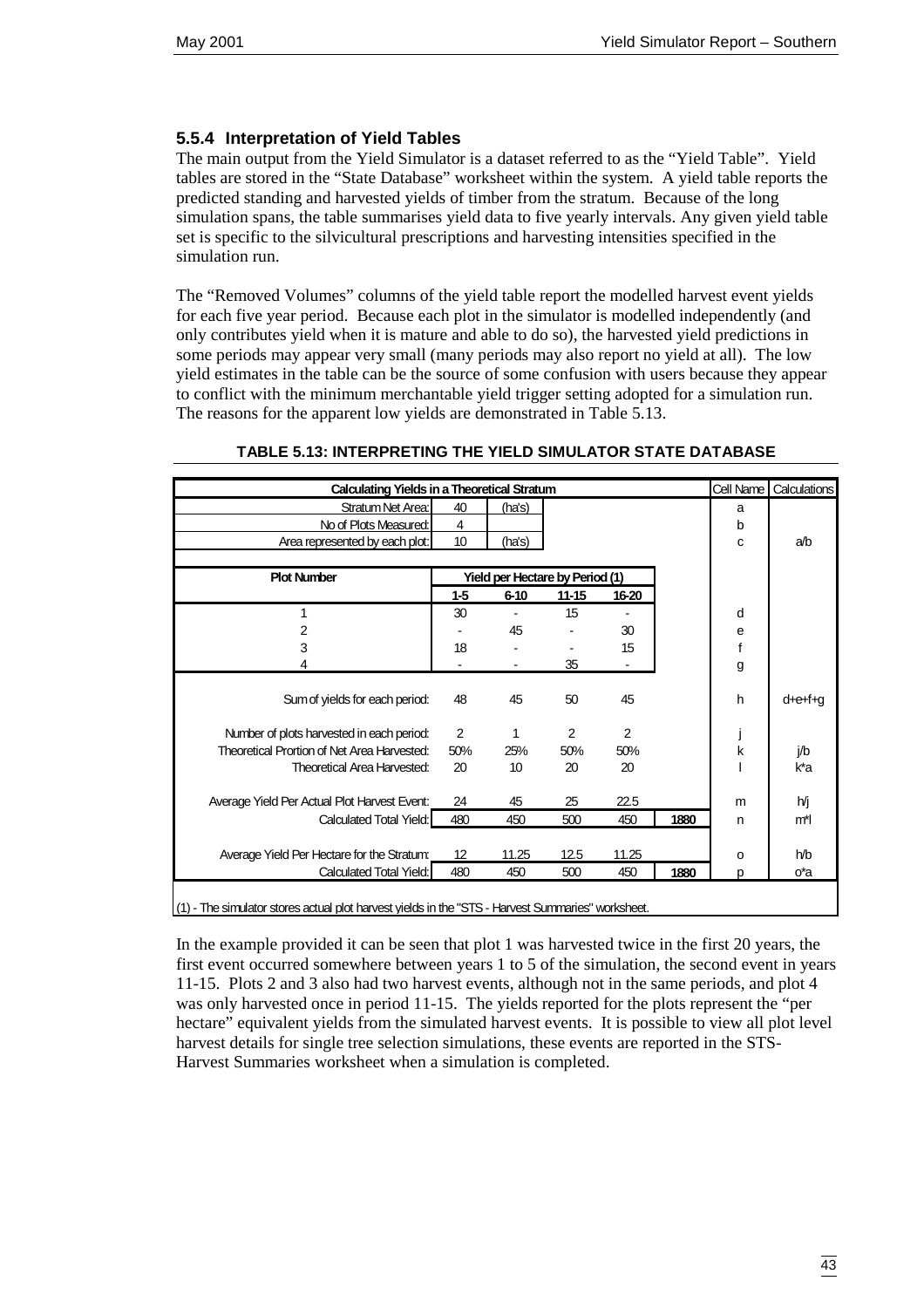The example in Table 5.13 shows that only two of the four plots present were harvested in the first 5 years. If these yields are combined, a total yield can be calculated for the period, in this case equalling 48m3/ha (row "h"). When calculating the average yield per hectare for state database, this figure is divided by the total number of plots present, ie.  $48/4 = 12$ m $3$ /ha (as shown in row "o"). The result of this calculation is able to be applied to the whole net area of the stratum to demonstrate that 480 m3 of timber is yielded. This is how the yield calculation is applied in the FRAMES Yield Scheduler.

The yield estimate in column "o", although statistically valid and applicable to the scheduler, is not able to be used to visualise the harvest events involved or compare the estimates with actual harvest event records. In order to undertake these calculations, extra information is required that determines that actual number of plots harvested. In the example this data is recorded in row "j". Dividing the total yield for the period by the actual number of plots harvested represents an estimate of the "average" harvest event for the period (see row "m"). In the example a total of 2 plots were "actually" harvested in the  $1<sup>st</sup>$  five years, resulting in 48/2 = 24m3/ha being reported for the period (row "m").

As plots were randomly allocated across the stratum, it is possible to assume that having 50% of the plots harvested means that 50% of the net area was harvested (each plot represents an equal part of the net area). To prove that this methodology presented is valid, the calculation of total volume is completed by multiplying the average yield for the harvest events (row "m) by the theoretical area harvested (row "l"). The result of 480m3 (row "n") is the same as the stratum total calculated in row "p".

In the version of the Yield Simulator used for the SCRA negotiations (Ver 5b7), the information required to calculate average harvest event yield estimates must be calculated manually from the plot yield reports presented in the STS-Harvest Summaries worksheet. To get a complete picture of the event, the calculations must be completed for each of the timber quality categories modelled:

- Yield of High Quality products in m3/ha;
- Yield of Low Quality products in m3/ha;
- Yield of Pulp Quality products in m3/ha;
- Yield of Waste Quality products in m3/ha; and

Future versions of the Yield Simulator will automate the calculations for "average harvest event yields" for these timber products and present them in separate output tables.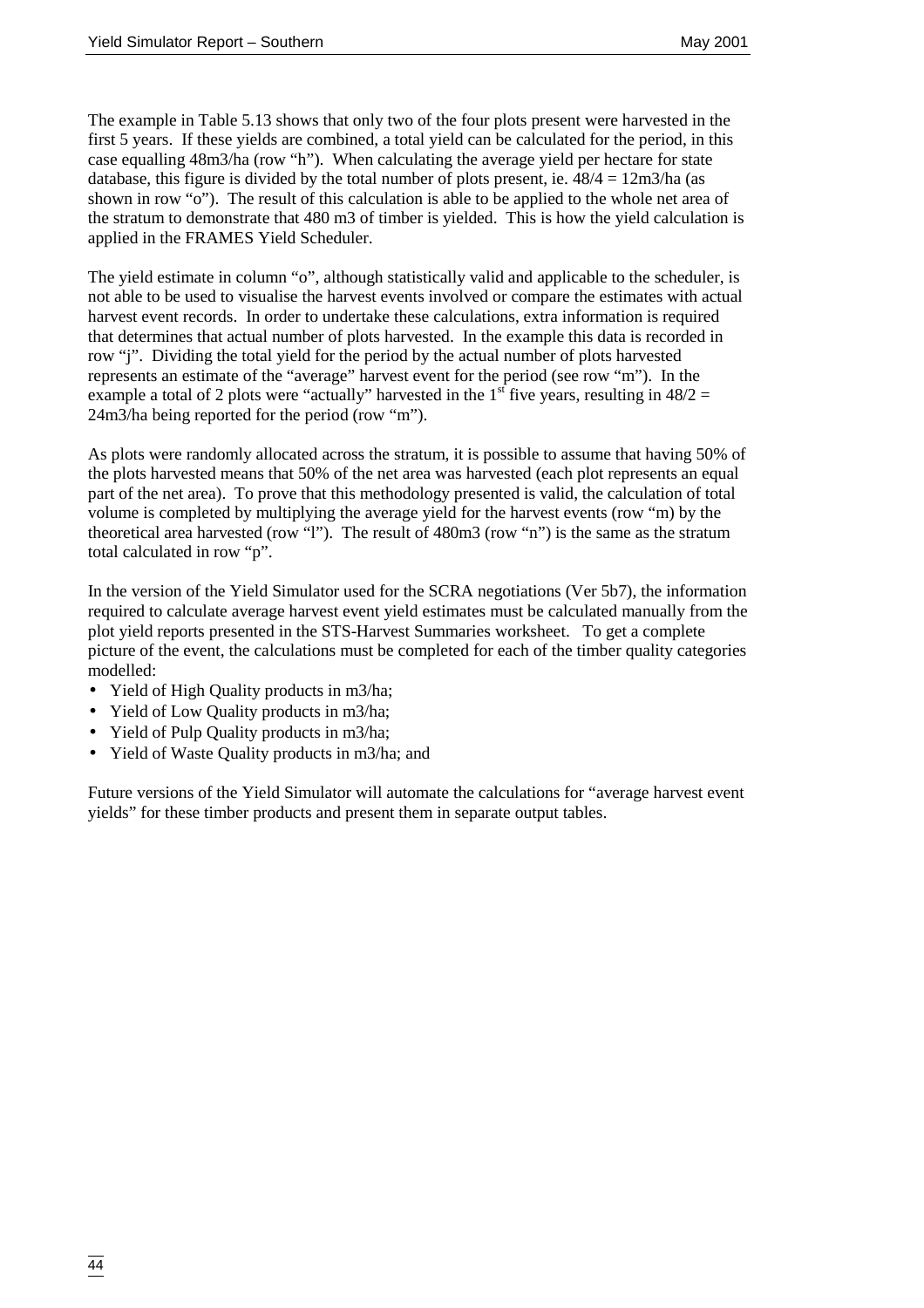# 6. VARIATIONS FROM UNE/LNE MODELLING APPROACH

This section provides a summary of methodological changes that have been implemented into the yield simulator that vary from the system used for UNE/LNE CRA Regions.

- Structural code enhancements have been incorporated which improve processing performance while permitting longer simulation runs (now nominally restricted to 250 years).
- Improvements have been made to the simulation control interface to clarify the user definable settings.
- Natural recruitment now uses the characteristics of regrowth stands associated with each yield association group to assign species and tree quality.
- The calculation of composite tree quality classes has been altered to reflect the merchantability standards and market availabilities of the South CRA Region. The following tree quality assignment rules were implemented:

| <b>Tree Quality</b> | <b>Decision Rules</b>                                                                                                                              |
|---------------------|----------------------------------------------------------------------------------------------------------------------------------------------------|
| <b>Class</b>        |                                                                                                                                                    |
| н                   | At least 3.6 metres of high quality wood (class A).                                                                                                |
|                     | Not capable of being classified as H but has at least 3.6 metres of                                                                                |
|                     | combined high quality wood and low quality wood (class A, B)                                                                                       |
| P                   | Not capable of being classified as L but has at least 3.6 metres of<br>combined high quality wood, low quality wood and pulpwood (class A, B,<br>P |
| W                   | Not capable of being classified as P                                                                                                               |

- Group selection silviculture is now more responsive to user requirements with both pre-gap and on-gap thinning now specifiable at the stratum level.
- The dominance factor that was used to represent gap size in the group selection scenario definitions has been removed because dominance is no longer used in the growth model. Recruitment frequency adjustment has replaced the dominance boost variable.
- Region specific biometric models have been incorporated.
- The state database format has been altered to be more explicit. This also increases flexibility when importing yield tables to in the interaction with Spectrum. New fields have been introduced: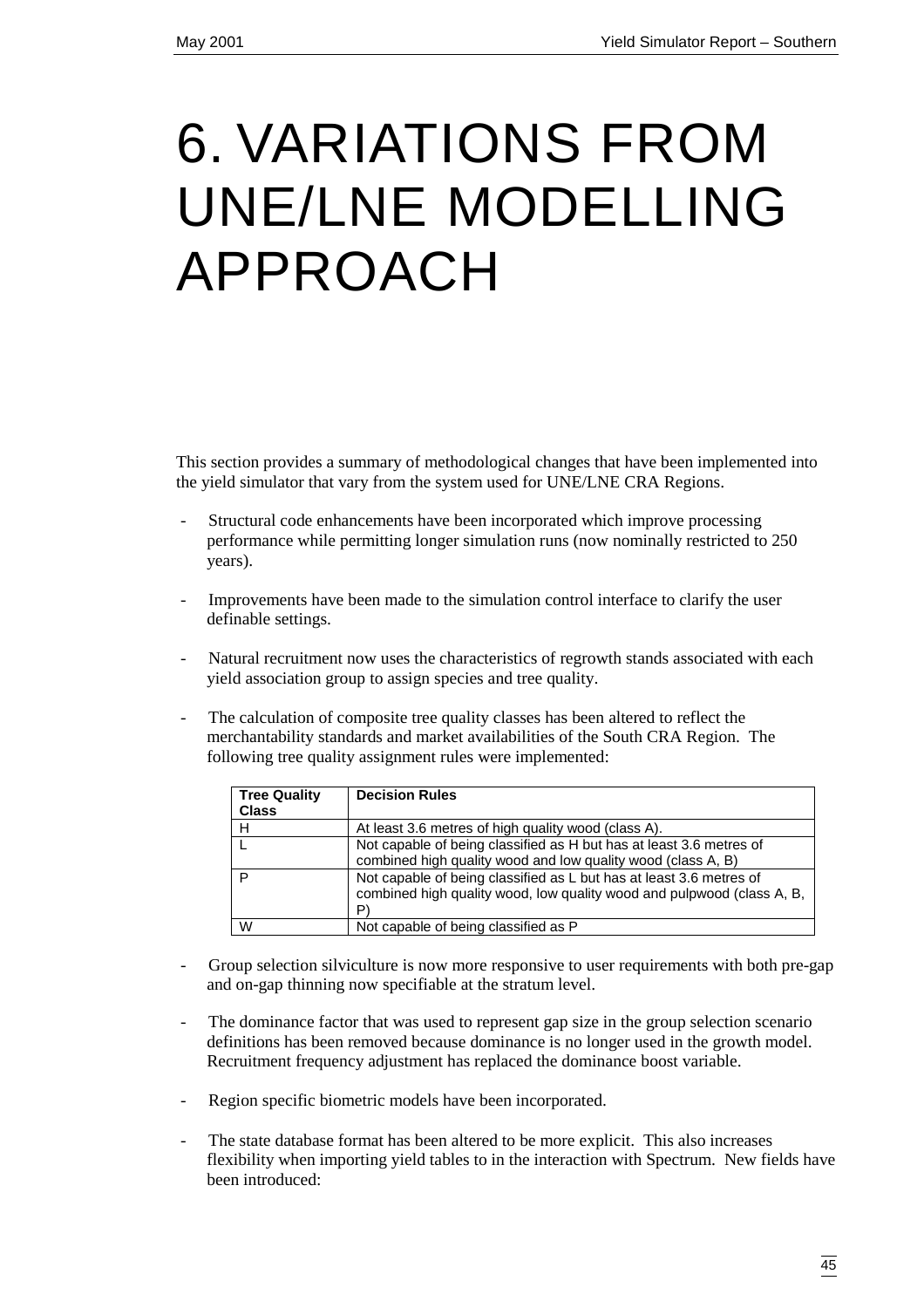- Silviculture (AGS/STS);
- Intensity (Light/Medium/Heavy)
- Return Time Scenario (1-9)
- Delay (0-10)
- Period (1-40)
- The "No Cut" simulation has been removed from the full batch run and is now a separate module.
- The growth models now also reflect differences in growth found to be caused by tree quality (waste tree growth rates have been reduced).
- The mortality and diameter growth models have been refined to reflect maximum tree diameters. The maximum tree diameters were calculated from the strategic inventory data and are stored in the Species Data worksheet.
- The NPWS Log Cutting Strategy option has been calculated and incorporated into the Simulator.
- Tree quality class distributions from the South Coast strategic inventory did not adequately reflect pre-merchantable tree quality. Reviews of the data identified that small trees appeared to be classified based on their current merchantability rather than their potential. This resulted in nearly 100% of trees in the 10-20cm category being classified as waste, an aberration that does not reflect the true nature of regrowth stands across the region.

The tree quality issue was addressed by reassigning the quality codes for pre-commercial trees in the strategic inventory treelist. The data used for the re-allocation was drawn from stratum with regrowth characteristics. As trees between 60 and 70cm dbhob in these stands represent the most realistic picture regrowth quality, proportions were calculated from these diameter cohorts. The proportions are stored in the Species Data worksheet of the simulator system.

To automate the quality redistribution process a new field was added to the simulator control panel that allows the user to specify the 'maximum dbh for tree quality redistribution'. Any tree in the original inventory with a diameter less than the number specified gets reallocated. To totally bypass the reallocation algorithm, the user would specify a maximum dbh of '1' cm.

The reallocation methodology is the same as that used to assign species and tree quality information to new recruitment. A random number is generated and this is used to determine which new quality code to assign. If the proportion of H was 26.1% then there is a 26.1% chance of the new code being H.

As trees with a dbh less than 40cm are well below current merchantable diameter limits and the quality deviation becomes apparent below this level, the reallocation diameter limit was set to 40cm dbhob.

The reallocation algorithm was not required to be applied to the Tumut inventory data.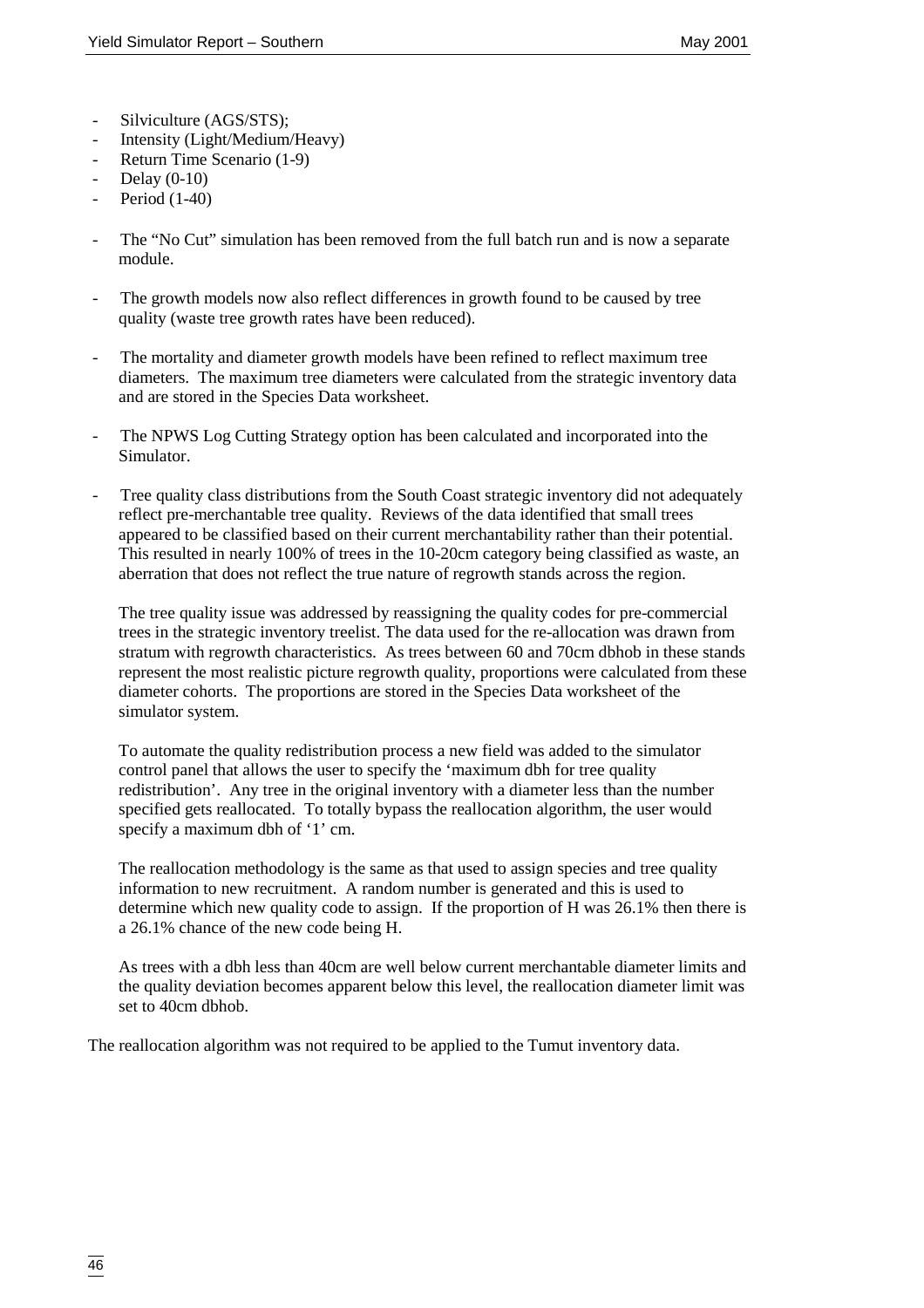# 7. SUMMARY OF KEY PRODUCTS

The primary product produced by the Yield Simulator Project is the software package that facilitates the modelling of growth and yields for native eucalypt forest FRAMES inventory data. The final version completed for Southern CRA negotiations comes stamped with a Version 5b7 identification code on the control panel. Two systems were created for this version, one specific to the South Coast Sub Region and one specific to the Tumut Sub Region.

Complementary to the Yield Simulator package is a second important product that was produced as a result of the net harvest area modifier subproject. This GIS Grid cover stores a calculated net area modifier value for each 25 by 25 metre grid cell present on state forest.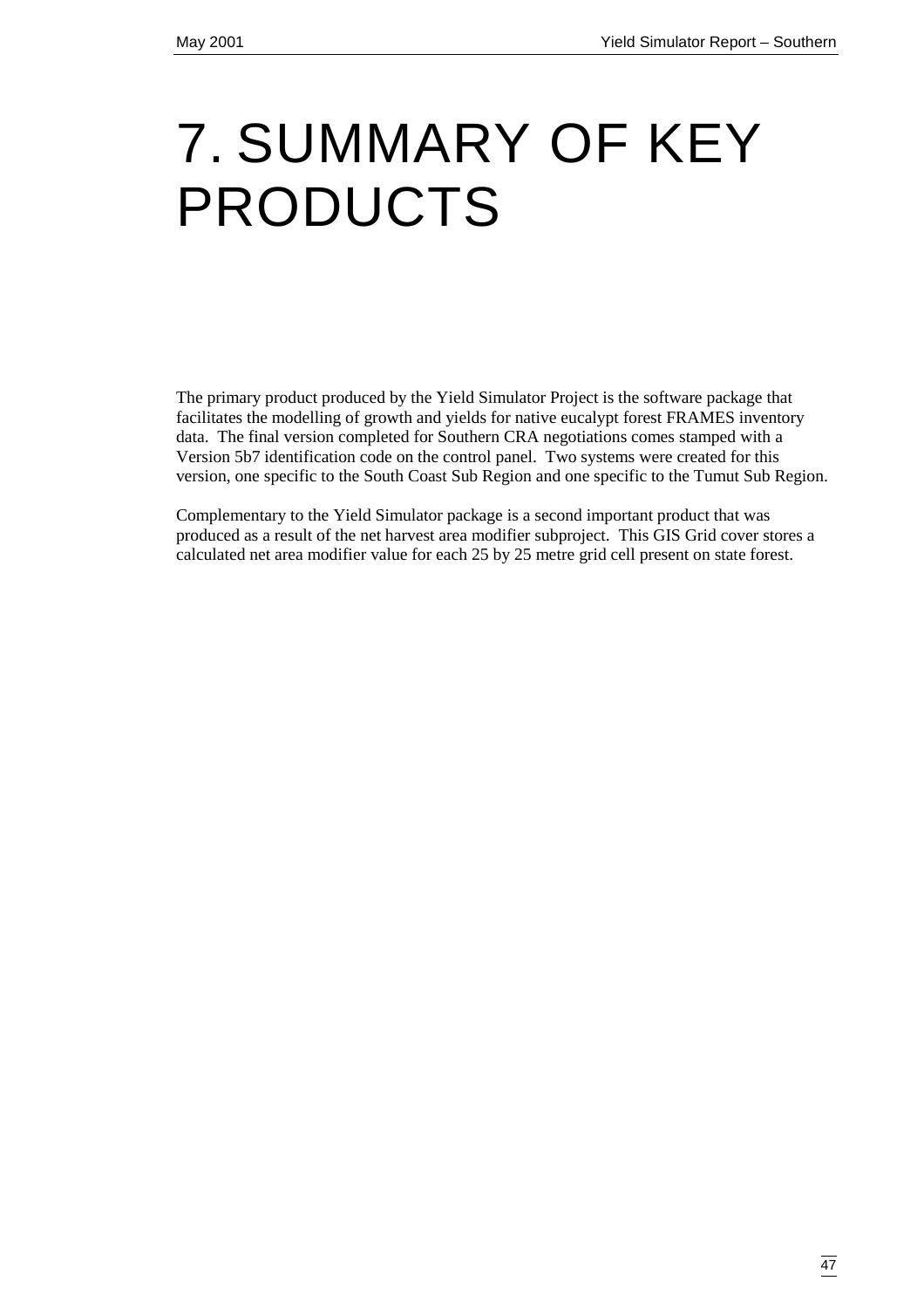# APPENDIX 1 – TREE DEFECT MODIFIER PROJECT REPORT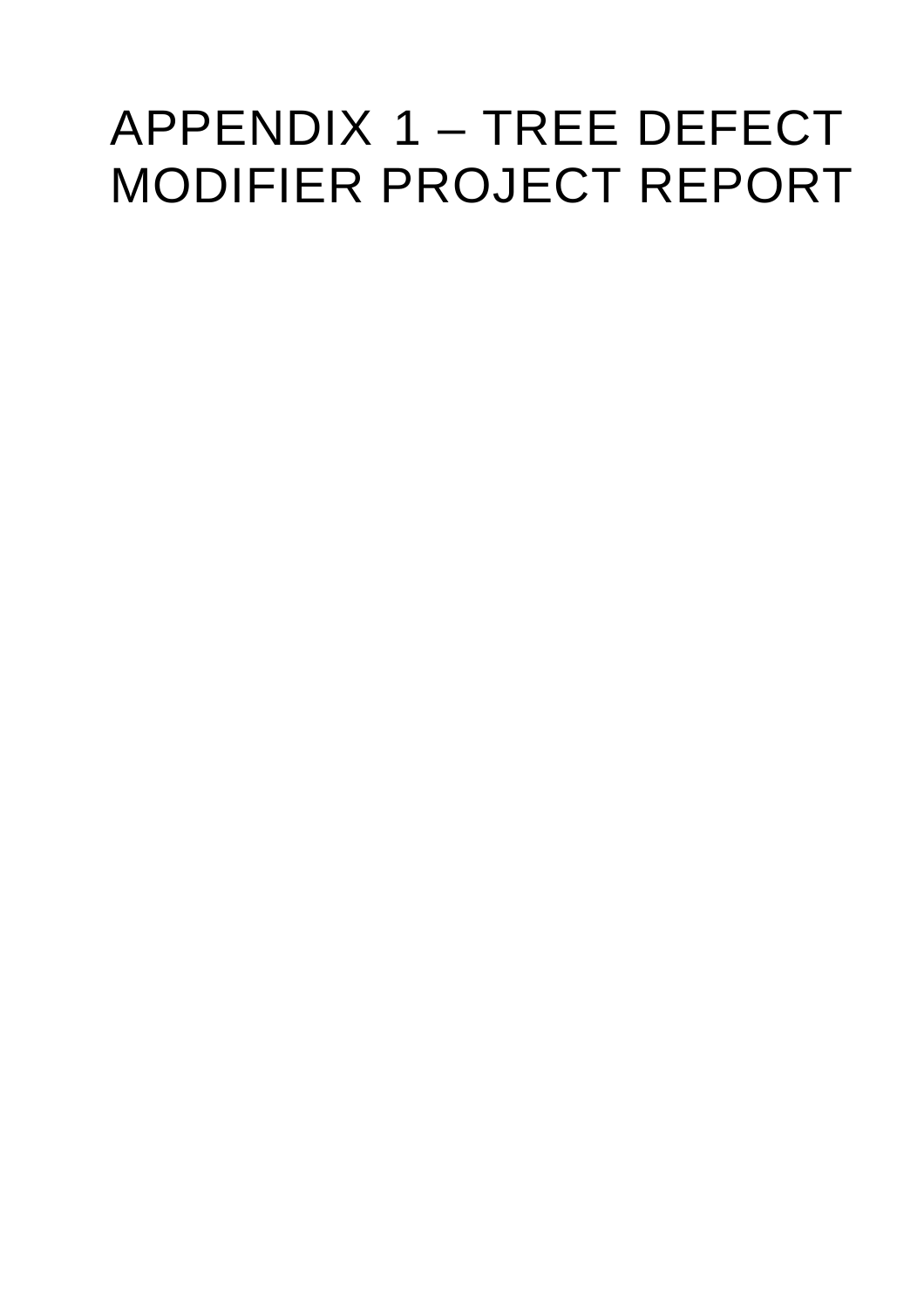# **Forest Resources and Management Evaluation Systems**

# **Southern CRA Region**

# **Tree Defect Modifier Project Report**



*Forest Resources Branch* **State Forests of New South Wales** Building 2 423 Pennant Hills Road Pennant Hills, Sydney NSW 2120 **Phone (02) 9980 4100**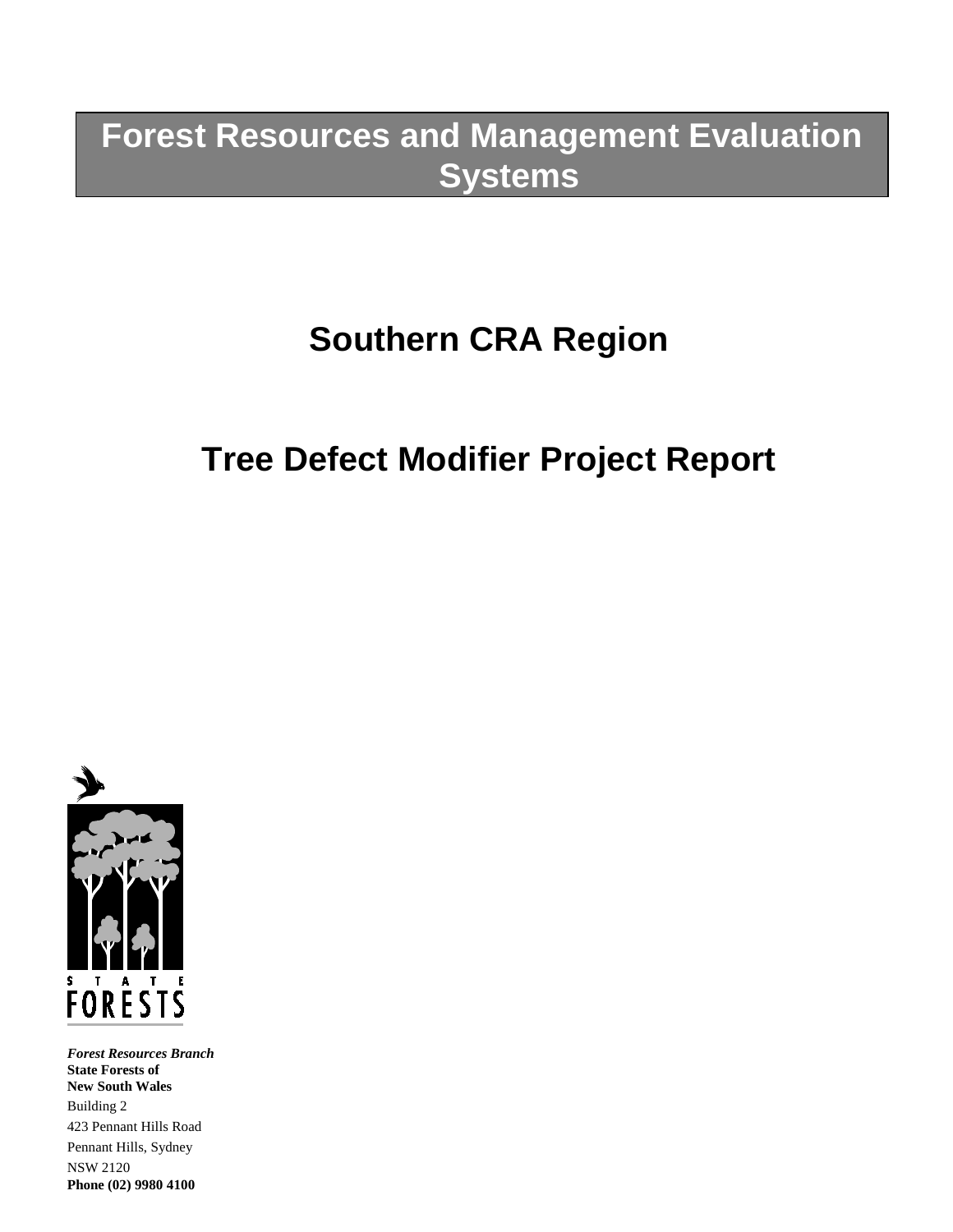| 1.  |                                                             |  |
|-----|-------------------------------------------------------------|--|
| 2.  |                                                             |  |
| 2.1 |                                                             |  |
| 2.2 |                                                             |  |
| 2.3 |                                                             |  |
| 3.  |                                                             |  |
| 3.1 |                                                             |  |
|     | 3.1.1                                                       |  |
|     | 3.1.2                                                       |  |
|     | 3.1.3                                                       |  |
| 3.2 |                                                             |  |
|     | 3.2.1                                                       |  |
| 3.3 |                                                             |  |
|     | 3.3.1                                                       |  |
|     | 3.3.2                                                       |  |
|     | 3.3.3                                                       |  |
|     | 3.3.4                                                       |  |
|     | 3.3.5                                                       |  |
| 3.4 |                                                             |  |
| 3.5 |                                                             |  |
| 3.6 |                                                             |  |
| 4.  | <b>IMPLEMENTATION OF RESULTS IN THE YIELD SIMULATOR  11</b> |  |
| 5.  |                                                             |  |
| 5.1 |                                                             |  |
| 5.2 |                                                             |  |
| 5.3 |                                                             |  |
| 5.4 |                                                             |  |
| 5.5 |                                                             |  |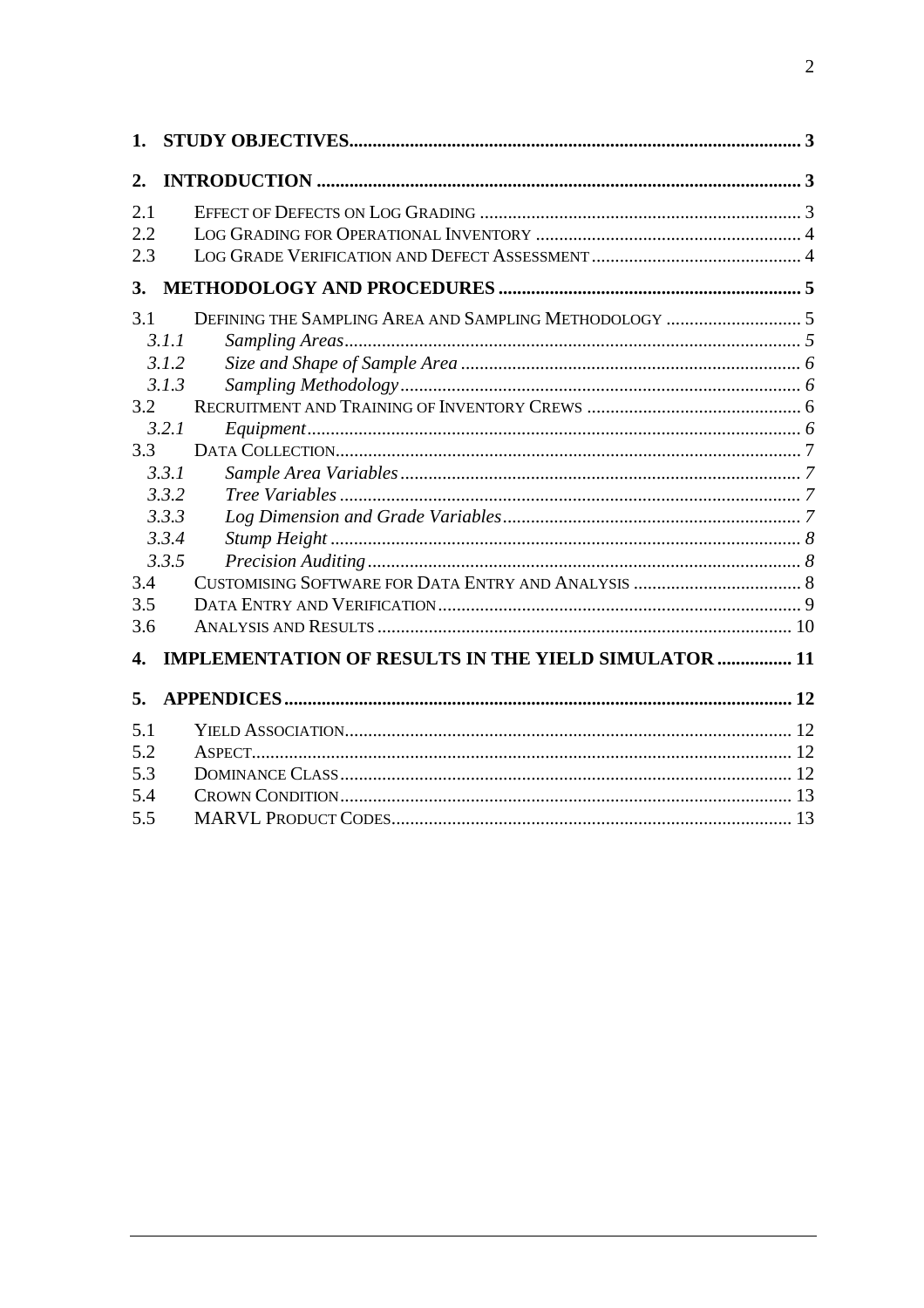# **1. Study Objectives**

The objectives of the FRAMES Tree Defect Modifier Study are:

- 1. To quantify significant differences between inventory product volume estimates and harvested product volumes. This potential difference is termed Regrade and will be expressed as a percentage of the MARVL inventory volume estimates.
- 2. To develop modifiers based on the results of the study that can be used in the FRAMES Yield Simulator.

# **2. Introduction**

The Tree Defect Modifier Study is a subproject of the FRAMES Yield Simulator Development Project. It has been undertaken to calibrate inventory based volume estimates for a range of operational factors not able to be assessed in standing trees. The key factors that addressed in this calibration include:

- 1. The impact of internal unseen defect;
- 2. Differences in volumation techniques between inventory systems and the State Forests Sales System;
- 3. The impact of product segregation methodologies.

The most significant factor addressed in the study is the impact of internal timber defect that cannot be assessed until trees have been harvested and the log ends made visible.

# *2.1 Effect of Defects on Log Grading*

Many types of defect can be found in native hardwood tree species. Defects can result from a range of factors: deterioration associated with age; injury from damage agencies such as insects, fire and wind; and fungal infections associated with insect borers or branch occlusion processes. Defects reduce processing efficiency and the desirable properties and value of the final wood products to varying extents. The presence of defect in a tree stem is often indicated by external features such as hollows, dead limbs, lumps and bumps and scarring. However, the nature and extent of a defect in native hardwood species cannot be assessed with any degree of certainty from external characteristics alone, particularly while the tree is still standing.

In practice log grading is performed at the log dump in the forest where the tree stem is 'serviced' (ie. cross-cut into product lengths and waste sections are removed). Logs are graded into different processing categories (ie. quota sawlog, veneer log, pole, girder, salvage log, pulp, and waste) based on the type and severity of defects present in a log in relation to the log dimensions. Wood density and colour characteristics will also influence species selection for particular products.

Where there is some doubt about the quality of a log before sale to any particular miller or wood processor, the Supervising Forest Officer may measure internal and external defects to assign a product grade. Defect assessment is by a standardised log grading method which compares defect measures to an agreed industry standard. These standards are called Compulsory Utilisation Schedules.

Compulsory Utilisation Schedules have been established for all Management Areas. They describe the maximum defect currently acceptable for compulsory sawlogs of any given dimension. Other separate specifications describe the types and extent of defects allowable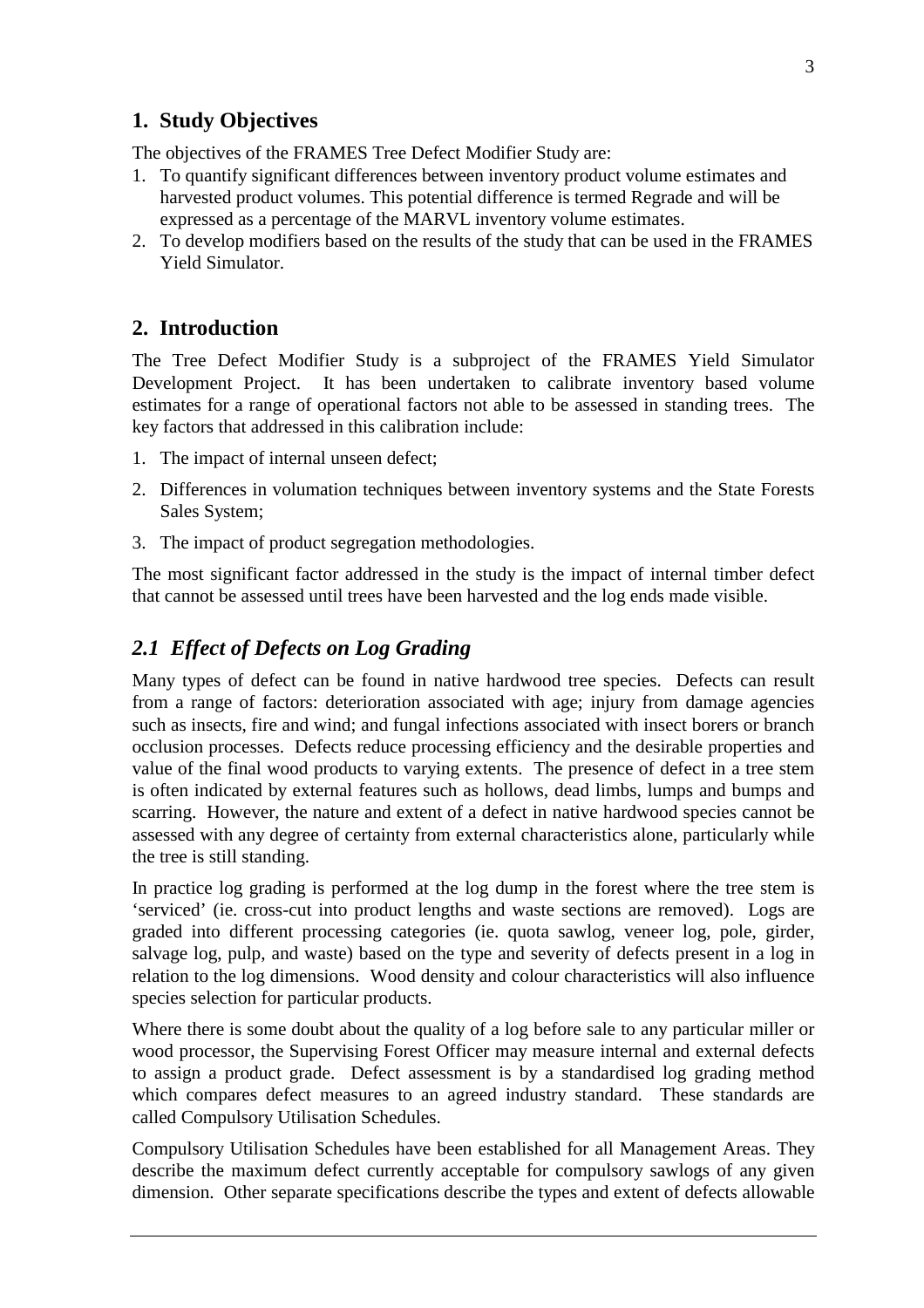for veneer logs, small sawlogs, poles, piles, girders and salvage logs, as well as sweep and dimension requirements for pulp logs. These are defined within each Region after consultation between State Forests of NSW and the wood processors that purchase these logs.

# *2.2 Log Grading for Operational Inventory*

The **M**ethod for **A**ssessment of **R**ecoverable **V**olume by **L**og types (**MARVL**), as used for native forest preharvest inventory, relies on the experience and judgement of trained field crew members to accurately assign one or more stem quality classifications to a standing tree stem. MARVL inventories in plantation pine generally use a combination of objective stem characteristics such as sweep class, knot size and internode length to define the product grades. However, for operational inventories in hardwood forests the current practice is to describe sections of tree stems as having a certain product grade 'potential'. The required stem qualities are intrinsically defined by generally accepted product specifications, or at the simplest level, into high quality, low quality and waste classes. The location, forest type, species, tree growth stage (ie. age), and stem surface characteristics are all considered when judging internal wood quality and hence the product code to be assigned. In some instances, an axe may be used to 'sound' trees by striking a solid blow to the stem. The resulting tone can clearly indicate internal defects, particularly hollow pipe and termite nests. While relationships between wood quality and other factors are based on local experience, historically speaking they have proven reasonably accurate for standing log assessment and been widely accepted at an operational level in hardwood forest inventory in NSW.

# *2.3 Log Grade Verification and Defect Assessment*

To assign product grades to logs more accurately, log graders must have some indication of the internal wood quality. This may be done when the stem is crosscut at the log dump. The advantage of assessing tree stems on the ground, in cross-section and with bark removed is a more accurate determination of the types and extent of internal defects, and hence a better basis for deciding wood quality. This study tested the accuracy of MARVL merchantable volume estimates by a comparison with actual merchantable volumes measured and calculated after harvesting.

Tree stems assessed by MARVL were harvested, serviced into product lengths and then graded and measured using the standardised log measurement method. The pre-harvest data was analysed by the MARVL Version 3 system using a volume function set adopted for the FRAMES Strategic Inventory. The post-harvest data was analysed using standard volume formula within the State Forest log sales system software (ForSale).

The difference between inventory product volume estimates and actual harvested product volume is termed Regrade volume. Where Regrade is statistically significant, correction factors (modifiers) will be calculated. These modifiers will be used to adjust predicted product yields in harvesting events simulated by the Yield Simulator. It must be noted that Regrade is dependant upon currently applied grading practices, and that grading practices may change in future with product specification changes and log merchandising training.

The study was undertaken in selected compartments during licensed harvesting operations underway from April to July 1999.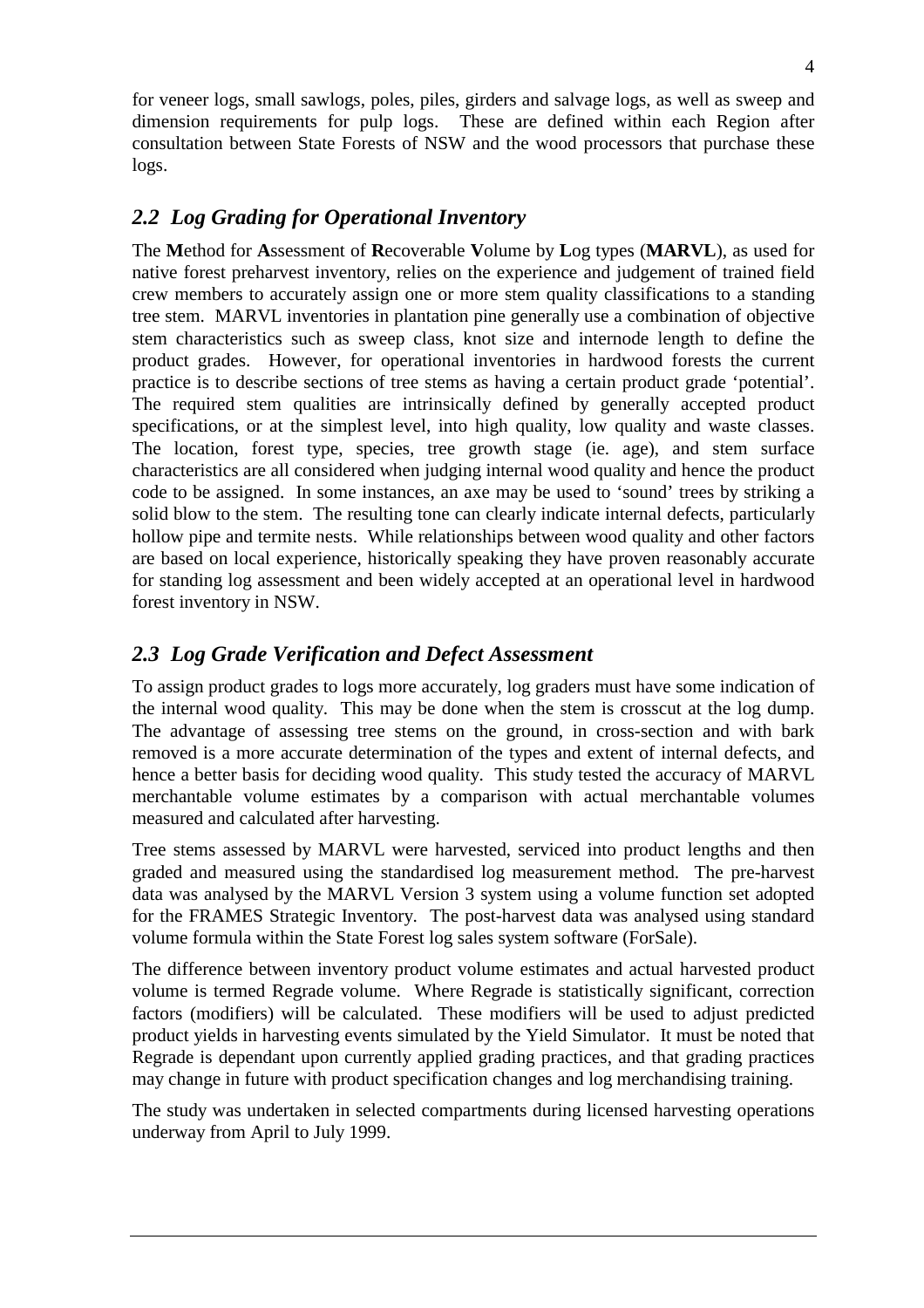### **3. Methodology and Procedures**

The Tree Defect Sub-Project was divided into 9 main tasks as follows:

- Task 1. Defining the sampling area, sampling methodology and stratification
- Task 2. Field procedure development;
- Task 3. Recruitment and training of inventory crews;
- Task 4. Data collection
- Task 5. Customising software for data entry and analysis;
- Task 6. Data entry;
- Task 7. Analysis;
- Task 8. Reporting

### *3.1 Defining the Sampling Area and Sampling Methodology*

#### *3.1.1 Sampling Areas*

Sampling areas are defined as compartments within State Forests for which harvest plans were already approved. Practical considerations ruled the selection of harvest areas that were sampled during this project. State Forest compartments were selected based on the availability of Supervising Forest Officers at each District to assist with data collection within the time frame specified for the project. Sampling occurred in native forest harvesting operations within State Forests during April to July 1999. The names of sample sites are listed in Table 1.

| <b>Management Area</b> | <b>CRA Sub Region</b> | <b>State Forest</b> | <b>Compartment</b> |
|------------------------|-----------------------|---------------------|--------------------|
| Bago/Maragle           | Tumut                 | Bago                | 28                 |
| Tumut                  | Tumut                 | <b>Buccleuch</b>    | 8062               |
| Narooma                | <b>South Coast</b>    | Wandella            | 3282               |
| Narooma                | <b>South Coast</b>    | <b>Bodalla</b>      | 3012               |
| Narooma                | <b>South Coast</b>    | Moruya              | 3239               |
| <b>Batemans Bay</b>    | <b>South Coast</b>    | North Brooman       | 58                 |
| <b>Batemans Bay</b>    | <b>South Coast</b>    | North Brooman       | 63                 |
| <b>Batemans Bay</b>    | <b>South Coast</b>    | Mogo                | 199                |
| Queanbeyan             | <b>South Coast</b>    | Tallaganda          | 2439               |
| Queanbeyan             | <b>South Coast</b>    | Tallaganda          | 2476               |

Table 1. Locations for collection of data for the Tree Defect Project.

The following information was provided by the Regions to assist in making selection(s) for sampling:

- 1. Location of Operation
- 2. Harvest Plan Map
- 3. Type of Operation (list of all product types to be harvested);
- 4. Commencement Date and Estimated Completion Date;
- 5. Tree Marking Policy in the District (retention or removal or complete);
- 6. Silvicultural Intent (eg. thinning operation, single tree selection operation).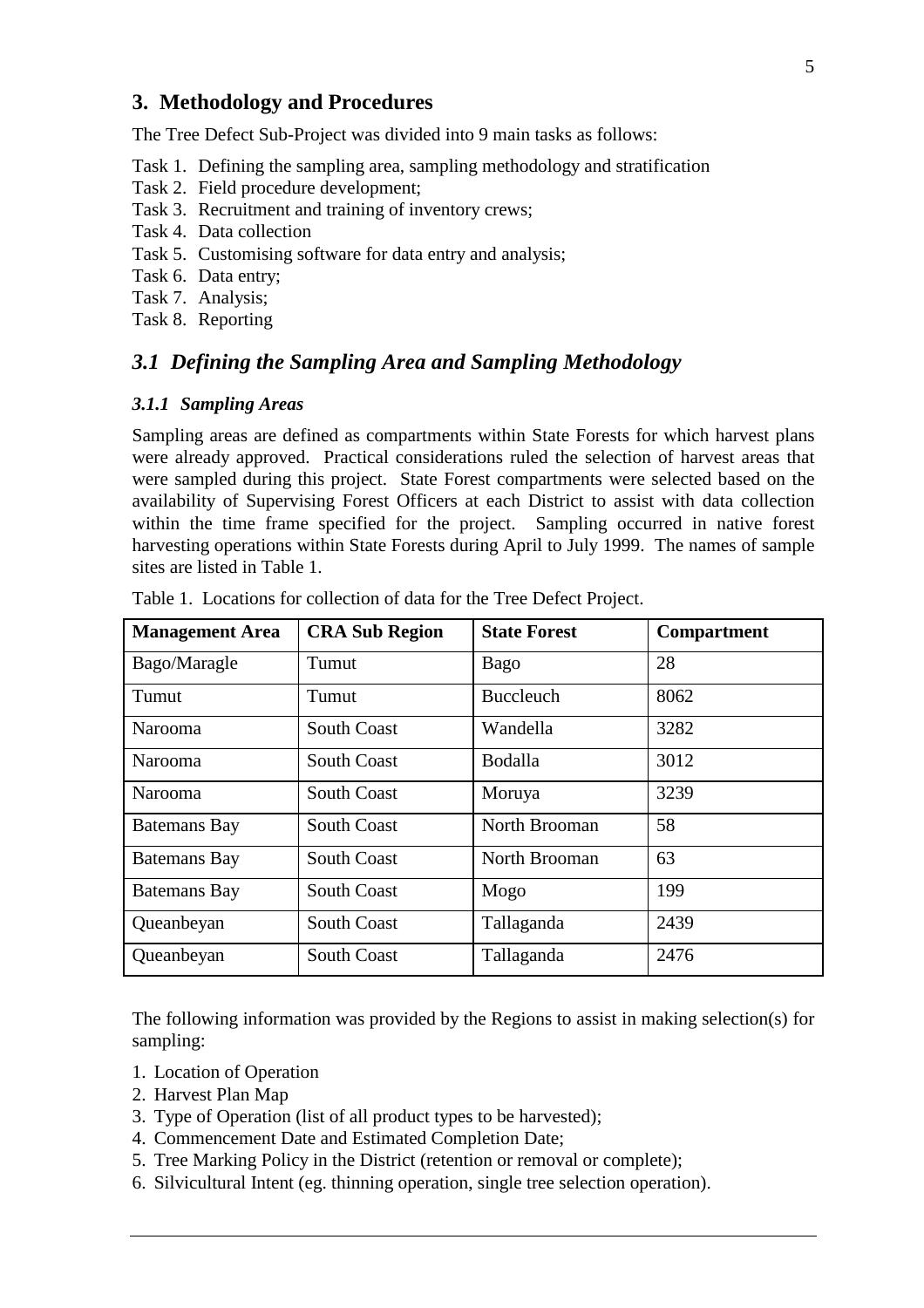The sample area corresponded to the net harvestable forest area surrounding the log dump. Sampling was excluded from any location within filter strips, wildlife corridors or other exclusion zones as defined within the Harvest Plan of Operations for that compartment or as marked out by the Supervising Forest Officer in the forest. Only trees marked or selected for removal were assessed, with coordination with the tree faller to select the trees that were going to be felled in the ordinary course of harvesting.

# *3.1.2 Size and Shape of Sample Area*

The inventory crew recorded the sample area boundary by plotting the approximate boundary onto the harvest plan map provided. The boundary demarcated the sampling area for stratification purposes only.

The sample area had no standardised size or shape. It conformed to the topography of the forest surrounding the dump site and was demarcated by natural boundaries such as gullies and associated exclusion zones. The furthest extent of the sampling area was limited by the snigging distance to the dump site.

# *3.1.3 Sampling Methodology*

The method was refined from earlier northern region method to focus on the primary objective - collection of information to show the level of regrade that is currently applicable to native forest inventory estimates. Harvest areas were selected at random from the list of potential harvesting events occurring on each day of measurement. Once the measurement crew was on site, pre-harvest assessment work was completed using 100% sampling of all trees to be fallen by the contractor. Each tree selected in this way was assessed using the MARVL methods as per the Strategic Inventory to ensure compatibility between the predicted volumes.

The post-harvest assessment was confined to recording of the dimensions and grade of logs on the dump.

# *3.2 Recruitment and Training of Inventory Crews*

Data collection was performed by a 3 person crew consisting of:

- 1. Crew Leader (Strategic Inventory experienced);
- 2. Inventory Assistant (Forest Labourer casual);
- 3. Supervising Forest Officer (Marketing).

The SFO was sourced from each District to provide local liaison with contractors, and local experience with log merchandising and defect assessment.

All crew members were trained in the procedures for this project. Responsibility for the pre harvest assessment was with the crew leader and the SFO was relied upon for log grading on the dump.

Particular emphasis was made of the need to work in with the harvesting crews and a high emphasis was made of safety awareness.

# *3.2.1 Equipment*

4WD vehicles and inventory equipment were provided by the regions. All staff were issued with high visibility clothing and hearing protection equipment for use in harvest areas.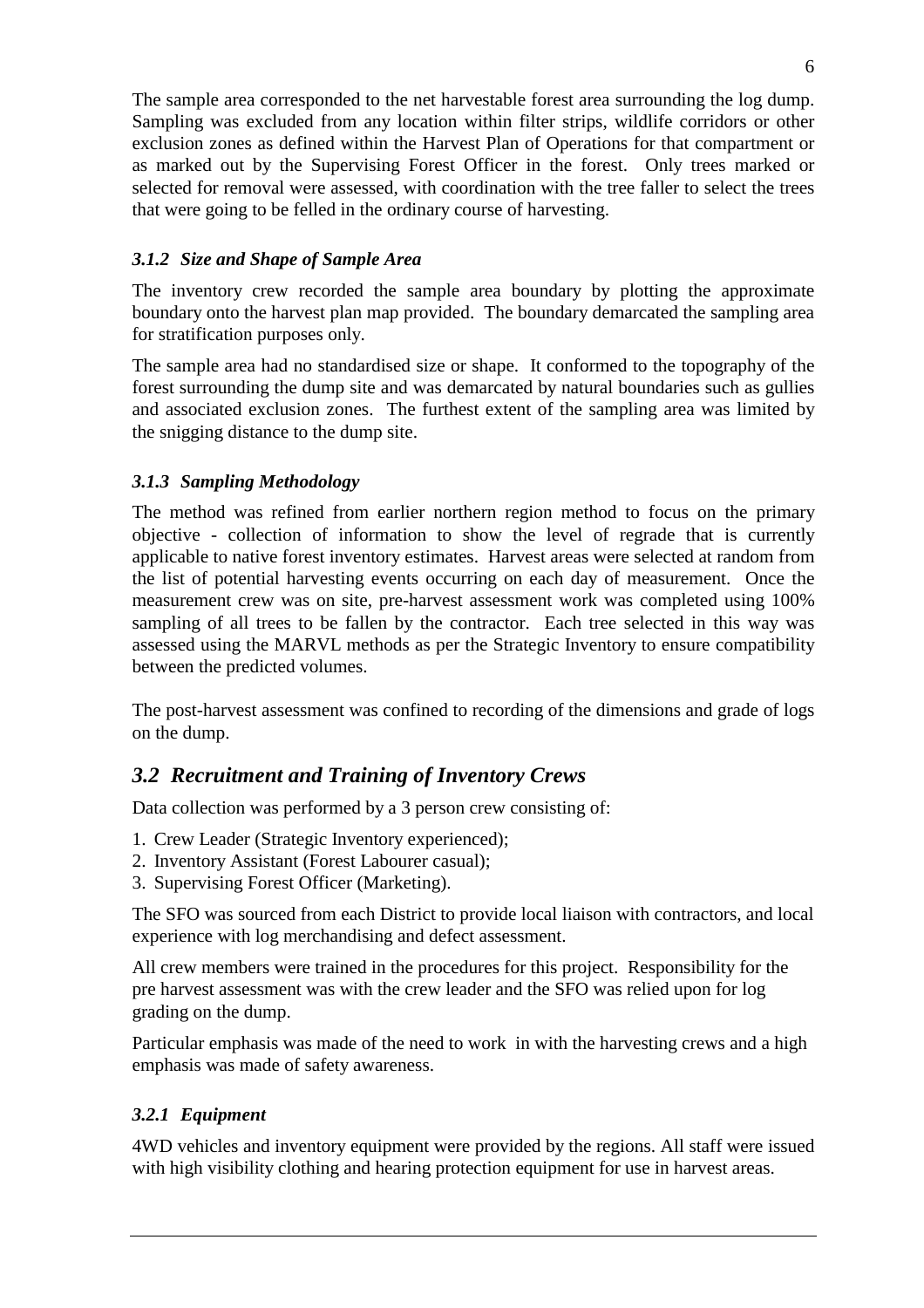## *3.3 Data Collection*

The post harvest proforma was customised for use in the Southern CRA region but retained the essential fields from the previous Northern CRA region pro forma.

### *3.3.1 Sample Area Variables*

Variables used to describe the sample area included location identifiers and some strata identifiers. The strata identifiers included Site Height, Yield Association and Stand Structure. The variables recorded in the field at each sample area, or defined later by poststratification are listed below:

- 1. District Name;
- 2. State Forest Name;
- 3. Management Area Name;
- 4. Compartment Number;
- 5. Date;
- 6. Crew Members;
- 7. Sample Area Number;
- 8. Site Height;
- 9. Yield Association Identifier.

#### *3.3.2 Tree Variables*

In Management Areas where it is the policy to mark trees for **removal** prior to harvesting (e.g. Bago/Maragle), only these trees were assessed. In Management Areas (e.g. Batemans' Bay, Narooma, Queanbeyan/Badja ) where it is the policy to mark trees for **retention**, then the Supervising Forest Officer or faller indicated the stems that would be harvested, and only those trees were MARVL assessed. The following information was recorded for each tree:

- 1. Tree Number;
- 2. Species Code;
- 3. Dbhob;
- 4. Dominance Class (Section 16.5);
- 5. Crown Condition Class (Section16.6);
- 6. MARVL timber product profile incorporating product description codes (Section 16.7);
- 7. Tree Top Height;
- 8. Slope;

 $\overline{a}$ 

9. Aspect Index (Section 16.4).

#### *3.3.3 Log Dimension and Grade Variables*

The inventory crew was on site during harvesting of all sample trees, and during servicing of each stem at the log dump. Allowable defects along the length of each log and in the cross-sectional profile of the log were assessed and measured by the Supervising Forest Officer using the standard log measurement and grading rules<sup>1</sup>. The resulting defect volume indicated the appropriate product grade for that log. The grade and the dimensions of each log were recorded.

<sup>&</sup>lt;sup>1</sup>For the post harvest assessment the Harvest Log Measurement Manual for use in South East Region (South Coast Sub Region) and local grading rules Riverina Region (Tumut Sub Region) were used.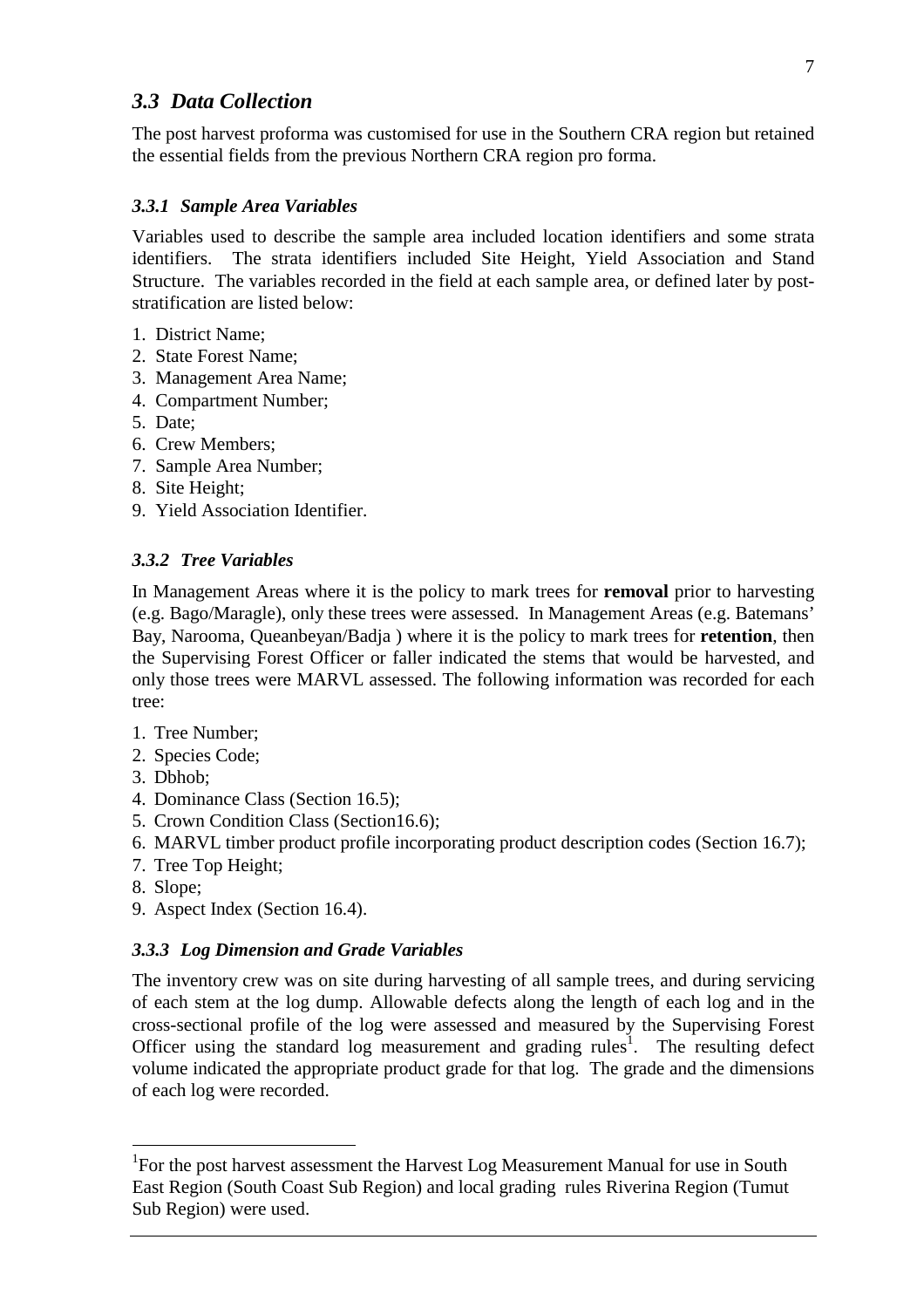The grades assigned to logs was in some instances limited by the market availablity or market demand for some log products. For example, some potentially pole grade logs were sold as small sawlogs, or even pulp in the absence of a pole market. Likewise some veneer grade logs were sold as compulsory sawlogs in the absence of a veneer market or where the fulfillment of quota agreements had priority over value optimisation (ie. Boral operations). A significant level of pulp grade material was graded as waste due to the absence of a pulp market.

The following information was recorded for each log:

Southern CRA

- 1. Sample Area Number;
- 2. Tree Number;
- 3. Point of Stem Breakage (if breakage occurs at ground impact);
- 4. Stump Cut Height;
- 5. Log grade;
- 6. Log Section Number (ascending order from butt to head);
- 7. Centre Diameter under bark;
- 8. Section Length;
- 9. Length Deduction; *(South Coast only)*
- 10. Pipe Defect; *(South Coast only)*

## *3.3.4 Stump Height*

After harvesting, the stump height of each sample tree was measured and recorded.

## *3.3.5 Precision Auditing*

The nature of this inventory greatly reduced the possibility of independent precision auditing. MARVL assessed trees were generally harvested within one day of measurement, and logs were hauled to mills often within hours after log grading and measurement. Only a very small window of opportunity for auditing existed but with the Strategic Inventory under way at the same time, the Precision Auditing team were unable to devote any resources to this project. The project supervisor field supervised approximately 20% of the data collection to verify that the required measuring standards were maintained by the inventory crew.

# *3.4 Customising Software for Data Entry and Analysis*

MARVL data entry files were customised to include the plot and tree variables outlined above. Yield Association was used for stratum.

For the Southern CRA the cutting strategy and function sets used were the same as those developed for the Strategic Inventory, specific to both the South Coast and Tumut Sub Regions.

An Excel worksheet was developed to allow entry and storage of all log dimension and defect measurements. The Southern worksheet calculated volume using Hubers equation (as per FORSALE).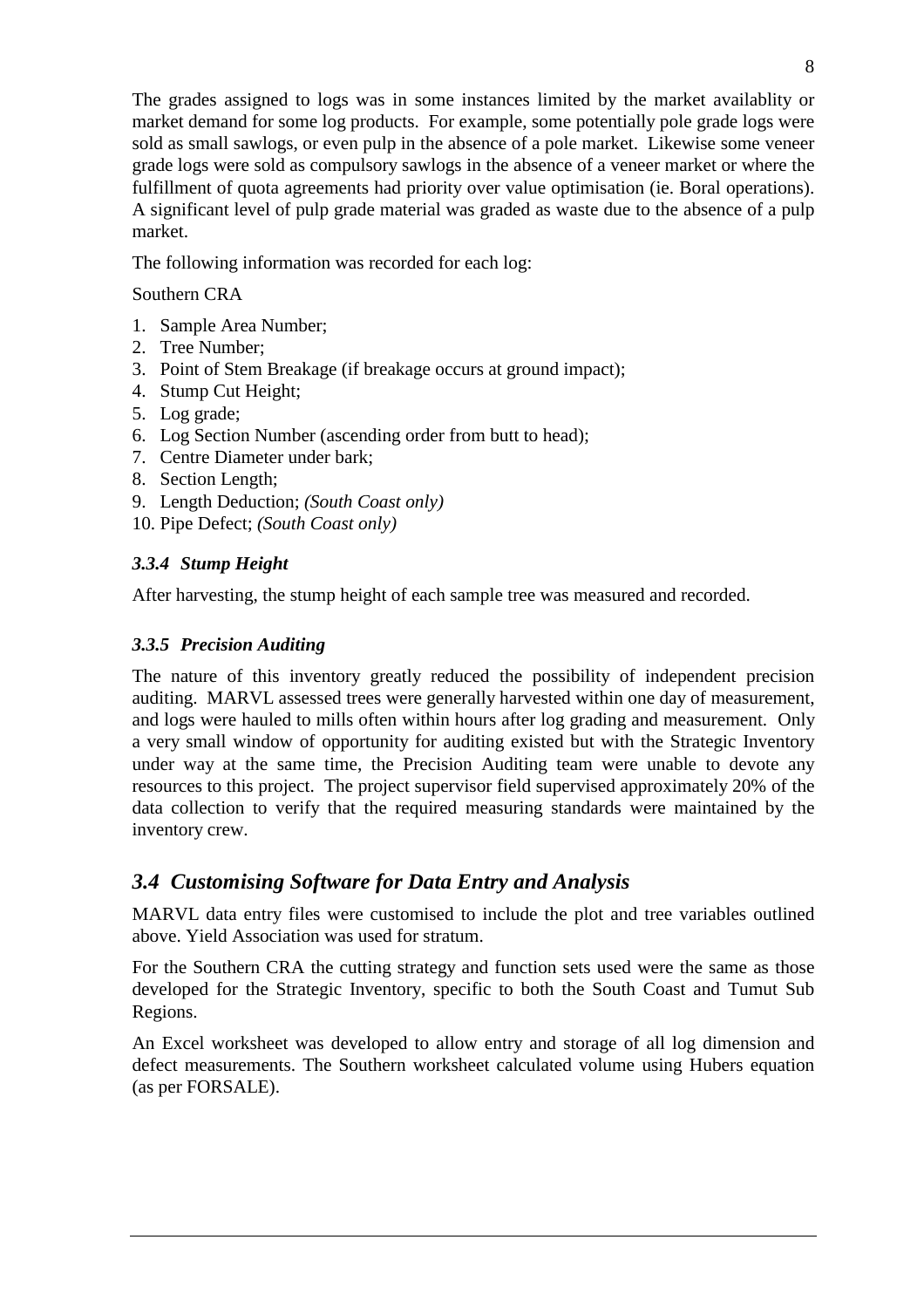# *3.5 Data Entry and Verification*

Tree Defect Project data was checked by the Project Supervisor. Missing or incorrect fields in the original field data were encountered during data entry, and the following table indicates the method of dealing with known data collection errors. All entered data was verified by checking the interchange file against the original data sheets or with the inventory crew notes. Any mistakes were subsequently changed in the interchange file.

| <b>Error</b>             | Compartment                      | <b>Data Management</b>                                                                                                                                                                                                                                                                     |
|--------------------------|----------------------------------|--------------------------------------------------------------------------------------------------------------------------------------------------------------------------------------------------------------------------------------------------------------------------------------------|
| Log Number               | All<br>Compartments              | All log numbers were accounted for. Sections butted to<br>waste at the stump were measured and added to the log<br>measurment pro-forma after grading was completed at<br>the dump.                                                                                                        |
| <b>CDUB</b>              | <b>Batemans Bay</b><br><b>MA</b> | The CDUB was not measured for 5 logs, all of them<br>pulp or waste trees. The CDUB for all unmeasured logs<br>was estimated by using the CDUB from the logs above<br>and below, calculating the rate of taper and deriving the<br>CDUB from the CDUB of the log below. These are<br>noted. |
| Log grade                | Narooma MA                       | Initial incorrect use of MARVL quality codes instead of<br>log product code was detected and corrected for both<br>the original and future measurements by the crew.                                                                                                                       |
| <b>Break</b>             | <b>South Coast</b>               | Occasional omission an entry in the Break field were<br>assumed to be a null and corrected at data entry.                                                                                                                                                                                  |
| Log<br><b>Dimensions</b> | <b>South Coast</b>               | Occasional errors in units in the post harvest<br>measurements: Log length, CDUB and length<br>deduction. Corrected in data entry.                                                                                                                                                         |

Table 2. Management of mistakes and omissions in original field data records.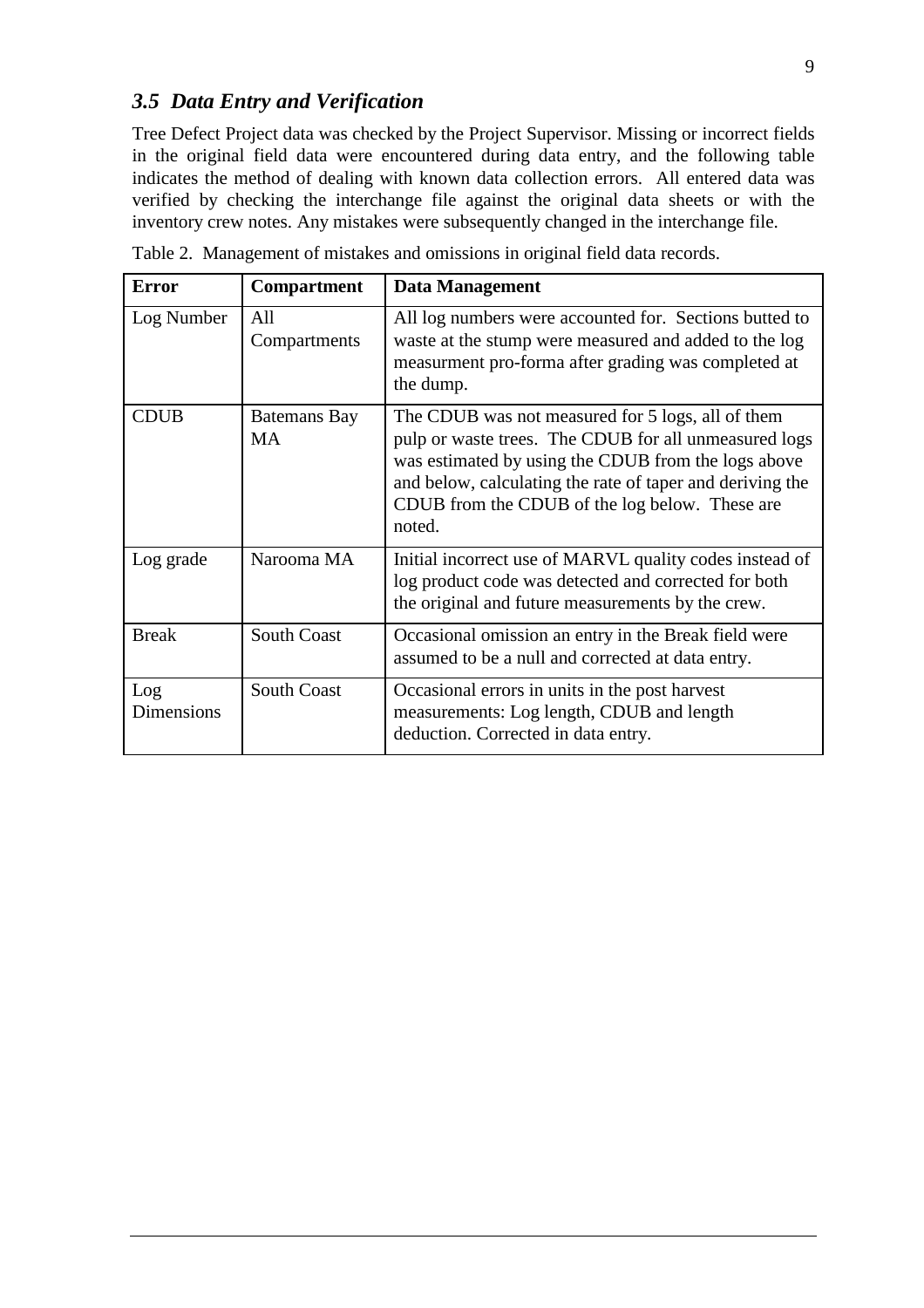# *3.6 Analysis and Results*

Product log volumes were calculated per tree for both the pre and post harvest measures and comparisons were made within each yield association group and product class. Preharvest log volume was an output from the MARVL software program. Post harvest log volume was calculated using Huber's volume formula as per the current methods used by State Forest in the sale of logs. Statistical significance was tested using a T test per yield association group and product class. Below is the summary of results for the comparison between Large High Value product class from the pre harvest measure and quota sawlog from the post harvest measure.

|                         |                                      | <b>Yield Association</b>                              | <b>Pre Harvest</b>            | <b>Post Harvest</b>    | % Post to |
|-------------------------|--------------------------------------|-------------------------------------------------------|-------------------------------|------------------------|-----------|
| Group                   | <b>Yield Assoc</b><br><b>Numbers</b> | <b>Name</b>                                           | <b>Volume</b><br><b>LHval</b> | <b>Volume</b><br>Quota | Pre       |
| $\mathbf{1}$            | 1 & 2                                | Blackbutt/ Sydney Blue Gum                            | 149.811                       | 128.714                | 86%       |
| $\overline{2}$          | 3                                    | Spotted Gum                                           | 111.851                       | 107.961                | 97%       |
| 3                       | $\overline{4}$                       | Silvertop Ash                                         | 32.358                        | 11.269                 | 35%       |
| $\overline{4}$          | 5 & 6                                | Stringybark/Coast Grey Box/For.<br>Red Gum/Woollybutt | 269.160                       | 185.223                | 69%       |
| 5                       | 9                                    | <b>Brown Barrel/Messmate</b>                          | 38.146                        | 30.43                  | 80%       |
| 6                       | 10                                   | Gum                                                   | 58.398                        | 42.015                 | 72%       |
| $\tau$                  | 7 & 11                               | Apples/Peppermint/Scribbly<br>Gum                     | NA                            | NA                     |           |
| 8                       | 18                                   | Alpine Ash                                            | 320.451                       | 226.738                | 71%       |
| 9                       | 19 to 22                             | Riverina Hardwoods                                    | 357.541                       | 321.322                | 90%       |
| <b>Overall Averages</b> |                                      |                                                       | 1,337.7                       | 1,053.7                | 78.8%     |

The results highlight that only 8 yield association groups were sampled in the study. The Apples/Peppermint/Scribbly gum types were not be sampled because no harvesting of these types occurred during the study. The silvertop ash types also had a very low sample size due to the limited harvesting of these areas. The overall averages were applied to these two groups due to their low sampling levels.

The results identify that on average the FORSALE log merchandising system recorded only 79% of the large high value volume estimated by the MARVL inventory system. The differences vary between yield association types, ranging from a low of only 35% in the limited sampling of silvertop ash types up to 97% in the spotted gum types.

Although the defect study recorded information about all products assessed and harvested, the results were not possible to extrapolate for the non-high quality sawlogs. This was primarily due to the following factors:

1. Access to markets for alternative timber products (high quality smalls, low quality salvage logs, pulp etc) is varied and inconsistent. Some operations did not have certain product markets so would cut all non-sawlogs to salvage timber. Others were sometimes forced to waste timber that could be sold in other areas.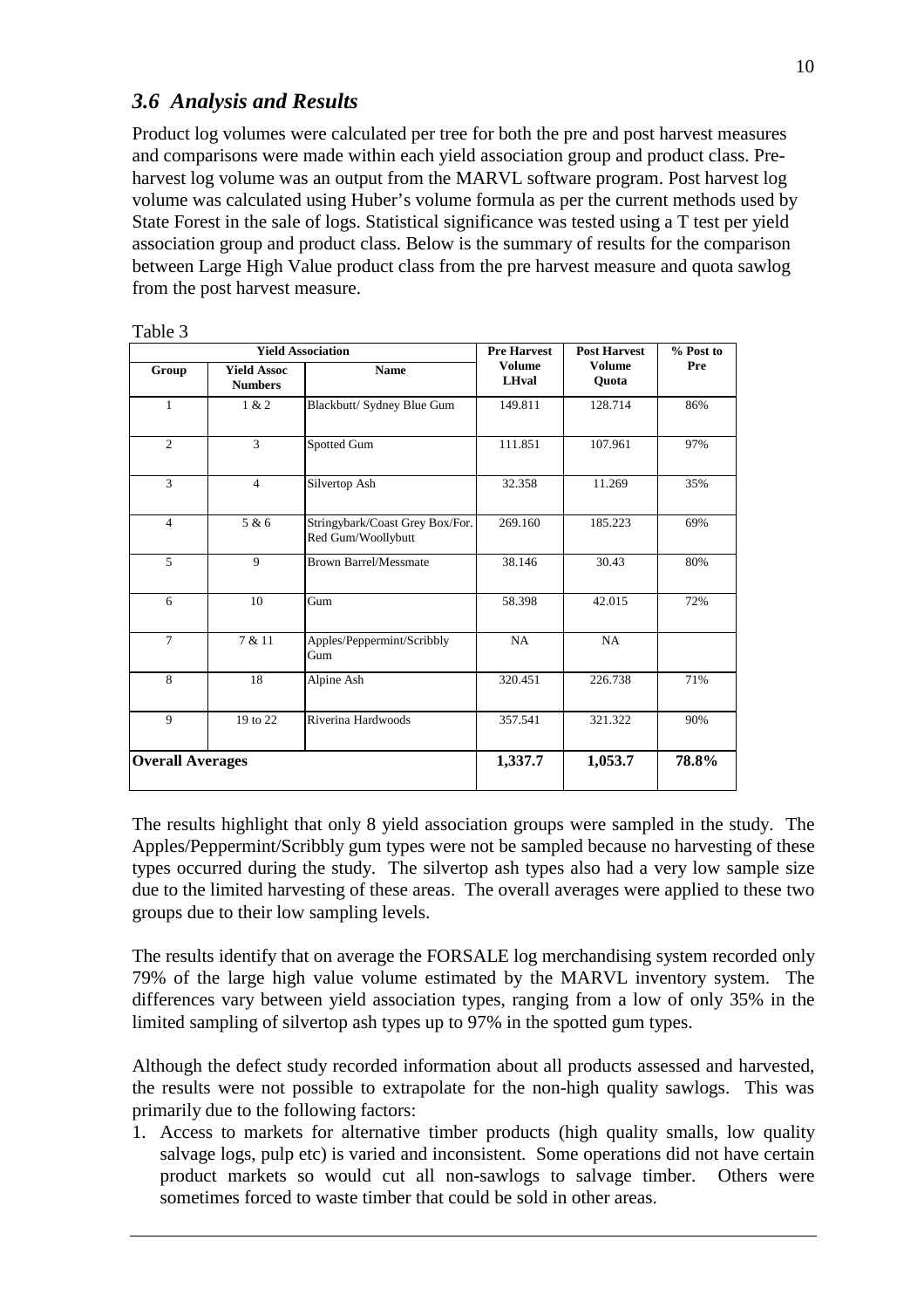2. Although HQ small log and salvage markets did exist for some of the localities, we found that the product specifications varied. This meant that it was not possible to compare results in a meaningful way.

# **4. Implementation of Results in the Yield Simulator**

The results of the defect study were employed in the yield simulation environment at the tree volume estimation level. The modifier was implemented by adjusting any initial estimate of high quality large volume using the defect modifier proportion calculated for trees in that yield association group. As no clear trends could be extrapolated from the study on which products absorbed the HQ sawlog regrade, the volume was automatically re-apportioned with 50% added to the low quality timber category and 50% going to pulpwood.

The final modifier values used are in the simulator are presented in Table 4.

| Table 4: Defect Modifier Proportions applied in the Yield Simulator |  |  |  |
|---------------------------------------------------------------------|--|--|--|
|---------------------------------------------------------------------|--|--|--|

| <b>Yield Association Group Description</b>         | Yield              | <b>ACTUAL</b> as Proportion |       |
|----------------------------------------------------|--------------------|-----------------------------|-------|
|                                                    | <b>Association</b> | $\frac{6}{10}$              | used  |
|                                                    | <b>Group Code</b>  | of MARVL                    |       |
| Blackbutt/ Sydney Blue Gum                         |                    | 85.9%                       | 85.9% |
| <b>Spotted Gum</b>                                 | 2                  | 96.5%                       | 96.5% |
| Silvertop Ash                                      | 3                  | 34.8%                       | 78.8% |
| Stringybark/Coast Grey Box/For. Red Gum/Woollybutt | 4                  | 68.8%                       | 68.8% |
| <b>Brown Barrel/Messmate</b>                       | 5                  | 79.8%                       | 79.8% |
| Gum                                                | 6                  | 71.9%                       | 71.9% |
| Apples/Peppermint/Scribbly Gum                     |                    |                             | 78.8% |
| Alpine Ash                                         | 8                  | 70.8%                       | 70.8% |
| Riverina Hardwoods                                 | 9                  | 89.9%                       | 89.9% |
| <b>Overall Averages:</b>                           |                    | 78.8%                       |       |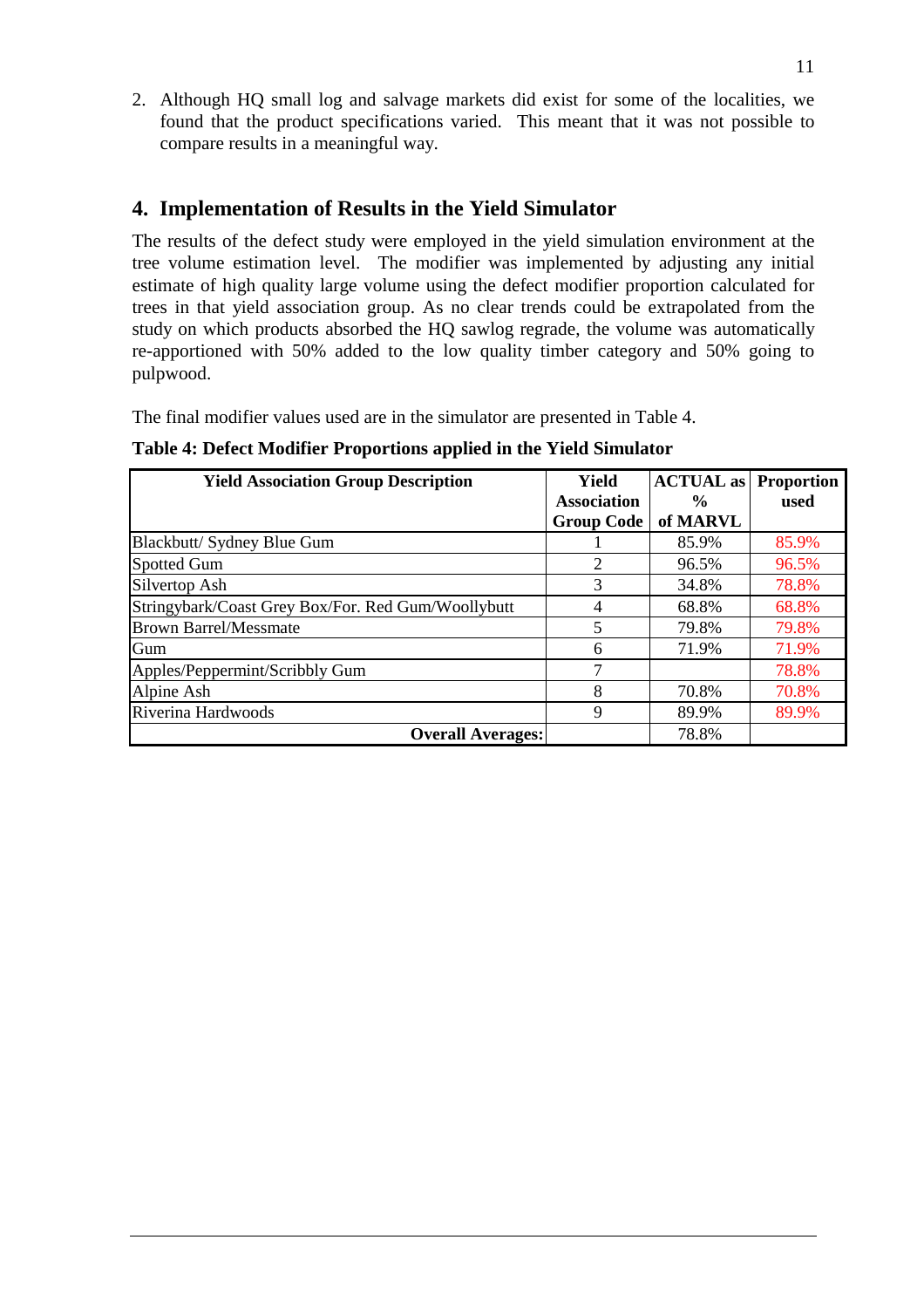# **5. Appendices**

# *5.1 Yield Association*

| Yield Assoc. No. | <b>Yield Assoc. Name</b>                | <b>Res Note 17 Types</b>                                    |
|------------------|-----------------------------------------|-------------------------------------------------------------|
| 1                | <b>Blackbutt</b>                        | 36, 37, 39, 41, 42                                          |
| 2                | Sydney Blue Gum                         | 46, 49, 50                                                  |
| 3                | Spotted Gum                             | 70, 73, 74, 75, 76                                          |
| $\boldsymbol{4}$ | Silvertop Ash                           | 112, 113, 114, 162                                          |
| 5                | Stringybark                             | 68, 84, 115, 116, 121, 123, 126,<br>128, 130, 132, 133, 169 |
| 6                | Coast Box-Forest Red Gum-<br>Woollybutt | 63, 65, 85, 86, 88                                          |
| 9                | <b>Brown Barrel - Messmate</b>          | 150, 151, 152, 154, 155, 156                                |
| 10               | Gum                                     | 157, 158, 159, 160, 165, 166, 141                           |

## *5.2 Aspect*

Record the magnetic bearing of the direction of maximum slope as a 1-digit code. Aspect codes are:

- $1 = 0 45 \text{ deg}$
- $2 = 45 90$  deg
- $3 = 90-135 \text{ deg}$
- $4 = 135 180$  deg
- $5 = 180-225 \text{ deg}$
- $6 = 225 270 \text{ deg}$
- $7 = 270 315 \text{ deg}$
- $8 = 315 360 \text{ deg}$
- 9 = Flat no appreciable aspect.

# *5.3 Dominance Class*

- 1 = Dominant, crowns extending above the general canopy, receiving full light from above and partly from the side;
- $2 = Co-dominant$ , crown forms part of the general canopy, receives full light from above and little from the sides;
- 3 = Sub-dominant, crown extend into general canopy but beneath 1 and 2, receives a little light from above but none from the sides;
- 4 = Suppressed, crown entirely below general canopy, receives no direct light from above or sides.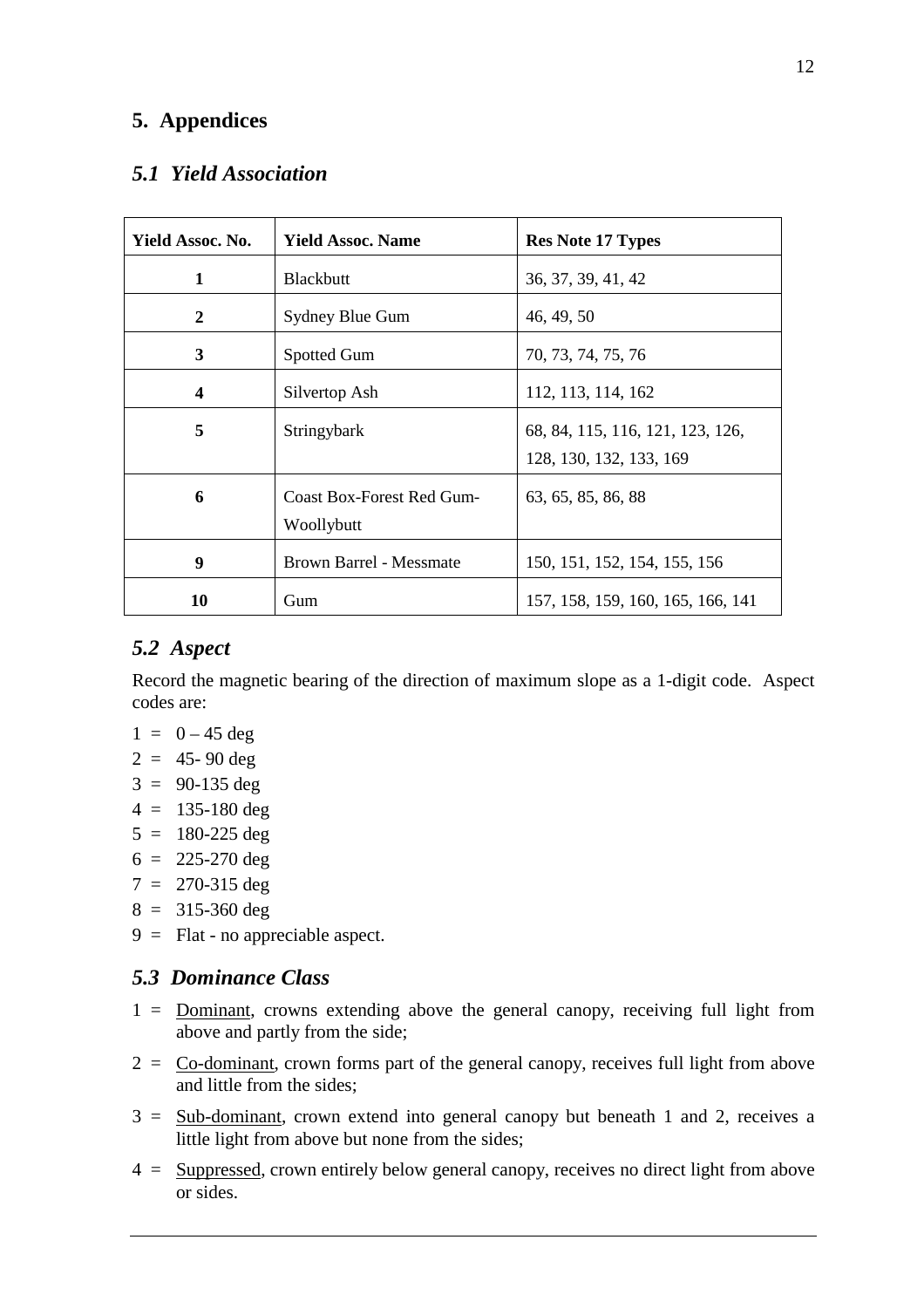# *5.4 Crown Condition*

- $1 =$  Good, leafy vigorous crown;
- $2 = \text{Fair};$
- $3 = \text{Poor}$ , senescent, diseased or damaged crown.

# *5.5 MARVL Product Codes*

 $E = 'elite'$  quality - able to make, now or in the future, veneer, pole, pile or girder.

 $A = high$  quality – now or future quota sawlog.

 $B = low$  quality – marginal sawlog/pulplog

 $P = pulp$  quality

 $W =$ waste

 $T = top height code, special case of waste.$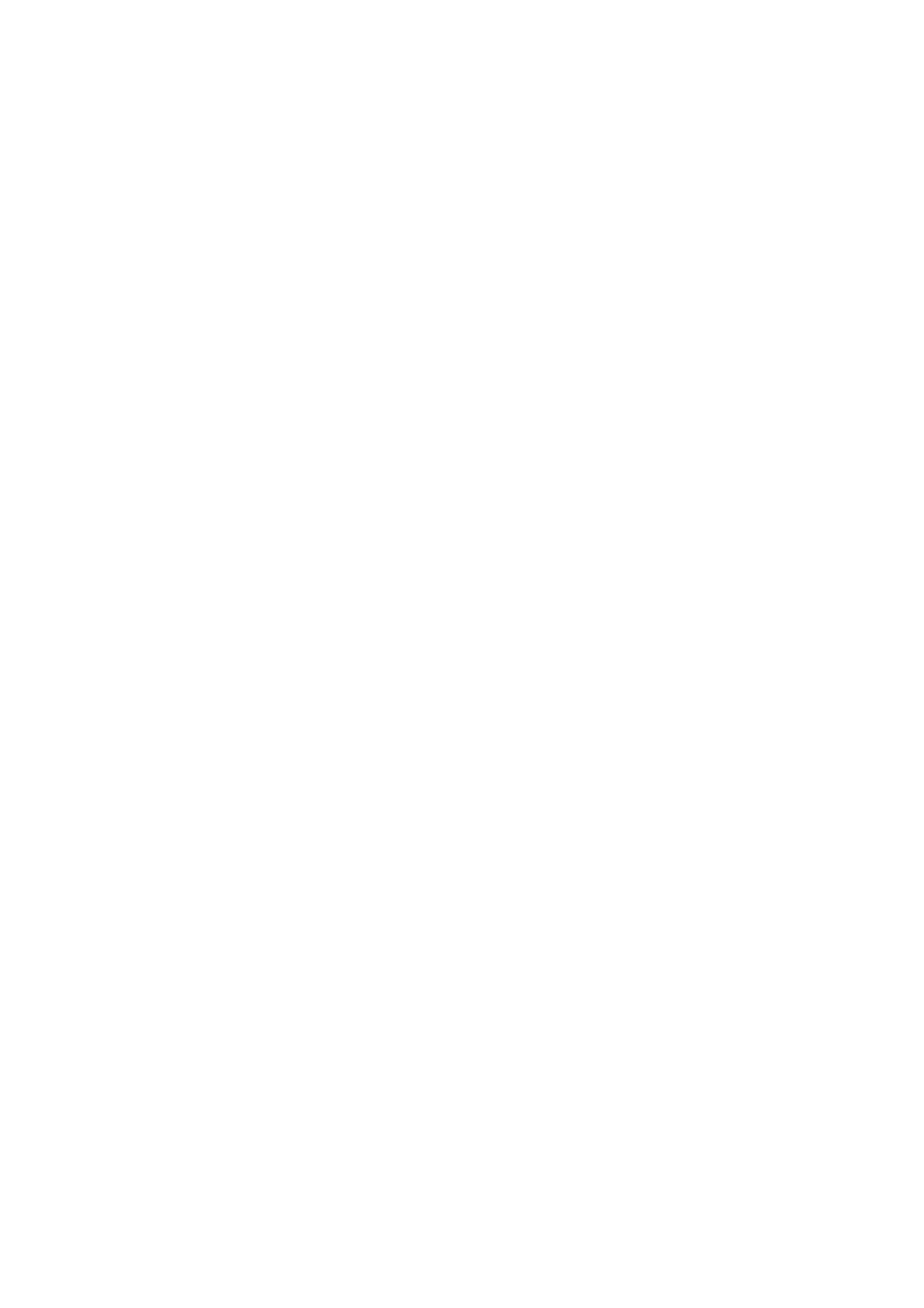# APPENDIX 2 – NET HARVEST AREA MODIFIER PROJECT REPORT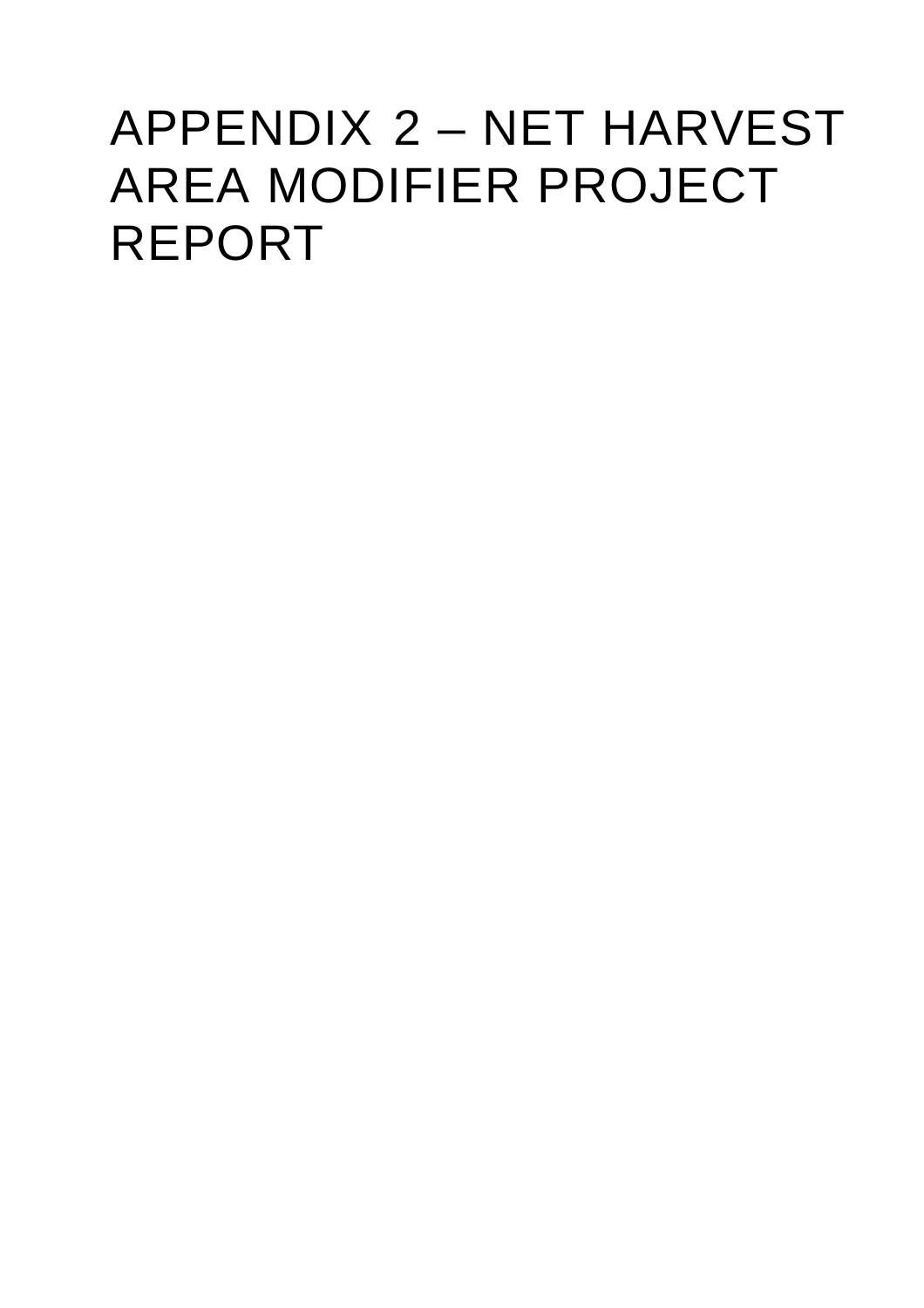# **Forest Resources and Management Evaluation Systems**

# **Southern CRA Region**

# **Net Harvest Area Modifier Project Report**



*Forest Resources Branch* **State Forests of New South Wales** Building 2 423 Pennant Hills Road Pennant Hills, Sydney NSW 2120 **Phone (02) 9980 4100**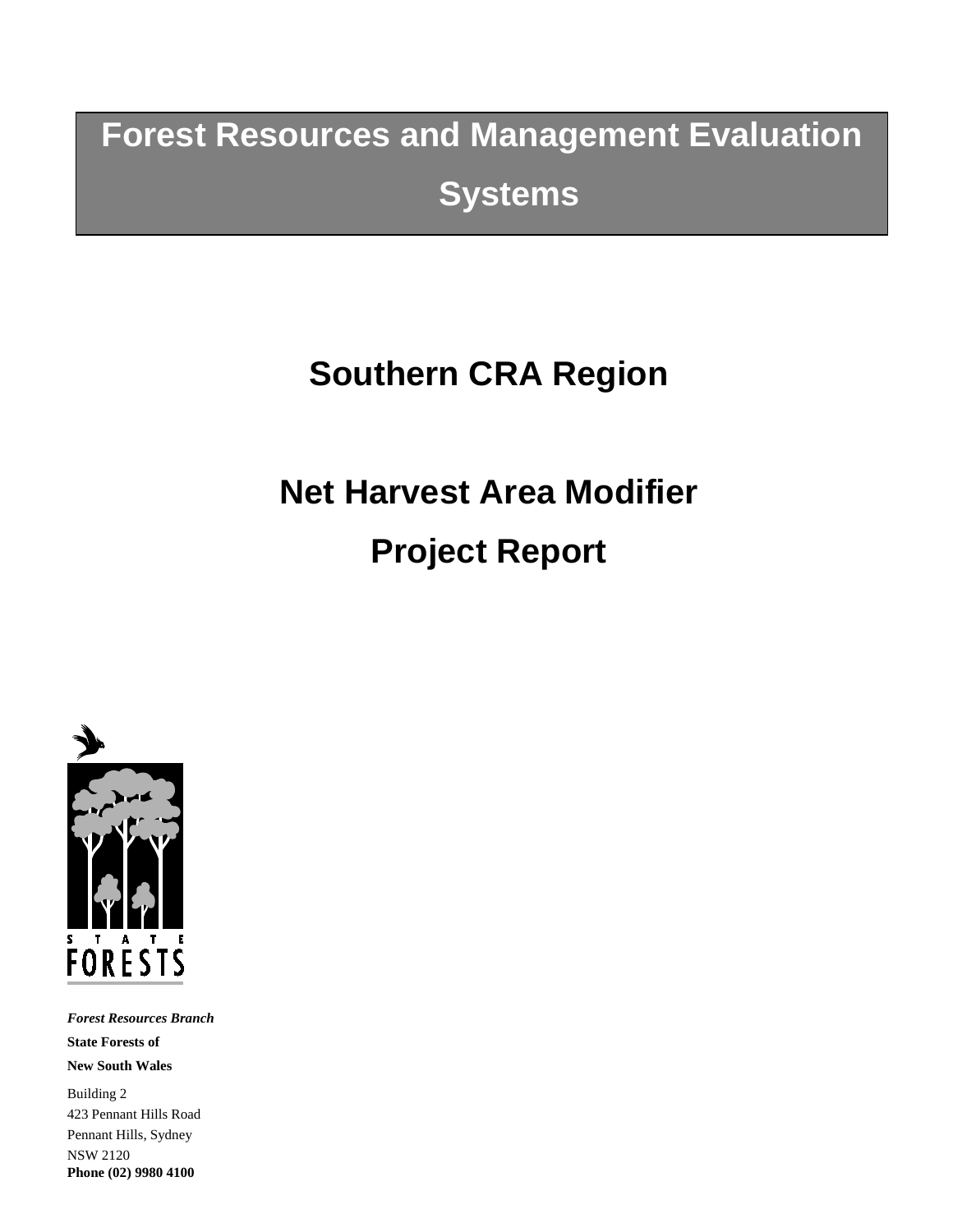| 1                |  |
|------------------|--|
| $\boldsymbol{2}$ |  |
| 2.1              |  |
| 2.2              |  |
| 2.3              |  |
| 2.4              |  |
| 2.5              |  |
| 2.5.1            |  |
| 2.5.2            |  |
| 2.5.3            |  |
| 2.5.4            |  |
| 2.5.5            |  |
| 3                |  |
| 3.1              |  |
| 3.2              |  |
| 3.3              |  |
| 4                |  |
|                  |  |
|                  |  |
|                  |  |
|                  |  |
|                  |  |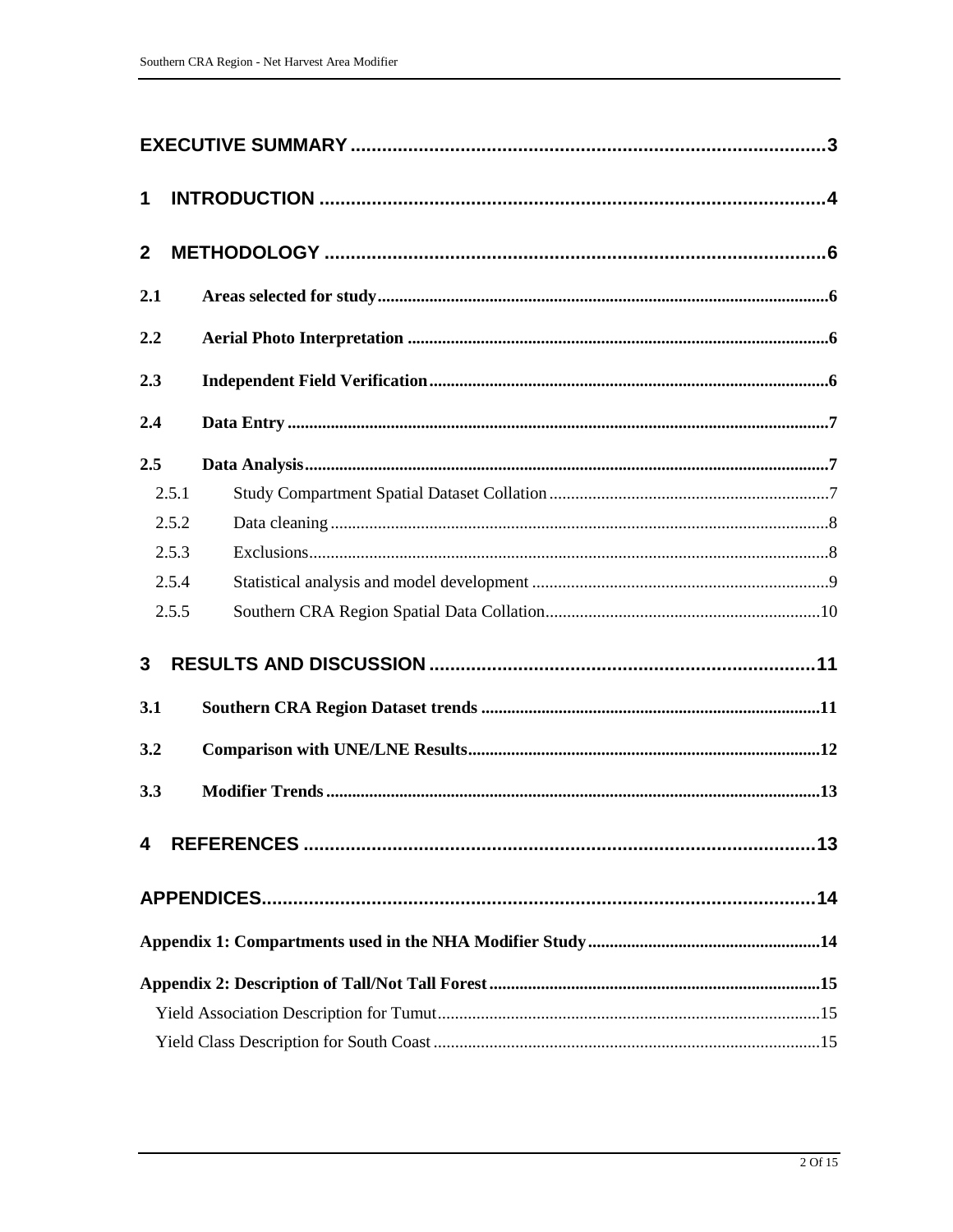# **Executive Summary**

- The Net Harvest Area modifier provides a spatial reduction to predicted volume. It is calculated using a subset of exclusion categories not catered for elsewhere in FRAMES. The exclusion categories used in the modifier are:
	- Steep areas not previously mapped
	- Inaccessible (other than steep) including rocky areas and topographically isolated areas.
	- Filter strip/riparian buffer extensions including unmapped drainage system length extensions (unmapped drainage lines), filter strip width extensions and incorrectly mapped drainage.
- The Net Area modifier equation produces an average harvest proportion of 82% with a range of 34% to 100%. The modifier is spatially applied and depends on the erosivity, slope and distance to nearest non-harvestable boundary.
- The key variation from the UNE/LNE study is that unmapped drainage for Southern CRA was not modelled. The effects of unmapped drainage on areas of exclusion were incorporated into the category of filter strip extensions. Unmapped drainage lines cannot be segregated from filter strip width extensions through this process.
- The buffer width used to represent harvesting protocols within the study compartments was reevaluated for Southern CRA. A constant buffer width of 15m was applied to all mapped drainage. This provides a conservatively wide estimation of the protocols in place at the time. This is supported by the minimum modifier value being well above zero at the filter strip edge (minimum 34%).
- The modifier function is applied to the FRAMES Net Harvest Area and is calculated using current non-harvestable exclusion boundaries (filter strip/riparian buffers, rainforest polygon boundaries and State Forest tenure boundaries), GIS modelled slope and modelled rainfall erosivity index.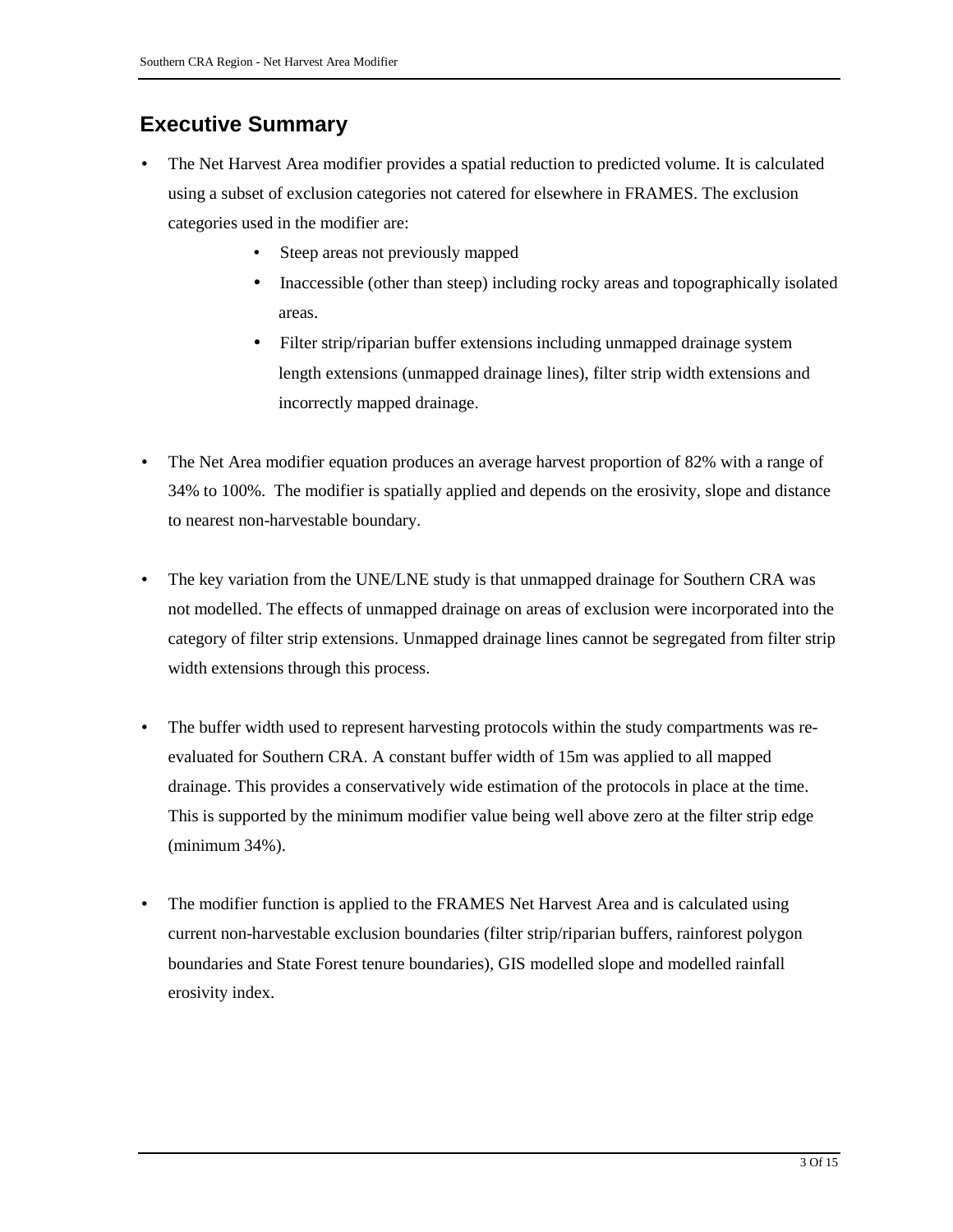# **1 Introduction**

27 compartments were selected for the project in the Southern CRA Region from both the South Coast Sub Region and the Tumut Sub Region. The compartments were selected in 1997 on the criteria of recent logging and covering the ranges of geographical distribution and types of forest in the Southern CRA Region.

Aerial photography at 1:15, 000 scale was taken over the compartments and interpretation of this photography was undertaken by experienced aerial photography interpreters to delineate actual harvest area and areas excluded from harvesting. Field work and consultation with Regional field staff were essential components for achieving accuracy and consistency.

The net harvest area modifier deals only with a subset of the logging exclusion categories and the actual harvested area. The subset of exclusion categories accounted for in the net harvest area modifier were:

- Steep areas not previously mapped.
- Inaccessible (other than steep) including rocky areas and topographically isolated areas.
- Filter strip/riparian buffer extensions including unmapped drainage, incorrectly mapped drainage and buffers on buffers.

The subset of exclusion categories used did not include any existing mapped layers or other FRAMES components (e.g. NPWS Conservation Protocol strike rate categories, Strategic Inventory pre merchantable areas).

This project used a similar analysis technique to that applied in the Upper and Lower North-East CRA Region, however some modifications have been made to the methodology of this project. The most significant difference is the treatment of unmapped drainage. In the current study GIS coverages for the calculation of filter strips were based on LIC drainage which does not account for all drainage features that would be considered on the ground. In UNE/LNE CRA Region unmapped drainage features were able to be modelled and therefore were excluded in filter strips from the modifier dataset. The API work recorded all areas on the ground that were not harvested due to filter strip protocols. These codes are then used to measure the impact of actual drainage features outside the predicted filter strips.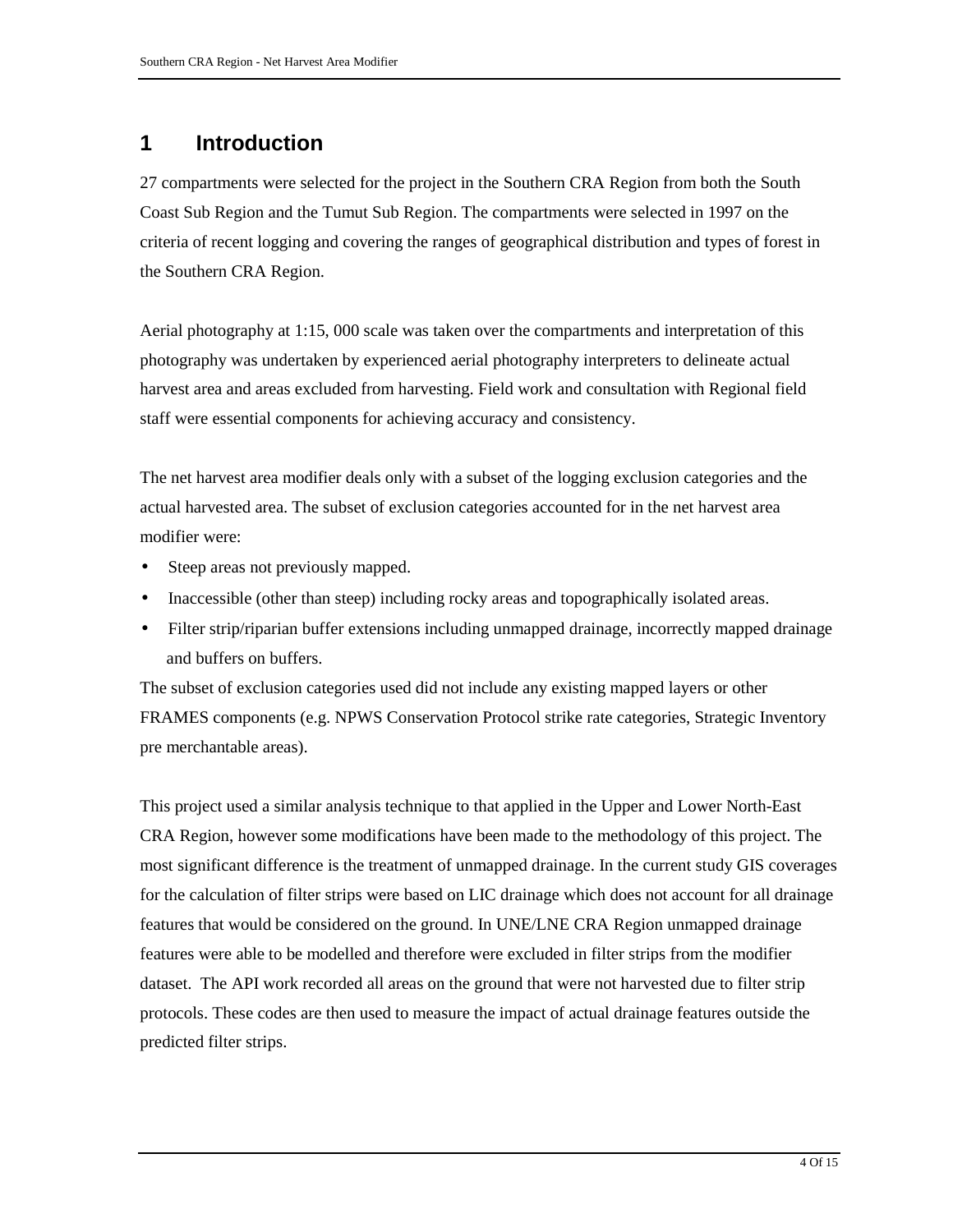The sample compartments were harvested in 1995/96 and were covered by different regimes of NPWS Conservation Protocols and EPA Pollution Control licences. The major effect of this variation is riparian buffer/filter strip width between compartments. It was not feasible to strictly apply all the varying conditions and instead an arbitrary buffer width on drainage was applied.

The Southern CRA project used vector based continuous variables where possible to provide a more accurate range of values in the dataset. The variables that were made available with continuous integer values for the Southern CRA study are soil regolith, rainfall isopleth, slope and distance to filterstrip boundary.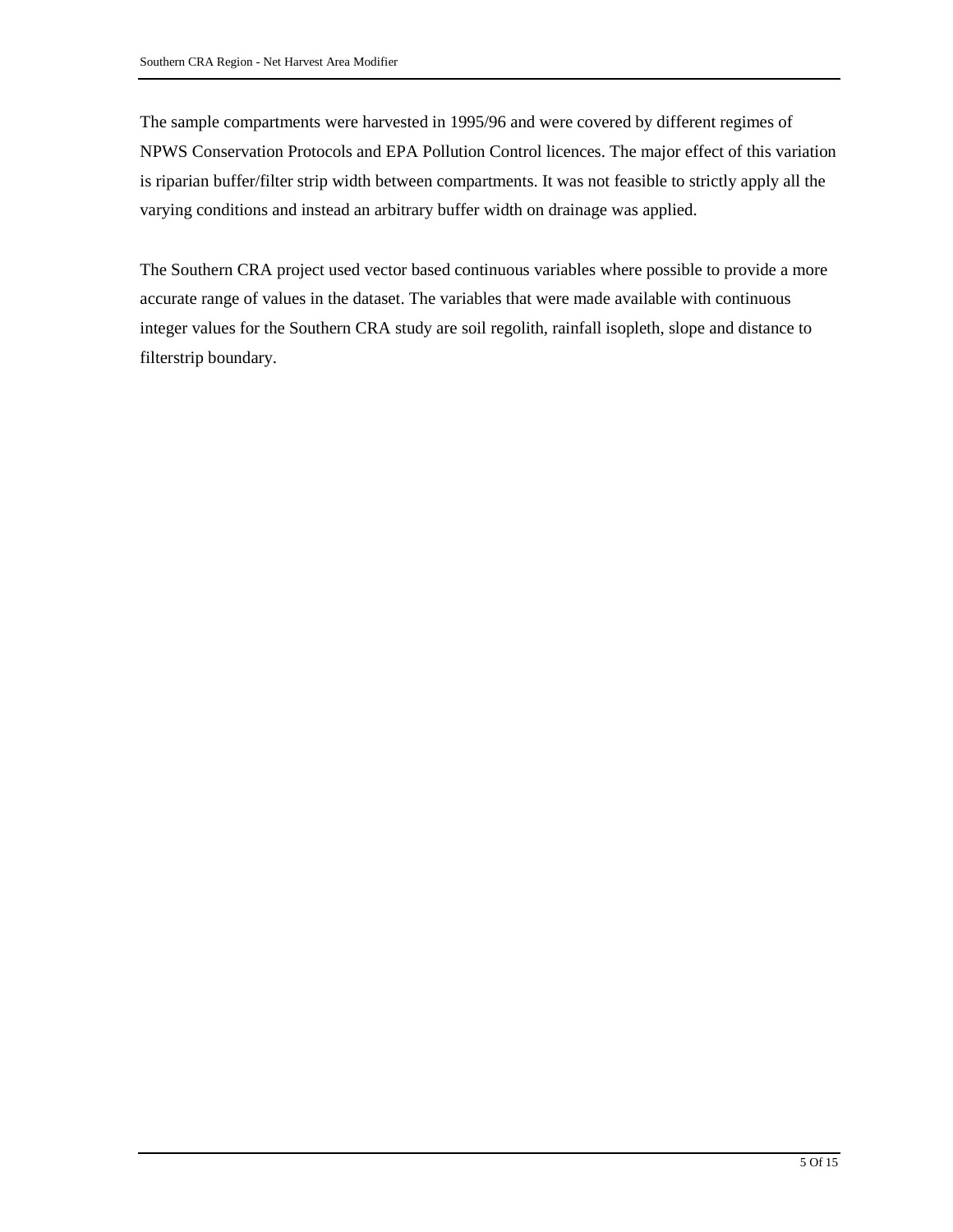# **2 Methodology**

### *2.1 Areas selected for study*

27 compartments were selected for the project in the Southern CRA Region from both the South Coast Sub Region and the Tumut Sub Region. The compartments had been harvested between 1995 and 1996 and covered the range of geographical distribution and types of forest in the Southern CRA Region.

# *2.2 Aerial Photo Interpretation*

Harvested compartments that were selected for this study had the areas harvested drawn onto aerial photographs to 0.5 hectares accuracy. Areas not harvested were classified based on the reasons for not harvesting. See Table 2.2 below. The reasons for not harvesting were used in the data analysis component of the project to exclude particular features from the dataset. If there was more than one reason for not harvesting an area, the dominant reason was listed first.

| <b>Net Area Study Polygon Type</b>        | <b>Codes Used in GIS</b> |
|-------------------------------------------|--------------------------|
| <b>Harvested Areas</b>                    | H                        |
| <b>PMP</b> Exclusion                      | P                        |
| Rainforest (non-harvestable forest types) | R                        |
| Step                                      | S                        |
| Rock and/or Inaccessible                  |                          |
| Old Growth                                | 0                        |
| <b>Flora Protection</b>                   | F                        |
| Fauna Protection (Animals)                | A                        |
| <b>Filter Strip Extensions (Creeks)</b>   | C                        |
| Pre-merchantable (Tiddlers)               | т                        |
| Unmerchantable                            | U                        |
| Harvesting Logistics                      | L                        |
| Supervisor Error                          | E                        |
| Unsure $-$ no reason                      | ?                        |

## *2.3 Independent Field Verification*

The API expert undertook extensive field validation of the code work. Independent field verification of the API linework was undertaken by a trained State Forests Net Harvest Area Modifier crew. The team visited every compartment and audited approximately 10-15% of the polygons.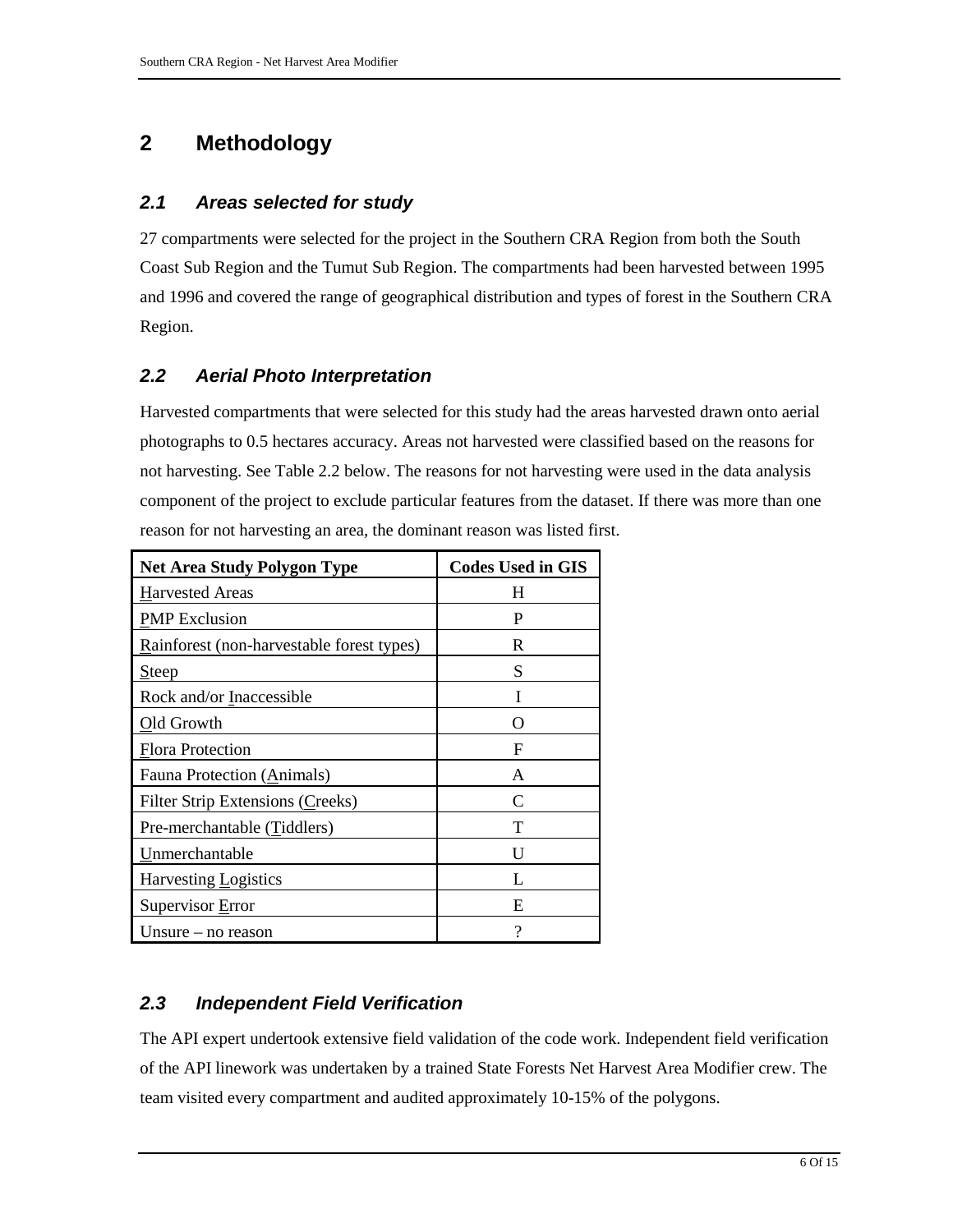# *2.4 Data Entry*

Validated API linework was digitised into ArcInfo coverages for all compartments. The linework consists of a complete cover of non-overlapping polygons. This linework then formed part of the combined GIS coverage developed in the data analysis component of this project.

## *2.5 Data Analysis*

### **2.5.1 Study Compartment Spatial Dataset Collation**

For each **net area study compartment**, the corporate GIS covers listed below were unioned to create an integer grid analysis dataset.

| <b>Description of cover</b>                                                                              |
|----------------------------------------------------------------------------------------------------------|
| A. Soil Regolith - indicates the dominant occurrence of a class of regolith                              |
| B. Rainfall Erosivity Isopleth - Integer number up to 4 digits, one value per compartment                |
| Slope - may comprise a range from 0 to 90 degrees inclusive<br>C.                                        |
| D. Yield Association, or other measure of tall/not tall forest $-1 =$ Tall, $2 =$ Not Tall and $3 =$ Not |
| Tall/Non-commercial. (see Appendix 2 for full description)                                               |
| Ruggedness - integer values from $0$ to $60$<br>Е.                                                       |
| Filter Strips - 15m buffer (each side) applied to all LIC drainage structures.<br>F.                     |
| G. Distance to nearest filter strip boundary - based on the shortest distance to the closest filter      |
| strip boundary from the centre-point of each 25m cell surrounding the filter strip boundaries.           |
| Integer distance in metres.                                                                              |
| H. Southern CRA Sub-region - Western or South Coast                                                      |
| <b>State Forest Name</b><br>I.                                                                           |
| State Forest No.<br>J.                                                                                   |
| K. Compartment No.                                                                                       |
| L. FRAMES Area study Code - Harvest codes from API work.                                                 |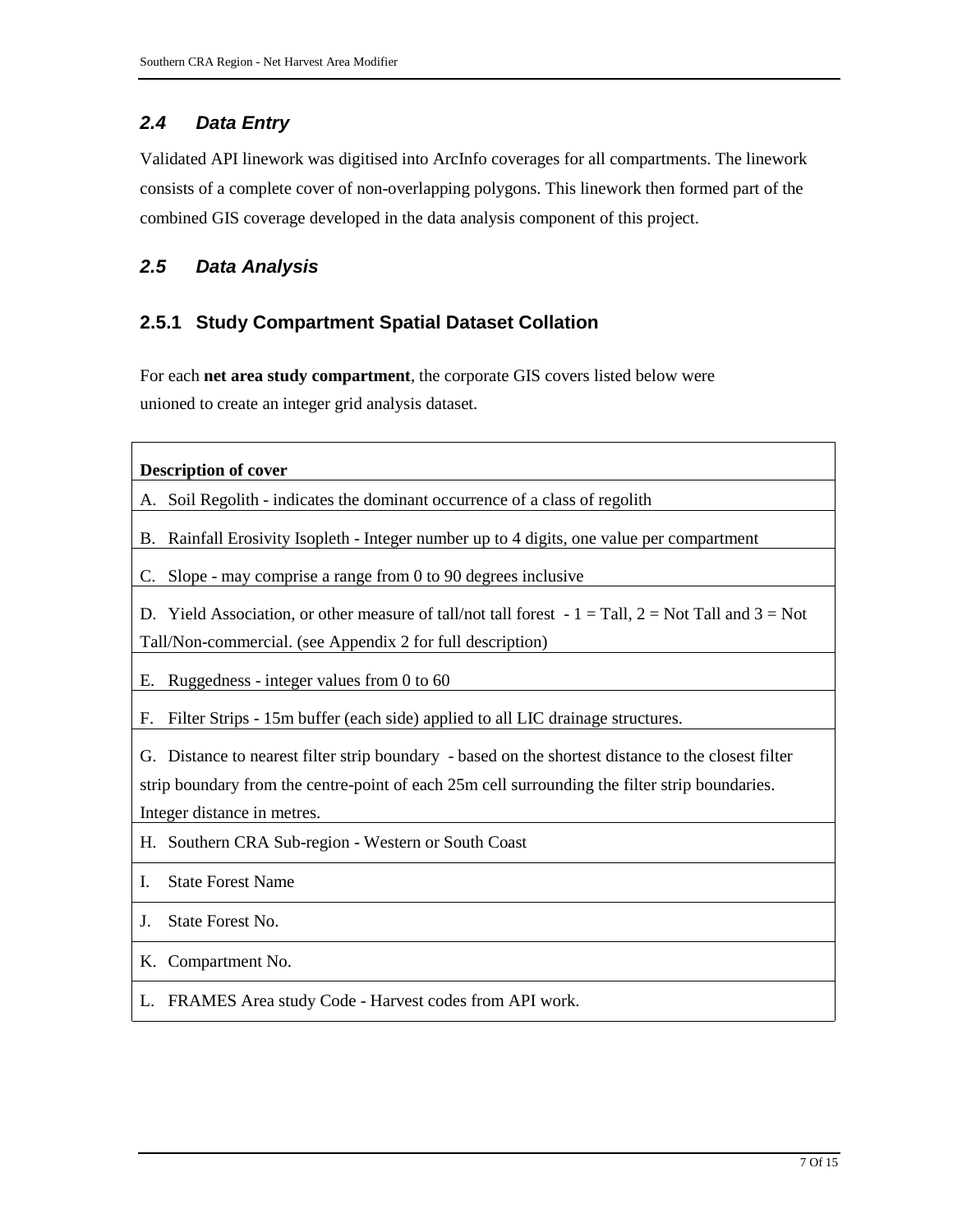Each polygon created from the combination of covers was listed as a separate record in the attribute table. The area (in metres squared) and perimeter (in metres) was recorded for each polygon. This dataset then underwent aspatial analysis.

### **2.5.2 Data cleaning**

A number of the harvesting codes provided from the API work were corrected to suit the purposes of this study. Some of the codes were altered to reflect the changes made to the original UNE/LNE dataset. The updated codes are present in Southern CRA Region Dataset. The reasons for each change are provided below.

| <b>Original Harvest Code</b> | <b>New Harvest Code</b> | <b>Reason</b>                                       |
|------------------------------|-------------------------|-----------------------------------------------------|
| LD                           | H                       | Log dump points marked on map and given an area.    |
|                              |                         | Should be included in harvested area.               |
| <b>LOGGED</b>                | H                       | Incorrect code used                                 |
| P4                           | $\mathcal{C}$           | Incorrect code (taken from a photo point) on map in |
|                              |                         | Cpt 102, Boyne SF.                                  |
| <b>PMP</b>                   | P                       | Changed to reflect UNE/LNE dataset                  |
| PP                           | P                       | Changed to reflect UNE/LNE dataset                  |
| S <sub>1</sub>               | H                       | Photo point marked on map in Cpt 102, Boyne SF.     |
|                              |                         | Area surrounding point is harvested                 |
| W                            | $\mathbf{U}$            | Coded as Wattle - unmerchantable                    |
| X                            | P                       | Cleared land in the corner of Compartment.          |

## **2.5.3 Exclusions**

Each polygon in the study was tagged with an exclusion code to identify whether it is part of the gross, net mapped or net loggable area. The methodology used was similar to that for the UNE/LNE study.

The Net Loggable area that formed the basis for the modifier dataset used in the model was defined by a series of exclusions. Polygons that were accepted in the Net Loggable area complied with the following criteria: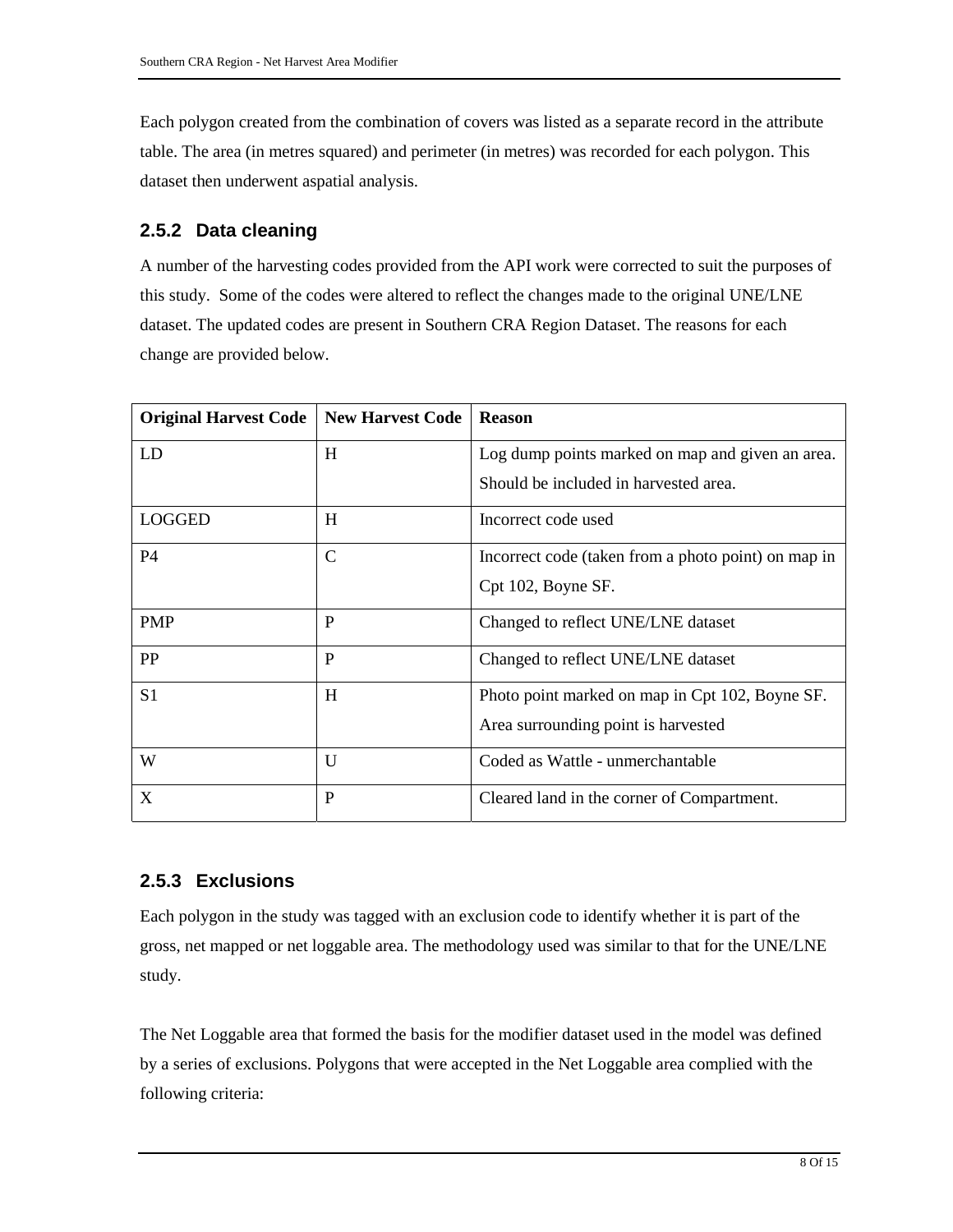- Slope less than 31 degrees
- Group code of Tall or Not Tall (ie not Non-commercial)
- Not within drainage buffer boundaries (ie INSIDE  $= 0$ )
- Harvest Code of "C" or "CS" or "H" or "I" or "S" or "SC".

Filter strip extensions and steep areas (not mapped) are included in the Net Loggable Area, however only those polygons with the Harvest Code "H" are included in the calculations of area harvested.

The environmental variables were then assessed to determine whether there was any significant difference in values assigned across the remaining dataset. The measures of forest height, soil regolith and ruggedness were excluded from the model calculations, as there was little variation in results across the dataset.

#### **2.5.4 Statistical analysis and model development**

The modifier dataset contains the filtered set of records as specified above. Each record consists of a unique set of features, including the sum of the total area for that set of features.

#### 2.5.4.1 Data Analysis

The dependent (response) variable (Modifier) is a proportion (the ratio of harvested area to net harvest area) so it ranges from 0 to 1. This means that the response variable is binomially distributed. A logistic function is appropriate for a binomial distributed variable and it will restrict the predicted values to a range of 0 to 1 as the original data, having 0 as the lowest value and 1 as the asymptote.

The independent variables were both continuous (erosivity, slope, and distance from filter strip) and categorical (soil regolith class (1-3) and forest height class (1-2)) as opposed to all being categorical for lower and upper north analysis.

#### 2.5.4.2 Model Selection and Fitting

The LOGISTIC procedure in SAS (SAS 1989) was used to find the best model using the selection = score option. Soil regolith class and forest height class (the two categorical variables) were found to be redundant in the model. The reason for the class variables being non-significant in the model could be due the limited spread of data in the classes. Most data had soil regolith class 1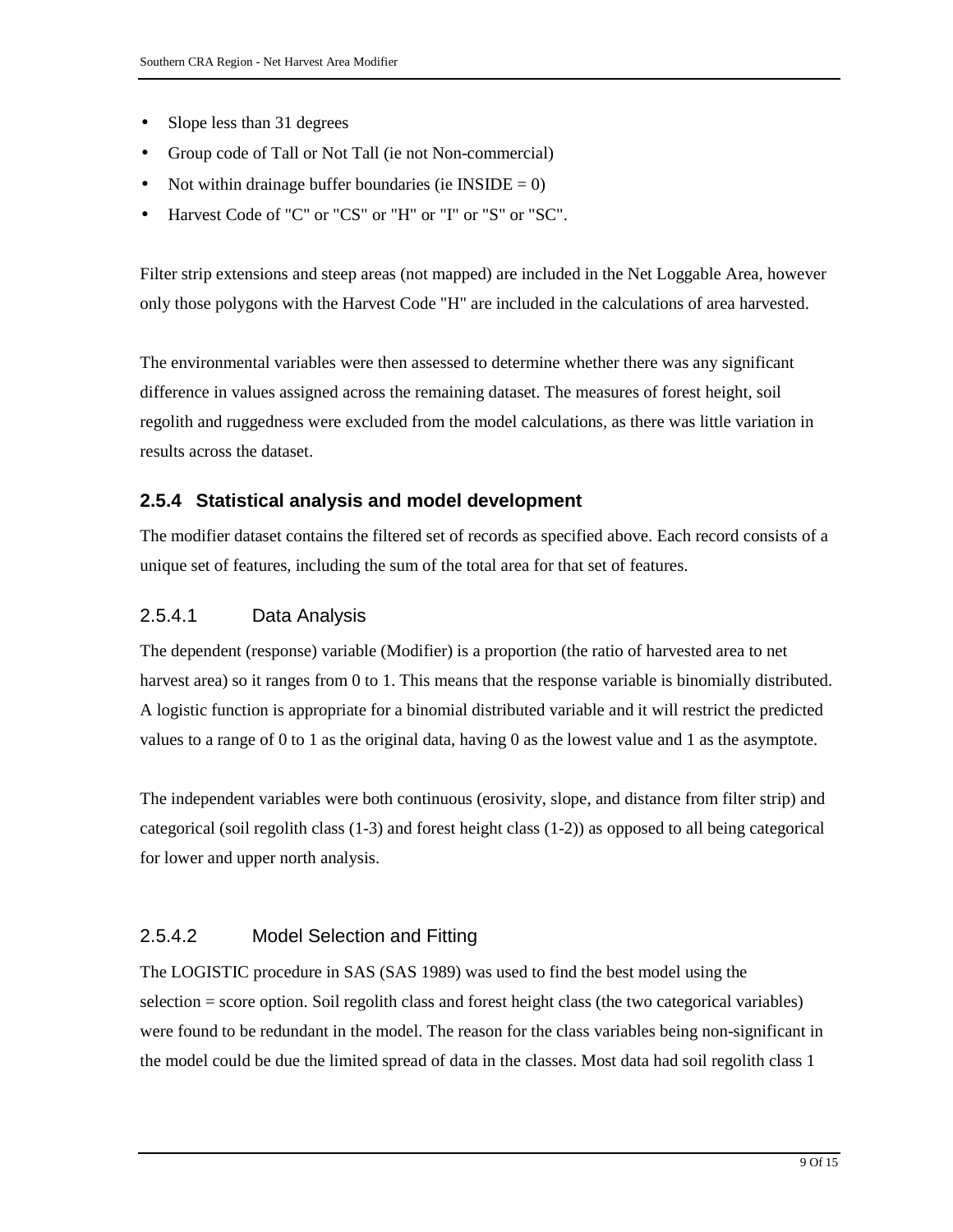and forest height class 2. The final model selected and fitted using maximum likelihood estimation method in SAS was:

Proportion(Harvest)= $[1 + \exp(-(1.768247 - 0.495352*)(\text{erosity}/1000) - 0.725218*(\text{slope}*\pi/180)]$  $+0.026581*distance)$ ]<sup>-1</sup>

This model was fitted using 33135 pixel observations.

#### **2.5.5 Southern CRA Region Spatial Data Collation**

A coverage was produced for the entire Southern CRA Region by unioning the following corporate GIS covers (using actual integer values):

- A. Soil Regolith indicates the dominant occurrence of a class of regolith
- B. Rainfall Erosivity Isopleth Integer number up to 4 digits, one value per compartment
- C. Slope may comprise a range from 0 to 90 degrees inclusive
- D. Measure of tall/not tall forest (derived from Yield Association Group)  $1 = \text{Tall}, 2 = \text{Not Tall}$ and 3 = Not Tall/Non-commercial. See Appendix 2 for full description.
- E. Distance to non-harvestable boundaries Using distance to the nearest non-harvestable boundary
	- Riparian buffers/filter strips:
		- $1<sup>st</sup> Order Stream: 10 metres each side of the drainage structure;$
		- $2<sup>nd</sup>$  Order Stream: 20 metres each side of the drainage structure;
		- $\bullet$  3<sup>rd</sup> Order Stream: 30 metres each side of the drainage structure;
		- $\bullet$  4<sup>th</sup> and higher order Stream: 50 metres each side of the drainage structure.
	- Tenure boundary
	- Rainforest (CRAFTI + RN17 rainforest) boundary

The values for erosivity, distance to non-harvestable boundary and slope for each grid cell are used in the equation to determine the harvest proportion for that grid and all grid cells with those values. The grid cell value for distance to non-harvestable boundary for each cell is based on the shortest distance to either drainage buffers (as used for FRAMES), rainforest boundaries or State Forests tenure boundary. The modifier equation developed from the study compartments is applied to the total State Forest area within the CRA Region, and subsequently clipped to the Net Harvest Area used in **FRAMES**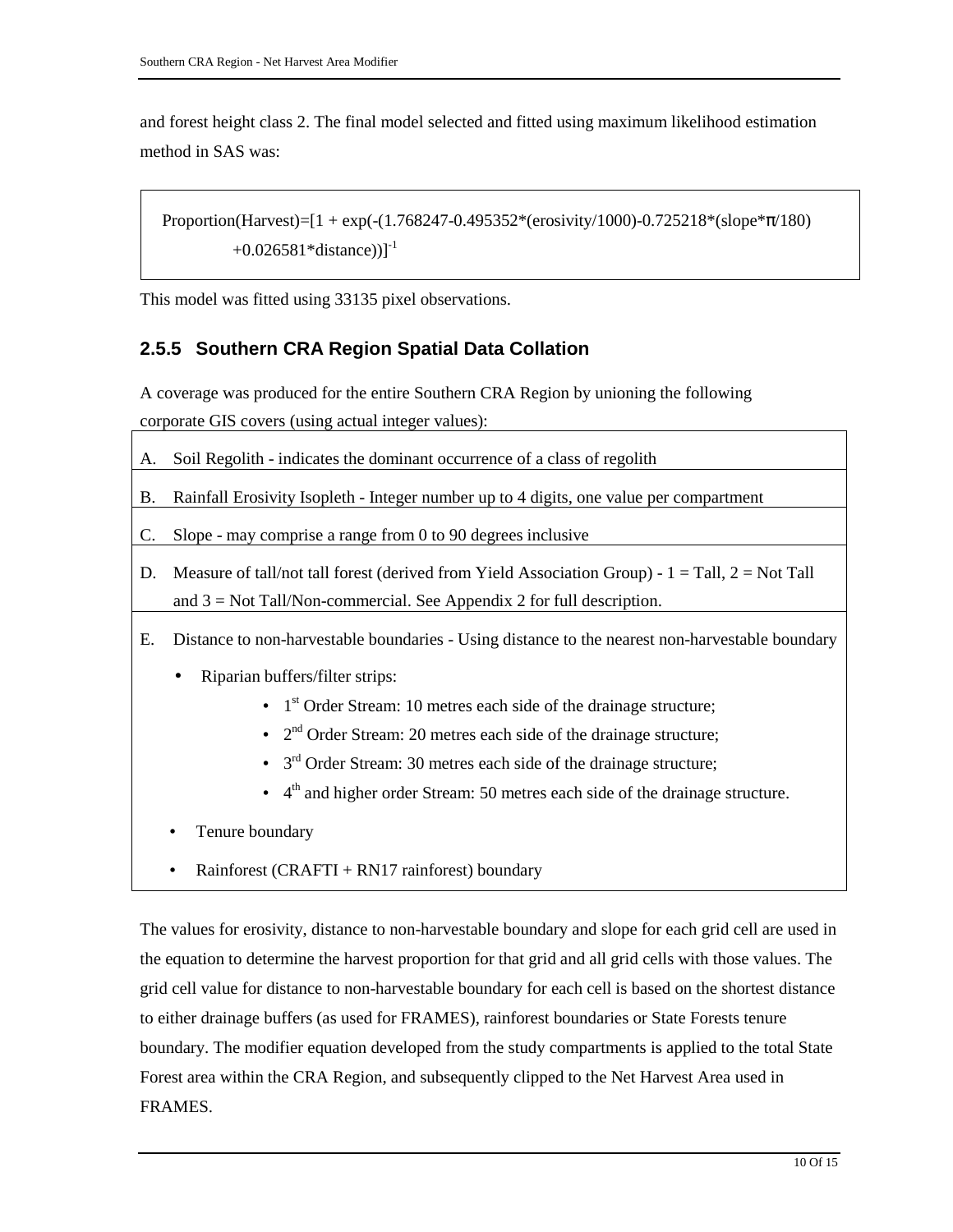# **3 Results and Discussion**

# *3.1 Southern CRA Region Dataset trends*

The Net Harvest Area Modifier dataset demonstrated that only 78.8% of the area in the study compartments that was thought to be available for harvesting was harvested. The figure below shows the breakdown of the Net Loggable Area by harvest code. This figure shows that filter strip exclusions have the largest impact on the Net Loggable Area, in comparison to slope which has a relatively minor impact on the Net Loggable Area.

| <b>Harvest Code</b>           | Area (hectares) | <b>Percent of Net Loggable Area</b> |
|-------------------------------|-----------------|-------------------------------------|
| <b>Filter Strip Exclusion</b> | 690.52          | 20.73%                              |
| Harvested                     | 2624.26         | 78.80%                              |
| Slope Exclusion               | 15.45           | 0.46%                               |

This Figure shows the Net Loggable and actual harvested area as percentages of Gross Area.

|                    | Area (hectares) | <b>Percentage of Gross Area</b> |
|--------------------|-----------------|---------------------------------|
| Net loggable/Gross | 3330.23/6876.01 | 48.43%                          |
| Harvested/Gross    | 2624.26/6876.01 | 38.17%                          |

Three compartments were excluded during the model development (they were identified in the dataset by unique soil erosivity codes). These were compartments 8020, 8021 and 8022 of Buccleuch State Forest. These compartments were removed from the study as the results did not seem realistic or representative of this forest. They had uncharacteristically low productivity and there were no commercial trees in much of the compartment. Harvesting of compartment 8021 was actually completed after the aerial photos were taken and a small section of 8022 was never finished as the PCL licence expired.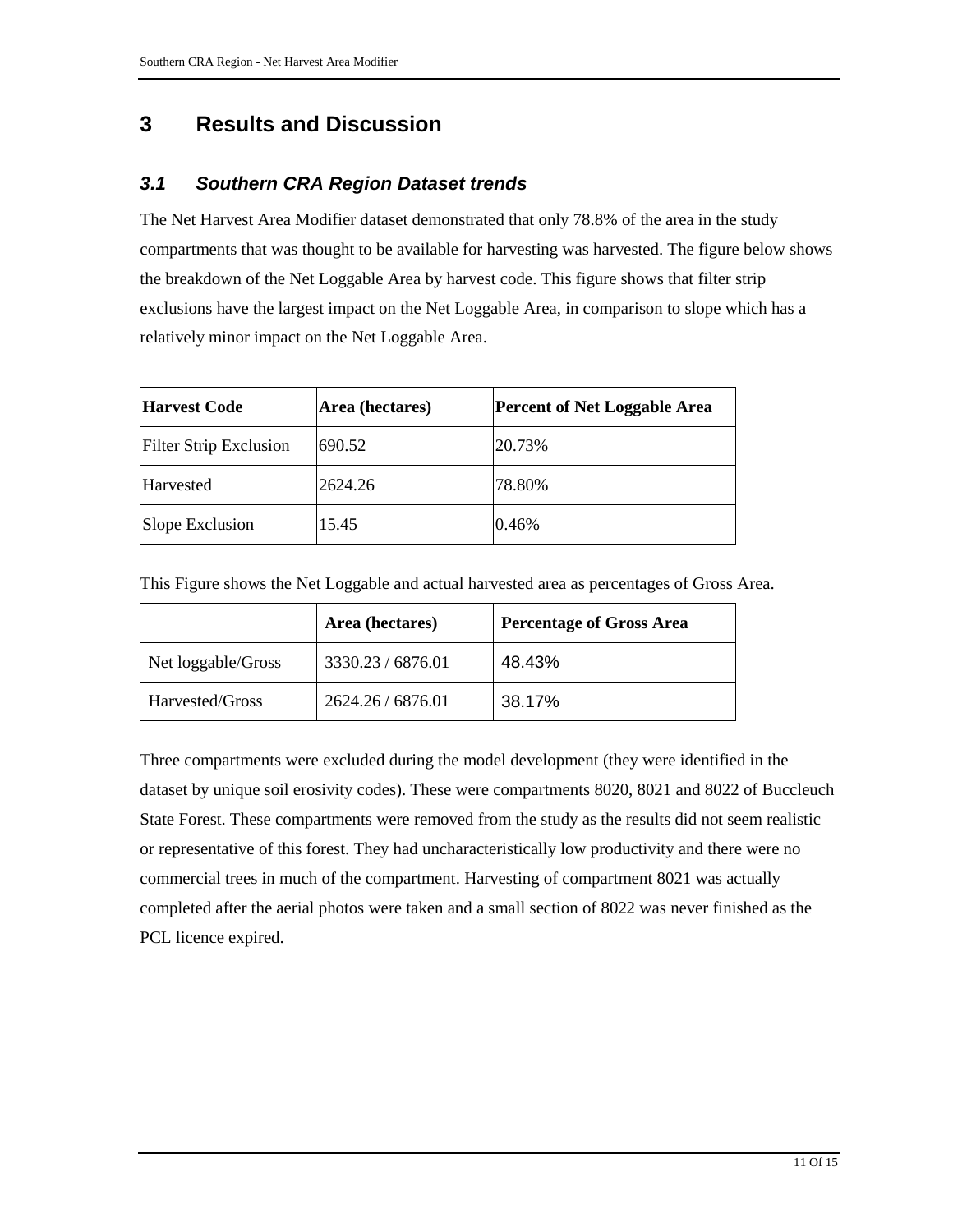# *3.2 Comparison with UNE/LNE Results*

The figures obtained for the breakdown of Net Loggable Area by harvest code in the Southern study are fairly similar to the breakdown by code for the UNE/LNE study. This Figure shows a comparison of the original calculations for UNE/LNE study using actual drainage and compares this to the figures for both UNE/LNE and Southern using LIC drainage only. The actual drainage shows less impact on the Net Loggable Area from filter strip exclusions however this difference in filter strip area is accounted for in the reduction of overall Net Loggable Area.

|                        | <b>UNE/LNE CRA Region</b>  |            |                              |            | <b>Southern CRA Region</b> |            |
|------------------------|----------------------------|------------|------------------------------|------------|----------------------------|------------|
| <b>Harvest</b><br>Code | <b>Using LIC Drainage</b>  |            | <b>Using Actual Drainage</b> |            | <b>Using LIC Drainage</b>  |            |
|                        | Area (hectares)            | % of total | Area (hectares)              | % of total | Area (hectares)            | % of total |
| Creek                  | 936.1                      | 20%        | 594.0                        | 14%        | 601.6                      | 18%        |
| Creek/Steep            | 0.0                        | $0\%$      | 0.0                          | 0%         | 88.9                       | 3%         |
| Harvested              | 3,360.5                    | 73%        | 3,311.0                      | 77%        | 2624.3                     | 79%        |
| Inaccessible           | 25.8                       | $1\%$      | 24.2                         | 1%         | 0.0                        | $0\%$      |
| Inaccessible/<br>Creek | 4.3                        | $0\%$      | 2.9                          | $0\%$      | 0.0                        | $0\%$      |
| <b>Steep</b>           | 110.6                      | 2%         | 265.2                        | 6%         | 13.5                       | $0\%$      |
| Steep/Creek            | 169.4                      | 4%         | 111.6                        | 3%         | 1.9                        | $0\%$      |
| Total                  | 100%<br>4,606.7<br>4,309.0 |            | 100%                         | 3,612.9    | 100%                       |            |
| <b>Modifier</b>        | 27%                        |            | 23%                          |            | 21%                        |            |

Filter strip exclusions have a comparable effect in UNE/LNE and Southern, although there is comparably less impact from slope in Southern even though the proportion of area by slope class is fairly similar for the two regions.

| <b>Slope</b> | <b>UNE/LNE</b> | <b>UNE/LNE</b>    | <b>Southern CRA Region</b> |
|--------------|----------------|-------------------|----------------------------|
| <b>Class</b> | - LIC Drainage | - actual Drainage | - LIC drainage             |
| $0 - 10$     | 38.53%         | 36.51%            | 31.44%                     |
| $11 - 20$    | 34.36%         | 35.00%            | 42.71%                     |
| $21 - 25$    | 11.70%         | 12.07%            | 12.77%                     |
| 26-30        | 8.12%          | 8.45%             | 7.22%                      |
| >31          | 7.28%          | 7.96%             | 4.52%                      |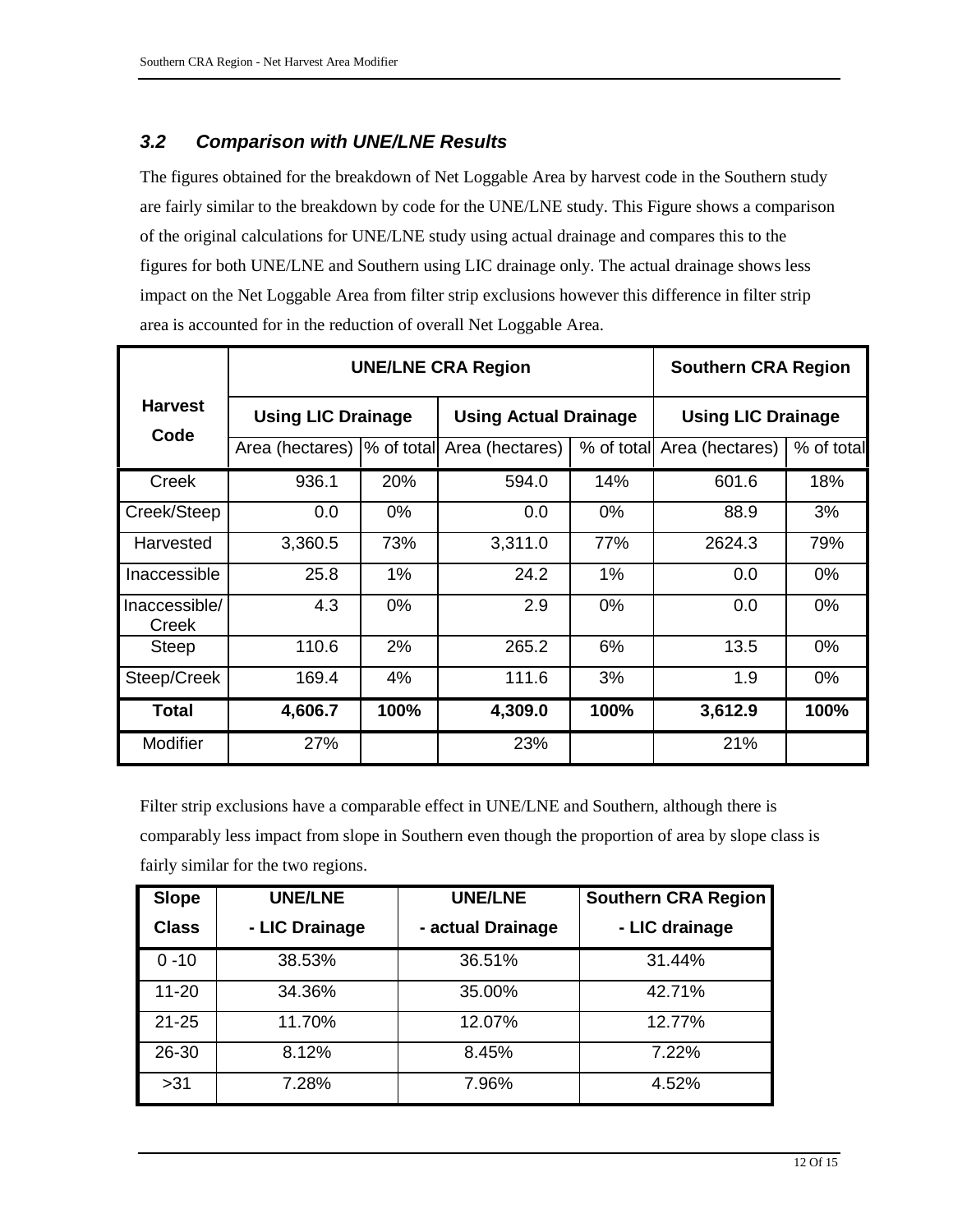## *3.3 Modifier Trends*

The proportion of an area that will be harvested is dependent on the combination of variables (soil erosivity, distance to filter strip and slope) that are present. This Figure shows the effect of distance to filter strip on the modifier equation. This figure also shows the minor influence of slope on the proportion of an area that is actually harvested.



The lowest possible value for the harvest proportion from the modifier indicates that the constant 15m filter strip width is moderately conservative. If the filter strip distance had been under-estimated (and the Net Loggable Area over-estimated) then a lower possible proportion of area harvested using the model would be expected as the Net Loggable Area would contain larger areas falling within filter strips.

# **4 References**

SAS Institute Inc., 1989. SAS/STAT User's guide. Version 6, Fourth Edition, Volume 2. Cary, NC: SAS Institute Inc., 846 p.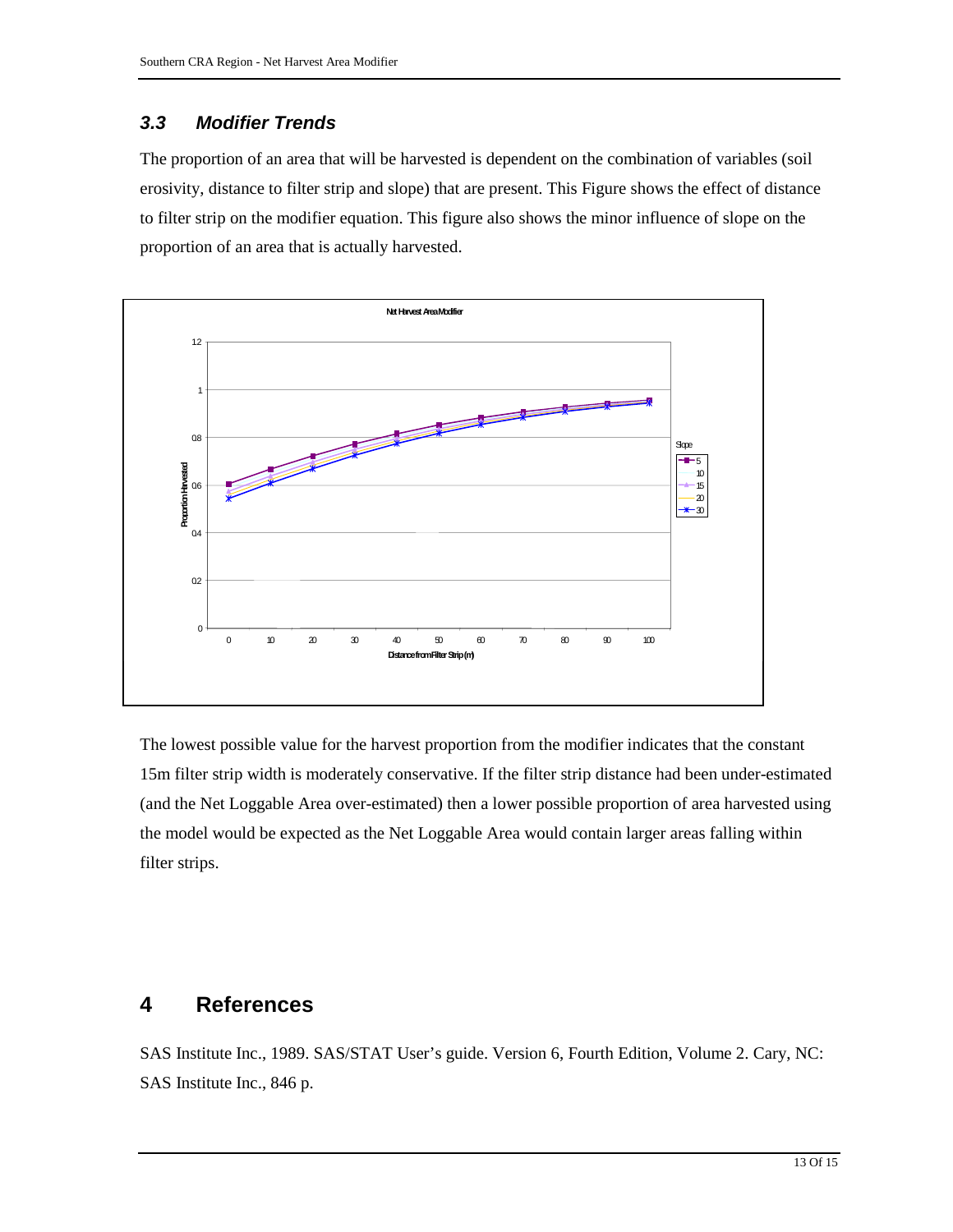# **Appendices**

| <b>CRA Sub</b> | State Forest   SF No.   Cpt No.   Comment |      |      |                                 |
|----------------|-------------------------------------------|------|------|---------------------------------|
| <b>Region</b>  |                                           |      |      |                                 |
| South Coast    | Tallaganda                                | 577  | 2292 | Verfication Study Mapping 1998  |
| South Coast    | Tallaganda                                | 577  | 2450 | Verfication Study Mapping 1999  |
| South Coast    | Tallaganda                                | 577  | 2451 | Verfication Study Mapping 2000  |
| South Coast    | Tallaganda                                | 577  | 2464 | Verfication Study Mapping 2001  |
| South Coast    | Wingello                                  | 749  | 4214 | Verfication Study Mapping 2002  |
| South Coast    | Wingello                                  | 749  | 4217 | Verfication Study Mapping 2003  |
| South Coast    | Wingello                                  | 749  | 4219 | Verfication Study Mapping 2004  |
| South Coast    | Wingello                                  | 749  | 4220 | Verfication Study Mapping 2005  |
| South Coast    | Boyne                                     | 832  | 96   | Verfication Study Mapping 2006  |
| South Coast    | Boyne                                     | 832  | 102  | Verfication Study Mapping 2007  |
| South Coast    | Wandella                                  | 1008 | 3290 | Verfication Study Mapping 2008  |
| South Coast    | Wandella                                  | 1008 | 3291 | Verfication Study Mapping 2009  |
| South Coast    | Dampier                                   | 926  | 3143 | Converted from Eden NHA Project |
| South Coast    | Dampier                                   | 926  | 3215 | Converted from Eden NHA Project |
| South Coast    | Dampier                                   | 926  | 3143 | Converted from Eden NHA Project |
| South Coast    | Corunna                                   | 137  | 3058 | Converted from Eden NHA Project |
| South Coast    | <b>Bodalla</b>                            | 606  | 3044 | Converted from Eden NHA Project |
| South Coast    | <b>Bodalla</b>                            | 606  | 3073 | Converted from Eden NHA Project |
| South Coast    | Moruya                                    | 139  | 3240 | Converted from Eden NHA Project |
| South Coast    | Moruya                                    | 139  | 3241 | Converted from Eden NHA Project |
| South Coast    | Moruya                                    | 139  | 3320 | Converted from Eden NHA Project |
| Tumut          | Bago                                      | 560  | 85   | Riverina NHA 1999               |
| Tumut          | Bago                                      | 560  | 90   | Riverina NHA 1999               |
| Tumut          | Bago                                      | 560  | 91   | Riverina NHA 1999               |

# *Appendix 1: Compartments used in the NHA Modifier Study*